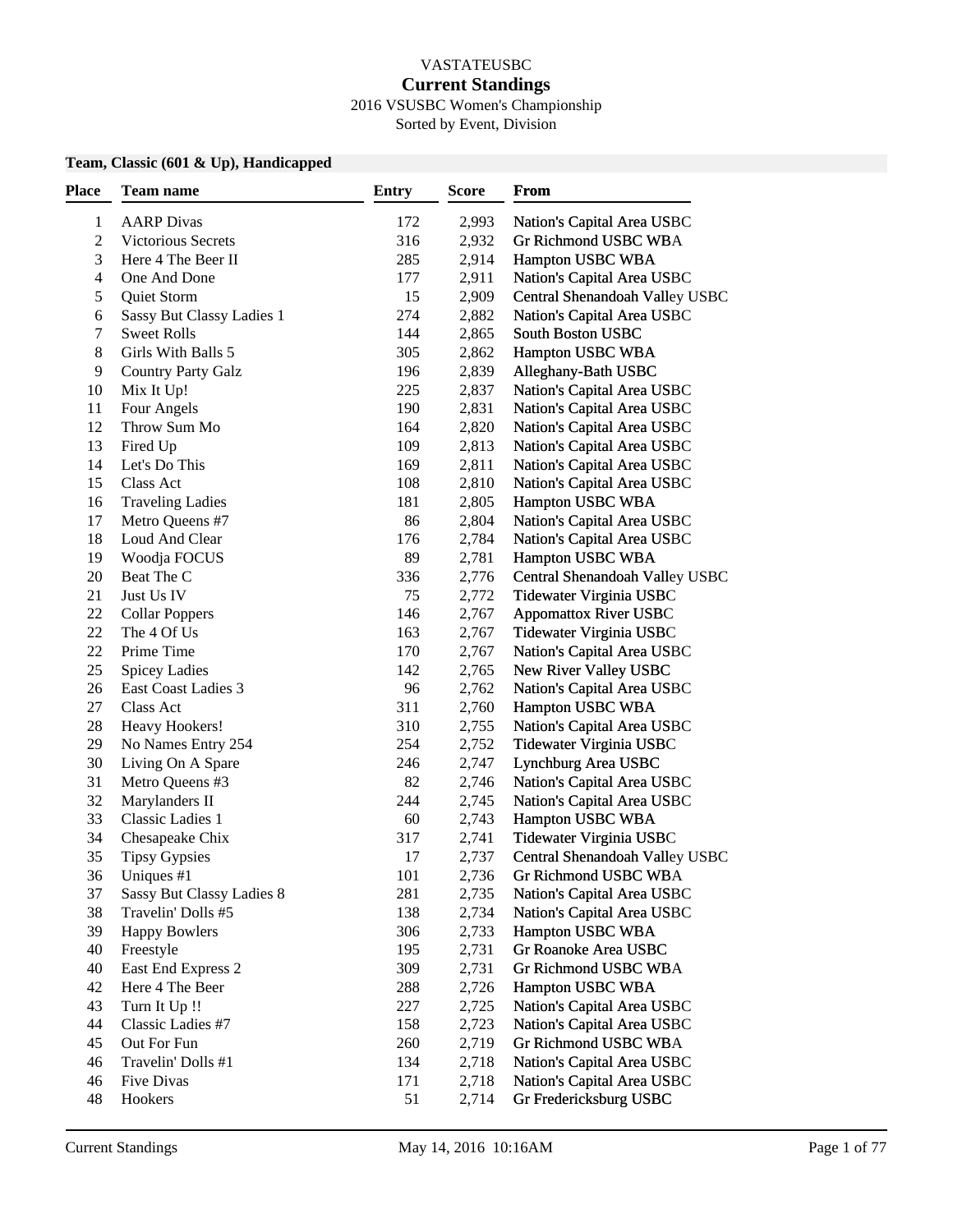| 49  | Sassy But Classy Ladies 11 | 284 | 2,708 | Nation's Capital Area USBC     |
|-----|----------------------------|-----|-------|--------------------------------|
| 50  | Not A Clue                 | 324 | 2,705 | Apple Valley USBC WBA          |
| 51  | Metro Queens #2            | 81  | 2,704 | Nation's Capital Area USBC     |
| 52  | Fearsome Foursome          | 179 | 2,701 | Nation's Capital Area USBC     |
| 52  | Sassy But Classy Ladies 7  | 280 | 2,701 | Nation's Capital Area USBC     |
| 54  | Gr8 XXXpectation           | 16  | 2,692 | Central Shenandoah Valley USBC |
| 54  | Oh Spare Me                | 258 | 2,692 | Lynchburg Area USBC            |
| 54  | <b>Shabby Chics</b>        | 229 | 2,692 | Nation's Capital Area USBC     |
| 54  | No Names Entry 143         | 143 | 2,692 | Gr Richmond USBC WBA           |
| 58  | <b>VA Ladies</b>           | 33  | 2,690 | Tidewater Virginia USBC        |
| 59  | Just Us Girlz              | 253 | 2,688 | Henry County USBC WBA          |
| 60  | Sassy But Classy Ladies 10 | 283 | 2,679 | Nation's Capital Area USBC     |
| 61  | <b>Beltway Bandits 3</b>   | 209 | 2,677 | Nation's Capital Area USBC     |
| 61  | Travelin Sist's            | 182 | 2,677 | Hampton USBC WBA               |
| 61  | Party Galz                 | 197 | 2,677 | Alleghany-Bath USBC            |
| 64  | Don't Step In It           | 307 | 2,675 | Gr Roanoke Area USBC           |
| 65  | 5 Pin Beer Chuggers #1     | 264 | 2,672 | Hampton USBC WBA               |
| 66  | Classic Ladies #5          | 156 | 2,666 | Nation's Capital Area USBC     |
| 67  | <b>Krazy Krew</b>          | 110 | 2,664 | Nation's Capital Area USBC     |
| 67  | VA Rollers #4              | 234 | 2,664 | Nation's Capital Area USBC     |
| 69  | Les Femmes I               | 200 | 2,663 | Nation's Capital Area USBC     |
| 70  | <b>Classy Ladies</b>       | 178 | 2,662 | Nation's Capital Area USBC     |
| 71  | Rockin Ten                 | 36  | 2,661 | Gr Fredericksburg USBC         |
| 72  | <b>Strike Force</b>        | 242 | 2,659 | South Boston USBC              |
| 72  | <b>Beltway Bandits 2</b>   | 208 | 2,659 | Nation's Capital Area USBC     |
| 74  | Shut Up & Bowl             | 292 | 2,658 | Nation's Capital Area USBC     |
| 75  | No Names #25               | 25  | 2,656 | Central Shenandoah Valley USBC |
| 76  | East Coast Ladies 2        | 95  | 2,650 | Nation's Capital Area USBC     |
| 77  | Showtime                   | 111 | 2,649 | Nation's Capital Area USBC     |
| 78  | Travelin' Dolls #4         | 137 | 2,644 | Nation's Capital Area USBC     |
| 79  | Jus Wanna Bowl             | 139 | 2,642 | Gr Richmond USBC WBA           |
| 79  | On A Mission               | 70  | 2,642 | Nation's Capital Area USBC     |
| 79  | No Names Entry 257         | 257 | 2,642 | Apple Valley USBC WBA          |
| 82  | The Village Gals           | 122 | 2,639 | Nation's Capital Area USBC     |
| 83  | No More Drama              | 291 | 2,637 | Nation's Capital Area USBC     |
| 83  | Snortie's Girls            | 64  | 2,637 | Gr Roanoke Area USBC           |
| 85  | VA Rollers #5              | 235 | 2,634 | Nation's Capital Area USBC     |
| 86  | Let's Try It Again         | 47  | 2,632 | Hampton USBC WBA               |
| 87  | DC Rollers                 | 341 | 2,631 | Nation's Capital Area USBC     |
| 88  | <b>Alley Kats</b>          | 272 | 2,630 | Hampton USBC WBA               |
| 89  | Just Do It #2              | 119 | 2,627 | <b>Gr Richmond USBC WBA</b>    |
| 89  | <b>Smelly Goats</b>        | 217 | 2,627 | Nation's Capital Area USBC     |
| 91  | <b>Feisty Fillies</b>      | 255 | 2,625 | Hampton USBC WBA               |
| 92  | Aches And Pains #5         | 322 | 2,624 | Gr Fredericksburg USBC         |
| 93  | Classic Ladies #3          | 154 | 2,623 | Nation's Capital Area USBC     |
| 94  | There U Go!                | 174 | 2,622 | Nation's Capital Area USBC     |
| 95  | Girls With Balls 3         | 303 | 2,620 | Hampton USBC WBA               |
| 96  | WGAS                       | 214 | 2,617 | Nation's Capital Area USBC     |
| 97  | Dolls With Balls           | 24  | 2,615 | Central Shenandoah Valley USBC |
| 97  | Sassy But Classy Ladies 5  | 278 | 2,615 | Nation's Capital Area USBC     |
| 99  | Wil's Messengers           | 349 | 2,614 | Gr Richmond USBC WBA           |
| 100 | 5 Pin Beer Chuggers #3     | 266 | 2,613 | Hampton USBC WBA               |
| 101 | Yes, We Can                | 167 | 2,612 | Nation's Capital Area USBC     |
| 102 | <b>CRS</b>                 | 335 | 2,611 | Central Shenandoah Valley USBC |
| 102 | Sassy But Classy Ladies 9  | 282 | 2,611 | Nation's Capital Area USBC     |
| 104 | Strike It Rich Dolls       | 338 | 2,609 | Gr Richmond USBC WBA           |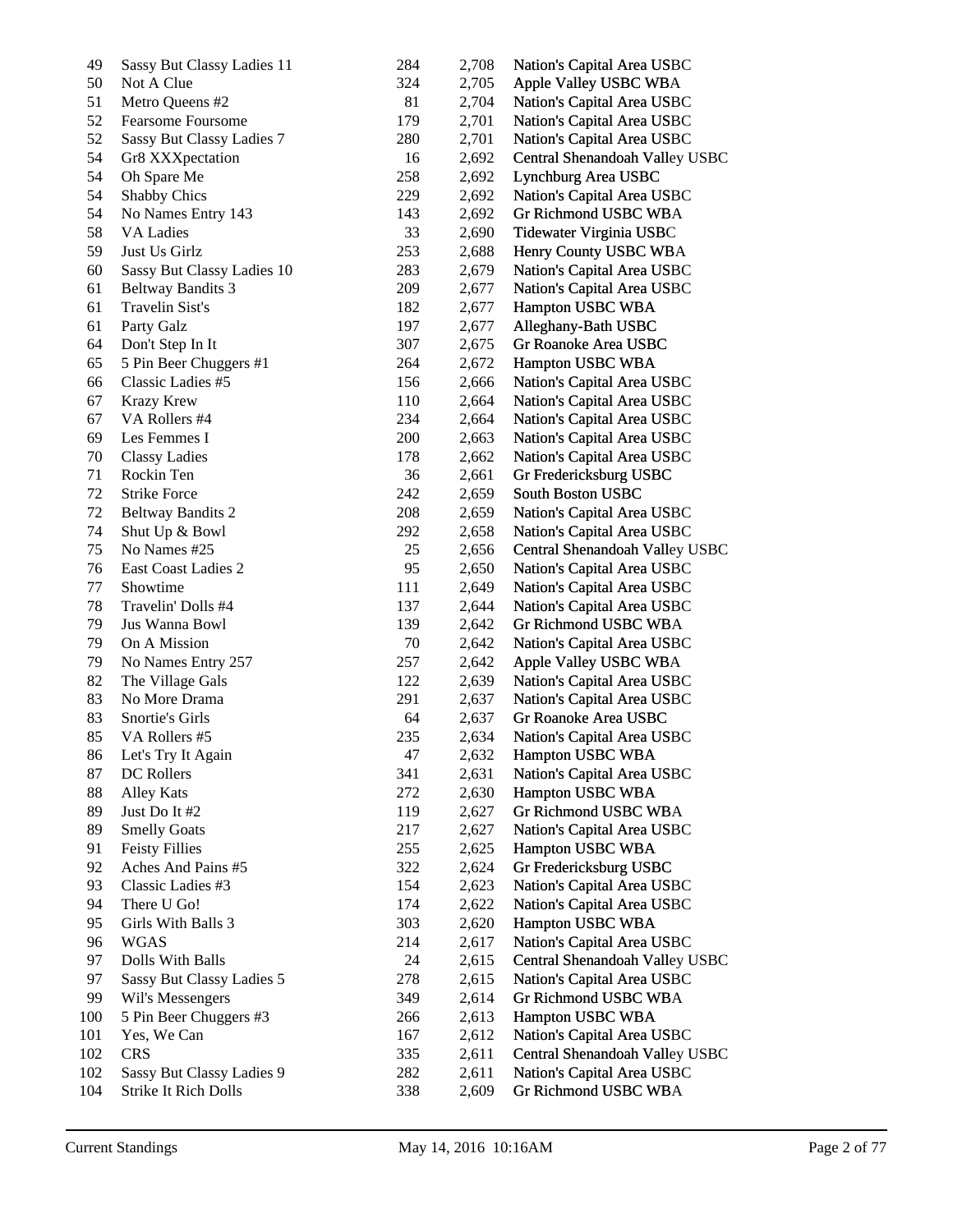| 105 | Evil Queens               | 343       | 2,607 | Gr Fredericksburg USBC             |
|-----|---------------------------|-----------|-------|------------------------------------|
| 105 | No Names Entry 34         | 34        | 2,607 | Gr Fredericksburg USBC             |
| 107 | Quiet Storm               | 325       | 2,604 | Hampton USBC WBA                   |
| 108 | 4 Shades Of Awesome       | 293       | 2,602 | Gr Richmond USBC WBA               |
| 109 | VA Rollers #6             | 236       | 2,600 | Nation's Capital Area USBC         |
| 110 | Spares & Strikes Forever  | 230       | 2,598 | Hampton USBC WBA                   |
| 111 | In It To Win It           | 328       | 2,596 | Gr Richmond USBC WBA               |
| 112 | Sophisticated Ladies #4   | 194       | 2,595 | Nation's Capital Area USBC         |
| 112 | Tap That Headpin          | 352       | 2,595 | Tidewater Virginia USBC            |
| 114 | Salt & Pepper             | 334       | 2,593 | Gr Richmond USBC WBA               |
| 114 | Golden Girls              | 46        | 2,593 | Hampton USBC WBA                   |
| 114 | All Or Nothing            | 173       | 2,593 | Nation's Capital Area USBC         |
| 114 | Mixed Nuts II             | 132       | 2,593 | Nation's Capital Area USBC         |
| 118 | Foxy Ladies               | 129       | 2,592 | Gr Fredericksburg USBC             |
| 118 | Classic Ladies #6         | 157       | 2,592 | Nation's Capital Area USBC         |
| 120 | Sophisticated Ladies #5   | 193       | 2,591 | Nation's Capital Area USBC         |
| 121 | Girls With Balls 4        | 304       | 2,590 | Hampton USBC WBA                   |
| 122 | VA Rollers #2             | 232       | 2,588 | Nation's Capital Area USBC         |
| 123 | Just Us VI                | 77        | 2,581 | Tidewater Virginia USBC            |
| 124 | <b>Striking Divas</b>     | 340       | 2,580 | Gr Fredericksburg USBC             |
| 125 | <b>Misfit Ladies</b>      | 73        | 2,579 | Gr Fredericksburg USBC             |
| 126 | Strike It Rich Divas      | 337       | 2,578 | Gr Richmond USBC WBA               |
| 127 | <b>Triple Digits</b>      | 211       | 2,577 | Nation's Capital Area USBC         |
| 128 | Simpson Weather Assoc.    | 220       | 2,575 | Charlottesville-Albemarle USBC WBA |
| 129 | Just 4 Fun                | 114       | 2,574 | Nation's Capital Area USBC         |
| 130 | What A Team!              | 166       | 2,570 | Nation's Capital Area USBC         |
| 131 | <b>Having Fun</b>         | 313       | 2,566 | Hampton USBC WBA                   |
| 132 | VA Rollers #3             | 233       | 2,565 | Nation's Capital Area USBC         |
| 133 | One Ball                  | 188       | 2,563 | Nation's Capital Area USBC         |
| 133 | "The Tudes"               | 332       | 2,563 | Tidewater Virginia USBC            |
| 133 | Nine Or Better            | 71        | 2,563 | Nation's Capital Area USBC         |
| 136 | <b>Alley Cats</b>         | 74        | 2,562 | Nation's Capital Area USBC         |
| 136 | 9 And A Wiggle            | 204       | 2,562 | Nation's Capital Area USBC         |
| 138 | We'Ve Been Framed         | 239       | 2,560 | Nation's Capital Area USBC         |
| 138 | Sassy But Classy Ladies 3 | 276       | 2,560 | Nation's Capital Area USBC         |
| 140 | That Is Not The Spot      | 339       | 2,559 | Hampton USBC WBA                   |
| 141 | GG Fun Girls              | 247       | 2,555 | Nation's Capital Area USBC         |
| 142 | Aches And Pains #1        | 318       | 2,554 | Gr Fredericksburg USBC             |
| 143 | R U The One               | 273       | 2,553 | Charlottesville-Albemarle USBC WBA |
| 144 | Who's The Ringer?         | 149       | 2,552 | Gr Richmond USBC WBA               |
| 144 | No Names Entry 56         | 56        | 2,552 | Central Shenandoah Valley USBC     |
| 146 | Just For Fun              | 12        | 2,550 | Central Shenandoah Valley USBC     |
| 147 | <b>Silky Ladies</b>       | 344       | 2,549 | Tidewater Virginia USBC            |
| 148 | <b>Bridleside</b>         | 151       | 2,546 | Nation's Capital Area USBC         |
| 149 | No Names Entry 35         | 35        | 2,542 | Apple Valley USBC WBA              |
| 149 | Just Do It!               | 93        | 2,542 | Nation's Capital Area USBC         |
| 151 | No Names Entry 150        | 150       | 2,540 | <b>Appomattox River USBC</b>       |
| 152 | Having Fun!               | 165       | 2,539 | Nation's Capital Area USBC         |
| 153 | No Names Entry 297        | 297       | 2,538 | Tidewater Virginia USBC            |
| 154 | Sophisticated Ladies #3   | 192       | 2,535 | Nation's Capital Area USBC         |
| 155 | <b>Destructive Divas</b>  | 226       | 2,529 | Nation's Capital Area USBC         |
| 156 | <b>Busters</b>            | 22        | 2,522 | Central Shenandoah Valley USBC     |
| 157 | Sister 2 Sister           | 180       |       |                                    |
|     |                           |           | 2,521 | <b>Appomattox River USBC</b>       |
| 158 | Rollin' For Fun           | 72<br>287 | 2,520 | Charlottesville-Albemarle USBC WBA |
| 159 | Here 4 The Beer III       |           | 2,517 | Hampton USBC WBA                   |
| 159 | Oceana 4-D's              | 184       | 2,517 | Tidewater Virginia USBC            |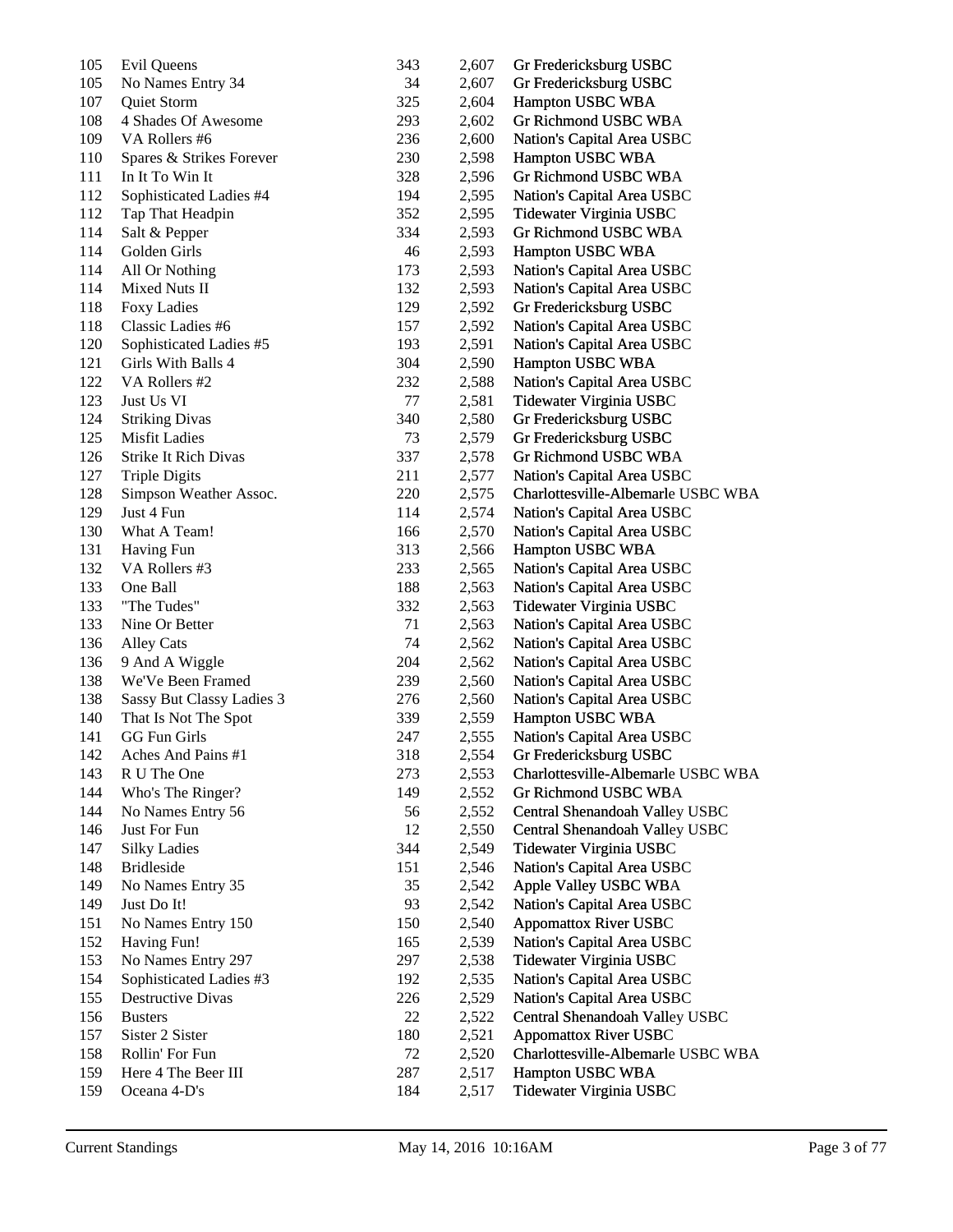| 161 | Awesome                   | 221 | 2,514 | <b>South Boston USBC</b>     |
|-----|---------------------------|-----|-------|------------------------------|
| 162 | Throw It Hard             | 50  | 2,511 | Apple Valley USBC WBA        |
| 162 | Just Do It $#1$           | 118 | 2,511 | Gr Richmond USBC WBA         |
| 164 | 4-Ever Friends            | 107 | 2,509 | Nation's Capital Area USBC   |
| 165 | <b>Team Awesome</b>       | 57  | 2,502 | Nation's Capital Area USBC   |
| 165 | VA Rollers #1             | 231 | 2,502 | Nation's Capital Area USBC   |
| 167 | You Like That             | 205 | 2,500 | Nation's Capital Area USBC   |
| 168 | Mary's Messengers         | 346 | 2,498 | Gr Richmond USBC WBA         |
| 169 | Sassy But Classy Ladies 6 | 279 | 2,490 | Nation's Capital Area USBC   |
| 170 | Fire Power                | 175 | 2,480 | Nation's Capital Area USBC   |
| 171 | No Names Entry 147        | 147 | 2,476 | Hampton USBC WBA             |
| 172 | 4 For Fun                 | 296 | 2,473 | Lynchburg Area USBC          |
| 173 | Alethia's Messengers      | 347 | 2,466 | Gr Richmond USBC WBA         |
| 174 | <b>Moms And Brats</b>     | 48  | 2,465 | Hampton USBC WBA             |
| 175 | Cuz We Can                | 49  | 2,463 | Apple Valley USBC WBA        |
| 176 | Marlow Strikers #2        | 186 | 2,461 | Nation's Capital Area USBC   |
| 177 | Marlow Strikers #3        | 187 | 2,448 | Nation's Capital Area USBC   |
| 178 | No Names Entry 148        | 148 | 2,439 | <b>Appomattox River USBC</b> |
| 178 | No Name Entry 249         | 249 | 2,439 | Tidewater Virginia USBC      |
| 180 | <b>Fillies</b>            | 168 | 2,426 | Nation's Capital Area USBC   |
| 181 | Fly'n Birds               | 261 | 2,411 | Tidewater Virginia USBC      |
| 182 | Jazzy Ladies              | 68  | 2,401 | Nation's Capital Area USBC   |
| 183 | <b>Team Awesome</b>       | 92  | 2,385 | Nation's Capital Area USBC   |
| 184 | Trip That Chitt           | 298 | 2,371 | Tidewater Virginia USBC      |
| 185 | It's All About Grace      | 42  | 2,369 | Hampton USBC WBA             |
| 186 | <b>Yahtzee Girls</b>      | 159 | 2,356 | Nation's Capital Area USBC   |
|     |                           |     |       |                              |

The lowest score to cash is 2,781.

# **Team, Regular (600 & Below), Handicapped**

| <b>Place</b> | <b>Team name</b>            | Entry | <b>Score</b> | From                           |
|--------------|-----------------------------|-------|--------------|--------------------------------|
| 1            | Oh $\text{Sh*T!}$           | 262   | 2,898        | Tidewater Virginia USBC        |
| 2            | Pin Up Girls                | 63    | 2,892        | Gr Richmond USBC WBA           |
| 3            | Here 4 The Beer 4           | 286   | 2,873        | Hampton USBC WBA               |
| 4            | Rolltide                    | 7     | 2,872        | Central Shenandoah Valley USBC |
| 5            | Aches And Pains #2          | 319   | 2,865        | Gr Fredericksburg USBC         |
| 6            | 5 Pin Beer Chuggers #5      | 268   | 2,864        | Hampton USBC WBA               |
| 7            | <b>U-Turn Ladies</b>        | 11    | 2,856        | Central Shenandoah Valley USBC |
| 8            | East End Express 1          | 308   | 2,854        | Gr Richmond USBC WBA           |
| 8            | 4 Splits                    | 210   | 2,854        | Henry County USBC WBA          |
| 8            | The Village Women           | 124   | 2,854        | Nation's Capital Area USBC     |
| 11           | <b>Garnett's Messengers</b> | 348   | 2,852        | Gr Richmond USBC WBA           |
| 12           | Momma And The Misfits       | 105   | 2,841        | Gr Fredericksburg USBC         |
| 13           | Ace Team                    | 8     | 2,840        | Central Shenandoah Valley USBC |
| 14           | <b>Buttery Nipples</b>      | 238   | 2,832        | Gr Richmond USBC WBA           |
| 14           | Purple Haze                 | 130   | 2,832        | Alleghany-Bath USBC            |
| 16           | Uniques #2                  | 102   | 2,831        | <b>Gr Richmond USBC WBA</b>    |
| 17           | <b>Strike Force</b>         | 289   | 2,830        | Gr Richmond USBC WBA           |
| 18           | <b>BBB</b>                  | 145   | 2,823        | <b>South Boston USBC</b>       |
| 18           | Dave's Gals                 | 323   | 2,823        | Alleghany-Bath USBC            |
| 20           | East Coast Ladies 1         | 94    | 2,818        | Nation's Capital Area USBC     |
| 21           | Got Balls!                  | 259   | 2,813        | Gr Richmond USBC WBA           |
| 21           | Leftovers                   | 162   | 2,813        | Alleghany-Bath USBC            |
| 23           | <b>GOYAAB</b>               | 270   | 2,811        | Nation's Capital Area USBC     |
| 24           | 1st Choice Medical Billing  | 198   | 2,810        | Tidewater Virginia USBC        |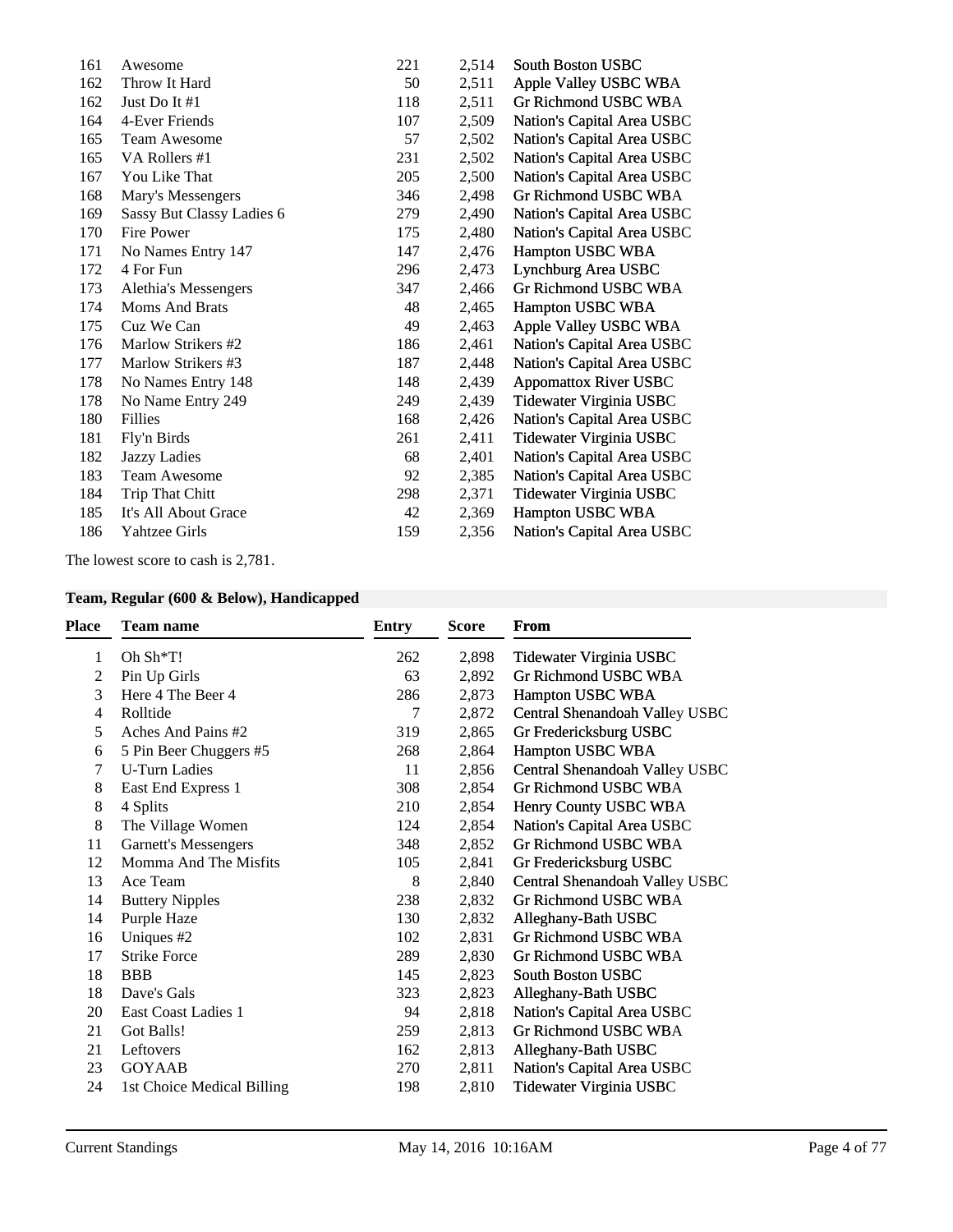| 25 | Lucky 4                   | 3         | 2,809 | Nation's Capital Area USBC         |
|----|---------------------------|-----------|-------|------------------------------------|
| 26 | Pin Pals                  | 104       | 2,806 | Charlottesville-Albemarle USBC WBA |
| 27 | No Names Entry 53         | 53        | 2,805 | <b>Appomattox River USBC</b>       |
| 28 | Chuckie's Girls           | 300       | 2,801 | Hampton USBC WBA                   |
| 29 | Metro Queens #1           | 80        | 2,799 | Nation's Capital Area USBC         |
| 30 | Aches And Pains #4        | 321       | 2,797 | Gr Fredericksburg USBC             |
| 31 | Spare Me                  | 240       | 2,796 | Nation's Capital Area USBC         |
| 32 | No Pressure Here          | 99        | 2,787 | Gr Richmond USBC WBA               |
| 32 | <b>Having Fun</b>         | 4         | 2,787 | Tidewater Virginia USBC            |
| 34 | No Names Entry 290        | 290       | 2,786 | Lynchburg Area USBC                |
| 35 | Dolls With Balls          | 213       | 2,785 | Nation's Capital Area USBC         |
| 36 | <b>Rocky Mount Jewels</b> | 223       | 2,784 | Gr Roanoke Area USBC               |
| 37 | <b>Special Ladies</b>     | 6         | 2,782 | Nation's Capital Area USBC         |
| 38 | <b>Alley Chicks</b>       | 219       | 2,776 | Hampton USBC WBA                   |
| 39 | Unpredictables            | 100       | 2,775 | Gr Richmond USBC WBA               |
| 40 | Perro Grande              | 271       | 2,774 | Nation's Capital Area USBC         |
| 41 | The Village Dames         | 121       | 2,771 | Nation's Capital Area USBC         |
| 42 | DC Divas                  | 141       | 2,769 | Nation's Capital Area USBC         |
| 43 | Classic Ladies #4         | 155       | 2,767 | Nation's Capital Area USBC         |
| 44 | VA Hot Shots              | 87        | 2,766 | Nation's Capital Area USBC         |
| 45 | Classic Ladies #1         | 152       | 2,765 | Nation's Capital Area USBC         |
| 46 | 5 Pin Beer Chuggers #6    | 269       | 2,764 | Hampton USBC WBA                   |
| 47 | Alley Kats #1             | 79        | 2,759 | Hampton USBC WBA                   |
| 48 | No Names #23              | 23        | 2,755 | Central Shenandoah Valley USBC     |
| 49 | The Fun Bunch             | 250       | 2,750 | Nation's Capital Area USBC         |
| 50 | No Name Entry 203         | 203       | 2,749 | Tidewater Virginia USBC            |
| 50 | Raze It Up                | 315       | 2,749 | Hampton USBC WBA                   |
| 52 | Fieldale Cafe #1          | 326       | 2,746 | Henry County USBC WBA              |
| 52 | We'Re Back                | 90        | 2,746 | Gr Richmond USBC WBA               |
| 54 | Classic Ladies 2          | 61        | 2,744 | Hampton USBC WBA                   |
| 55 | Fireballs                 | 39        | 2,743 | Gr Fredericksburg USBC             |
| 56 | Getaways                  | 241       | 2,738 | South Boston USBC                  |
| 57 | Get It Done               | 331       | 2,731 | Hampton USBC WBA                   |
| 58 | Les Femmes II             | 201       | 2,729 | Nation's Capital Area USBC         |
| 59 | Krazee Rollerz            | 97        | 2,725 | Gr Roanoke Area USBC               |
| 60 | The Village Girls         | 123       | 2,724 | Nation's Capital Area USBC         |
| 61 | <b>Beyond Spaces</b>      | 19        | 2,722 | Central Shenandoah Valley USBC     |
| 61 | Drama Queens              | 103       | 2,722 | Gr Richmond USBC WBA               |
| 63 | Rowdy Rollers             | 218       | 2,718 | Nation's Capital Area USBC         |
| 63 | Travelin' Dolls #2        | 135       | 2,718 | Nation's Capital Area USBC         |
| 63 | Classic Ladies 3          | 62        | 2,718 | Hampton USBC WBA                   |
| 66 | No Names Entry #160       | 160       | 2,713 | <b>Appomattox River USBC</b>       |
| 67 | Fieldale Cafe #2          | 327       | 2,712 | Henry County USBC WBA              |
| 68 | Metro Queens #4           | 83        | 2,710 | Nation's Capital Area USBC         |
| 69 | Fools 4 Fun               | 32        | 2,707 | Gr Richmond USBC WBA               |
| 70 | Sophisticated Ladies #1   | 189       | 2,704 | Nation's Capital Area USBC         |
| 70 | <b>Hokey Pokeys</b>       | 9         | 2,704 | Central Shenandoah Valley USBC     |
| 72 | 4 Great Girls             | 28        | 2,702 | Gr Roanoke Area USBC               |
| 73 | <b>Bowling Buddies</b>    | 38        | 2,701 | Gr Fredericksburg USBC             |
| 73 | Sea Gals                  | 29        |       | Gr Roanoke Area USBC               |
|    |                           |           | 2,701 |                                    |
| 73 | Friends-4-Life            | 106<br>66 | 2,701 | Nation's Capital Area USBC         |
| 76 | No Limit                  |           | 2,700 | Nation's Capital Area USBC         |
| 77 | Sassy But Classy Ladies 2 | 275       | 2,696 | Nation's Capital Area USBC         |
| 77 | Chx's With Attitude       | 345       | 2,696 | Gr Fredericksburg USBC             |
| 79 | Metro Queens #5           | 84        | 2,691 | Nation's Capital Area USBC         |
| 79 | <b>Beltway Bandits 1</b>  | 207       | 2,691 | Nation's Capital Area USBC         |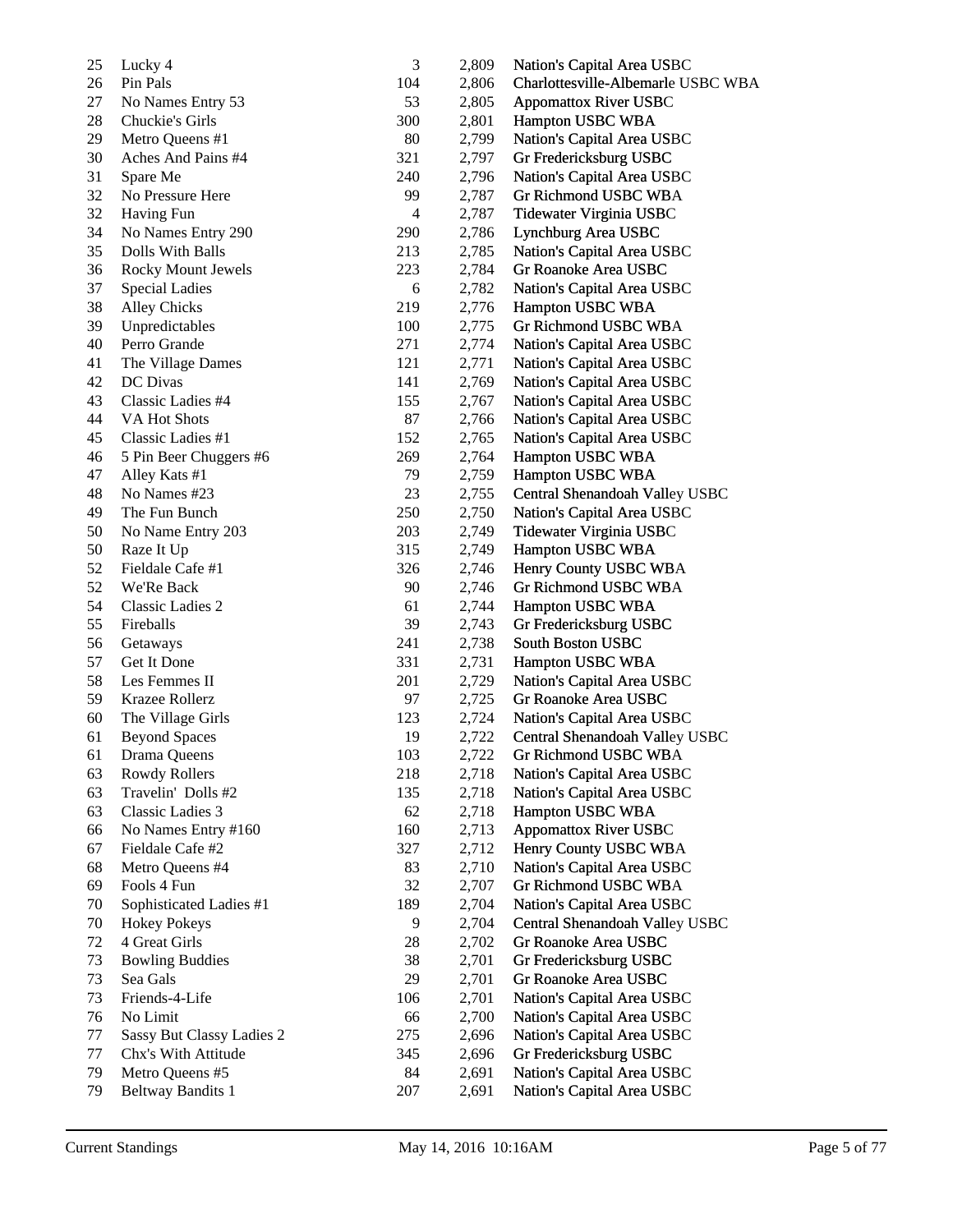| 81         | Four For Fun                  | 133 | 2,689 | Hampton USBC WBA                   |
|------------|-------------------------------|-----|-------|------------------------------------|
| 82         | <b>Bowling Buddies</b>        | 58  | 2,687 | Tidewater Virginia USBC            |
| 83         | Ya-Ya's                       | 2   | 2,685 | Nation's Capital Area USBC         |
| 84         | No Names Entry 116            | 116 | 2,683 | Nation's Capital Area USBC         |
| 84         | <b>Riff Raff</b>              | 224 | 2,683 | Gr Roanoke Area USBC               |
| 86         | Metro Queens #6               | 85  | 2,681 | Nation's Capital Area USBC         |
| 86         | Pop's Girls                   | 88  | 2,681 | Lynchburg Area USBC                |
| 88         | Marylanders I                 | 243 | 2,680 | Nation's Capital Area USBC         |
| 89         | Double Trouble                | 91  | 2,675 | Gr Richmond USBC WBA               |
| 90         | VA Babes Too                  | 52  | 2,674 | Gr Fredericksburg USBC             |
| 91         | 5 Pin Beer Chuggers #4        | 267 | 2,672 | Hampton USBC WBA                   |
| 92         | Goodtimers                    | 252 | 2,671 | Gr Roanoke Area USBC               |
| 93         | Cinco De Mayo                 | 10  | 2,670 | Gr Fredericksburg USBC             |
| 94         | No Names Entry 55             | 55  | 2,669 | Central Shenandoah Valley USBC     |
| 95         | The Fun Bunch                 | 43  | 2,667 | Hampton USBC WBA                   |
| 96         | <b>Star Dust</b>              | 31  | 2,665 | Gr Roanoke Area USBC               |
| 97         | <b>Bradley's Funeral Home</b> | 78  | 2,663 |                                    |
| 98         | Might As Well                 | 27  | 2,660 | Gr Roanoke Area USBC               |
| 98         | Girls With Balls 2            | 302 | 2,660 | Hampton USBC WBA                   |
| 100        | <b>Sassy Ladies</b>           | 113 | 2,657 | Nation's Capital Area USBC         |
| 101        | Lillian's Messengers          | 350 | 2,656 | Gr Richmond USBC WBA               |
| 102        | Southside Gals                | 98  | 2,651 | Tidewater Virginia USBC            |
| 103        | The Strikers                  | 21  | 2,649 | Central Shenandoah Valley USBC     |
| 104        | DC Divas                      | 69  | 2,648 | Nation's Capital Area USBC         |
| 104        | Tee's Wonders                 | 312 | 2,648 | Gr Richmond USBC WBA               |
| 106        | Family Affair                 | 199 | 2,647 | Tidewater Virginia USBC            |
| 107        | <b>Beulah's Babes</b>         | 127 | 2,646 | Nation's Capital Area USBC         |
| 108        | 4 Of Us                       | 299 | 2,644 | Tidewater Virginia USBC            |
| 109        | Just Us                       | 128 | 2,642 | Lynchburg Area USBC                |
| 109        | No Names Entry 351            | 351 | 2,642 | Gr Richmond USBC WBA               |
| 111        | Hopefuls                      | 202 | 2,640 | Hampton USBC WBA                   |
| 112        | <b>Spares Count</b>           | 40  | 2,633 | Gr Fredericksburg USBC             |
| 113        | GG Fun Girls 2                | 248 | 2,630 | Nation's Capital Area USBC         |
| 114        | <b>Strike Force</b>           | 37  | 2,629 | Gr Fredericksburg USBC             |
| 115        | <b>Rolling Pins</b>           | 59  | 2,628 | Tidewater Virginia USBC            |
| 116        | <b>Lucky Strikes</b>          | 18  | 2,627 | Central Shenandoah Valley USBC     |
| 117        | Soooo Close                   | 20  | 2,623 | Central Shenandoah Valley USBC     |
| 118        | No Name Entry 245             | 245 | 2,619 | Hampton USBC WBA                   |
| 118        | Travelin' Dolls #3            | 136 | 2,619 | Nation's Capital Area USBC         |
| 120        | Four Believers                | 112 | 2,616 | Nation's Capital Area USBC         |
| 121        | Mixed Nuts I                  | 131 | 2,615 | Nation's Capital Area USBC         |
| 122        | Young At Heart                | 183 | 2,613 | Hampton USBC WBA                   |
| 123        | <b>Babes With Balls</b>       | 215 | 2,608 | Nation's Capital Area USBC         |
| 124        | 5 Pin Beer Chuggers #2        | 265 | 2,607 | Hampton USBC WBA                   |
| 125        | Gillie's Gang                 | 65  | 2,606 | Nation's Capital Area USBC         |
| 126        | The Sistah's & Mom            | 263 | 2,605 | Hampton USBC WBA                   |
| 127        | Classic Ladies #2             | 153 | 2,599 | Nation's Capital Area USBC         |
|            |                               |     |       |                                    |
| 128<br>129 | Moms On Strike                | 342 | 2,598 | Charlottesville-Albemarle USBC WBA |
|            | Diva Time                     | 14  | 2,596 | Central Shenandoah Valley USBC     |
| 130        | <b>City Bombers</b>           | 26  | 2,591 | Gr Richmond USBC WBA               |
| 131        | No Name Entry 206             | 206 | 2,590 | Nation's Capital Area USBC         |
| 132        | The Fun Bunch                 | 228 | 2,584 | Nation's Capital Area USBC         |
| 133        | Tony's Ladies                 | 222 | 2,583 | Gr Roanoke Area USBC               |
| 134        | The Village Ladies            | 125 | 2,582 | Nation's Capital Area USBC         |
| 135        | Girls With Balls 1            | 301 | 2,575 | Hampton USBC WBA                   |
| 136        | The Farmville Four            | 41  | 2,573 | Lynchburg Area USBC                |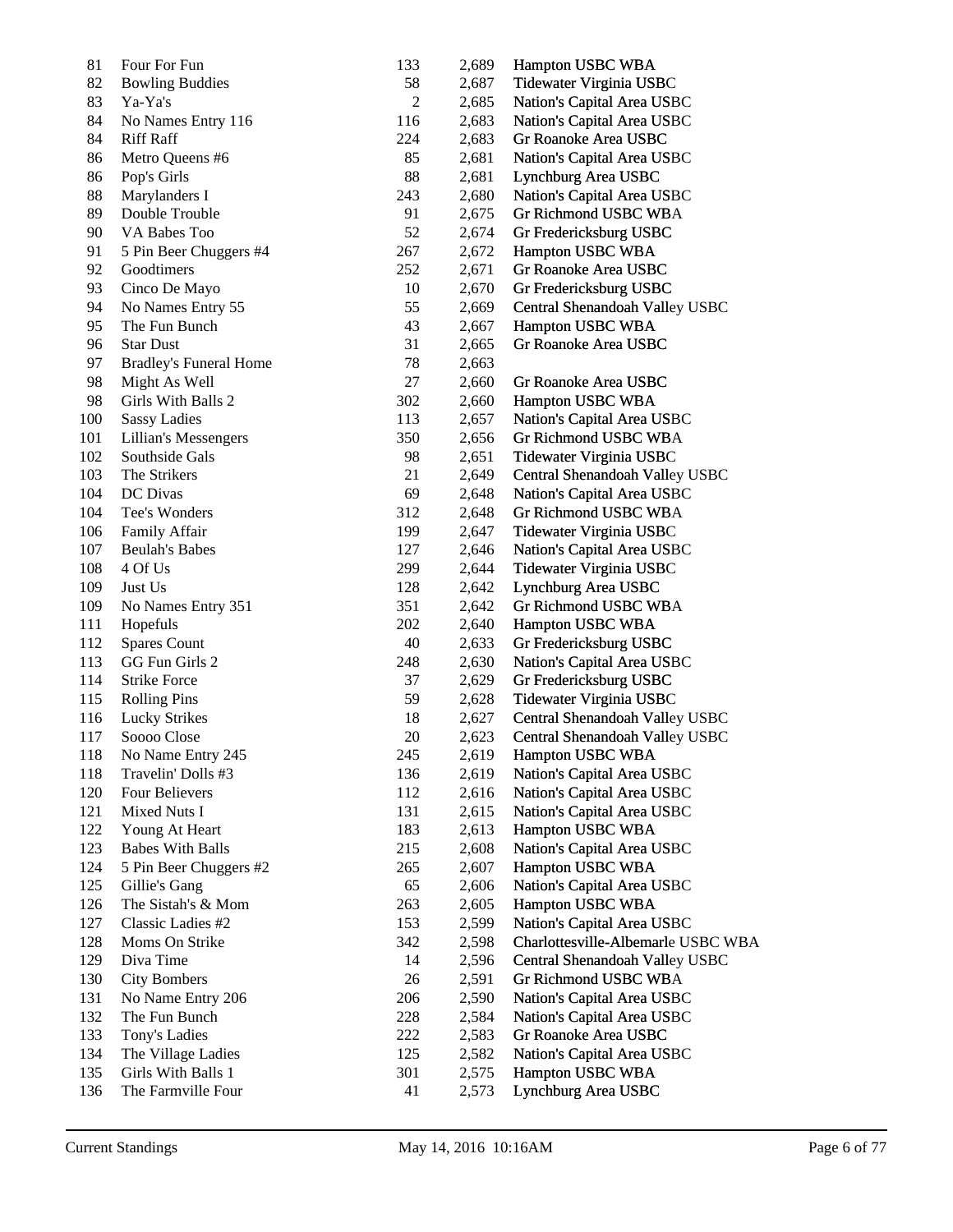| 137 | The Apple Bee's           | 5   | 2,572 | Upper Shenandoah Valley USBC BA |
|-----|---------------------------|-----|-------|---------------------------------|
| 138 | No Name Entry 161         | 161 | 2,570 | Tidewater Virginia USBC         |
| 139 | No Names Entry 333        | 333 | 2,569 | Tidewater Virginia USBC         |
| 140 | <b>MD</b> Sistas          | 67  | 2,562 | Nation's Capital Area USBC      |
| 141 | Triple X Club             | 216 | 2,556 | Nation's Capital Area USBC      |
| 142 | Dr.'S Orders              | 140 | 2,553 | Tidewater Virginia USBC         |
| 143 | Good Times                | 45  | 2,546 | Hampton USBC WBA                |
| 144 | Day Dreamers              | 115 | 2,544 | Nation's Capital Area USBC      |
| 145 | It Is What It Is          | 212 | 2,540 | Nation's Capital Area USBC      |
| 146 | VA Rollers #7             | 237 | 2,532 | Nation's Capital Area USBC      |
| 147 | Strike "R" Us             | 44  | 2,520 | <b>Hampton USBC WBA</b>         |
| 148 | Just Us V                 | 76  | 2,517 | Tidewater Virginia USBC         |
| 149 | Sassy But Classy Ladies 4 | 277 | 2,515 | Nation's Capital Area USBC      |
| 150 | Sophisticated Ladies #2   | 191 | 2,508 | Nation's Capital Area USBC      |
| 151 | Classy Ladies             | 126 | 2,506 | Nation's Capital Area USBC      |
| 152 | Anne's Girls              | 1   | 2,505 | Central Shenandoah Valley USBC  |
| 153 | Dangerous Divas           | 120 | 2,501 | Henry County USBC WBA           |
| 154 | <b>Chantilly Ladies</b>   | 256 | 2,479 | Nation's Capital Area USBC      |
| 155 | Marlow Strikers #1        | 185 | 2,446 | Nation's Capital Area USBC      |
|     |                           |     |       |                                 |

The lowest score to cash is 2,831.

# **Team, Scratch, Scratch**

| <b>Place</b> | Team name                 | <b>Entry</b> | <b>Score</b> | From                        |
|--------------|---------------------------|--------------|--------------|-----------------------------|
| 1            | Loud And Clear            | 176          | 2,658        | Nation's Capital Area USBC  |
| 2            | One And Done              | 177          | 2,476        | Nation's Capital Area USBC  |
| 3            | 4 Shades Of Awesome       | 293          | 2,314        | Gr Richmond USBC WBA        |
| 4            | Fire Power                | 175          | 2,300        | Nation's Capital Area USBC  |
| 5            | Girls With Balls 3        | 303          | 2,269        | Hampton USBC WBA            |
| 6            | <b>Fearsome Foursome</b>  | 179          | 2,206        | Nation's Capital Area USBC  |
| 7            | Girls With Balls 4        | 304          | 2,203        | Hampton USBC WBA            |
| 8            | In It To Win It           | 328          | 2,197        | <b>Gr Richmond USBC WBA</b> |
| 9            | Just Do It #2             | 119          | 2,195        | Gr Richmond USBC WBA        |
| 10           | Trip That Chitt           | 298          | 2,161        | Tidewater Virginia USBC     |
| 11           | No Names Entry 34         | 34           | 2,148        | Gr Fredericksburg USBC      |
| 12           | <b>Classy Ladies</b>      | 178          | 2,140        | Nation's Capital Area USBC  |
| 13           | VA Rollers #3             | 233          | 2,040        | Nation's Capital Area USBC  |
| 14           | VA Rollers #1             | 231          | 2,037        | Nation's Capital Area USBC  |
| 15           | Nine Or Better            | 71           | 2,017        | Nation's Capital Area USBC  |
| 16           | Just Do It #1             | 118          | 2,013        | Gr Richmond USBC WBA        |
| 17           | Sassy But Classy Ladies 8 | 281          | 1,979        | Nation's Capital Area USBC  |
| 18           | There U Go!               | 174          | 1,959        | Nation's Capital Area USBC  |
| 19           | <b>Team Awesome</b>       | 92           | 1,878        | Nation's Capital Area USBC  |
| 20           | On A Mission              | 70           | 1,868        | Nation's Capital Area USBC  |

The lowest score to cash is 2,300.

# **Doubles, Classic (301 & Up), Handicapped**

| Place | Team name                          | Entry | <b>Score</b> | From                       |
|-------|------------------------------------|-------|--------------|----------------------------|
|       | New, Jessica / Brooks, Tammy L     | 293   | 1.591        | Gr Richmond USBC WBA       |
| 2     | Maddux, Tracy K / Taylor, Kathy S  | 195   |              | 1,564 Gr Roanoke Area USBC |
|       | 3 Hill, Abbie / Jones, Catherine A | 325   | 1.549        | <b>Hampton USBC WBA</b>    |
| 4     | Mendenhall, Melanie A / Snellings, | 63    |              | 1,542 Gr Richmond USBC WBA |
|       | Debra M                            |       |              |                            |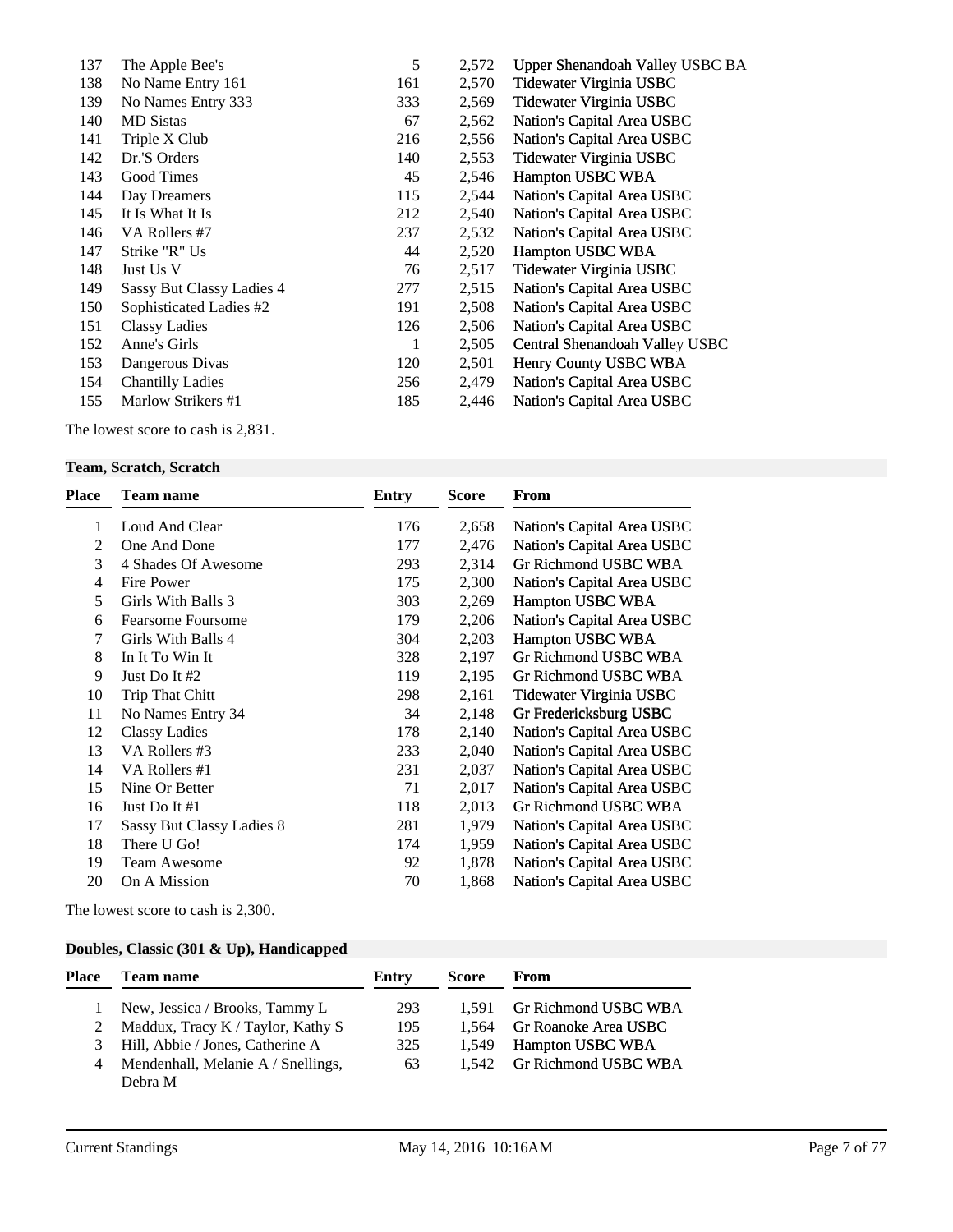| 5<br>6 | Clark, Carletha O / Wilson, Mara E<br>DeFalco, Loretta A / Caldwell, Jeanne | 281<br>123 | 1,536<br>1,527 | Nation's Capital Area USBC<br>Nation's Capital Area USBC |
|--------|-----------------------------------------------------------------------------|------------|----------------|----------------------------------------------------------|
|        | M                                                                           |            |                |                                                          |
| 7      | Sharpe, Lena J / King, Claudia T                                            | 160        | 1,523          | <b>Appomattox River USBC</b>                             |
| 8      | Faulknier, Donna M / Hensley,<br>Kimberly J                                 | 72         | 1,521          | Charlottesville-Albemarle USBC WBA                       |
| 9      | Hudson, Alethia R / Vaughan, Pamela<br>D                                    | 347        | 1,519          | Gr Richmond USBC WBA                                     |
| 10     | Holland-Harris, Helen R / Williams,<br>LaShaun D                            | 181        | 1,518          | Hampton USBC WBA                                         |
| 11     | Hogge, Karen E / Lewellen, Hannah H                                         | 285        | 1,513          | Hampton USBC WBA                                         |
| 12     | Martinenza, Shannon C / Glazier,<br>Susan C                                 | 266        | 1,512          | Hampton USBC WBA                                         |
| 13     | Hill, Mary J / Drake, Brigitte E                                            | 287        | 1,507          | Hampton USBC WBA                                         |
| 14     | Baylor, Gina H / Wilson, Jacqueline A                                       | 236        | 1,506          | Nation's Capital Area USBC                               |
| 15     | Milam, Kristina / Schaden, Samantha<br>$\mathbf{A}$                         | 176        | 1,505          | Nation's Capital Area USBC                               |
| 16     | Harden, Ursula A / Harrison, Lorraine<br>B                                  | 109        | 1,503          | Nation's Capital Area USBC                               |
| 17     | Boughman, Leslie D / Rast, Teresa A                                         | 293        | 1,499          | Gr Richmond USBC WBA                                     |
| 18     | Hatchett, Denise / Saitta, Lisa G                                           | 269        | 1,496          | Hampton USBC WBA                                         |
| 18     | Johnson, Patricia H / Jenkins, Nona M                                       | 272        | 1,496          | Hampton USBC WBA                                         |
| 18     | Stalnaker, Denise C / McCabe, Debra                                         | 217        | 1,496          | Nation's Capital Area USBC                               |
| 21     | Hitaffer, Michaelene / Baumes, Sherri                                       | 218        | 1,495          | Nation's Capital Area USBC                               |
|        | $\mathbf M$                                                                 |            |                |                                                          |
| 22     | Green, Lee Ann A / Lloyd, Stephanie<br>A                                    | 25         | 1,494          | Central Shenandoah Valley USBC                           |
| 23     | Johnson, Jacqueline V / Tabb,<br>Charlotte D                                | 272        | 1,490          | Hampton USBC WBA                                         |
| 24     | Crocker, Lori / James, Ravonda W                                            | 352        | 1,489          | Tidewater Virginia USBC                                  |
| 25     | Hariston, Jasmine L / Hale, Melodie E                                       | 307        | 1,484          | Gr Roanoke Area USBC                                     |
| 26     | McQueen, Diane C / Kindred, Patricia<br>A                                   | 182        | 1,483          | Hampton USBC WBA                                         |
| 27     | Jones, Donna B / Hill, Portia M                                             | 252        | 1,482          | Gr Roanoke Area USBC                                     |
| 28     | Morris, Tamichia M / Lightfoot,<br>Shayla                                   | 338        | 1,479          | Gr Richmond USBC WBA                                     |
| 28     | Witherspoon, Miriam B / Wainwright,<br>Andressa C                           | 15         | 1,479          | Central Shenandoah Valley USBC                           |
| 30     | Plummer, Mary E / Robertson, Linda<br>F                                     | 181        | 1,475          | Hampton USBC WBA                                         |
| 31     | Myers, Karen Y / Johnson, Thelma E                                          | 156        | 1,474          | Nation's Capital Area USBC                               |
| 32     | Curtis, Karel A / Goodstein, Kat K                                          | 267        | 1,473          | Hampton USBC WBA                                         |
| 33     | Boyters, Amber N / Phillips, Jerylyne<br>${\bf N}$                          | 339        | 1,468          | Hampton USBC WBA                                         |
| 34     | Clarke, Eloise E / Underwood, Kellye<br>M                                   | 172        | 1,466          | Nation's Capital Area USBC                               |
| 35     | Payne, Maryann E / Dowson, Tanya M                                          | 344        | 1,465          | Tidewater Virginia USBC                                  |
| 36     | Johnson, Jamie R / Rauschenbach,                                            | 61         | 1,463          | Hampton USBC WBA                                         |
|        | Lina M                                                                      |            |                |                                                          |
| 37     | Jenkins, Sherika N / Ferguson,<br>Kimberly A                                | 340        | 1,461          | Gr Fredericksburg USBC                                   |
| 37     | Richardson, Kaye / Cobbs, Robin O                                           | 253        | 1,461          | Henry County USBC WBA                                    |
| 39     | Carter, Melvina / Blackshear,                                               | 166        | 1,460          | Nation's Capital Area USBC                               |
|        | Anjanette D                                                                 |            |                |                                                          |
| 39     | Turner, Brenda L / Turner, Helen W                                          | 327        | 1,460          | Henry County USBC WBA                                    |
| 39     | Seawright, Latonya J / Livingston,                                          | 340        | 1,460          | Gr Fredericksburg USBC                                   |
|        | La'Tonia M                                                                  |            |                |                                                          |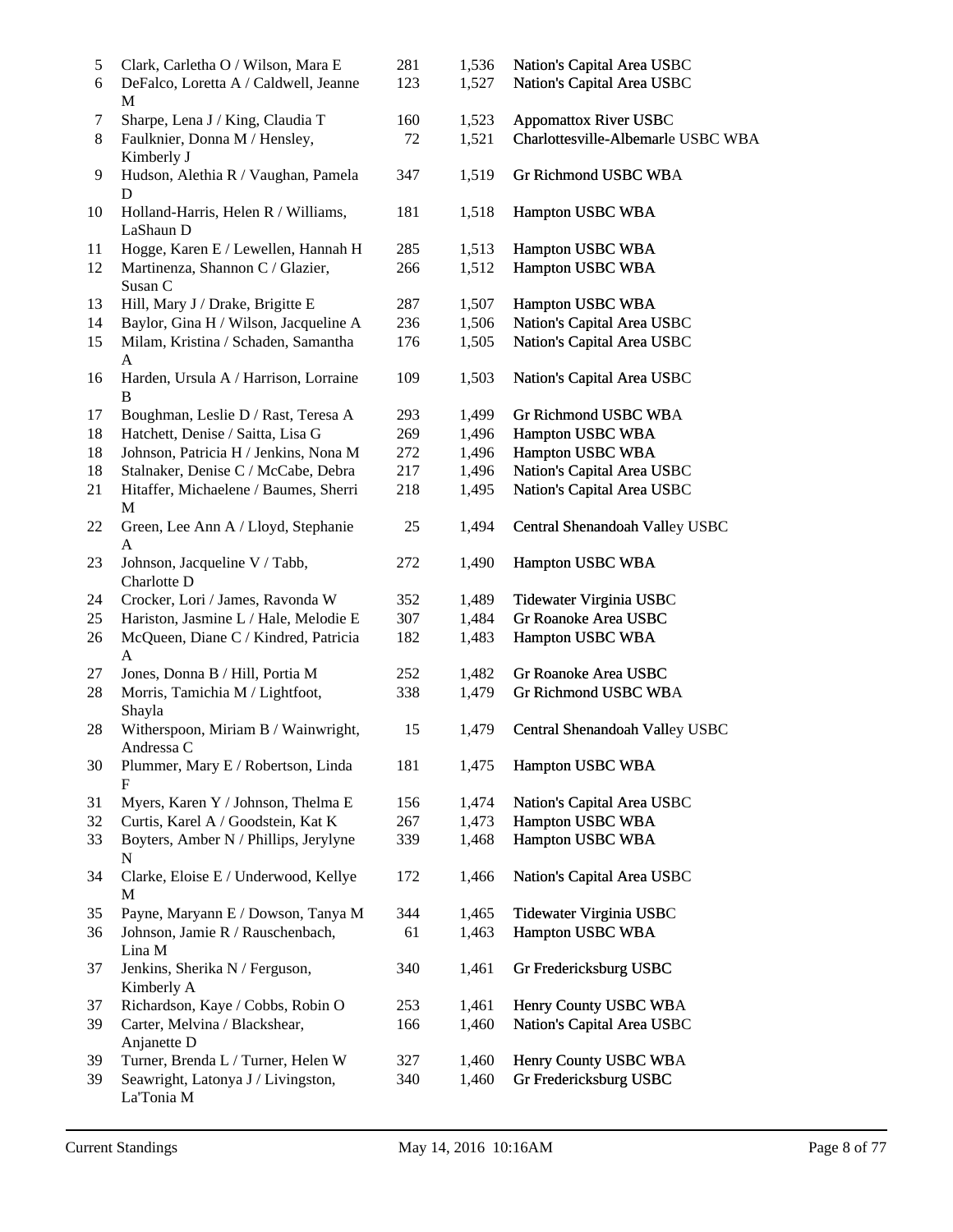| 42 | Kingsbury, Michelle E / Stanley,<br>Hillary E    | 140    | 1,458 | Tidewater Virginia USBC            |
|----|--------------------------------------------------|--------|-------|------------------------------------|
| 43 | Russell, Kimberly A / Murphy, Penny<br>K         | 310    | 1,457 | Nation's Capital Area USBC         |
| 43 | Buck, Fidelia L / Winters, Montez Q              | 164    | 1,457 | Nation's Capital Area USBC         |
| 45 | Womack, Carrie F / Ward, Wallicia C              | 180    | 1,456 | <b>Appomattox River USBC</b>       |
| 46 | Bailey, Helen K / Brandt, Kendra K               | 258    | 1,452 | Lynchburg Area USBC                |
| 46 | Jordan, Sharon L / Hatch, Sherri S               | 148    | 1,452 | <b>Appomattox River USBC</b>       |
| 48 | Wade, Deborah A / Wynn-Cooke,<br>Janet A         | 346    | 1,451 | Gr Richmond USBC WBA               |
| 49 | Parker, Robin E / Smith, Mary L                  | $70\,$ | 1,450 | Nation's Capital Area USBC         |
| 50 | Toney, Charlotte A / Brice, Tina Y               | 273    | 1,449 | Charlottesville-Albemarle USBC WBA |
| 51 | McCormick, Frankie K / Rorrer, Dale<br>Marie     | 142    | 1,446 | New River Valley USBC              |
| 52 | Gray, Angie R / White, Jannie H                  | 49     | 1,444 | Apple Valley USBC WBA              |
| 53 | Turner, Doreen D / Huggins, Suzanne<br>P         | 225    | 1,443 | Nation's Capital Area USBC         |
| 53 | Bayless, Claudia R / Lanier, Denise G            | 343    | 1,443 | Gr Fredericksburg USBC             |
| 55 | Tate, Tammy D / Greene, Tonie M                  | 96     | 1,442 | Nation's Capital Area USBC         |
| 55 | Little, Tracey C / Bindas, Kali R                | 226    | 1,442 | Nation's Capital Area USBC         |
| 57 | Frederick, Pamela E / Atkins, Lynnette<br>A      | 146    | 1,440 | <b>Appomattox River USBC</b>       |
| 57 | O'Shea, Patricia J / Imbembo, Susan T            | 216    | 1,440 | Nation's Capital Area USBC         |
| 59 | Carlton, Geritzi L / Warlitner, Tarie A          | 196    | 1,439 | Alleghany-Bath USBC                |
| 59 | Ford, Dominique R / Williams,<br>Andrea C        | 187    | 1,439 | Nation's Capital Area USBC         |
| 61 | White, Teresa L / Gomola, Ynez                   | 285    | 1,438 | Hampton USBC WBA                   |
| 62 | Haynes, Reginia V / Little, Gladys M             | 255    | 1,437 | Hampton USBC WBA                   |
| 62 | Mathews, Phyllis A / Wiggins, Susan<br>E         | 40     | 1,437 | Gr Fredericksburg USBC             |
| 64 | Patrick, Peggy B / LaFon, Annie R                | 33     | 1,436 | Tidewater Virginia USBC            |
| 65 | Gardin, Sandra K / Rogers, Lisa M                | 68     | 1,435 | Nation's Capital Area USBC         |
| 65 | Schaarschmidt, Sherry / Hatfield,<br>Tammy L     | 34     | 1,435 | Gr Fredericksburg USBC             |
| 67 | Kerins, Lesley A / Glazier, Rebecca L            | 266    | 1,434 | Hampton USBC WBA                   |
| 67 | Kreiser, Joanne S / Dean, Diantha A              | 270    | 1,434 | Nation's Capital Area USBC         |
| 67 | Kelly, Jacqueline F / Kelly, Elizabeth           | 314    | 1,434 | Nation's Capital Area USBC         |
| 67 | Jones, Ellen / McLean, Christine                 | 325    | 1,434 | Hampton USBC WBA                   |
| 71 | Dyar, NeNe L / Cooper, Monell K                  | 234    | 1,433 | Nation's Capital Area USBC         |
| 72 | Jefferson, Quintina R / Shaw-Wesby,<br>Crystal J | 176    | 1,431 | Nation's Capital Area USBC         |
| 72 | Pugh, Mary A / Morton, Ollie K                   | 346    | 1,431 | Gr Richmond USBC WBA               |
| 74 | Wilson, LaVerne R / Picariello,<br>Shelleyann    | 261    | 1,430 | Tidewater Virginia USBC            |
| 75 | Barbour, Doretha D / McGuire, Linda<br>L         | 137    | 1,426 | Nation's Capital Area USBC         |
| 75 | Terry, Glennyleen / Royster, Peggy W             | 242    | 1,426 | South Boston USBC                  |
| 77 | Hollins, Shelby A / Cooper, Katina F             | 283    | 1,425 | Nation's Capital Area USBC         |
| 78 | Mundy, Amber N / Mundy, Karen P                  | 196    | 1,424 | Alleghany-Bath USBC                |
| 79 | Williams, Adrienne K / Casterline,<br>Susanne M  | 190    | 1,422 | Nation's Capital Area USBC         |
| 80 | Campbell, Crystal L / Christian,<br>Melinda M    | 56     | 1,421 | Central Shenandoah Valley USBC     |
| 80 | Allen, Roberta / Woodie, Mahalia                 | 273    | 1,421 | Charlottesville-Albemarle USBC WBA |
| 82 | Turner, Brenda J / Brown, Angela M               | 25     | 1,420 | Central Shenandoah Valley USBC     |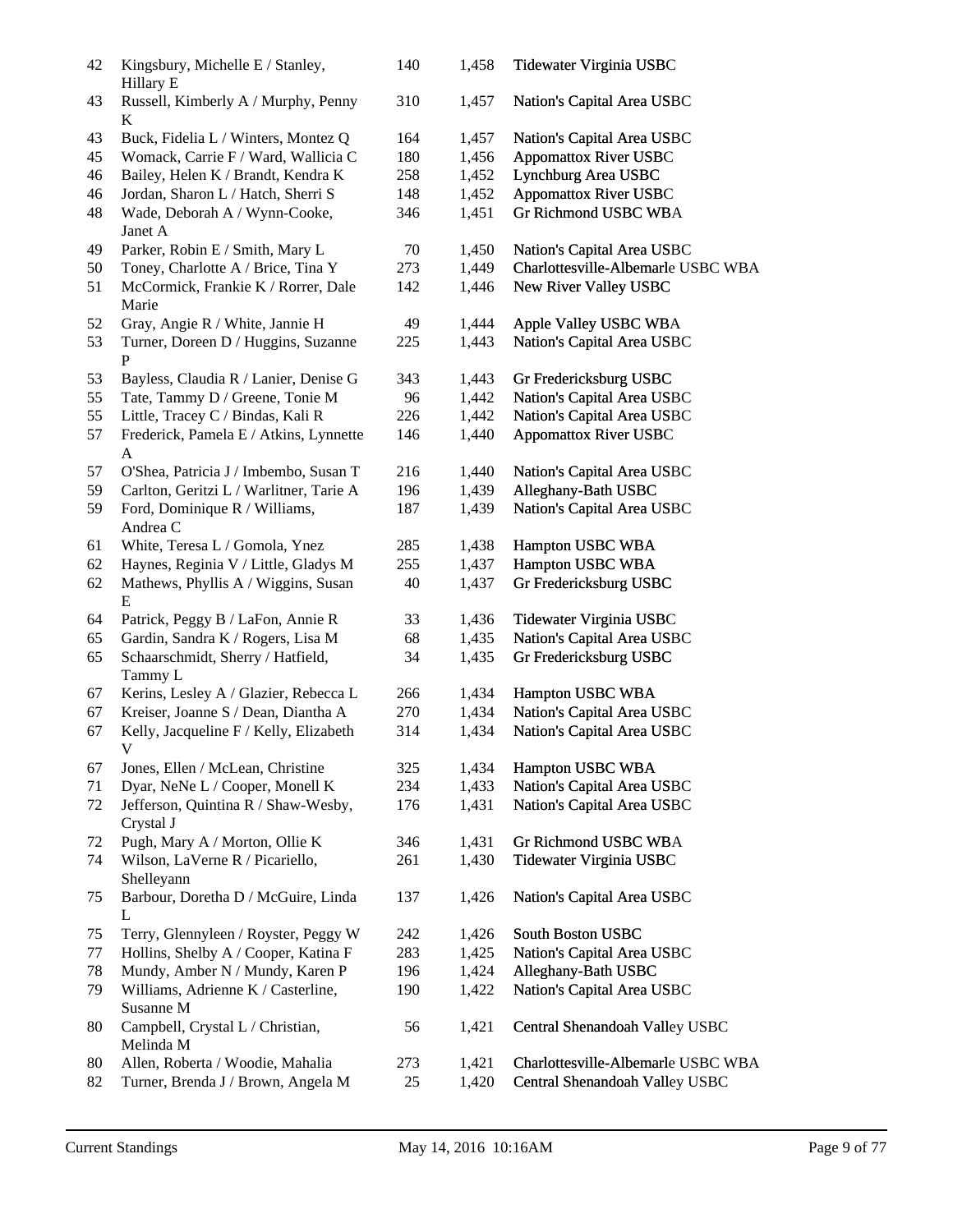| 82         | Jones, Eldeana M / Ricks, Wilma J                                     | 76       | 1,420          | Tidewater Virginia USBC                                       |
|------------|-----------------------------------------------------------------------|----------|----------------|---------------------------------------------------------------|
| 82         | Brown, Stephanie S / Jones, Margaret<br>L                             | 299      | 1,420          | Tidewater Virginia USBC                                       |
| 85         | Shuler, Karen E / Brubaker, Renee L                                   | 303      | 1,419          | Hampton USBC WBA                                              |
| 86         | Jenkins, Katherine L / Day, Rita D                                    | 147      | 1,416          | Hampton USBC WBA                                              |
| 86         | Harris, Joyce A / Colbert, Clara L                                    | 284      | 1,416          | Nation's Capital Area USBC                                    |
| 88         | Beer, Maxine / Spradlin, Teresa                                       | 41       | 1,415          | Lynchburg Area USBC                                           |
| 89         | Fells, Phyllis L / Bell, Monica K                                     | 170      | 1,414          | Nation's Capital Area USBC                                    |
| 89         | Boettcher, Wendy M / Simmons,<br>Teresa H                             | 246      | 1,414          | Lynchburg Area USBC                                           |
| 91         | Wilson, Lucille V / Sweeney, Pat                                      | 31       | 1,413          | Gr Roanoke Area USBC                                          |
| 91         | Grimes, Tiffany T / Austin, Joni L                                    | 315      | 1,413          | Hampton USBC WBA                                              |
| 93         | Taylor, Samantha V / Morris, Yvette<br>D                              | 193      | 1,412          | Nation's Capital Area USBC                                    |
| 94         | Robinson, Joyce A / Jenkins, Tammy<br>$\mathbf R$                     | 324      | 1,411          | Apple Valley USBC WBA                                         |
| 94         | Hyde, Sandra L / Collier, Laura L                                     | 24       | 1,411          | Central Shenandoah Valley USBC                                |
| 94         | Ford, Tracey L / McCloud, Adrienne<br>R                               | 17       | 1,411          | Central Shenandoah Valley USBC                                |
| 97         | Ginwright, Shirley A / Knox, Carol J                                  | 235      | 1,410          | Nation's Capital Area USBC                                    |
| 98         | Eckles, Krystal D / Zirkle, Laurie T                                  | 64       | 1,409          | Gr Roanoke Area USBC                                          |
| 99         | Pyles-Harris, Betty J / Scott, Sheila A                               | 70       | 1,408          | Nation's Capital Area USBC                                    |
| 100        | Milstead, Catherine L / Ford, Joyce E                                 | 152      | 1,407          | Nation's Capital Area USBC                                    |
| 100        | Gable, Betty J / Barnes, Susan P                                      | 58       | 1,407          | Tidewater Virginia USBC                                       |
| 100        | Williams, Barbara G / Delawder, Tina<br>L                             | 335      | 1,407          | Central Shenandoah Valley USBC                                |
| 103        | Ford, Yvette D / Bell, Tiffany A                                      | 175      | 1,406          | Nation's Capital Area USBC                                    |
| 103        | Johnson, Shirley A / Booth, Alice M                                   | 157      | 1,406          | Nation's Capital Area USBC                                    |
| 103        | Taylor, Delores W / Bell, Trina-Renee<br>M                            | 95       | 1,406          | Nation's Capital Area USBC                                    |
| 106        | Whiting, Gwendolyn M / Wolfe,<br>Theresa C                            | 228      | 1,405          | Nation's Capital Area USBC                                    |
| 106        | Heller, Diana / Hildebrand, Kat K                                     | 62       | 1,405          | Hampton USBC WBA                                              |
| 106        | Gaddis, Donna L / Cook, Jennifer S                                    | 264      | 1,405          | Hampton USBC WBA                                              |
| 106        | Freeman-Daniels, Ieatha / Blackshear,<br>Quincie F                    | 146      | 1,405          | <b>Appomattox River USBC</b>                                  |
| 110        | Taylor, Pamela R / Coe, Bernadette A                                  | 188      | 1,404          | Nation's Capital Area USBC                                    |
| 110        | Kubyako, Lisa K / Cunningham,<br>Valerie L                            | 316      | 1,404          | Gr Richmond USBC WBA                                          |
| 110        | Overton, Gequeta R / McHenry, Mary<br>F                               | 168      | 1,404          | Nation's Capital Area USBC                                    |
| 113        | Rumburg, Dawn M / Kruschke, Cindi<br>A                                | 48       | 1,403          | Hampton USBC WBA                                              |
| 113        | Johnston, Melissa B / Reynolds, Florie<br>М                           | 249      | 1,403          | Tidewater Virginia USBC                                       |
| 115        | Mallery, Marilyn A / Moyer, Margaret<br>A                             | 247      | 1,402          | Nation's Capital Area USBC                                    |
| 115        | White, Kathryn L / Reynolds, Carolyn<br>M                             | 129      | 1,402          | Gr Fredericksburg USBC                                        |
| 115        | Williams, Maythis A / Key, Lutricia B                                 | 108      | 1,402          | Nation's Capital Area USBC                                    |
| 115        | Lightfoot, Michelle P / Levy, Marian<br>L                             | 102      | 1,402          | Gr Richmond USBC WBA                                          |
| 119        | Evans, Angelia / Barley, Debra J                                      | 132      | 1,401          | Nation's Capital Area USBC                                    |
| 119        | Cox, Jeanette M / Wingfield, Virginia<br>A                            | 309      | 1,401          | Gr Richmond USBC WBA                                          |
| 121<br>121 | Herbaugh, Jackie M / Glass, Lisa A<br>Thompson, Mary A / Hale, Angela | 5<br>206 | 1,400<br>1,400 | Upper Shenandoah Valley USBC BA<br>Nation's Capital Area USBC |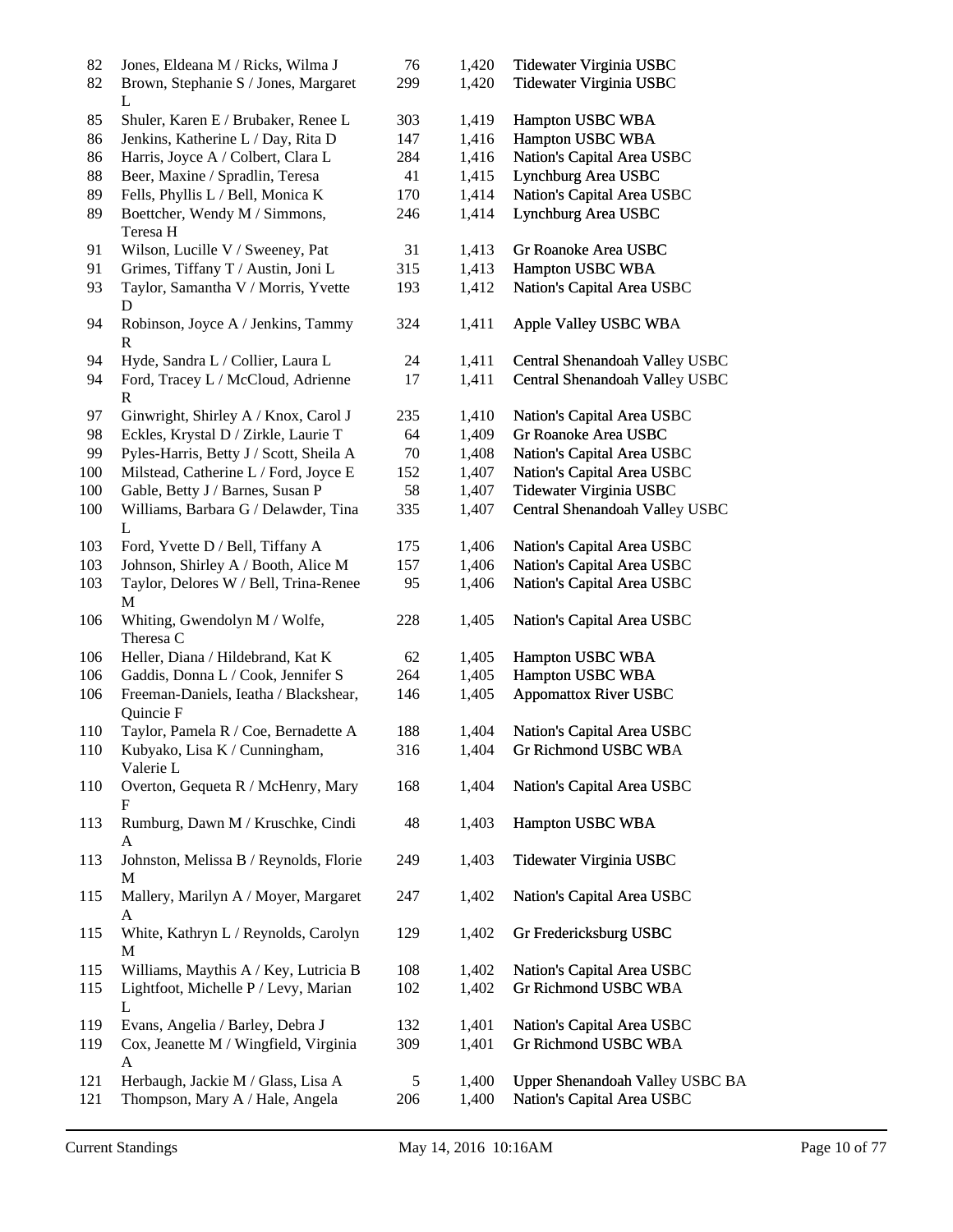| 123 | McNeil, Sharon G / Williams, Paula J                  | 231 | 1,399 | Nation's Capital Area USBC     |
|-----|-------------------------------------------------------|-----|-------|--------------------------------|
| 123 | Tarr, Michelle / Grimes, Patricia L                   | 114 | 1,399 | Nation's Capital Area USBC     |
| 123 | Lonas, Samantha R / Fisher, Jennifer<br>$\mathbf M$   | 55  | 1,399 | Central Shenandoah Valley USBC |
| 126 | Blount, Eunice R / Perry, Iris M                      | 170 | 1,398 | Nation's Capital Area USBC     |
| 127 | Kepple, Jacqueline F / Banks,<br>Angelique C          | 322 | 1,397 | Gr Fredericksburg USBC         |
| 127 | Green, Cynthia L / Saunders, Marshell<br>A            | 132 | 1,397 | Nation's Capital Area USBC     |
| 129 | Alexandropoulos, Chris / Tsengas,<br>Kelly            | 103 | 1,396 | <b>Gr Richmond USBC WBA</b>    |
| 129 | Shields, Susan P / Tynes, Monique L                   | 317 | 1,396 | Tidewater Virginia USBC        |
| 129 | Yeldell, Ovella Y / Owens, Shanell L                  | 169 | 1,396 | Nation's Capital Area USBC     |
| 129 | Williams-Harrison, Marquetta G /<br>Barrett-Vaden, Te | 337 | 1,396 | Gr Richmond USBC WBA           |
| 129 | Benfield, Diane L / Woods, Tina M                     | 265 | 1,396 | Hampton USBC WBA               |
| 134 | Russell, Soledad U / Parazinski,<br><b>Bonnie D</b>   | 51  | 1,395 | Gr Fredericksburg USBC         |
| 134 | Woodson, Sharon D / Daye, Dee-Dee<br>M                | 225 | 1,395 | Nation's Capital Area USBC     |
| 134 | Culbreth, Candi P / Buchanan, Louise<br>M             | 312 | 1,395 | Gr Richmond USBC WBA           |
| 137 | Levdahl, Sandra K / Schiemer,<br>Yvonne A             | 122 | 1,394 | Nation's Capital Area USBC     |
| 137 | Mayer, Diane S / Carrington, Kelly C                  | 339 | 1,394 | Hampton USBC WBA               |
| 137 | Richardson, Paula D / Dowty, Elaine<br>M              | 211 | 1,394 | Nation's Capital Area USBC     |
| 140 | Hansen, Shelly M / Scott, Helene B                    | 36  | 1,393 | Gr Fredericksburg USBC         |
| 140 | Ioia, Debbie K / Graham, Debbie T                     | 56  | 1,393 | Central Shenandoah Valley USBC |
| 140 | Quinn, Monica D / Blankenship,<br>Michelle L          | 214 | 1,393 | Nation's Capital Area USBC     |
| 140 | Cooper, Windy C / Strode, Ruby J                      | 301 | 1,393 | Hampton USBC WBA               |
| 144 | Henderson, Lisa D / Russell, Chris C                  | 244 | 1,392 | Nation's Capital Area USBC     |
| 144 | Smith, Cathy L / Gentry, Crystal M                    | 119 | 1,392 | Gr Richmond USBC WBA           |
| 144 | McCarthy, Jacqueline P / Hannah,<br>Sherrie R         | 182 | 1,392 | Hampton USBC WBA               |
| 147 | Rizak, Jamie L / Jackson, Ingrid B                    | 142 | 1,391 | New River Valley USBC          |
| 147 | Jennings, Barbara A / Butler, Brenda<br>M             | 209 | 1,391 | Nation's Capital Area USBC     |
| 147 | Hunter, Decola D / Nettles, Greta F                   | 93  | 1,391 | Nation's Capital Area USBC     |
| 150 | Lancaster, Marjorie T / Johnson,<br>Terrey E          | 156 | 1,390 | Nation's Capital Area USBC     |
| 151 | Diggs, Rosetta A / Mills, Bettie V                    | 143 | 1,386 | Gr Richmond USBC WBA           |
| 151 | Munden, Tiffany A / Burks, Constance<br>L             | 46  | 1,386 | Hampton USBC WBA               |
| 153 | Leight, Amanda L / Brown, Lori A                      | 324 | 1,385 | Apple Valley USBC WBA          |
| 154 | Holt, Jillian L / Holt, Brenda L                      | 205 | 1,384 | Nation's Capital Area USBC     |
| 154 | Covington, Rennie L / Wright, Loretta<br>T            | 290 | 1,384 | Lynchburg Area USBC            |
| 154 | Westbrooks, Toni A / Hawkins, Doris<br>B              | 311 | 1,384 | Hampton USBC WBA               |
| 154 | Carter, Marilyn F / Murray, Susan M                   | 243 | 1,384 | Nation's Capital Area USBC     |
| 158 | Bodie, Tammy L / Rountree, Marion                     | 344 | 1,383 | Tidewater Virginia USBC        |
| 158 | Johnson, Christine L / Hatchel, Beth<br>M             | 34  | 1,383 | Gr Fredericksburg USBC         |
| 158 | Fagan, Horatia D / Andrews, Jane E                    | 141 | 1,383 | Nation's Capital Area USBC     |
| 161 | Smith, Jennifer L / Blau, Donna L                     | 300 | 1,382 | Hampton USBC WBA               |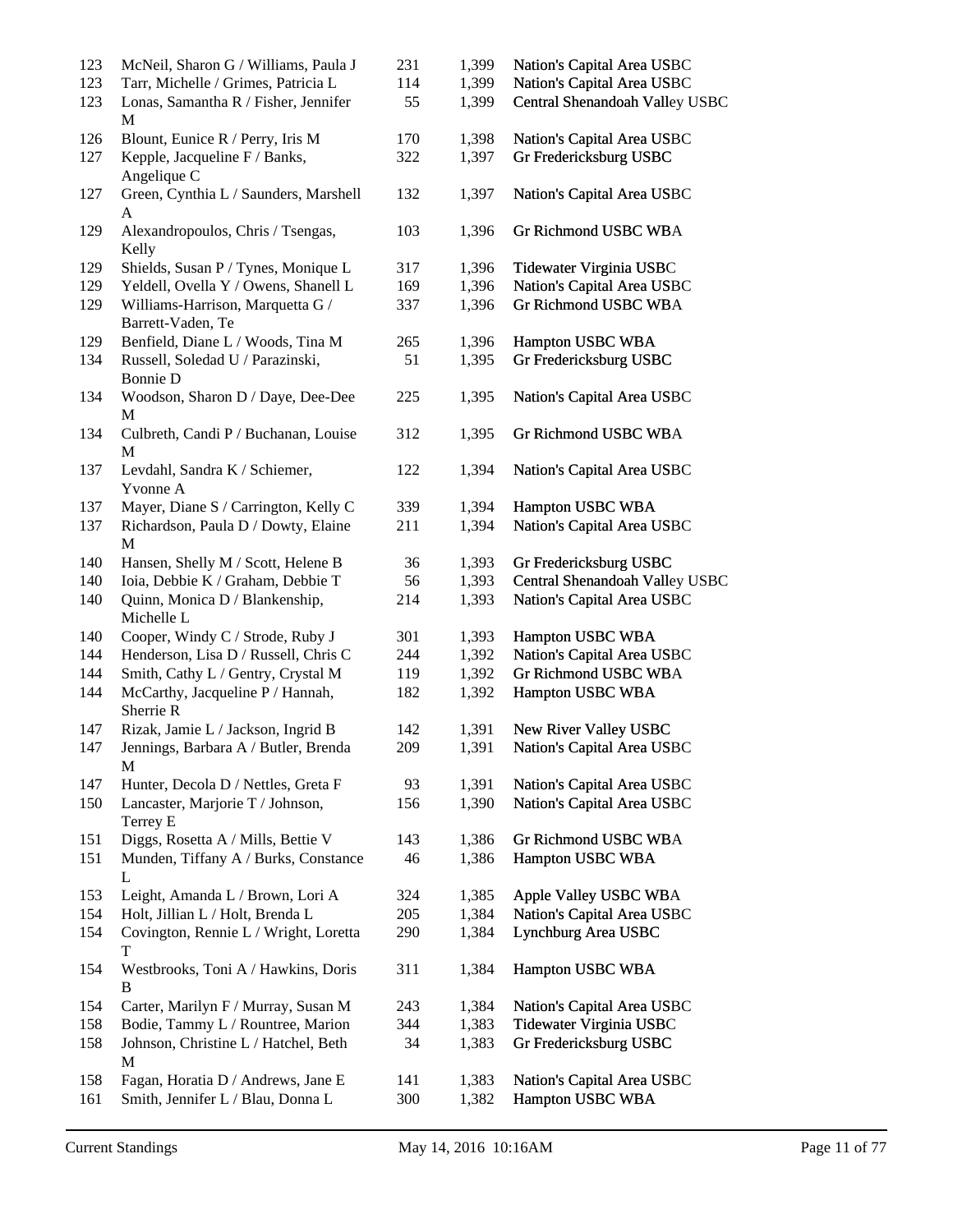| 161 | Campbell, Suprena E / James, Barbara<br>A        | 276 | 1,382 | Nation's Capital Area USBC         |
|-----|--------------------------------------------------|-----|-------|------------------------------------|
| 161 | Arnold, Haley M / Weaver, Lisa J                 | 49  | 1,382 | Apple Valley USBC WBA              |
| 161 | McDaniel, Theresa L / Eure-Robinson,<br>Patience | 75  | 1,382 | Tidewater Virginia USBC            |
| 165 | Chappell, Joylene L / Butz, Kristina K           | 303 | 1,381 | Hampton USBC WBA                   |
| 165 | Dean, Linda H / Franklin, Felicia T              | 168 | 1,381 | Nation's Capital Area USBC         |
| 165 | Jeffers, Berlinda L / Purmasir,<br>Rochelle M    | 350 | 1,381 | Gr Richmond USBC WBA               |
| 168 | Spain, Dena B / Johnson, Deborah M               | 279 | 1,380 | Nation's Capital Area USBC         |
| 169 | McCall, Valerie J / Butts, Rose L                | 143 | 1,379 | Gr Richmond USBC WBA               |
| 169 | Chesley, Martha A / Butler, Kimberly<br>M        | 158 | 1,379 | Nation's Capital Area USBC         |
| 169 | Smith, Brittney J / Miller, Kathryn L            | 336 | 1,379 | Central Shenandoah Valley USBC     |
| 172 | Thomas, Tanasia N / Ball, Brenda J               | 86  | 1,378 | Nation's Capital Area USBC         |
| 172 | Barnes, Nicole T / Schiemer, Heather<br>М        | 122 | 1,378 | Nation's Capital Area USBC         |
| 172 | Nolte, Jane H / Silver, Carolyn A                | 139 | 1,378 | Gr Richmond USBC WBA               |
| 175 | Garnett, Vickie N / Shoemaker,                   | 321 | 1,377 | Gr Fredericksburg USBC             |
|     | Deborah A                                        |     |       |                                    |
| 176 | Cline, Elisa P / Godette, Annie J                | 163 | 1,376 | Tidewater Virginia USBC            |
| 176 | Thornburg, Dawn C / Young, Lisa D                | 50  | 1,376 | Apple Valley USBC WBA              |
| 178 | Colburn, Mary J / Copeland,                      | 57  | 1,373 | Nation's Capital Area USBC         |
|     | Geri-Lynn                                        |     |       |                                    |
| 178 | Toliver, Lucinda A / Williams,<br>Shirlean M     | 111 | 1,373 | Nation's Capital Area USBC         |
| 178 | Jeffries, Cathy L / Puffenbarger, Janet<br>F     | 292 | 1,373 | Nation's Capital Area USBC         |
| 181 | Powers, Robin M / Graupmann,<br>Lauren E         | 298 | 1,372 | Tidewater Virginia USBC            |
| 181 | Marckel, Carolyn C / Bock, Joanne                | 329 | 1,372 | Charlottesville-Albemarle USBC WBA |
| 181 | Poe, Angela F / Garrett, Diane P                 | 278 | 1,372 | Nation's Capital Area USBC         |
| 181 | Morgan, Tonya L / Smith, Donna M                 | 189 | 1,372 | Nation's Capital Area USBC         |
| 181 | Carter, Brenda A / Jackson-Marshall,<br>Agatha V | 139 | 1,372 | Gr Richmond USBC WBA               |
| 181 | Payne, Pamela M / Dunnington, Erika<br>М         | 343 | 1,372 | Gr Fredericksburg USBC             |
| 187 | Jeffreys, Andrea L / Yannitello,<br>Pamela K     | 45  | 1,371 | Hampton USBC WBA                   |
| 187 | Bruce, Tyauna A / Wood, Janet M                  | 173 | 1,371 | Nation's Capital Area USBC         |
| 187 | Gabbin, Mae E / Robertson, Doris M               | 351 | 1,371 | <b>Gr Richmond USBC WBA</b>        |
| 190 | Mazor, Barbara E / Pease, Melissa A              | 24  | 1,370 | Central Shenandoah Valley USBC     |
| 190 | Throckmorton, Casey R / McMahon,                 | 144 | 1,370 | South Boston USBC                  |
|     | Rose B                                           |     |       |                                    |
| 192 | Lawson, Joyce A / Shifflett, Virginia<br>M       | 72  | 1,368 | Charlottesville-Albemarle USBC WBA |
| 192 | Ford, Cheryl L / Quarles, Delores L              | 187 | 1,368 | Nation's Capital Area USBC         |
| 192 | Korchak, Janet L / Hyre, Amanda N                | 333 | 1,368 | Tidewater Virginia USBC            |
| 192 | Caldwell, Coco M / Grasz, Holly J                | 60  | 1,368 | Hampton USBC WBA                   |
| 192 | Fierro, Carmen M / Garneski,<br>Catherine A      | 57  | 1,368 | Nation's Capital Area USBC         |
| 192 | Pendarvis, Monique S / Jefferson,<br>Alfreda Y   | 177 | 1,368 | Nation's Capital Area USBC         |
| 192 | Coleman, Patricia Y / Brown, Tammy<br>D          | 148 | 1,368 | <b>Appomattox River USBC</b>       |
| 199 | Queen, Karen S / Stone, Wandra E                 | 108 | 1,366 | Nation's Capital Area USBC         |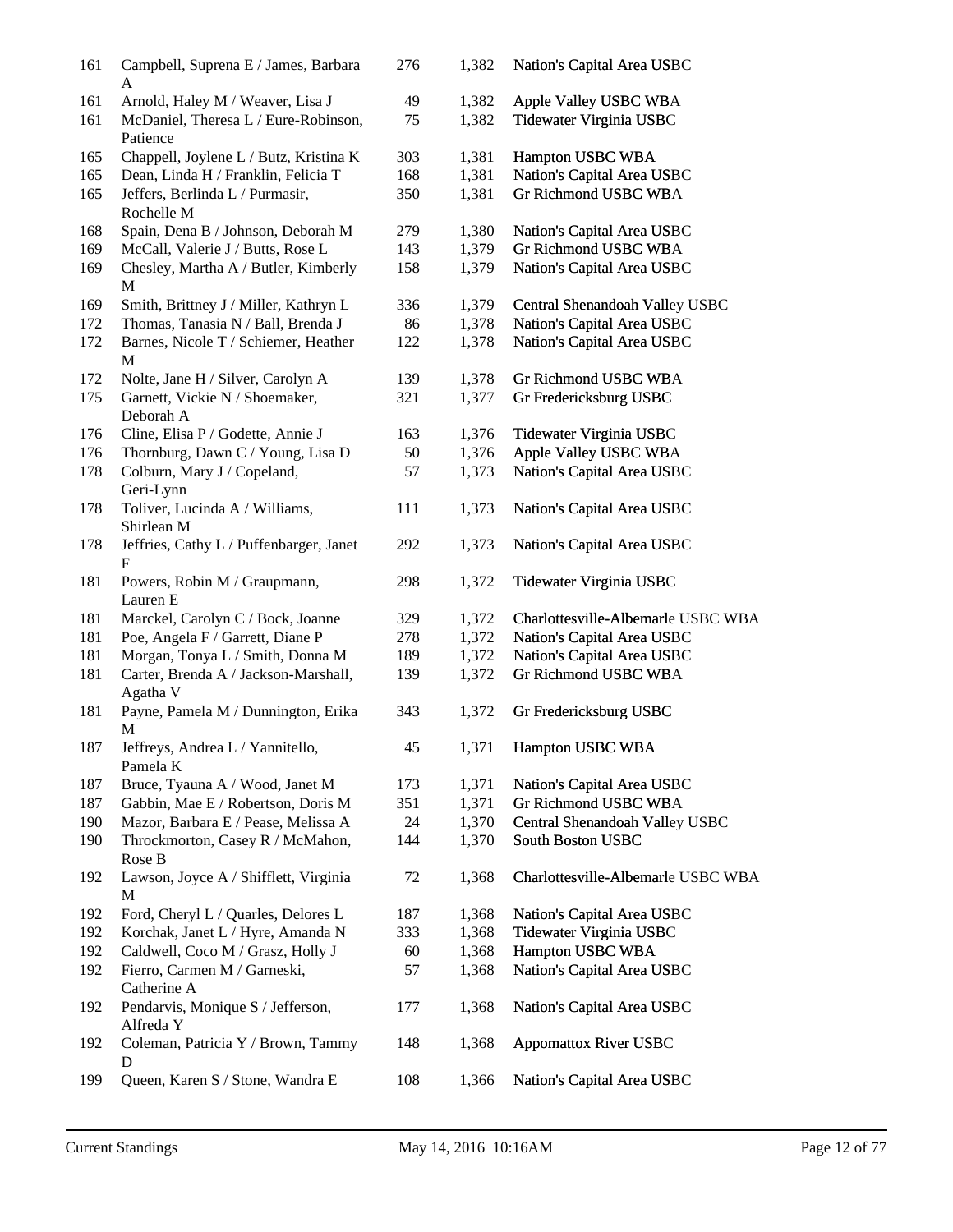| 199 | Maddox-Lewis, Lavonne A / Bull,<br>Clarissa A      | 149 | 1,366 | Gr Richmond USBC WBA               |
|-----|----------------------------------------------------|-----|-------|------------------------------------|
| 199 | Silas, Denise I / Maynard, Tajuana S               | 166 | 1,366 | Nation's Capital Area USBC         |
| 199 | Trainum, Janet F / Wimmer, Kathy M                 | 220 | 1,366 | Charlottesville-Albemarle USBC WBA |
| 203 | Larkin, Dawn L / Mayo, Peggy M                     | 249 | 1,365 | Tidewater Virginia USBC            |
| 203 | Gleaton, Morganna L / Johnson,<br>Jacinda R        | 280 | 1,365 | Nation's Capital Area USBC         |
| 203 | Farley, Vickie M / Morris, Mary V                  | 220 | 1,365 | Charlottesville-Albemarle USBC WBA |
|     |                                                    |     |       |                                    |
| 206 | Brown, Barbara A / Bailey, La-June J               | 306 | 1,364 | Hampton USBC WBA                   |
| 206 | Waller, Cheryl D / Clarke-Bell, Lisa A             | 178 | 1,364 | Nation's Capital Area USBC         |
| 208 | Sullivan, Kathleen A / Burr, Maureen<br>A          | 291 | 1,363 | Nation's Capital Area USBC         |
| 208 | Christine, Betty J / Manahl, Kelly D               | 305 | 1,363 | Hampton USBC WBA                   |
| 210 | Hilliard, Brenda G / Moss, Debbie V                | 101 | 1,362 | Gr Richmond USBC WBA               |
| 210 | Lewis, Sharon F / Mann, Phyllis M                  | 309 | 1,362 | Gr Richmond USBC WBA               |
| 212 | Isenhour, Janie L / Lane, Peggy M                  | 230 | 1,361 | Hampton USBC WBA                   |
|     |                                                    |     |       |                                    |
| 213 | Parker-Cunningham, Wilhemenia /<br>James, Regina M | 349 | 1,360 | Gr Richmond USBC WBA               |
| 213 | Dixon, Sonya D / Pettey, Janice S                  | 237 | 1,360 | Nation's Capital Area USBC         |
| 213 | Johnson, Priscilla A / Jones, Barbara L            | 192 | 1,360 | Nation's Capital Area USBC         |
| 216 | Spence, Donna Q / Hairston, Ramona<br>G            | 236 | 1,359 | Nation's Capital Area USBC         |
| 217 | Weaver, Joan E / Carson, Barbara K                 | 239 | 1,356 | Nation's Capital Area USBC         |
| 217 | Davis, Michelle M / Lewis, Cheryl A                | 192 | 1,356 | Nation's Capital Area USBC         |
| 217 | Coleman, Allison T / Harris, Christine<br>J        | 167 | 1,356 | Nation's Capital Area USBC         |
| 217 | Matthews, Cynthia D / Snowden,<br>Catrina T        | 71  | 1,356 | Nation's Capital Area USBC         |
| 217 | Williams, Sallie G / Gilchrist, Janie L            | 65  | 1,356 | Nation's Capital Area USBC         |
| 217 | LaPlante, Ellen S / Jimenez, Joan                  | 3   | 1,356 | Nation's Capital Area USBC         |
| 223 | Seitz, Judy D / Nailor, Patti L                    | 36  | 1,355 | Gr Fredericksburg USBC             |
|     |                                                    |     |       |                                    |
| 223 | Johnson, Thelma M / Allen, Jackie                  | 318 | 1,355 | Gr Fredericksburg USBC             |
| 225 | Sam, Alicia R / Pretlow, Lisa A                    | 71  | 1,354 | Nation's Capital Area USBC         |
| 225 | Brown, Bobbie J / Cathey, Marcey L                 | 306 | 1,354 | Hampton USBC WBA                   |
| 227 | Norton, Mary R / Baucum, Cliftina                  | 81  | 1,353 | Nation's Capital Area USBC         |
| 227 | Peters, Barbara A / Bokman, Taren L                | 244 | 1,353 | Nation's Capital Area USBC         |
| 227 | Shabazz, Nanie / Godfrey, Gwendolyn<br>S           | 77  | 1,353 | Tidewater Virginia USBC            |
| 230 | Barrett, Ernestine(Tina) S / Allen,<br>Mary H      | 334 | 1,352 | Gr Richmond USBC WBA               |
| 230 | Payne, Kathy D / Williams, Sharan V                | 195 | 1,352 | Gr Roanoke Area USBC               |
| 232 | Caudle, Kim V / Irvin, Cassandra L                 | 352 | 1,351 | Tidewater Virginia USBC            |
| 232 | Barnett-Johnson, Brenda C / Bethel,                | 284 | 1,351 | Nation's Capital Area USBC         |
|     | Paulette J                                         |     |       |                                    |
| 232 | McManus, Maureen O / McKnight,<br>Kathleen V       | 16  | 1,351 | Central Shenandoah Valley USBC     |
| 235 | McCallum, Shelly A / Smith, Eva P                  | 307 | 1,350 | Gr Roanoke Area USBC               |
|     |                                                    |     |       |                                    |
| 235 | Bellinger, Laurie M / Wilson, Pamela<br>M          | 215 | 1,350 | Nation's Capital Area USBC         |
| 235 | Carey, Weeatha P / Rodgers, Ella F                 | 75  | 1,350 | Tidewater Virginia USBC            |
| 238 | London, Taschell M / Ricks, Crystal D              | 297 | 1,349 | Tidewater Virginia USBC            |
| 238 | Dyson, Lorraine L / Hagens-Gant,<br>Lenora M       | 158 | 1,349 | Nation's Capital Area USBC         |
| 238 | Edwards, Joyce M / Holton, Pamela G                | 110 | 1,349 | Nation's Capital Area USBC         |
| 241 | Wilson, Sonya M / Kirkland, Latoya C               | 231 | 1,348 | Nation's Capital Area USBC         |
| 241 | Andrews, Lorrie T / Mauck, Lisa G                  | 257 | 1,348 | Apple Valley USBC WBA              |
|     |                                                    |     |       |                                    |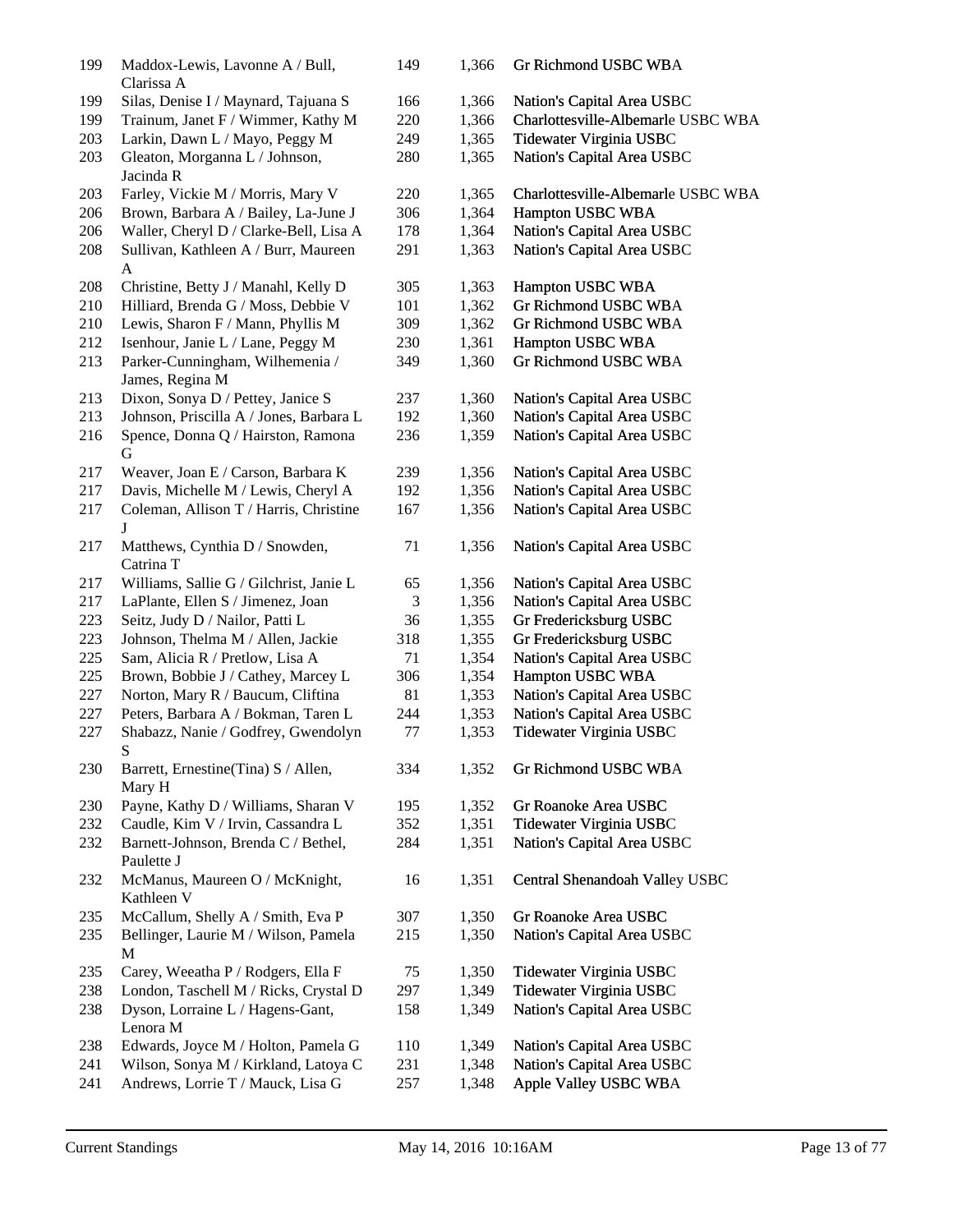| 243 | Kyles, Patsy D / Lopez, Rebecca S                     | 200 | 1,347 | Nation's Capital Area USBC     |
|-----|-------------------------------------------------------|-----|-------|--------------------------------|
| 244 | Selby, Melissa W / Bland, Wanda B                     | 150 | 1,346 | <b>Appomattox River USBC</b>   |
| 244 | Wiley, LaKisha L / Finney, Aleta L                    | 193 | 1,346 | Nation's Capital Area USBC     |
| 244 | Sanders, Lou C / Goodman, Marilyn                     | 208 | 1,346 | Nation's Capital Area USBC     |
| 244 | Batts, Tavawyaha R / Peterson, Mary<br>L              | 282 | 1,346 | Nation's Capital Area USBC     |
| 244 | Cunningham, Vicky L / Cunningham,<br>Katy N           | 335 | 1,346 | Central Shenandoah Valley USBC |
| 249 | Carista, Mary E / Bogucki, Brenda K                   | 288 | 1,345 | Hampton USBC WBA               |
| 250 | Bryant, Glenda M / Shaw, Catherine"<br>Rocky" M       | 255 | 1,343 | Hampton USBC WBA               |
| 250 | Jones, Barbara V / Brooks, Mary A                     | 174 | 1,343 | Nation's Capital Area USBC     |
| 250 | Morris, Clarice / Moore, Dora L                       | 235 | 1,343 | Nation's Capital Area USBC     |
| 253 | Ballinger, Sandra J / Middle, Delores<br>$\mathbf{P}$ | 74  | 1,342 | Nation's Capital Area USBC     |
| 254 | Harris, Elluree / Quiller, Jean P                     | 260 | 1,341 | Gr Richmond USBC WBA           |
| 255 | Dillon, Amanda M / Duda, Lauren A                     | 92  | 1,340 | Nation's Capital Area USBC     |
| 255 | Spriggs, Dorothy Y / Lee-Plater, Lisa<br>R            | 96  | 1,340 | Nation's Capital Area USBC     |
| 257 | Fox, Clara S / McNeal, Lottie                         | 311 | 1,339 | Hampton USBC WBA               |
| 257 | Vinson, Gigi M / Ellis, Debra A                       | 313 | 1,339 | Hampton USBC WBA               |
| 259 | Pancoast, Mary C / Pancoast, Bonnie<br>E              | 242 | 1,337 | South Boston USBC              |
| 260 | Powell, Dorothy B / Ward, Edna R                      | 106 | 1,336 | Nation's Capital Area USBC     |
| 260 | James, Bethany K / McLain, Diane                      | 205 | 1,336 | Nation's Capital Area USBC     |
| 262 | Henley, Goldie M / Connor, Gloria H                   | 203 | 1,335 | Tidewater Virginia USBC        |
| 263 | Treynor, Victoria P / Williams,<br>Katherine          | 64  | 1,334 | Gr Roanoke Area USBC           |
| 264 | Ford, Cynthia M / Pullen, Patricia C                  | 217 | 1,333 | Nation's Capital Area USBC     |
| 264 | Edmonds, Tracie M / Lightfoot,<br>Deatrice J          | 337 | 1,333 | Gr Richmond USBC WBA           |
| 266 | Duchemin, Bruna / Hobdy, Minerva H                    | 47  | 1,332 | Hampton USBC WBA               |
| 267 | Campion, Joan J / Hester, Mary C                      | 38  | 1,331 | Gr Fredericksburg USBC         |
| 267 | Shipe, Sheila M / Leonard, Terry L                    | 35  | 1,331 | Apple Valley USBC WBA          |
| 267 | Smith, Judy L / Allen, Linda M                        | 229 | 1,331 | Nation's Capital Area USBC     |
| 267 | Melvin, Rosilyn J / Ambler, Ann                       | 254 | 1,331 | Tidewater Virginia USBC        |
| 271 | Washington, Brenda M / Brown,<br>Vickie A             | 118 | 1,330 | <b>Gr Richmond USBC WBA</b>    |
| 271 | Daniels, Stephanie D / Peck, Joyce R                  | 232 | 1,330 | Nation's Capital Area USBC     |
| 271 | Evans, Margaret A / Winters-Smith,<br>Carletha L      | 164 | 1,330 | Nation's Capital Area USBC     |
| 271 | Kipry, Gabriela / Hance, Magaly D                     | 12  | 1,330 | Central Shenandoah Valley USBC |
| 275 | Patterson, Liz / Patterson, Kay H                     | 47  | 1,329 | Hampton USBC WBA               |
| 276 | Bivens, Juanita C / Fensom, Cheryl A                  | 313 | 1,328 | Hampton USBC WBA               |
| 276 | Coleman, Alice M / Coleman, Carolyn<br>A              | 180 | 1,328 | <b>Appomattox River USBC</b>   |
| 278 | Jaco, Patricia A / Lombardi, Gae M                    | 318 | 1,327 | Gr Fredericksburg USBC         |
| 279 | Ball, Tiffany C / James, Shirley Y                    | 86  | 1,326 | Nation's Capital Area USBC     |
| 279 | Barry, Patricia L / Drobney, Barbara R                | 239 | 1,326 | Nation's Capital Area USBC     |
| 281 | Davis, Sharon K / Souza, Rena R                       | 60  | 1,325 | Hampton USBC WBA               |
| 282 | Myers, Debbie H / Rauch, Mary C                       | 42  | 1,323 | Hampton USBC WBA               |
| 282 | Watson, Regina L / Moore, Sharon Y                    | 138 | 1,323 | Nation's Capital Area USBC     |
| 282 | McCoy-DeCastro, Sharon G /<br>Whitehead, Karen J      | 179 | 1,323 | Nation's Capital Area USBC     |
| 285 | Childress, Cynthia W / Walker,<br>Lindsey H           | 253 | 1,321 | Henry County USBC WBA          |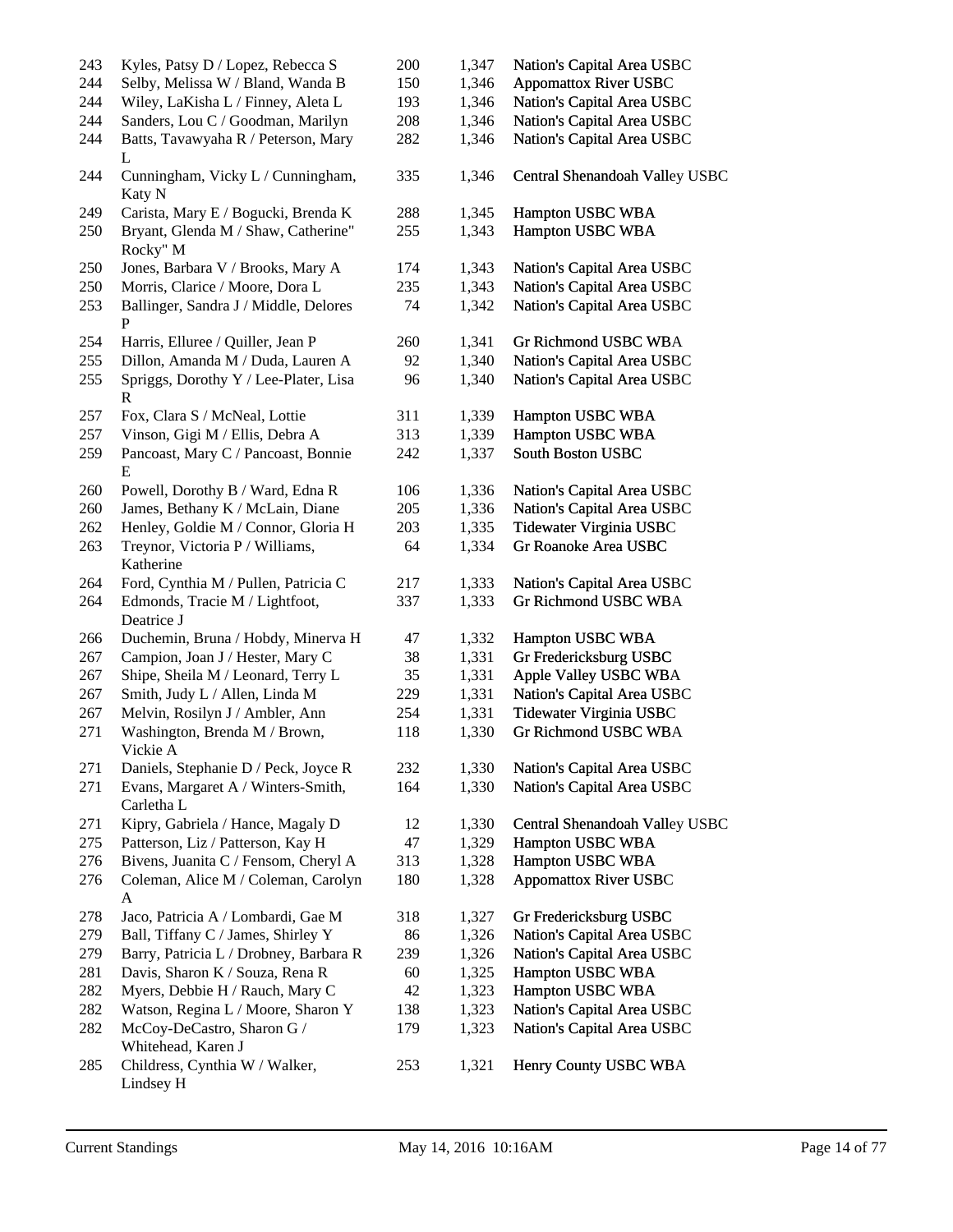| 285 | Townsend, Carol Y / Savoy, Iris N                 | 186            | 1,321 | Nation's Capital Area USBC     |
|-----|---------------------------------------------------|----------------|-------|--------------------------------|
| 287 | Ramseur, Connie L / Temple, Janet J               | 17             | 1,320 | Central Shenandoah Valley USBC |
| 287 | Cox, Kathy K / Brown, Debbie S                    | 73             | 1,320 | Gr Fredericksburg USBC         |
| 287 | Owen, Susan I / Finney, Barbara L                 | 15             | 1,320 | Central Shenandoah Valley USBC |
| 290 | Green, LaVerne V / Rogers, Rita R                 | 282            | 1,319 | Nation's Capital Area USBC     |
| 291 | Procise, Gweneth T / Wingo, Marion<br>P           | 54             | 1,318 | <b>Appomattox River USBC</b>   |
| 291 | Williams, Toni C / Hammond-Davis,<br>Cynthia A    | 66             | 1,318 | Nation's Capital Area USBC     |
| 291 | Baumbusch, Linda M / Graham, Vera<br>$\mathbf{A}$ | 74             | 1,318 | Nation's Capital Area USBC     |
| 291 | Morris, Patty A / Killip, Janet L                 | 258            | 1,318 | Lynchburg Area USBC            |
| 295 | Walker, Wanda D / Stokes, Wanda D                 | 134            | 1,317 | Nation's Capital Area USBC     |
| 295 | Dickerson, Sherita D / Thomas,<br>Orlette D       | 147            | 1,317 | Hampton USBC WBA               |
| 297 | Hogue, Sylvia A / Hogue, Vanessa M                | 234            | 1,316 | Nation's Capital Area USBC     |
| 298 | Hubbard, Dana D / Crawford,<br>Elizabeth R        | 128            | 1,315 | Lynchburg Area USBC            |
| 298 | Robinson, Carleen M / Coleman,<br>Makeba A        | 93             | 1,315 | Nation's Capital Area USBC     |
| 298 | Whiting, Clara M / Warren, Patricia A             | 83             | 1,315 | Nation's Capital Area USBC     |
| 298 | Lewis, Jewel N / Jones, Tamisha C                 | 251            | 1,315 | Gr Richmond USBC WBA           |
| 298 | Bercaw, Sarah A / Smith, Janis L                  | 305            | 1,315 | Hampton USBC WBA               |
| 303 | Kearney, Imogene / Parker, Renee L                | 172            | 1,314 | Nation's Capital Area USBC     |
| 303 | Yeargins, Paulette B / Colbert-Box,<br>Sandra M   | 110            | 1,314 | Nation's Capital Area USBC     |
| 305 | Wright, Stephanie C / Billie, Shamicca<br>N       | 347            | 1,313 | Gr Richmond USBC WBA           |
| 305 | Ocasio-Mooney, Alba R / Dillon,<br>Donna M        | 92             | 1,313 | Nation's Capital Area USBC     |
| 307 | Warlitner, Tiana N / Lilly, Victoria L            | 197            | 1,311 | Alleghany-Bath USBC            |
| 307 | Carter, Katrina M / Hal, Adrienne B               | 349            | 1,311 | Gr Richmond USBC WBA           |
| 309 | Vaughan, Barbara J / Stone, Frieda B              | 22             | 1,309 | Central Shenandoah Valley USBC |
| 309 | McKinney, Rose M / Cash, Grace D                  | 304            | 1,309 | Hampton USBC WBA               |
| 311 | Meredith, Renee E / Discioscia, Sara<br>R         | 304            | 1,308 | Hampton USBC WBA               |
| 311 | King, Susan M / Foster, Leila                     | $\overline{c}$ | 1,308 | Nation's Capital Area USBC     |
| 311 | Ware, Estelle A / Taylor, Addie M                 | 171            | 1,308 | Nation's Capital Area USBC     |
| 314 | Blumenschein, Rosalie J / Griffin,<br>Mary Jane F | 115            | 1,306 | Nation's Capital Area USBC     |
| 314 | Means, Amy M / Stepp, Bonnie L                    | 264            | 1,306 | Hampton USBC WBA               |
| 316 | Blackwell, Sharon T / Hubbard,<br>Cheryl A        | 16             | 1,305 | Central Shenandoah Valley USBC |
| 317 | Herbert, Melissa M / Marshall,<br>Stephanie R     | 194            | 1,304 | Nation's Capital Area USBC     |
| 318 | Duncan, Cindy A / Duncan, Kristen M               | 184            | 1,303 | Tidewater Virginia USBC        |
| 319 | White, Gracie A / Jones, Beverly A                | 150            | 1,302 | <b>Appomattox River USBC</b>   |
| 319 | Ryhanych, Gloria A / Seney, Enecita<br>A          | 163            | 1,302 | Tidewater Virginia USBC        |
| 321 | Wright, Barbara A / Bolden, Chandres<br>D         | 167            | 1,300 | Nation's Capital Area USBC     |
| 321 | Daniel, Melody A / Ketch, Lana J                  | 89             | 1,300 | Hampton USBC WBA               |
| 321 | Rowe, Vickie D / Henderson, Yvonne<br>J           | 119            | 1,300 | Gr Richmond USBC WBA           |
| 324 | Ramey, Karen D / Leone, Virginia L                | 229            | 1,299 | Nation's Capital Area USBC     |
| 324 | Michie, Frances N / Wallace, Sharon<br>L          | 230            | 1,299 | Hampton USBC WBA               |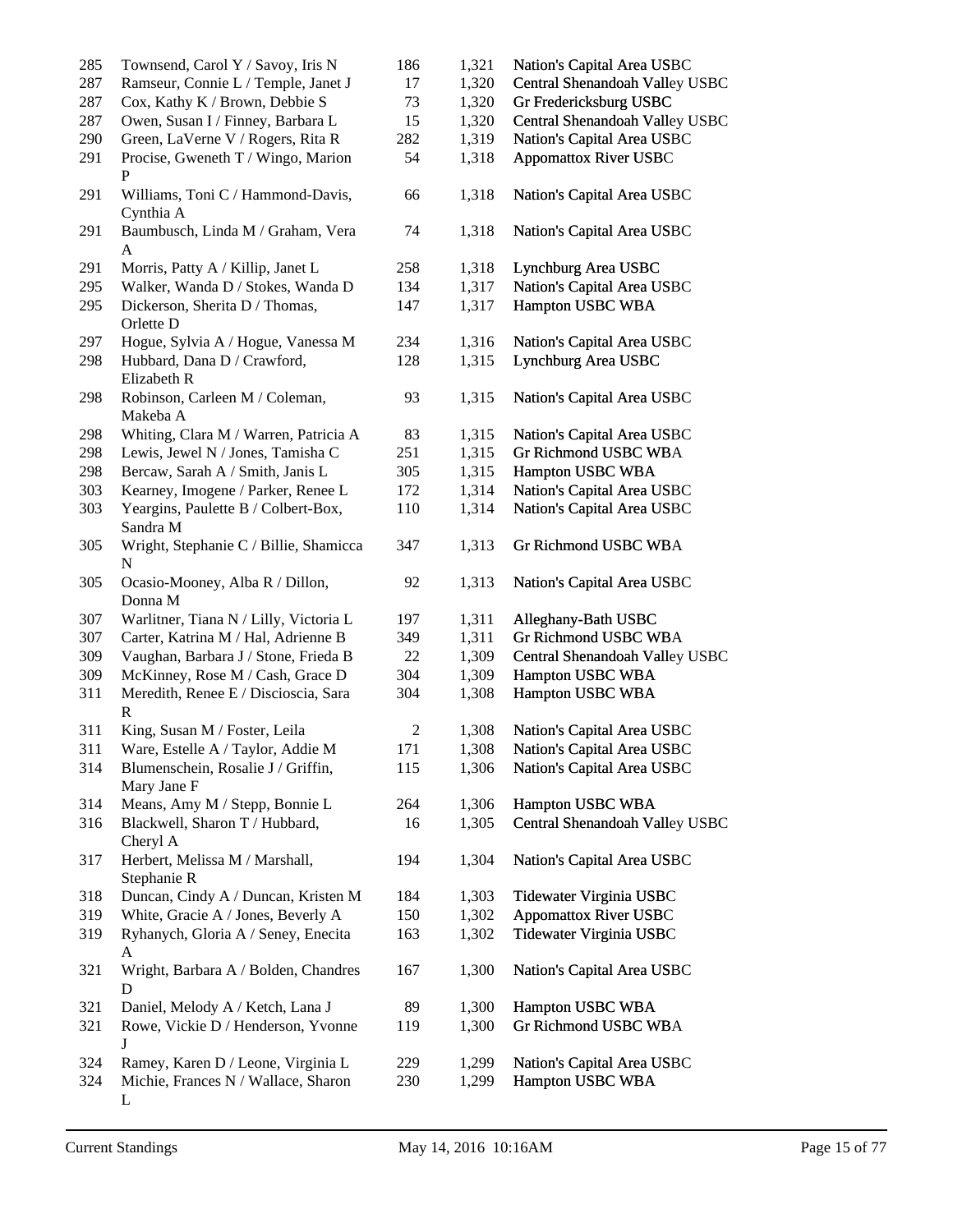| 326<br>327 | Benoit, Lena M / Williams, Neolis D<br>Bach, Patricia C / Morse-Slaughter, | 22<br>316 | 1,297<br>1,296 | Central Shenandoah Valley USBC<br>Gr Richmond USBC WBA |
|------------|----------------------------------------------------------------------------|-----------|----------------|--------------------------------------------------------|
|            | Keah R                                                                     |           |                |                                                        |
| 327        | Toms, Helen J / Butler, Judith K                                           | 82        | 1,296          | Nation's Capital Area USBC                             |
| 327        | Holbert, Tenna C B / De Leon, Phyllis<br>L                                 | 261       | 1,296          | Tidewater Virginia USBC                                |
| 327        | Creek, Freda D / Wise, Amanda N                                            | 283       | 1,296          | Nation's Capital Area USBC                             |
| 331        | James, Patricia C / Collick, Angela D                                      | 281       | 1,295          | Nation's Capital Area USBC                             |
| 332        | Bentley, Emily D / King, Michelle A                                        | 227       | 1,294          | Nation's Capital Area USBC                             |
| 332        | Watlington, Lenora F /                                                     | 173       | 1,294          | Nation's Capital Area USBC                             |
|            | Lott-Gatewood, Ella L                                                      |           |                |                                                        |
| 334        | Hazel, Cristita C / Wells, Judy M                                          | 51        | 1,293          | Gr Fredericksburg USBC                                 |
| 334        | Myers-King, Heidi / Burton, Judette O                                      | 271       | 1,293          | Nation's Capital Area USBC                             |
| 334        | Green, Geneva P / Lomax, Marie B                                           | 274       | 1,293          | Nation's Capital Area USBC                             |
| 334        | Wiseman, Vanessa D / Pearsall, Helen<br>$\mathbf{F}$                       | 279       | 1,293          | Nation's Capital Area USBC                             |
| 338        | Taborn, Arlene M / Moore, Pacita A                                         | 297       | 1,292          | Tidewater Virginia USBC                                |
| 338        | Jenifer, Judy A / Hawkins, Swynice M                                       | 155       | 1,292          | Nation's Capital Area USBC                             |
| 340        | Wharton, Daphne D / Frazier,                                               | 165       | 1,291          | Nation's Capital Area USBC                             |
|            | Kimberly D                                                                 |           |                |                                                        |
| 341        | Clover, Patricia O / Ware, Lola N                                          | 194       | 1,289          | Nation's Capital Area USBC                             |
| 341        | Williams, Barbara A / Simmons, Lisa                                        | 23        | 1,289          | Central Shenandoah Valley USBC                         |
|            | T                                                                          |           |                |                                                        |
| 343        | Rogers, Connie B / Weaver, Donna C                                         | 97        | 1,287          | Gr Roanoke Area USBC                                   |
| 343        | Allen, Sheila F / Baptiste, Tracy C                                        | 118       | 1,287          | Gr Richmond USBC WBA                                   |
| 343        | McCullough, Audrey M / Harrison,<br>Patricia A                             | 69        | 1,287          | Nation's Capital Area USBC                             |
| 343        | Walker, Carla A / Colbert, Debra                                           | 178       | 1,287          | Nation's Capital Area USBC                             |
| 347        | Kearney, Dena R / Waller, Charlene R                                       | 174       | 1,284          | Nation's Capital Area USBC                             |
| 347        | Robinson, Kiesha R / Quinn, Kimberly                                       | 226       | 1,284          | Nation's Capital Area USBC                             |
|            | G                                                                          |           |                |                                                        |
| 349        | Jackson, Jacquline P / Stevens, Collet                                     | 233       | 1,283          | Nation's Capital Area USBC                             |
| 349        | G<br>Donahue, Nannette M / Gaunt,                                          | 292       | 1,283          | Nation's Capital Area USBC                             |
|            | Beverly J                                                                  |           |                |                                                        |
| 351        | Fuller, Brenda R / Weaver, Rita O                                          | 209       | 1,282          | Nation's Capital Area USBC                             |
| 352        | Randolph, Denise L / Shivers,                                              | 177       | 1,281          | Nation's Capital Area USBC                             |
|            | Cassandra A                                                                |           |                |                                                        |
| 353        | Owens, Viola E / Gembarowicz,<br>Bonnie M                                  | 212       | 1,280          | Nation's Capital Area USBC                             |
| 354        | Holt, Tia M / Savoy, E Janet                                               | 250       | 1,279          | Nation's Capital Area USBC                             |
| 355        | Johnson, Tina M / Russell, Ladonna A                                       | 201       | 1,278          | Nation's Capital Area USBC                             |
| 356        | Hash, Peggy M / Richardson, Lisa A                                         | 78        | 1,277          |                                                        |
| 356        | Alexander, Le Zondra / Austin, Joan C                                      | 81        | 1,277          | Nation's Capital Area USBC                             |
| 358        | Smith, Deborah F / Massie, Barbara T                                       | 263       | 1,275          | Hampton USBC WBA                                       |
| 359        | Cook, Norma L / Edwards, Maude F                                           | 129       | 1,274          | Gr Fredericksburg USBC                                 |
| 360        | Clarke, Gayle P / Williams, Donna Y                                        | 207       | 1,273          | Nation's Capital Area USBC                             |
| 361        | Holland, Barbara J / Jamison, Brenda                                       | 341       | 1,271          | Nation's Capital Area USBC                             |
|            | E                                                                          |           |                |                                                        |
| 362        | Kinney, Jennifer P / Smith, Valerie C                                      | 159       | 1,270          | Nation's Capital Area USBC                             |
| 362        | Meads, Dawn L / Greene, Tiffanee L                                         | 169       | 1,270          | Nation's Capital Area USBC                             |
| 364        | Keys, Sandra A / Boone, Phyllis T                                          | 171       | 1,269          | Nation's Capital Area USBC                             |
| 364        | Franklin, Terri A / McConnell,<br>Nichele M                                | 175       | 1,269          | Nation's Capital Area USBC                             |
| 366        | Thompson, Frankie S / Sedlacek, Faye<br>B                                  | 159       | 1,267          | Nation's Capital Area USBC                             |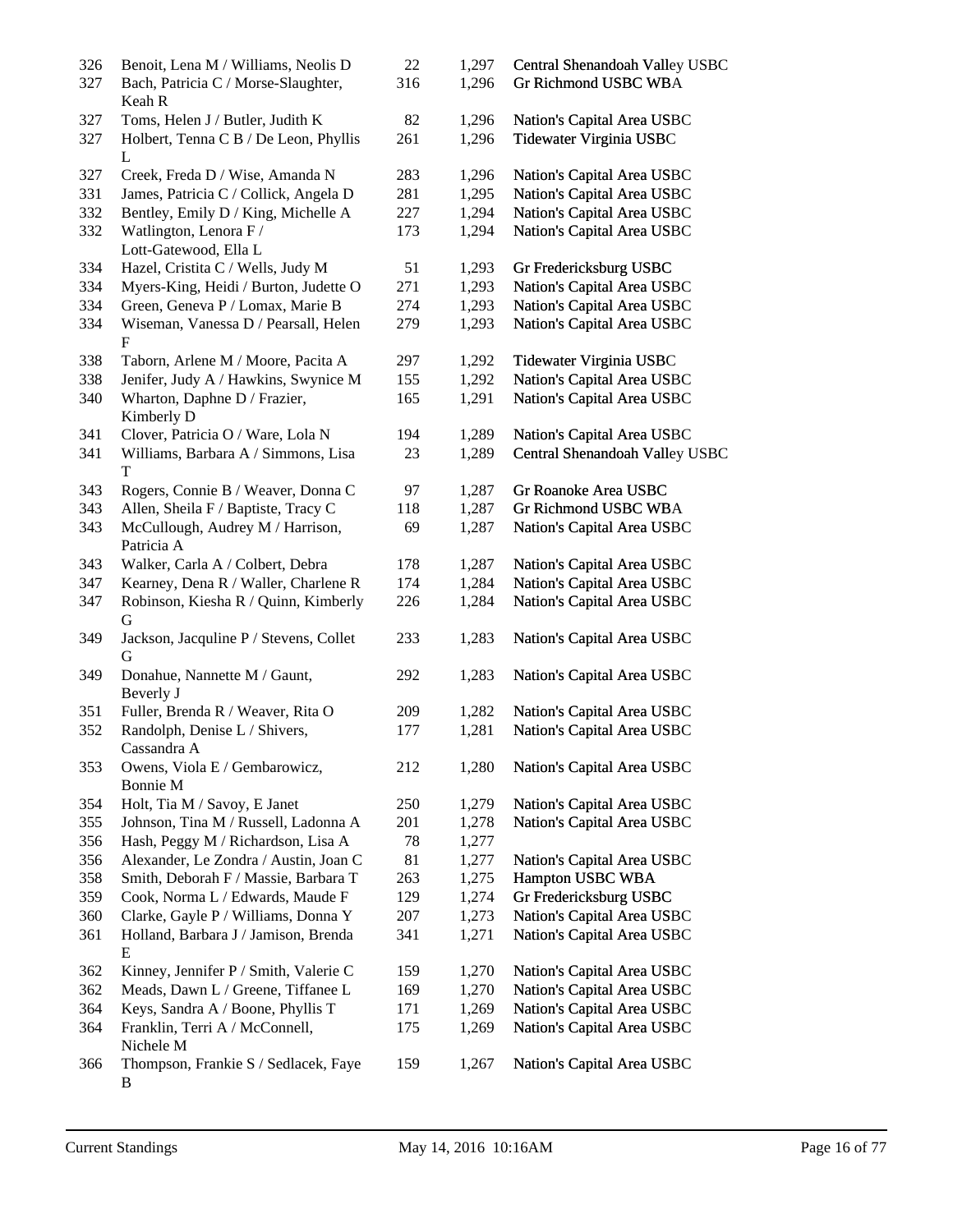| 367 | Winfield, Norma M / Francis, Carolyn<br>M     | 328 | 1,262 | Gr Richmond USBC WBA       |
|-----|-----------------------------------------------|-----|-------|----------------------------|
| 368 | Wingers, Wendy S / Hickok, Nicole I           | 233 | 1,253 | Nation's Capital Area USBC |
| 369 | Turner, Sandy S / Bradshaw, Sharon A          | 332 | 1,250 | Tidewater Virginia USBC    |
| 370 | Urbanowicz, Grace M / Beaulac, Tina<br>M      | 42  | 1,249 | Hampton USBC WBA           |
| 371 | James, Beth H / Parham, Wanda P               | 332 | 1,247 | Tidewater Virginia USBC    |
| 371 | Burgwyn, Joyce W / Johnson,<br>Joycelyn M     | 107 | 1,247 | Nation's Capital Area USBC |
| 373 | Roberts, Brenda L / Younger, Erica L          | 221 | 1,241 | <b>South Boston USBC</b>   |
| 374 | Brown, Annie W / Pettaway, Joanne<br>M        | 107 | 1,239 | Nation's Capital Area USBC |
| 375 | Lamb, Aneta D / Buckingham, Carol L           | 204 | 1,237 | Nation's Capital Area USBC |
| 376 | Daniel, Rebecca P / Lucas, Terry M            | 10  | 1,227 | Gr Fredericksburg USBC     |
| 377 | Sulin, Jennifer M / Stoneman, Susan D         | 298 | 1,221 | Tidewater Virginia USBC    |
| 378 | Francis, Chantal M / Rengers, Vickie<br>B     | 328 | 1,217 | Gr Richmond USBC WBA       |
| 379 | Ryan, Terry M / Leffler, E. Marie             | 105 | 1,216 | Gr Fredericksburg USBC     |
| 380 | Clayburn, June B / Griffin, Patricia D        | 179 | 1,213 | Nation's Capital Area USBC |
| 381 | Zimmerman, Rosemary P / Rhoads,<br>Michelle L | 35  | 1,212 | Apple Valley USBC WBA      |
| 382 | Speight, Lynn M / Fronda, Fe B                | 291 | 1,211 | Nation's Capital Area USBC |
| 383 | Sprouse, Laura E / Crider, Tinia H            | 296 | 1,194 | Lynchburg Area USBC        |
| 384 | Graves, Susan M / Garland, Eilene K           | 151 | 1,184 | Nation's Capital Area USBC |
| 385 | Waters, Bessie O / Johnson, Ernestine<br>G    | 126 | 1,165 | Nation's Capital Area USBC |
| 386 | White, Betty / Richards, Linda E              | 68  | 1,143 | Nation's Capital Area USBC |

The lowest score to cash is 1,460.

|  |  |  |  |  | Doubles, Regular (300 & Below), Handicapped |  |
|--|--|--|--|--|---------------------------------------------|--|
|--|--|--|--|--|---------------------------------------------|--|

| Place        | <b>Team name</b>                                | Entry | <b>Score</b> | <b>From</b>                    |
|--------------|-------------------------------------------------|-------|--------------|--------------------------------|
| $\mathbf{1}$ | Simpson, Patrice L / Simpson,                   | 280   | 1,582        | Nation's Capital Area USBC     |
|              | Kimberly                                        |       |              |                                |
| 2            | Brannon-Heron, Maria M / Bartholic,<br>Bonnie L | 124   | 1,558        | Nation's Capital Area USBC     |
| 3            | Toney, Lorna / Lightfoot, Garnett L             | 348   | 1,551        | Gr Richmond USBC WBA           |
| 4            | Sawyer, Amanda L / Maule, Jodie L               | 262   | 1,537        | Tidewater Virginia USBC        |
| 5            | Seber, Denise L / Lomele, Patti                 | 286   | 1,531        | Hampton USBC WBA               |
| 6            | Ferrer, Jessica L / Rials, Kesha T              | 330   | 1,526        | Tidewater Virginia USBC        |
| 7            | Levitsky, Jill M / Barnhill, Holly              | 19    | 1,523        | Central Shenandoah Valley USBC |
| 8            | Grimes, Winifred R / Staton, Tracy R            | 135   | 1,508        | Nation's Capital Area USBC     |
| 9            | Bates-Gomez, Veronica / Richardson,             | 338   | 1,507        | Gr Richmond USBC WBA           |
|              | Shaquana S                                      |       |              |                                |
| 10           | Rhodes, Amanda B / Lopez, Shannon<br>E          | 265   | 1,504        | Hampton USBC WBA               |
| 11           | Orfield, Jenn S / Orfield, Patricia D           | 334   | 1,502        | <b>Gr Richmond USBC WBA</b>    |
| 12           | Woodfolk, Julia K / McCaskill, Deidra<br>R      | 87    | 1,500        | Nation's Capital Area USBC     |
| 13           | McGuire, Kelli S / Padgett, Pat                 | 327   | 1,499        | Henry County USBC WBA          |
| 13           | Forrest, Donna M / McClain, Vanessa<br>B        | 67    | 1,499        | Nation's Capital Area USBC     |
| 15           | Garrett-Acors, Mersheila C / Brown,<br>Sandra D | 113   | 1,497        | Nation's Capital Area USBC     |
| 16           | Michaud, Dolores M / Morris, Angela<br>R        | 105   | 1,493        | Gr Fredericksburg USBC         |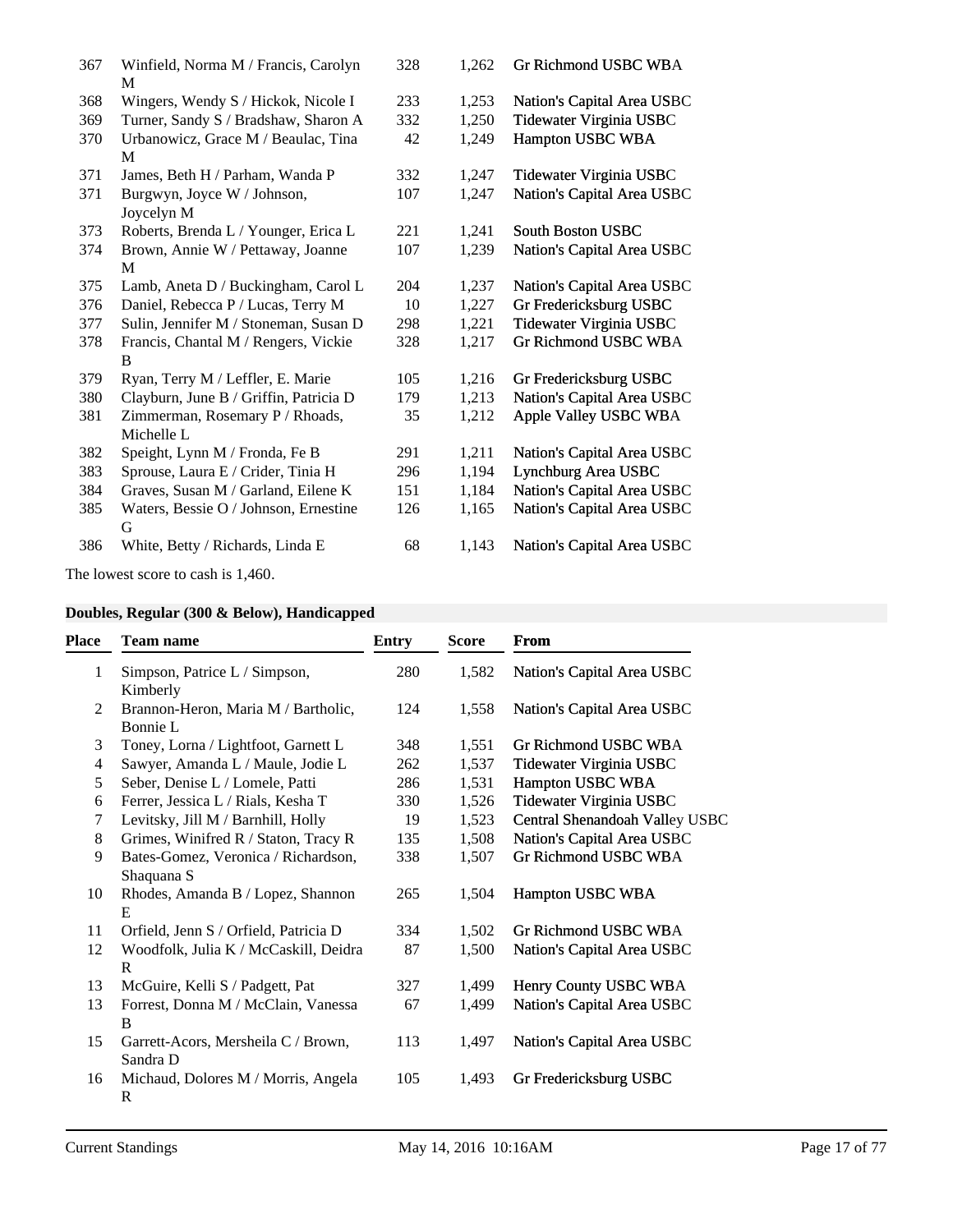| 17 | Barnes, Yvette V / Trantham, Leia C                | 185 | 1,486 | Nation's Capital Area USBC     |
|----|----------------------------------------------------|-----|-------|--------------------------------|
| 18 | McCay, Geray R / Markot, Barbara M                 | 286 | 1,485 | Hampton USBC WBA               |
| 19 | Kitchen, Jennifer A / Kienast, Lisa A              | 121 | 1,481 | Nation's Capital Area USBC     |
| 20 | Goodrich, Virginia A / Brekke, Jane C              | 160 | 1,479 | <b>Appomattox River USBC</b>   |
| 20 | Parker, Angela Y / Taylor-Jones,<br>Sandra E       | 111 | 1,479 | Nation's Capital Area USBC     |
| 22 | Smestad, Kathy J / Waddell, Patsy D                | 130 | 1,477 | Alleghany-Bath USBC            |
| 23 | Myers, Joyce A / Forred, June H                    | 52  | 1,474 | Gr Fredericksburg USBC         |
| 24 | Branson, Carol M / Tabor, Brenda                   | 183 | 1,470 | Hampton USBC WBA               |
| 25 | McLaughlin, Doris C / Davis, Joyce A               | 162 | 1,467 | Alleghany-Bath USBC            |
| 25 | Kidwell, Sandy A / Heath, Ann G                    | 289 | 1,467 | Gr Richmond USBC WBA           |
| 25 | Stephan, Virginia A / White, Connie                | 39  | 1,467 | Gr Fredericksburg USBC         |
| 28 | Barron, Kathleen V / Brannon,<br>Roberta C         | 123 | 1,466 | Nation's Capital Area USBC     |
| 29 | Eastwood, April A / Gaddis, Colette G              | 269 | 1,461 | Hampton USBC WBA               |
| 30 | Cunningham, Sandra L / Trimarchi,<br>Kathryn M     | 288 | 1,457 | Hampton USBC WBA               |
| 31 | Jones, Beverly F / Adams, Lori                     | 11  | 1,456 | Central Shenandoah Valley USBC |
| 32 | Triplett, LaVerne / Martin-Gross,                  | 185 | 1,455 | Nation's Capital Area USBC     |
|    | Yvette                                             |     |       |                                |
| 33 | Johnson, Barbara L / Calhoun, Stacy Y              | 133 | 1,453 | Hampton USBC WBA               |
| 33 | Young, Gloria T / Dews-Miller, Rose                | 141 | 1,453 | Nation's Capital Area USBC     |
| 33 | M<br>Andrews, Melinda G / Goff, Donna              | 323 | 1,453 | Alleghany-Bath USBC            |
| 36 | Journiette, Cassandra L / Greene,                  | 252 | 1,452 | Gr Roanoke Area USBC           |
|    | Nannie N                                           |     |       |                                |
| 37 | Prukop, Janet G / Jordan, D Jeanette               | 131 | 1,450 | Nation's Capital Area USBC     |
| 37 | Wells, Ruby N / Hess, Gayle U                      | 199 | 1,450 | Tidewater Virginia USBC        |
| 39 | Moore, Nakia D / Parham, Deborah R                 | 274 | 1,449 | Nation's Capital Area USBC     |
| 39 | L<br>Rice, Nicole / Metzger, Kimberly A            | 345 | 1,449 | Gr Fredericksburg USBC         |
| 39 | Caldwell, Jayne A / Stump, Ruth                    | 28  | 1,449 | Gr Roanoke Area USBC           |
| 42 | Osborne, Patricia G / Stultz, Gayle J              | 326 | 1,446 | Henry County USBC WBA          |
| 43 | Jones, Laura A / Hawkins, Carolyn A                | 240 | 1,445 | Nation's Capital Area USBC     |
|    |                                                    |     |       |                                |
| 44 | Golson, Lorraine A / Brooks, Karen A               | 94  | 1,444 | Nation's Capital Area USBC     |
| 44 | Gresch, Vivian / Gilbert, Jean H                   | 100 | 1,444 | Gr Richmond USBC WBA           |
| 44 | Maddox, Andrea C / Stevenson, Debre<br>R           | 149 | 1,444 | Gr Richmond USBC WBA           |
| 44 | Brooks, Jessica N / Hicks, Lillian L               | 350 | 1,444 | Gr Richmond USBC WBA           |
| 48 | Bucci, Deidre E / VanLiere, Marie                  | 44  | 1,442 | Hampton USBC WBA               |
| 49 | Brawner, Mary R / Bivens, Margaret<br>V            | 153 | 1,441 | Nation's Capital Area USBC     |
| 49 | Davis, Glenda R / Peterson, Essie M                | 276 | 1,441 | Nation's Capital Area USBC     |
| 51 | Beaulac, Katarina M / Teal, Patricia R             | 45  | 1,438 | Hampton USBC WBA               |
| 52 | Goodloe, Nancy S / Hefner, Charlene                | 199 | 1,436 | Tidewater Virginia USBC        |
| 52 | L<br>Petrick, Sharron L / McCormick, Betty<br>Gene | 53  | 1,436 | <b>Appomattox River USBC</b>   |
| 52 | Mouton, Elizabeth A / Hurlburt, Lani<br>S          | 300 | 1,436 | Hampton USBC WBA               |
| 55 | Bowman, Sarah C / Bowers, Estelle M                | 210 | 1,432 | Henry County USBC WBA          |
| 56 | Henderson, Shirley A / Gaither,                    | 67  | 1,430 | Nation's Capital Area USBC     |
|    | Brenda L                                           |     |       |                                |
| 56 | Mclarn, Ronica L / Whitlock, Kathy H               | 90  | 1,430 | Gr Richmond USBC WBA           |
| 58 | Howard, Lori N / Lloyd, Patricia A                 | 188 | 1,429 | Nation's Capital Area USBC     |
| 59 | Connelly, Anita / Swann, Ann                       | 277 | 1,428 | Nation's Capital Area USBC     |
|    |                                                    |     |       |                                |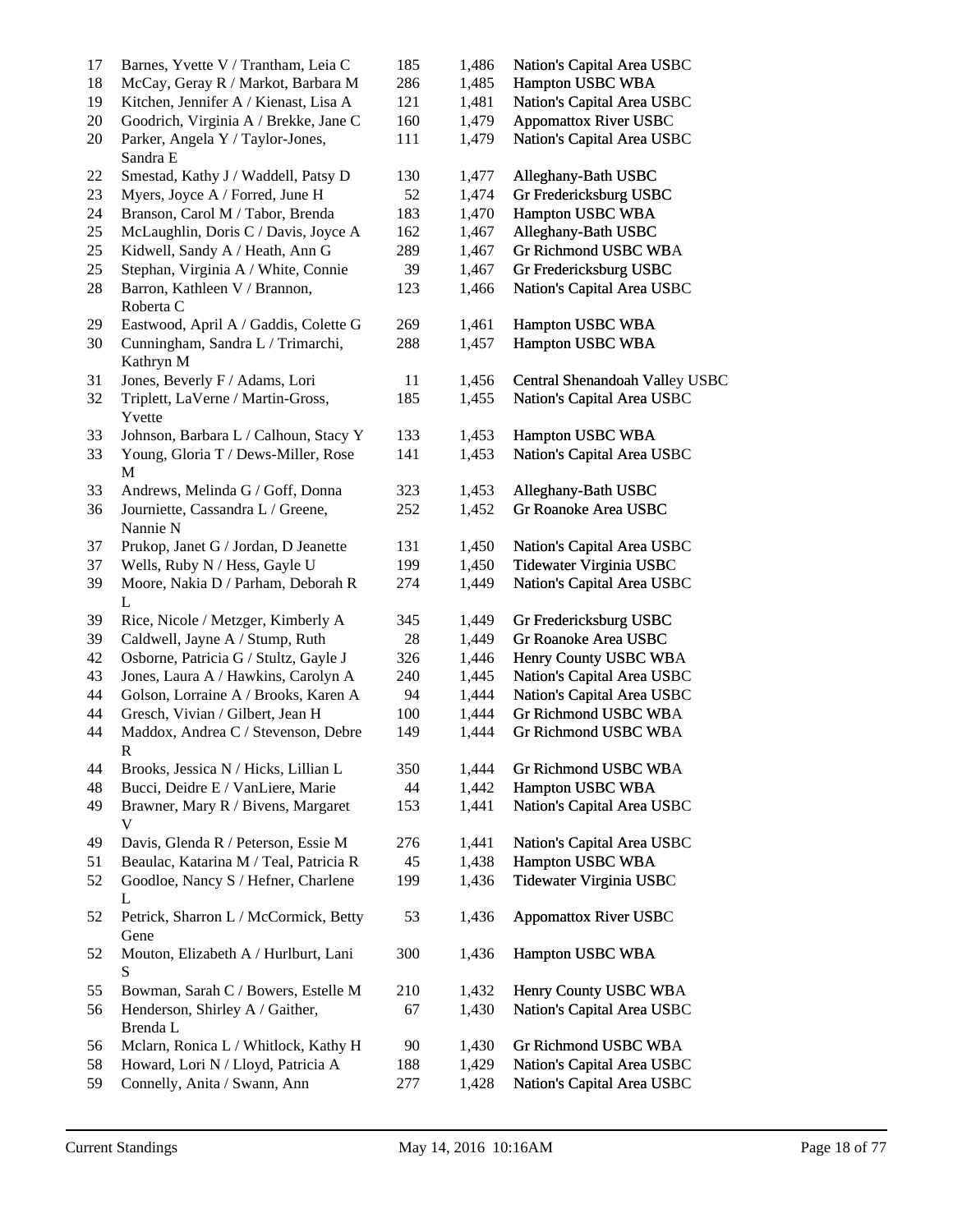| 59<br>61 | Scearce, Janis C / Stone, Vicky B<br>Harris, Erika M / Clark, Tracy A | 120<br>218 | 1,428<br>1,427 | Henry County USBC WBA<br>Nation's Capital Area USBC |
|----------|-----------------------------------------------------------------------|------------|----------------|-----------------------------------------------------|
|          |                                                                       |            |                |                                                     |
| 61       | Cash, Angel N / Osby, Juanita D                                       | 319        | 1,427          | Gr Fredericksburg USBC                              |
| 63       | Crawford, Elaine I / Topping, Lorraine<br>G                           | 202        | 1,426          | Hampton USBC WBA                                    |
| 63       | Black, Lynne M / Fabian, Enid G                                       | 240        | 1,426          | Nation's Capital Area USBC                          |
| 65       | Gray, Tina M / Sinkular, Kazuko                                       | 20         | 1,425          | Central Shenandoah Valley USBC                      |
| 66       | Richmond, Kate M / Johnston, Andrea<br>G                              | 259        | 1,423          | Gr Richmond USBC WBA                                |
| 66       | Royal, Susan M / Givler, Barbara A                                    | 30         | 1,423          | Gr Roanoke Area USBC                                |
| 68       | Baldwin, Karen A / Sympson, Lesley                                    | 4          | 1,421          | Tidewater Virginia USBC                             |
|          | G                                                                     |            |                |                                                     |
| 68       | Crabtree, Ricki J / Fouts, Betty A                                    | 100        | 1,421          | Gr Richmond USBC WBA                                |
| 70       | Gronlund, Cheryl D / Richmond, Kate                                   | 289        | 1,420          | Gr Richmond USBC WBA                                |
|          | M                                                                     |            |                |                                                     |
| 71       | Butler, Toni B / Washington, Theresa<br>B                             | 14         | 1,419          | Central Shenandoah Valley USBC                      |
| 71       | Simmons, Tara L / Johnson, Mary A                                     | 246        | 1,419          | Lynchburg Area USBC                                 |
| 71       | Minkin, Tammy G / Huber, Tamera M                                     | 124        | 1,419          | Nation's Capital Area USBC                          |
| 74       | Phillips, Holland E / Phillips, Lois E                                | 299        | 1,418          | Tidewater Virginia USBC                             |
| 74       | Bayliss, Margaret D / Crisman, Brenda                                 | 50         | 1,418          | Apple Valley USBC WBA                               |
|          | M                                                                     |            |                |                                                     |
| 74       | Evans, Berdie F / Taylor, Diane W                                     | 21         | 1,418          | Central Shenandoah Valley USBC                      |
| 77       | Bourne, Donna G / Cole, Sheila D                                      | 308        | 1,417          | Gr Richmond USBC WBA                                |
| 77       | Sorensen, Eva L / Baziluik, Linda W                                   | 247        | 1,417          | Nation's Capital Area USBC                          |
| 77       | Thompson, Renee' Y / DeBrew, Leslie                                   | 208        | 1,417          | Nation's Capital Area USBC                          |
|          | M                                                                     |            |                |                                                     |
| 77       | Gray, Lita F / Simmons, Valdenia V                                    | 113        | 1,417          | Nation's Capital Area USBC                          |
| 77       | Fritts, Terry R / Furman, Theresa S                                   | 198        | 1,417          | Tidewater Virginia USBC                             |
| 82       | Howell, Rose M / Reynolds-Neal,                                       | 84         | 1,415          | Nation's Capital Area USBC                          |
|          | Mary L                                                                |            |                |                                                     |
| 83       | Savage, Margaret G / Danchak, Terry                                   | 268        | 1,414          | Hampton USBC WBA                                    |
|          | L                                                                     |            |                |                                                     |
| 84       | Stanton, Epthal C / Simms, Janice M                                   | 135        | 1,413          | Nation's Capital Area USBC                          |
| 85       | Brettle, Kat L / Mesce, Barbara                                       | 23         | 1,411          | Central Shenandoah Valley USBC                      |
| 85       | Hunter, Regina / Proctor, Janet L                                     | 112        | 1,411          | Nation's Capital Area USBC                          |
| 87       | Chase, Nancy D / Jordan, Everdene J                                   | 155        | 1,410          | Nation's Capital Area USBC                          |
| 88       | Bullock, Nancy E / Cherry, Jane C                                     | 214        | 1,409          | Nation's Capital Area USBC                          |
| 88       | Murray, Connie L / Mounger, Sharon                                    | 263        | 1,409          | Hampton USBC WBA                                    |
|          | S                                                                     |            |                |                                                     |
| 90       | Carwile, Brenda B / Arnold, Linda B                                   | 128        | 1,408          | Lynchburg Area USBC                                 |
| 90       | Fitzgerald, Ann T / Jaeger, Shirley A                                 | 99         | 1,408          | Gr Richmond USBC WBA                                |
| 90       | Dugan, Lana J / Dugan, Willa A                                        | 184        | 1,408          | Tidewater Virginia USBC                             |
| 90       | Styles, Selena N / McPhaul, Tonya R                                   | 227        | 1,408          | Nation's Capital Area USBC                          |
| 90       | Felker, Adelaida A / Moore, Regina M                                  | 18         | 1,408          | Central Shenandoah Valley USBC                      |
| 95       | Leonard, Juanita "Nita" F / Carraway,<br>Sue                          | 98         | 1,407          | Tidewater Virginia USBC                             |
| 95       | Beaman, Barbara J / Lambert, Felicia<br>N                             | 7          | 1,407          | Central Shenandoah Valley USBC                      |
| 95       | Snell, Elsie M / Holloway, Joyce W                                    | 268        | 1,407          | Hampton USBC WBA                                    |
| 98       | Goode, Mary L / Shelton, Valarie                                      | 351        | 1,406          | Gr Richmond USBC WBA                                |
| 98       | Bland, Laurie J / Henningsen, Deberia                                 | 52         | 1,406          | Gr Fredericksburg USBC                              |
|          | K                                                                     |            |                |                                                     |
| 98       | DanceWiggins, Grace D / Carter,<br>Kathy M                            | 32         | 1,406          | Gr Richmond USBC WBA                                |
| 101      | Woody, Bernice G / Dixon, Linda C                                     | 241        | 1,405          | South Boston USBC                                   |
|          |                                                                       |            |                |                                                     |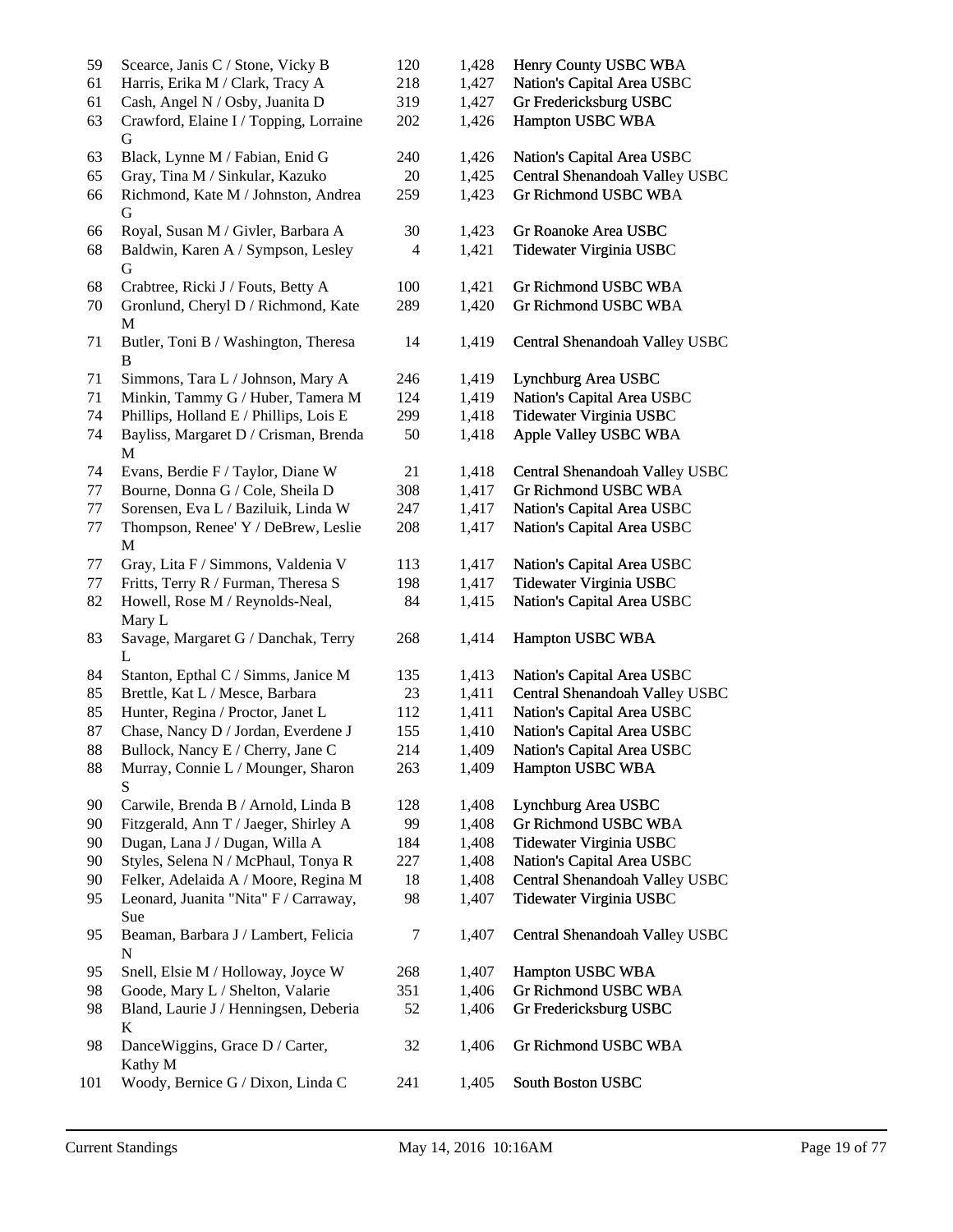| 101 | Hurley, Kim A / Venti, Jill M                 | 61    | 1,405 | Hampton USBC WBA                   |
|-----|-----------------------------------------------|-------|-------|------------------------------------|
| 103 | Cannady, Gertrude S / Ricks, M<br>Rosalyn     | 84    | 1,404 | Nation's Capital Area USBC         |
| 104 | Cole, Juanita A / Hicks, Renee C              | 136   | 1,402 | Nation's Capital Area USBC         |
| 104 | Clingenpeel, Debra D / Mitchell,<br>Samantha  | 224   | 1,402 | Gr Roanoke Area USBC               |
| 106 | Voltz, Cynthia D / Alexander, Janet R         | 39    | 1,401 | Gr Fredericksburg USBC             |
| 106 | Smith, Shirley A / Hayes, Pamela K            | 165   | 1,401 | Nation's Capital Area USBC         |
| 108 | Brown, Sharon A / Harkins, Rita W             | 152   | 1,400 | Nation's Capital Area USBC         |
| 109 | Ratten, Denise A / Huszar, Kimberly S         | 37    | 1,399 | Gr Fredericksburg USBC             |
| 109 | Mason, Betty V / McDonald, Frances<br>V       | 296   | 1,399 | Lynchburg Area USBC                |
| 111 | Royall, Kathy L / Rhinehart, Lisa S           | 259   | 1,398 | Gr Richmond USBC WBA               |
| 111 | Ford, Patricia A / Booth, Sherry L            | 153   | 1,398 | Nation's Capital Area USBC         |
| 111 | McMickle, Valerie A / Garrett, Nancy<br>N     | 103   | 1,398 | Gr Richmond USBC WBA               |
| 111 | Morabito, Renee L / Anderson, Amber<br>L      | 262   | 1,398 | Tidewater Virginia USBC            |
| 111 | Young, Karen P / Thomas, Dale K               | 97    | 1,398 | Gr Roanoke Area USBC               |
| 116 | Fincato, Ronni D / Dyson, Carolyn B           | 99    | 1,397 | Gr Richmond USBC WBA               |
| 116 | Bacon, Paula A / Pinard, Patricia K           | 140   | 1,397 | Tidewater Virginia USBC            |
| 118 | Gilabert, Regina Y / Lewis, Ruth              | 29    | 1,396 | Gr Roanoke Area USBC               |
| 119 | Sprouse, Gloria / Biby, Delores F             | $8\,$ | 1,395 | Central Shenandoah Valley USBC     |
| 119 | Ashmore, Renee / Wright, Hilda A              | 44    | 1,395 | Hampton USBC WBA                   |
| 119 | Johnson, Debora / White, Judi                 | 121   | 1,395 | Nation's Capital Area USBC         |
| 119 | Caldwell, Alisa M / Place, Betty A            | 186   | 1,395 | Nation's Capital Area USBC         |
| 123 | Roberts, Melissa A / Davisson,<br>Catherine A | 90    | 1,394 | Gr Richmond USBC WBA               |
| 123 | Powell, Faye H / Thaxton, Allison N           | 144   | 1,394 | South Boston USBC                  |
| 125 | Setliff, Teresa C / Thompson, Brenda          | 326   | 1,393 | Henry County USBC WBA              |
|     | Q                                             |       |       |                                    |
| 126 | Knupp, Debbie K / Miller, Jill S              | 104   | 1,392 | Charlottesville-Albemarle USBC WBA |
| 126 | Tyree, Martha L / Mitchell, Thelma B          | 222   | 1,392 | Gr Roanoke Area USBC               |
| 128 | Brown, Eileen B / Wandrie, Analisa M          | 125   | 1,391 | Nation's Capital Area USBC         |
| 128 | Johnson, Zona M / Clark, Tawana L             | 127   | 1,391 | Nation's Capital Area USBC         |
| 130 | Conner, Gwen K / Wells, Jane G                | 9     | 1,390 | Central Shenandoah Valley USBC     |
| 130 | Sandlin, Jennifer M / Davis, Hannah L         | 41    | 1,390 | Lynchburg Area USBC                |
| 130 | Mittman, Judy M / Blackwell, Betty J          | 207   | 1,390 | Nation's Capital Area USBC         |
| 130 | Scott, Angela C / Brown, Stephanie C          | 221   | 1,390 | South Boston USBC                  |
| 134 | Pierce, Elizabeth J / Piggott, Angela P       | 79    | 1,389 | Hampton USBC WBA                   |
| 134 | Kruschke, Joyce M / Szahowski,<br>Margaret M  | 48    | 1,389 | Hampton USBC WBA                   |
| 134 | Lowery, Patricia A / Alsop, Carrie M          | 341   | 1,389 | Nation's Capital Area USBC         |
| 137 | Werner, Hilde J / Graves, Sandra A            | 12    | 1,388 | Central Shenandoah Valley USBC     |
| 137 | Cooke, Rachel L / Zahreddine, Geri            | 215   | 1,388 | Nation's Capital Area USBC         |
| 137 | Norton, Sandra M / Robertson, Sarah<br>R      | 134   | 1,388 | Nation's Capital Area USBC         |
| 137 | Thomas, Robbie K / Haines, Mary<br>Ellen      | 130   | 1,388 | Alleghany-Bath USBC                |
| 137 | Dey, Terry J / Corporal, Karen A              | 232   | 1,388 | Nation's Capital Area USBC         |
| 142 | Abatta, Shirley F / Green, Marcia M           | 6     | 1,387 | Nation's Capital Area USBC         |
| 142 | Jenkins, Joyce C / Hogge, Lori S              | 89    | 1,387 | Hampton USBC WBA                   |
| 142 | Lord, Kori S / Heyer, Laura A                 | 125   | 1,387 | Nation's Capital Area USBC         |
| 142 | Guess, Michaelle J / Harter, Maxine M         | 219   | 1,387 | Hampton USBC WBA                   |
| 146 | Strickland, Carolyn P / Young, Ida M          | 189   | 1,386 | Nation's Capital Area USBC         |
|     |                                               |       |       |                                    |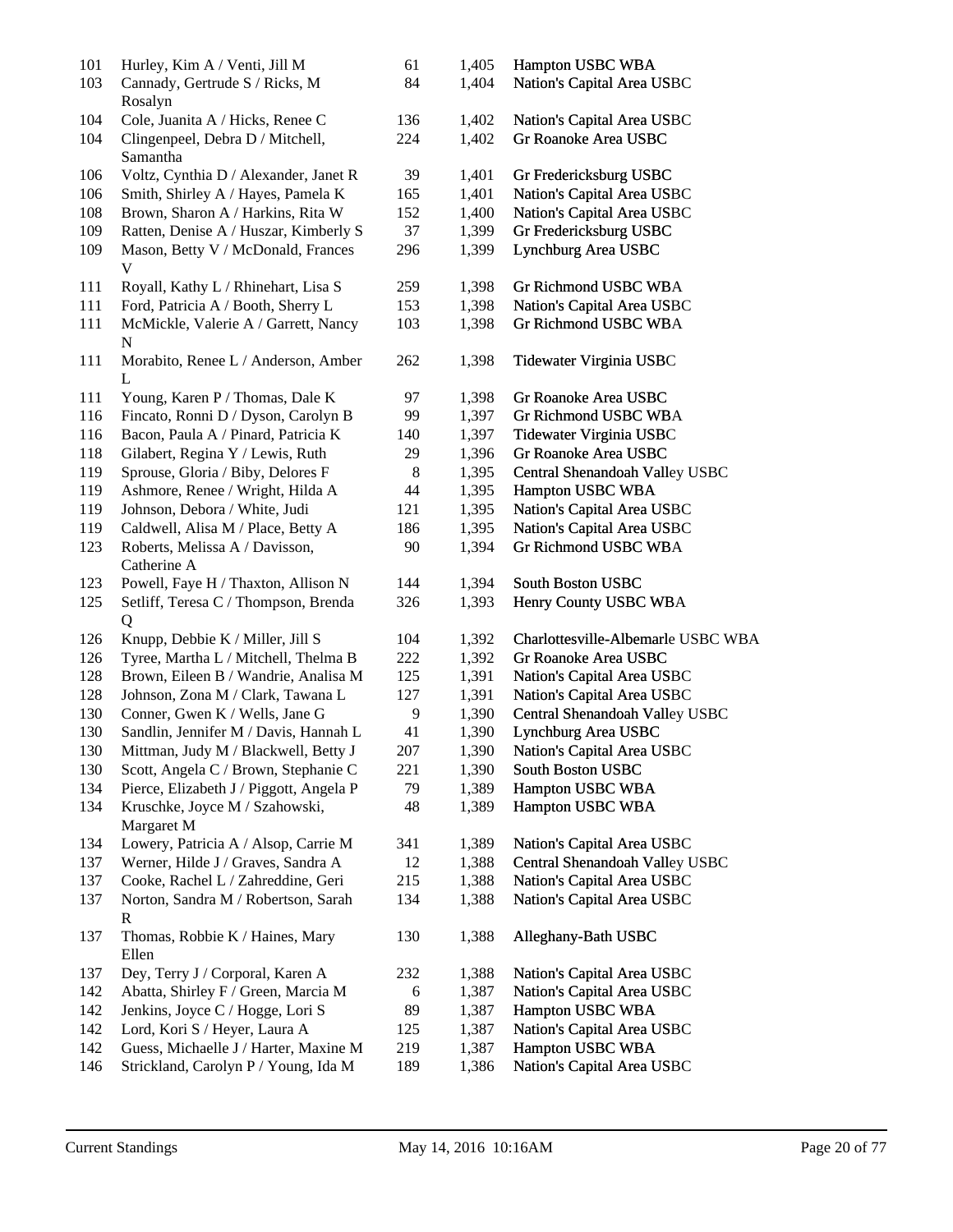| 146 | Devaux, Margaret E / Williamson,<br>Jennifer A     | 37             | 1,386 | Gr Fredericksburg USBC         |
|-----|----------------------------------------------------|----------------|-------|--------------------------------|
| 146 | Younger, Mary / Prantl, Margaret E                 | 133            | 1,386 | Hampton USBC WBA               |
| 149 | Marshall, Elnora H / Savoy, Karen E                | 321            | 1,385 | Gr Fredericksburg USBC         |
| 149 | Butler, Margaret R / James, Sheila S               | 308            | 1,385 | Gr Richmond USBC WBA           |
| 151 | Thomas, Lolita K / Crossland, L.<br>Irene          | 116            | 1,384 | Nation's Capital Area USBC     |
| 151 | Brown, Dawn R / Coffey, Sandie L                   | 7              | 1,384 | Central Shenandoah Valley USBC |
| 151 | Hansborough, Alvertenia A / Walls,<br>Deborah C    | 65             | 1,384 | Nation's Capital Area USBC     |
| 151 | Greenfield, Daisy V / Pearson, Evelyn<br>F         | 126            | 1,384 | Nation's Capital Area USBC     |
| 151 | Scott, Kimberly W / Reynolds, Judy                 | 290            | 1,384 | Lynchburg Area USBC            |
| 156 | Blevins, Katie M / Gunn, Taylre A                  | 345            | 1,383 | Gr Fredericksburg USBC         |
| 157 | Duttine, C.Sue / Weeks, Janet A                    | 248            | 1,382 | Nation's Capital Area USBC     |
| 158 | Peelman, Mary Ann / Douglas, Sharon<br>B           | $\overline{4}$ | 1,381 | Tidewater Virginia USBC        |
| 159 | Ellis, Sandra S / Wade, Bobbie H                   | 32             | 1,380 | Gr Richmond USBC WBA           |
| 160 | Hall, Mary V / Eure, Dorothy D                     | 203            | 1,379 | Tidewater Virginia USBC        |
| 161 | Porter, Michelle L / Hazelgrove,<br>Sheila M       | 267            | 1,378 | Hampton USBC WBA               |
| 161 | Brown, Carmen L / Mandigo, Pauline<br>V            | 161            | 1,378 | Tidewater Virginia USBC        |
| 163 | Coleman, Grace / Alverson, Rozlyn E                | 206            | 1,377 | Nation's Capital Area USBC     |
| 164 | Amburn, Vikki K / Amburn, Kellee L                 | 333            | 1,375 | Tidewater Virginia USBC        |
| 165 | Parker, Mary M / Gaines, Patricia F                | 201            | 1,374 | Nation's Capital Area USBC     |
|     | Himelright, Darlene L / Daniel,                    |                | 1,373 | Gr Richmond USBC WBA           |
| 166 | Doreen G                                           | 26             |       |                                |
| 167 | Copelin, Sherri A / Cromartie-Holton,<br>Melissa A | 278            | 1,372 | Nation's Capital Area USBC     |
| 167 | Foxworth, Rose C / Barbie, Karoline<br>M           | 26             | 1,372 | Gr Richmond USBC WBA           |
| 167 | Jones, Carolyn / Thomas, Anita B                   | 348            | 1,372 | <b>Gr Richmond USBC WBA</b>    |
| 170 | Stephenson, Darcel B / Belfield,                   | 82             | 1,371 | Nation's Capital Area USBC     |
|     | Listrice R                                         |                |       |                                |
| 170 | Holland, Jessica N / Smith, Jo A                   | 222            | 1,371 | Gr Roanoke Area USBC           |
| 170 | Harrell, Lula M / Smith, Lawanda M                 | 254            | 1,371 | Tidewater Virginia USBC        |
| 170 | Negron, Kassandra I / Crespo,                      | 315            | 1,371 | Hampton USBC WBA               |
|     | Antoinette                                         |                |       |                                |
| 174 | Heath, Barbara E / Quillin, Mary E                 | 245            | 1,370 | Hampton USBC WBA               |
| 174 | Garner, Linda S / Carter, Laura L                  | 243            | 1,370 | Nation's Capital Area USBC     |
| 176 | Bell, Bonita L / Rodgers, Myra A                   | 275            | 1,369 | Nation's Capital Area USBC     |
| 177 | Andrews, Raven E / Jackson, Lorraine<br>P          | 138            | 1,368 | Nation's Capital Area USBC     |
| 178 | Chatman, Lorraine B / Milstead,<br>Veronica E      | 157            | 1,367 | Nation's Capital Area USBC     |
| 178 | Smith, Dorothy E / Lawson, Margaret<br>A           | 319            | 1,367 | Gr Fredericksburg USBC         |
| 180 | Hamsher, Patricia M / Skipper, Helen<br>R          | 6              | 1,366 | Nation's Capital Area USBC     |
| 180 | Schmidt, Vicky L / Zicopula, Noy                   | 43             | 1,366 | Hampton USBC WBA               |
| 180 | Burton, H Marie / Proctor, Martina B               | 116            | 1,366 | Nation's Capital Area USBC     |
| 180 | Smith, Faye / Heath, Deborah L                     | 302            | 1,366 | Hampton USBC WBA               |
| 184 | Jennings, Pamela A / Delamotte,                    | 46             | 1,364 | Hampton USBC WBA               |
|     | Catherine A                                        |                |       |                                |
| 184 | Markel, Estelle "Jodie" L / Phillips,<br>Kathryn O | 198            | 1,364 | Tidewater Virginia USBC        |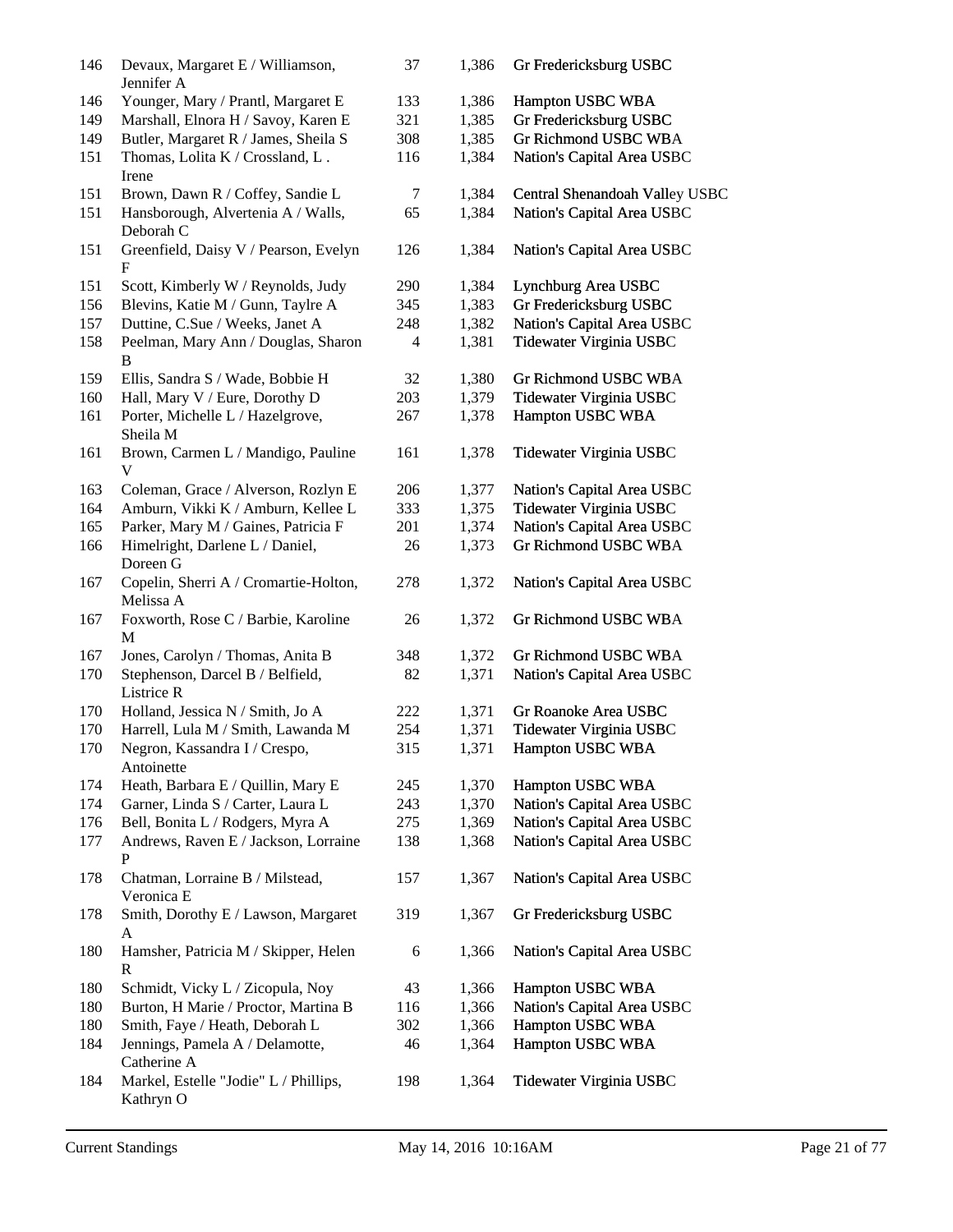| 186 | Martin, Bobbie J / Jessie, Rebecca H                 | 331 | 1,362 | Hampton USBC WBA               |
|-----|------------------------------------------------------|-----|-------|--------------------------------|
| 186 | Reese, Pauline H / Webb, Cathy M                     | 8   | 1,362 | Central Shenandoah Valley USBC |
| 188 | Short, Wilma A / McGuinness, Carol<br>A              | 38  | 1,360 | Gr Fredericksburg USBC         |
| 189 | Hartman, Kathy A / Whitelock, Joyce<br>H             | 213 | 1,358 | Nation's Capital Area USBC     |
| 190 | Funderburk, Linda A / McCoy, Mary<br>L               | 80  | 1,357 | Nation's Capital Area USBC     |
| 190 | Brown, Jeannie D / Blake, Carolyn W                  | 223 | 1,357 | Gr Roanoke Area USBC           |
| 190 | Fuller, Sherry L / Disbrow, Catherine                | 238 | 1,357 | Gr Richmond USBC WBA           |
|     | M                                                    |     |       |                                |
| 190 | Johnson, Deborah G / Leonard, Janice<br>M            | 10  | 1,357 | Gr Fredericksburg USBC         |
| 190 | Williams, Darlene S / Weldon, Dotty<br>L             | 322 | 1,357 | Gr Fredericksburg USBC         |
| 195 | Maclin, Doris G / Mason, Jean N                      | 101 | 1,355 | <b>Gr Richmond USBC WBA</b>    |
| 195 | Logan, Tanya B / Bain, Deseree R                     | 62  | 1,355 | Hampton USBC WBA               |
| 197 | Arcipowski, Virginia M / Allard,<br>Patricia A       | 317 | 1,354 | Tidewater Virginia USBC        |
| 198 | Conner, Loretta T / Perkins, Betty L                 | 145 | 1,351 | South Boston USBC              |
| 199 | Dixon, Linda T / Haley, Jearlean                     | 241 | 1,350 | <b>South Boston USBC</b>       |
| 200 | Ashton, Carolyn E / Woodson, Bridget<br>L            | 228 | 1,349 | Nation's Capital Area USBC     |
| 200 | Jenkins, Sandra A / Coates, Lorrie A                 | 63  | 1,349 | <b>Gr Richmond USBC WBA</b>    |
| 202 | Bryant, Teresa A / Robinson, Felicia<br>N            | 137 | 1,348 | Nation's Capital Area USBC     |
| 202 | Migliaccio, Deborah A / LaFreniere,<br>Nancy E       | 271 | 1,348 | Nation's Capital Area USBC     |
| 204 | Moxley, Sherri T / Klusmann, Karin<br>M              | 127 | 1,347 | Nation's Capital Area USBC     |
| 204 | Robbins, Patricia A / Blalock, Judy E                | 202 | 1,347 | Hampton USBC WBA               |
| 204 | Bishop, Mary Jane / Garner, Trinette<br>$\mathsf{C}$ | 115 | 1,347 | Nation's Capital Area USBC     |
| 207 | Harbour, Lisa, F / Smith, Brittany J                 | 210 | 1,346 | Henry County USBC WBA          |
| 207 | Green, Sandra L / Guerrero, Cindy L                  | 73  | 1,346 | Gr Fredericksburg USBC         |
| 209 | Roberts, Brenda L / Ellis, Kiana M                   | 136 | 1,344 | Nation's Capital Area USBC     |
| 209 | Sizemore, Carol J / Leftwich, Candy L                | 27  | 1,344 | Gr Roanoke Area USBC           |
| 209 | Shelton, Gloria J / Dixon, Marjorie H                | 53  | 1,344 | <b>Appomattox River USBC</b>   |
| 212 | Brown, Frances L / Brown, Janice D                   | 275 | 1,343 | Nation's Capital Area USBC     |
| 213 | Grooms, Anna M / Lawhorne, Belva<br>M                | 21  | 1,341 | Central Shenandoah Valley USBC |
| 213 | Barnes, Amy M / Barnes, Valerie H                    | 58  | 1,341 | Tidewater Virginia USBC        |
| 213 | Boykins, Ethel D / Joyner, Cynthia M                 | 76  | 1,341 | Tidewater Virginia USBC        |
| 213 | Pratt, Jacqueline S / Brown, Carolyn A               | 109 | 1,341 | Nation's Capital Area USBC     |
| 217 | Preston, Sheree D / Kane, Wendy                      | 223 | 1,340 | Gr Roanoke Area USBC           |
| 217 | Smith, Belinda A / Pinkard, Patricia A               | 270 | 1,340 | Nation's Capital Area USBC     |
| 217 | Williams, Shauntese Y / Ford,<br>Mersidees           | 69  | 1,340 | Nation's Capital Area USBC     |
| 217 | Crawford, Donna M / Pezzella, Anna<br>M              | 33  | 1,340 | Tidewater Virginia USBC        |
| 221 | Kitts, Mary B / Davis, Scarlett A                    | 88  | 1,339 | Lynchburg Area USBC            |
| 222 | Bailey, Jacqueline H / Tabb,<br>Evangelyn M          | 80  | 1,338 | Nation's Capital Area USBC     |
| 223 | Lightfoot, Paulette J / Taylor, Doris S              | 102 | 1,336 | Gr Richmond USBC WBA           |
| 223 | Minock, Jo Ann / Naguski, Mary F                     | 312 | 1,336 | Gr Richmond USBC WBA           |
| 225 | Guilford, Melissa J / McKinney,                      | 66  | 1,335 | Nation's Capital Area USBC     |
|     | Carlene A                                            |     |       |                                |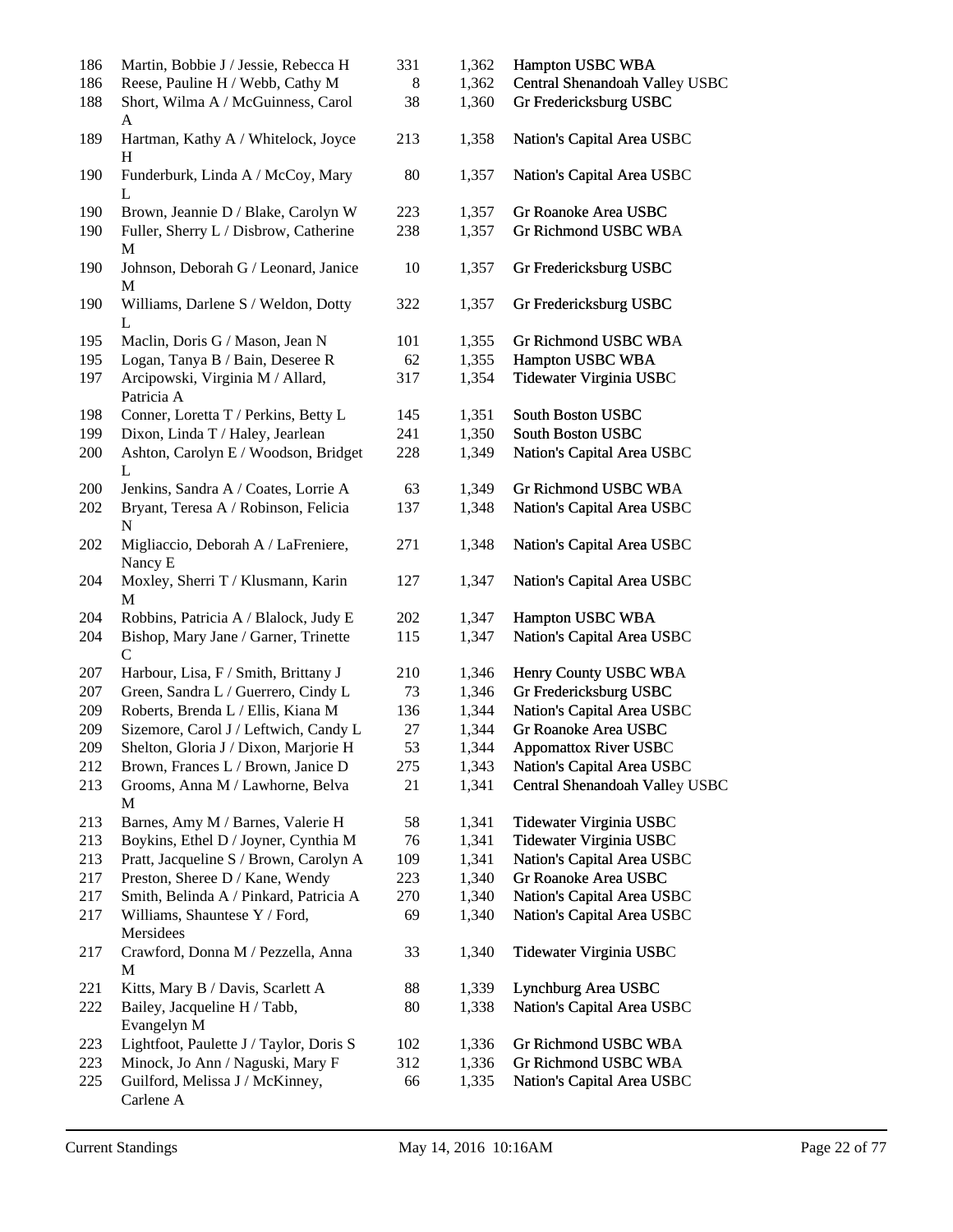| 226<br>226 | Lam, Mary M / Batten, Carol J<br>Hamilton, Doreen C /<br>Killebrew-Charity, Ruby L | 55<br>87 | 1,333<br>1,333 | Central Shenandoah Valley USBC<br>Nation's Capital Area USBC |
|------------|------------------------------------------------------------------------------------|----------|----------------|--------------------------------------------------------------|
| 228        | Sheppard, Anna Marie / Bigbie, Diane<br>L                                          | 287      | 1,332          | Hampton USBC WBA                                             |
| 228        | Pennington, Lisa T / Awkard, Darlene<br>F                                          | 11       | 1,332          | Central Shenandoah Valley USBC                               |
| 230        | Thorne, Sharon B / Campbell, Patricia<br>T                                         | 9        | 1,331          | Central Shenandoah Valley USBC                               |
| 231        | Blackman, Doris B / Paige, Geraldine<br>M                                          | 85       | 1,329          | Nation's Capital Area USBC                                   |
| 231        | Shelton, Anna L / Johnson, Virginia H                                              | 31       | 1,329          | Gr Roanoke Area USBC                                         |
| 233        | Harris, Josie G / Hoggard, Barbara D                                               | 59       | 1,328          | Tidewater Virginia USBC                                      |
| 234        | Howard, Heather M / Tolley, Andrea<br>B                                            | 197      | 1,326          | Alleghany-Bath USBC                                          |
| 235        | Wagner, Pamela B / Butler, Barbara I                                               | 59       | 1,325          | Tidewater Virginia USBC                                      |
| 235        | Wood, Sahon G / Green, Eula W                                                      | 83       | 1,325          | Nation's Capital Area USBC                                   |
| 235        | Martin, Susan S / Rigney, Thelma E                                                 | 120      | 1,325          | Henry County USBC WBA                                        |
| 235        | Ford, Frances A / Tunstall, Jo A                                                   | 91       | 1,325          | Gr Richmond USBC WBA                                         |
| 239        | Frank, Audrey J / Woodard, Edna M                                                  | 331      | 1,324          | Hampton USBC WBA                                             |
| 239        | Christian, Wilhelma L / Staton, Betty<br>M                                         | 191      | 1,324          | Nation's Capital Area USBC                                   |
| 239        | Jackson, Deborah C / Ayala, Felicita A                                             | 191      | 1,324          | Nation's Capital Area USBC                                   |
| 239        | Woodland, Joan C / Neal, Barbara L                                                 | 154      | 1,324          | Nation's Capital Area USBC                                   |
| 243        | Montgomery, Julia A / Austin,<br>Barbara R                                         | 131      | 1,323          | Nation's Capital Area USBC                                   |
| 243        | Hale, Desiree L / Jenkins, Alice G                                                 | 190      | 1,323          | Nation's Capital Area USBC                                   |
| 245        | Cason, Claudia G / Snyder, Marie A                                                 | 248      | 1,322          | Nation's Capital Area USBC                                   |
| 246        | Alford, Yvonne M / Crews, Anne E                                                   | 277      | 1,321          | Nation's Capital Area USBC                                   |
| 247        | Armentrout, Barbara T / Smith, Mary<br>S                                           | 162      | 1,320          | Alleghany-Bath USBC                                          |
| 247        | Cameron, Victoria L / Porter, Anita M                                              | 200      | 1,320          | Nation's Capital Area USBC                                   |
| 249        | Coger, Beverly A / Johnson, Rhonda<br>M                                            | 154      | 1,319          | Nation's Capital Area USBC                                   |
| 250        | Watts, Juanita / Thompson, Sherri M                                                | 250      | 1,316          | Nation's Capital Area USBC                                   |
| 250        | Rishel, Sheila A / Dixon, Donna M                                                  | 18       | 1,316          | Central Shenandoah Valley USBC                               |
| 252        | Lynch, Kathy H / Bilby, Susan L                                                    | 29       | 1,314          | Gr Roanoke Area USBC                                         |
| 253        | Ray, Anne S / Tate, Amanda C                                                       | 301      | 1,313          | Hampton USBC WBA                                             |
| 253        | Fazio, Patricia / Newton, Semetta M                                                | 79       | 1,313          | Hampton USBC WBA                                             |
| 255        | Prause, Lori J / Sonnenberg, Heidi L                                               | 219      | 1,309          | Hampton USBC WBA                                             |
| 256        | Scott, Karen G / Arrington, Francine<br>W                                          | 224      | 1,308          | Gr Roanoke Area USBC                                         |
| 257        | Uhrin, Marlene A / McGuire, Helen F                                                | 257      | 1,306          | Apple Valley USBC WBA                                        |
| 258        | Brodowicz, Audra B / Dale, Anne B                                                  | 1        | 1,305          | Central Shenandoah Valley USBC                               |
| 258        | Foote, Faustina A / Cogley, Maria A                                                | 43       | 1,305          | Hampton USBC WBA                                             |
| 258        | Perry, Marion / Fox, Jennifer A                                                    | 213      | 1,305          | Nation's Capital Area USBC                                   |
| 261        | Wood, Lillian E / Bumgardner, Joan<br>M                                            | 19       | 1,304          | Central Shenandoah Valley USBC                               |
| 262        | Mc Dowell, Linda V / Collins,<br>Carolyn D                                         | 77       | 1,302          | Tidewater Virginia USBC                                      |
| 262        | McQueen, Carole A / Ackiss, Linda C                                                | 98       | 1,302          | Tidewater Virginia USBC                                      |
| 262        | Sweeny, Doreen M / O'Shea, Jeannie                                                 | 216      | 1,302          | Nation's Capital Area USBC                                   |
| 265        | Marley, Sally A / Jimenez, Helen                                                   | 2        | 1,301          | Nation's Capital Area USBC                                   |
| 265        | Proctor, Joyce M / Kemp, Helen L                                                   | 94       | 1,301          | Nation's Capital Area USBC                                   |
| 265        | Green, Yvonne P / Louden, Jennifer D                                               | 95       | 1,301          | Nation's Capital Area USBC                                   |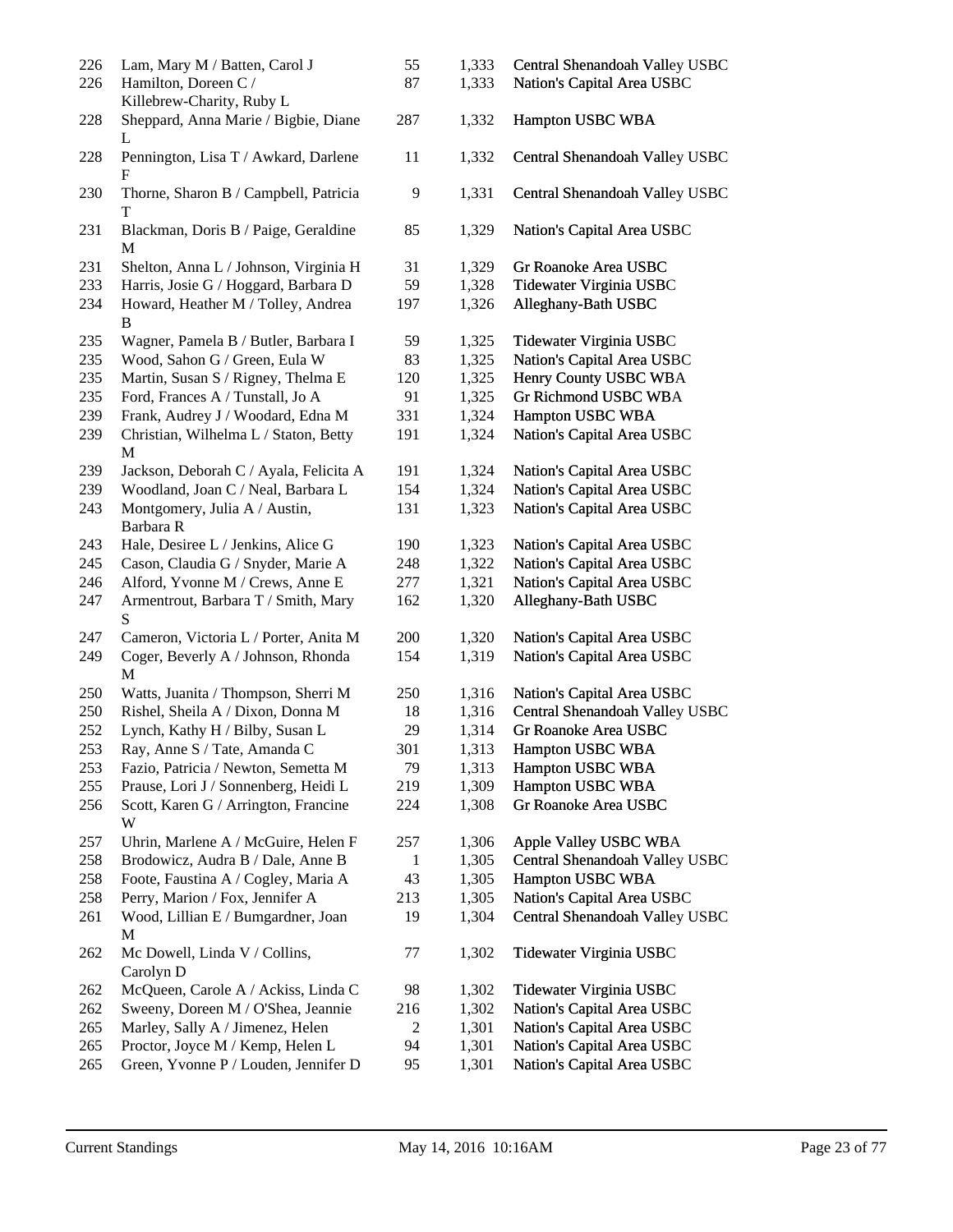| 268 | James, Roselyn M / Breckinridge,                    | 27             | 1,299 | Gr Roanoke Area USBC               |
|-----|-----------------------------------------------------|----------------|-------|------------------------------------|
|     | Jennifer B                                          |                |       |                                    |
| 269 | Kilgore, Tnarri S / Hayward, Sharon A               | 114            | 1,298 | Nation's Capital Area USBC         |
| 270 | Chronister, Judy C / Gorham, Vera C                 | 211            | 1,297 | Nation's Capital Area USBC         |
| 271 | Poore, Angelique P / Carrico, Sue                   | 256            | 1,296 | Nation's Capital Area USBC         |
| 272 | Bateman, Debbie M / Friedel, Millie L               | 183            | 1,295 | Hampton USBC WBA                   |
| 273 | Propst, Barbara A / Canlas, Paz C                   | 336            | 1,294 | Central Shenandoah Valley USBC     |
| 274 | De Weese, Virginia P / Pangle, Zadiee<br>H          | 5              | 1,292 | Upper Shenandoah Valley USBC BA    |
| 275 | McKusker, Kelley D / Inskeep, Debra<br>J            | 342            | 1,289 | Charlottesville-Albemarle USBC WBA |
| 276 | Vaughan, Marsha W / Haffner,<br>Cathleen            | 212            | 1,288 | Nation's Capital Area USBC         |
| 277 | Wallace, Lisa F / Campbell, Amy W                   | 145            | 1,287 | South Boston USBC                  |
| 278 | Fosmire, Linda L / Magrogan, Mary B                 | 151            | 1,286 | Nation's Capital Area USBC         |
| 279 | Short, Ponjola V / Hewins, Carolyn Y                | 106            | 1,285 | Nation's Capital Area USBC         |
| 280 | Crenshaw, Jerry C / McLain, Rose M                  | 104            | 1,284 | Charlottesville-Albemarle USBC WBA |
| 281 | Anderson, Laura V / Powell, Donna L                 | 245            | 1,274 | Hampton USBC WBA                   |
| 281 | Rossi, Sarah K / Mills, Patricia A                  | 342            | 1,274 | Charlottesville-Albemarle USBC WBA |
| 283 | Owen, Ann / Wells, Theda V                          | 54             | 1,272 | <b>Appomattox River USBC</b>       |
| 284 | Somerville, Debra L / Lambeck, Carol<br>$\mathbf M$ | 20             | 1,271 | Central Shenandoah Valley USBC     |
| 284 | Scartz, Rita A / Smith, Donna M                     | 40             | 1,271 | Gr Fredericksburg USBC             |
| 286 | Hart, Diane L / Schofield, Lynne A                  | 302            | 1,269 | Hampton USBC WBA                   |
| 286 | Johnson, Sara / Pierce, Ann                         | 78             | 1,269 |                                    |
| 288 | Keary, Amy / Evans, Janet A                         | $\mathfrak{Z}$ | 1,263 | Nation's Capital Area USBC         |
| 289 | Eley, Earlene H / Corbett, Joan J                   | 260            | 1,261 | Gr Richmond USBC WBA               |
| 290 | Darling, Vicky M / Schneider, Sherry<br>L           | 204            | 1,260 | Nation's Capital Area USBC         |
| 291 | Middleton, Tonya D / Webster, Traci<br>D            | 237            | 1,258 | Nation's Capital Area USBC         |
| 291 | Friess, Patricia M / Stinnett, Linda G              | 88             | 1,258 | Lynchburg Area USBC                |
| 293 | McLarn, Violet M / Kelley, Grace C                  | 91             | 1,249 | Gr Richmond USBC WBA               |
| 294 | Jones, Joan S / Kanode, Doris D                     | 28             | 1,242 | Gr Roanoke Area USBC               |
| 294 | Gathers, Ruth E / Thomas, Brenda S                  | 112            | 1,242 | Nation's Capital Area USBC         |
| 296 | Carswell, Tammy L / Quinn, Mildred                  | 238            | 1,241 | Gr Richmond USBC WBA               |
|     | A                                                   |                |       |                                    |
| 297 | Fields, Jeanette P / Bibb, Sandra C                 | 85             | 1,228 | Nation's Capital Area USBC         |
| 298 | Johnson, Mary J / Almassy, Linda M                  | 256            | 1,222 | Nation's Capital Area USBC         |
| 299 | Barlow, Bennie M / Epps, Barbara H                  | 14             | 1,190 | Central Shenandoah Valley USBC     |
|     |                                                     |                |       |                                    |

The lowest score to cash is 1,457.

#### **Doubles, Scratch, Scratch**

| Place         | Team name                                        | Entry | <b>Score</b> | <b>From</b>                |
|---------------|--------------------------------------------------|-------|--------------|----------------------------|
| 1             | New, Jessica / Brooks, Tammy L                   | 293   | 1.477        | Gr Richmond USBC WBA       |
| $\mathcal{L}$ | Milam, Kristina / Schaden, Samantha<br>A         | 176   | 1,439        | Nation's Capital Area USBC |
| 3             | Jefferson, Quintina R / Shaw-Wesby,<br>Crystal J | 176   | 1.371        | Nation's Capital Area USBC |
| 4             | Ford, Yvette D / Bell, Tiffany A                 | 175   | 1,355        | Nation's Capital Area USBC |
| 5             | Boughman, Leslie D / Rast, Teresa A              | 293   | 1.325        | Gr Richmond USBC WBA       |
| 6             | Shuler, Karen E / Brubaker, Renee L              | 303   | 1,275        | Hampton USBC WBA           |
|               | Pugh, Mary A / Morton, Ollie K                   | 346   | 1,257        | Gr Richmond USBC WBA       |
| 8             | Schaarschmidt, Sherry / Hatfield,<br>Tammy L     | 34    | 1,240        | Gr Fredericksburg USBC     |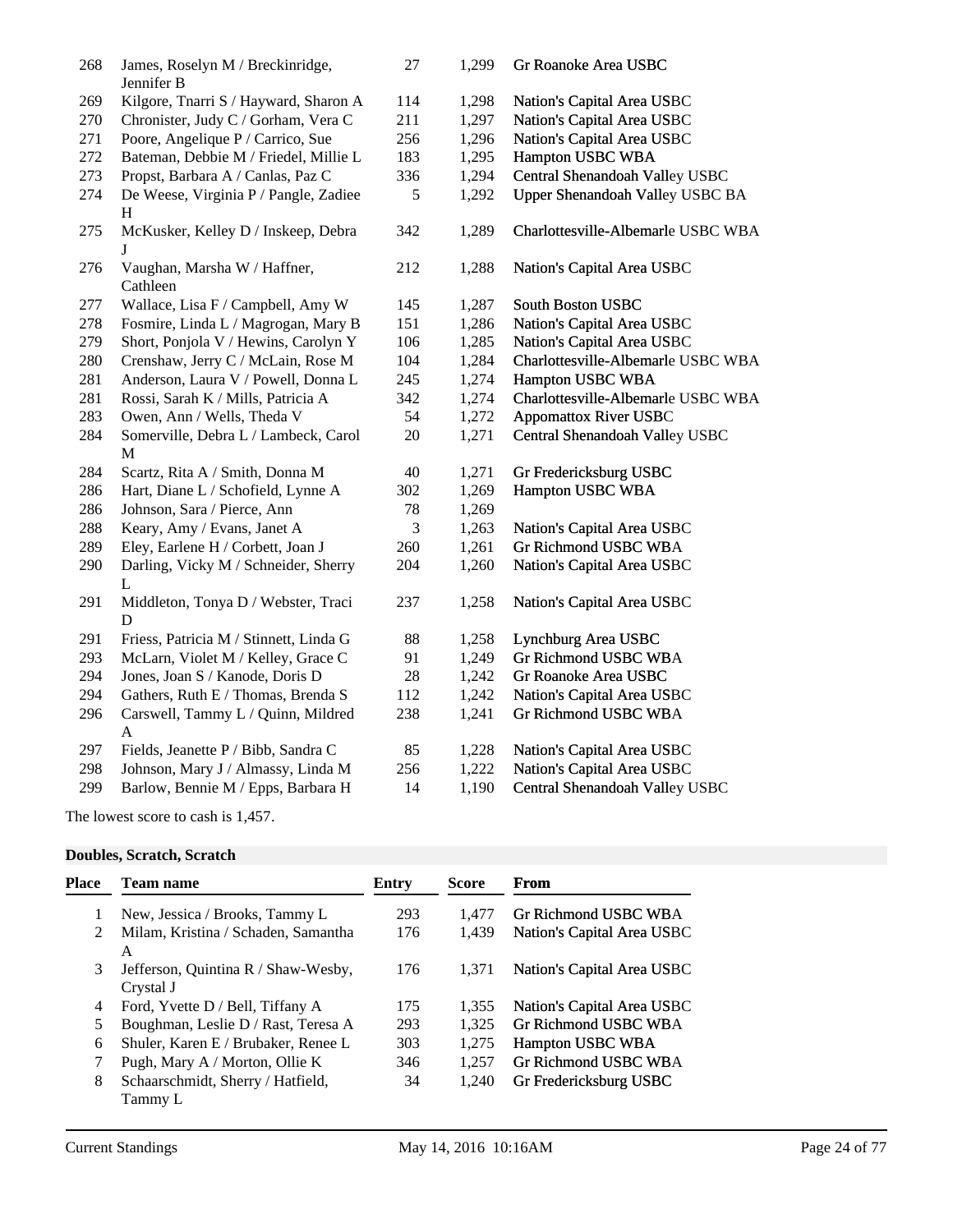| 9  | Powers, Robin M / Graupmann,<br>Lauren E         | 298 | 1,234 | Tidewater Virginia USBC     |
|----|--------------------------------------------------|-----|-------|-----------------------------|
| 10 | Dillon, Amanda M / Duda, Lauren A                | 92  | 1,217 | Nation's Capital Area USBC  |
| 11 | Smith, Cathy L / Gentry, Crystal M               | 119 | 1,209 | <b>Gr Richmond USBC WBA</b> |
| 12 | Maddox-Lewis, Lavonne A / Bull,<br>Clarissa A    | 149 | 1,195 | <b>Gr Richmond USBC WBA</b> |
| 13 | Wilson, Sonya M / Kirkland, Latoya C             | 231 | 1,192 | Nation's Capital Area USBC  |
| 14 | Eckles, Krystal D / Zirkle, Laurie T             | 64  | 1,184 | Gr Roanoke Area USBC        |
| 15 | Chappell, Joylene L / Butz, Kristina K           | 303 | 1,174 | Hampton USBC WBA            |
| 16 | Sulin, Jennifer M / Stoneman, Susan D            | 298 | 1,149 | Tidewater Virginia USBC     |
| 17 | Franklin, Terri A / McConnell,<br>Nichele M      | 175 | 1,140 | Nation's Capital Area USBC  |
| 18 | Randolph, Denise L / Shivers,<br>Cassandra A     | 177 | 1,131 | Nation's Capital Area USBC  |
| 19 | Crocker, Lori / James, Ravonda W                 | 352 | 1,129 | Tidewater Virginia USBC     |
| 20 | McKinney, Rose M / Cash, Grace D                 | 304 | 1,126 | Hampton USBC WBA            |
| 21 | Matthews, Cynthia D / Snowden,<br>Catrina T      | 71  | 1,122 | Nation's Capital Area USBC  |
| 22 | Johnson, Christine L / Hatchel, Beth<br>M        | 34  | 1,119 | Gr Fredericksburg USBC      |
| 23 | Waller, Cheryl D / Clarke-Bell, Lisa A           | 178 | 1,118 | Nation's Capital Area USBC  |
| 24 | Meredith, Renee E / Discioscia, Sara<br>R        | 304 | 1,104 | Hampton USBC WBA            |
| 25 | Clark, Carletha O / Wilson, Mara E               | 281 | 1,098 | Nation's Capital Area USBC  |
| 26 | Parker, Robin E / Smith, Mary L                  | 70  | 1,093 | Nation's Capital Area USBC  |
| 27 | McNeil, Sharon G / Williams, Paula J             | 231 | 1,090 | Nation's Capital Area USBC  |
| 28 | Pendarvis, Monique S / Jefferson,<br>Alfreda Y   | 177 | 1,083 | Nation's Capital Area USBC  |
| 29 | McCoy-DeCastro, Sharon G /<br>Whitehead, Karen J | 179 | 1,074 | Nation's Capital Area USBC  |
| 30 | Bruce, Tyauna A / Wood, Janet M                  | 173 | 1,065 | Nation's Capital Area USBC  |
| 31 | Francis, Chantal M / Rengers, Vickie<br>B        | 328 | 1,064 | <b>Gr Richmond USBC WBA</b> |
| 32 | Jackson, Jacquline P / Stevens, Collet<br>G      | 233 | 1,055 | Nation's Capital Area USBC  |
| 33 | Kearney, Dena R / Waller, Charlene R             | 174 | 1,026 | Nation's Capital Area USBC  |
| 34 | Winfield, Norma M / Francis, Carolyn<br>M        | 328 | 1,016 | <b>Gr Richmond USBC WBA</b> |
| 35 | Walker, Carla A / Colbert, Debra                 | 178 | 1,011 | Nation's Capital Area USBC  |
| 36 | Williams, Maythis A / Key, Lutricia B            | 108 | 988   | Nation's Capital Area USBC  |
| 37 | Edwards, Joyce M / Holton, Pamela G              | 110 | 986   | Nation's Capital Area USBC  |
| 38 | James, Patricia C / Collick, Angela D            | 281 | 977   | Nation's Capital Area USBC  |
| 39 | Clayburn, June B / Griffin, Patricia D           | 179 | 967   | Nation's Capital Area USBC  |
| 40 | Queen, Karen S / Stone, Wandra E                 | 108 | 964   | Nation's Capital Area USBC  |
| 41 | Wingers, Wendy S / Hickok, Nicole I              | 233 | 956   | Nation's Capital Area USBC  |
| 42 | Jones, Barbara V / Brooks, Mary A                | 174 | 938   | Nation's Capital Area USBC  |

The lowest score to cash is 1,240.

# **Singles, Classic (151 & Up), Handicapped**

| Place | <b>Team name</b>     | Entry | <b>Score</b> | From                    |
|-------|----------------------|-------|--------------|-------------------------|
|       | Jenkins, Katherine L | 147   | 855          | Hampton USBC WBA        |
|       | Kubyako, Lisa K      | 316   | 834          | Gr Richmond USBC WBA    |
| 3     | Rountree, Marion     | 344   | 822          | Tidewater Virginia USBC |
| 4     | Brown, Bobbie J      | 306   | 818          | <b>Hampton USBC WBA</b> |
|       | Hill, Abbie          | 325   | 812          | <b>Hampton USBC WBA</b> |
|       |                      |       |              |                         |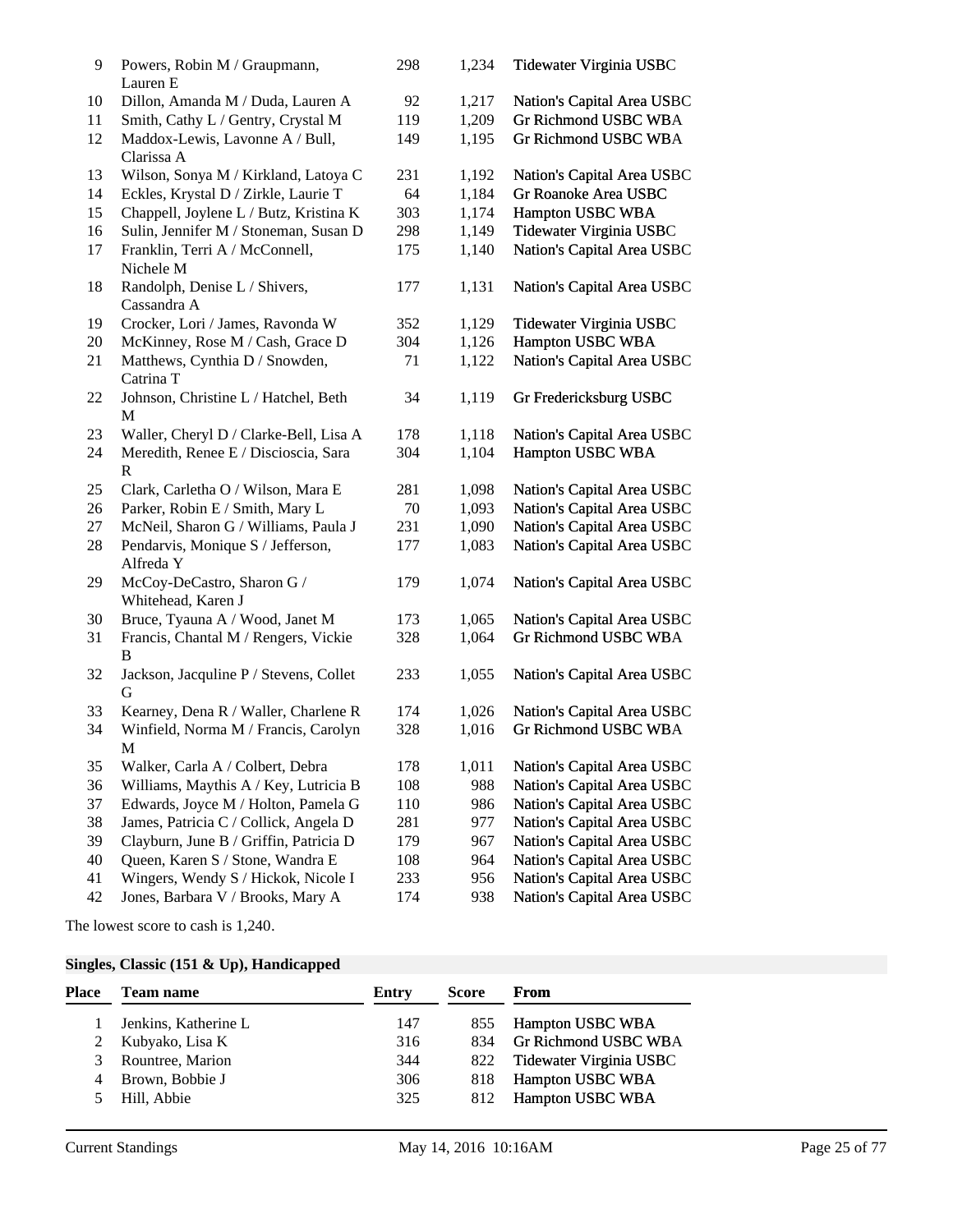| 6  | Snowden, Catrina T     | 71    | 810 | Nation's Capital Area USBC     |
|----|------------------------|-------|-----|--------------------------------|
| 7  | Morton, Ollie K        | 346   | 808 | Gr Richmond USBC WBA           |
| 8  | Dowson, Tanya M        | 344   | 807 | Tidewater Virginia USBC        |
| 9  | Bell, Monica K         | 170   | 806 | Nation's Capital Area USBC     |
| 10 | Lightfoot, Shayla      | 338   | 805 | Gr Richmond USBC WBA           |
| 10 | Mundy, Amber N         | 196   | 805 | Alleghany-Bath USBC            |
| 12 | Phillips, Kathryn O    | 198   | 803 | Tidewater Virginia USBC        |
| 13 | Key, Lutricia B        | 108   | 802 | Nation's Capital Area USBC     |
| 14 | McCloud, Adrienne R    | 17    | 800 | Central Shenandoah Valley USBC |
| 15 | Culbreth, Candi P      | 312   | 798 | Gr Richmond USBC WBA           |
| 16 | Walker, Carla A        | 178   | 797 | Nation's Capital Area USBC     |
| 16 | Taylor, Addie M        | 171   | 797 | Nation's Capital Area USBC     |
| 18 | White, Kathryn L       | 129   | 796 | Gr Fredericksburg USBC         |
| 19 | Owens, Shanell L       | 169   | 794 | Nation's Capital Area USBC     |
| 19 | Banks, Angelique C     | 322   | 794 | Gr Fredericksburg USBC         |
| 21 | Morgan, Tonya L        | 189   | 792 | Nation's Capital Area USBC     |
| 22 | Toliver, Lucinda A     | 111   | 791 | Nation's Capital Area USBC     |
| 23 | Biby, Delores F        | $8\,$ | 790 | Central Shenandoah Valley USBC |
| 24 | Turner, Brenda L       | 327   | 788 | Henry County USBC WBA          |
| 25 | Womack, Carrie F       | 180   | 787 | <b>Appomattox River USBC</b>   |
| 26 | Brooks, Karen A        | 94    | 785 | Nation's Capital Area USBC     |
| 26 | Yeldell, Ovella Y      | 169   | 785 | Nation's Capital Area USBC     |
| 28 | Brandt, Kendra K       | 258   | 783 | Lynchburg Area USBC            |
| 28 | Ford, Tracey L         | 17    | 783 | Central Shenandoah Valley USBC |
| 30 | Imbembo, Susan T       | 216   | 781 | Nation's Capital Area USBC     |
| 31 | Munden, Tiffany A      | 46    | 779 | Hampton USBC WBA               |
| 31 | Gentry, Crystal M      | 119   | 779 | Gr Richmond USBC WBA           |
| 33 | Fells, Phyllis L       | 170   | 778 | Nation's Capital Area USBC     |
| 33 | Hyre, Amanda N         | 333   | 778 | Tidewater Virginia USBC        |
| 35 | Duda, Lauren A         | 92    | 777 | Nation's Capital Area USBC     |
| 36 | Cunningham, Valerie L  | 316   | 776 | Gr Richmond USBC WBA           |
| 37 | Rogers, Lisa M         | 68    | 775 | Nation's Capital Area USBC     |
| 38 | Irvin, Cassandra L     | 352   | 774 | Tidewater Virginia USBC        |
| 39 | Walker, Lindsey H      | 253   | 772 | Henry County USBC WBA          |
| 39 | Kipry, Gabriela        | 12    | 772 | Central Shenandoah Valley USBC |
| 41 | Nettles, Greta F       | 93    | 771 | Nation's Capital Area USBC     |
| 41 | Baumes, Sherri M       | 218   | 771 | Nation's Capital Area USBC     |
| 43 | Dean, Diantha A        | 270   | 769 | Nation's Capital Area USBC     |
| 43 | Jefferson, Quintina R  | 176   | 769 | Nation's Capital Area USBC     |
| 45 | Cooper, Windy C        | 301   | 768 | Hampton USBC WBA               |
| 45 | Quinn, Monica D        | 214   | 768 | Nation's Capital Area USBC     |
| 45 | Johnson, Mary A        | 246   | 768 | Lynchburg Area USBC            |
| 48 | Garneski, Catherine A  | 57    | 767 | Nation's Capital Area USBC     |
| 49 | Brown, Sandra D        | 113   | 766 | Nation's Capital Area USBC     |
| 50 | Gaddis, Colette G      | 269   | 765 | Hampton USBC WBA               |
| 50 | Gabbin, Mae E          | 351   | 765 | Gr Richmond USBC WBA           |
| 52 | Yeargins, Paulette B   | 110   | 764 | Nation's Capital Area USBC     |
| 52 | Ford, Dominique R      | 187   | 764 | Nation's Capital Area USBC     |
| 52 | Anderson, Amber L      | 262   | 764 | Tidewater Virginia USBC        |
| 52 | Davis, Sharon K        | 60    | 764 | Hampton USBC WBA               |
| 56 | Scott, Helene B        | 36    | 763 | Gr Fredericksburg USBC         |
| 57 | Young, Ida M           | 189   | 762 | Nation's Capital Area USBC     |
| 58 | McKnight, Kathleen V   | 16    | 760 | Central Shenandoah Valley USBC |
| 59 | Underwood, Kellye M    | 172   | 759 | Nation's Capital Area USBC     |
| 59 | Richardson, Shaquana S | 338   | 759 | Gr Richmond USBC WBA           |
| 61 | Barnes, Nicole T       | 122   | 758 | Nation's Capital Area USBC     |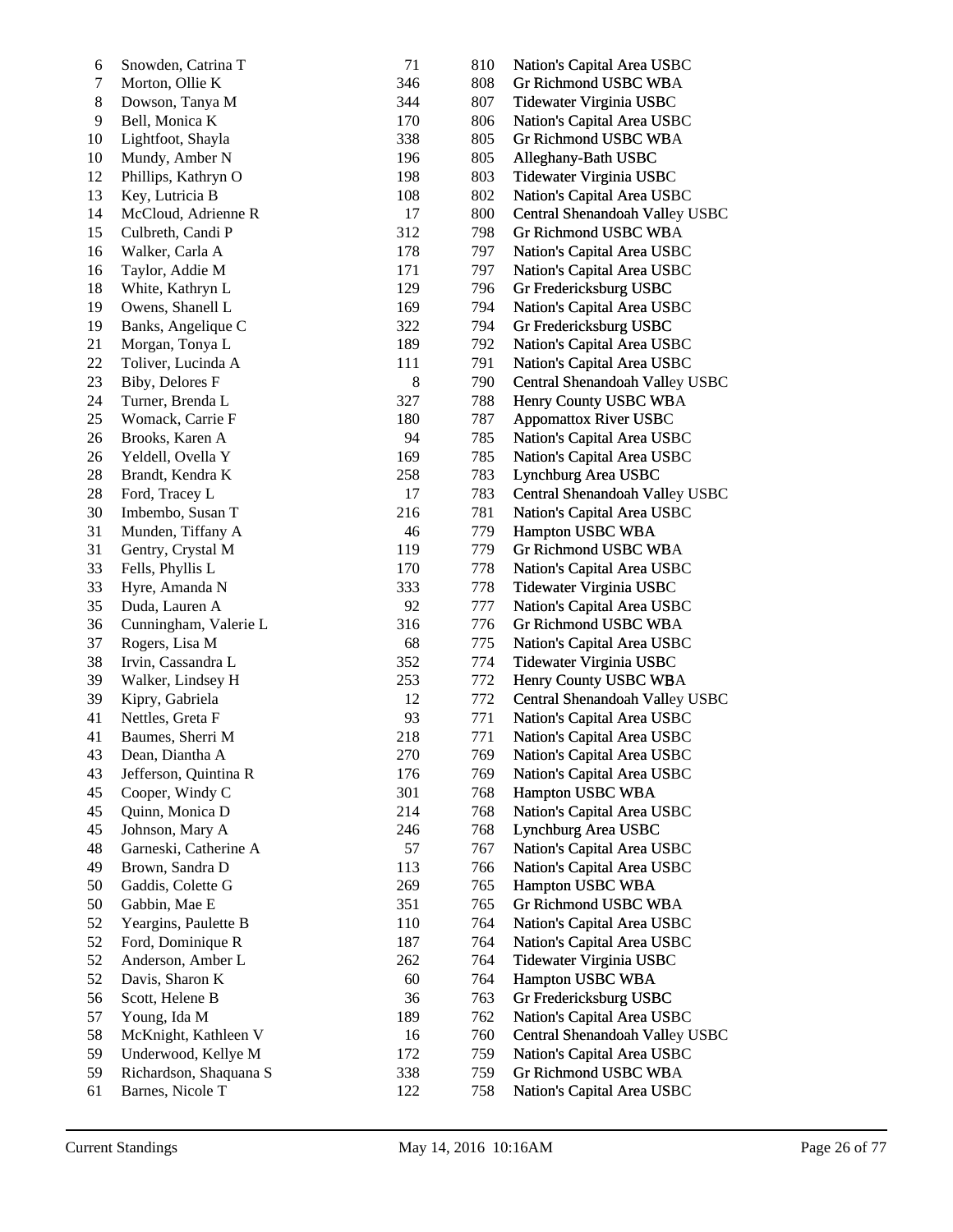| 62  | McCoy-DeCastro, Sharon G                 | 179 | 757 | Nation's Capital Area USBC         |
|-----|------------------------------------------|-----|-----|------------------------------------|
| 63  | Eckles, Krystal D                        | 64  | 756 | Gr Roanoke Area USBC               |
| 63  | Staton, Tracy R                          | 135 | 756 | Nation's Capital Area USBC         |
| 65  | Wingo, Marion P                          | 54  | 755 | <b>Appomattox River USBC</b>       |
| 66  | Spain, Dena B                            | 279 | 754 | Nation's Capital Area USBC         |
| 66  | Francis, Chantal M                       | 328 | 754 | Gr Richmond USBC WBA               |
| 68  | Myers-King, Heidi                        | 271 | 753 | Nation's Capital Area USBC         |
| 69  | Stone, Wandra E                          | 108 | 752 | Nation's Capital Area USBC         |
| 70  | Whitehead, Karen J                       | 179 | 751 | Nation's Capital Area USBC         |
| 70  | Hale, Melodie E                          | 307 | 751 | Gr Roanoke Area USBC               |
| 70  | Gable, Betty J                           | 58  | 751 | Tidewater Virginia USBC            |
| 70  | Teal, Patricia R                         | 45  | 751 | Hampton USBC WBA                   |
| 70  | Perry, Iris M                            | 170 | 751 | Nation's Capital Area USBC         |
| 75  | Ackiss, Linda C                          | 98  | 750 | Tidewater Virginia USBC            |
| 75  | Hal, Adrienne B                          | 349 | 750 | Gr Richmond USBC WBA               |
| 77  | Franklin, Terri A                        | 175 | 749 | Nation's Capital Area USBC         |
| 78  | Simmons, Teresa H                        | 246 | 748 | Lynchburg Area USBC                |
| 78  | Bock, Joanne                             | 329 | 748 | Charlottesville-Albemarle USBC WBA |
| 80  | Mason, Betty V                           | 296 | 747 | Lynchburg Area USBC                |
| 80  | Hariston, Jasmine L                      | 307 | 747 | Gr Roanoke Area USBC               |
| 82  | Hurley, Kim A                            | 61  | 746 | Hampton USBC WBA                   |
| 82  | McHenry, Mary F                          | 168 | 746 | Nation's Capital Area USBC         |
| 82  | Means, Amy M                             | 264 | 746 | Hampton USBC WBA                   |
| 85  | Cline, Elisa P                           | 163 | 745 | Tidewater Virginia USBC            |
| 85  | Wilson, Jacqueline A                     | 236 | 745 | Nation's Capital Area USBC         |
| 85  | Hagens-Gant, Lenora M                    | 158 | 745 | Nation's Capital Area USBC         |
| 85  | Ball, Brenda J                           | 86  | 745 | Nation's Capital Area USBC         |
| 89  | Curtis, Karel A                          | 267 | 744 | Hampton USBC WBA                   |
| 89  | Hudson, Alethia R                        | 347 | 744 | Gr Richmond USBC WBA               |
| 89  | Johnson, Terrey E                        | 156 | 744 | Nation's Capital Area USBC         |
| 92  | Bell, Trina-Renee M                      | 95  | 743 | Nation's Capital Area USBC         |
| 92  | Petrick, Sharron L                       | 53  | 743 | <b>Appomattox River USBC</b>       |
| 92  |                                          | 166 | 743 | Nation's Capital Area USBC         |
| 92  | Maynard, Tajuana S<br>Discioscia, Sara R | 304 | 743 | Hampton USBC WBA                   |
|     |                                          |     |     |                                    |
| 96  | Griffin, Patricia D                      | 179 | 742 | Nation's Capital Area USBC         |
| 96  | Maddox-Lewis, Lavonne A                  | 149 | 742 | Gr Richmond USBC WBA               |
| 96  | Maddux, Tracy K                          | 195 | 742 | Gr Roanoke Area USBC               |
| 99  | Reynolds, Carolyn M                      | 129 | 741 | Gr Fredericksburg USBC             |
| 99  | Hance, Magaly D                          | 12  | 741 | Central Shenandoah Valley USBC     |
| 101 | Osby, Juanita D                          | 319 | 740 | Gr Fredericksburg USBC             |
| 102 | Daniels, Stephanie D                     | 232 | 739 | Nation's Capital Area USBC         |
| 102 | Shields, Susan P                         | 317 | 739 | Tidewater Virginia USBC            |
| 102 | Barry, Patricia L                        | 239 | 739 | Nation's Capital Area USBC         |
| 102 | Parker, Renee L                          | 172 | 739 | Nation's Capital Area USBC         |
| 102 | Young, Lisa D                            | 50  | 739 | Apple Valley USBC WBA              |
| 102 | Campbell, Suprena E                      | 276 | 739 | Nation's Capital Area USBC         |
| 102 | Pendarvis, Monique S                     | 177 | 739 | Nation's Capital Area USBC         |
| 109 | Crawford, Elizabeth R                    | 128 | 738 | Lynchburg Area USBC                |
| 109 | Hollins, Shelby A                        | 283 | 738 | Nation's Capital Area USBC         |
| 111 | Brown, Barbara A                         | 306 | 737 | Hampton USBC WBA                   |
| 111 | Morse-Slaughter, Keah R                  | 316 | 737 | Gr Richmond USBC WBA               |
| 111 | Hunter, Decola D                         | 93  | 737 | Nation's Capital Area USBC         |
| 111 | James, Regina M                          | 349 | 737 | Gr Richmond USBC WBA               |
| 115 | Daniel, Doreen G                         | 26  | 736 | Gr Richmond USBC WBA               |
| 115 | Bull, Clarissa A                         | 149 | 736 | Gr Richmond USBC WBA               |
| 115 | Townsend, Carol Y                        | 186 | 736 | Nation's Capital Area USBC         |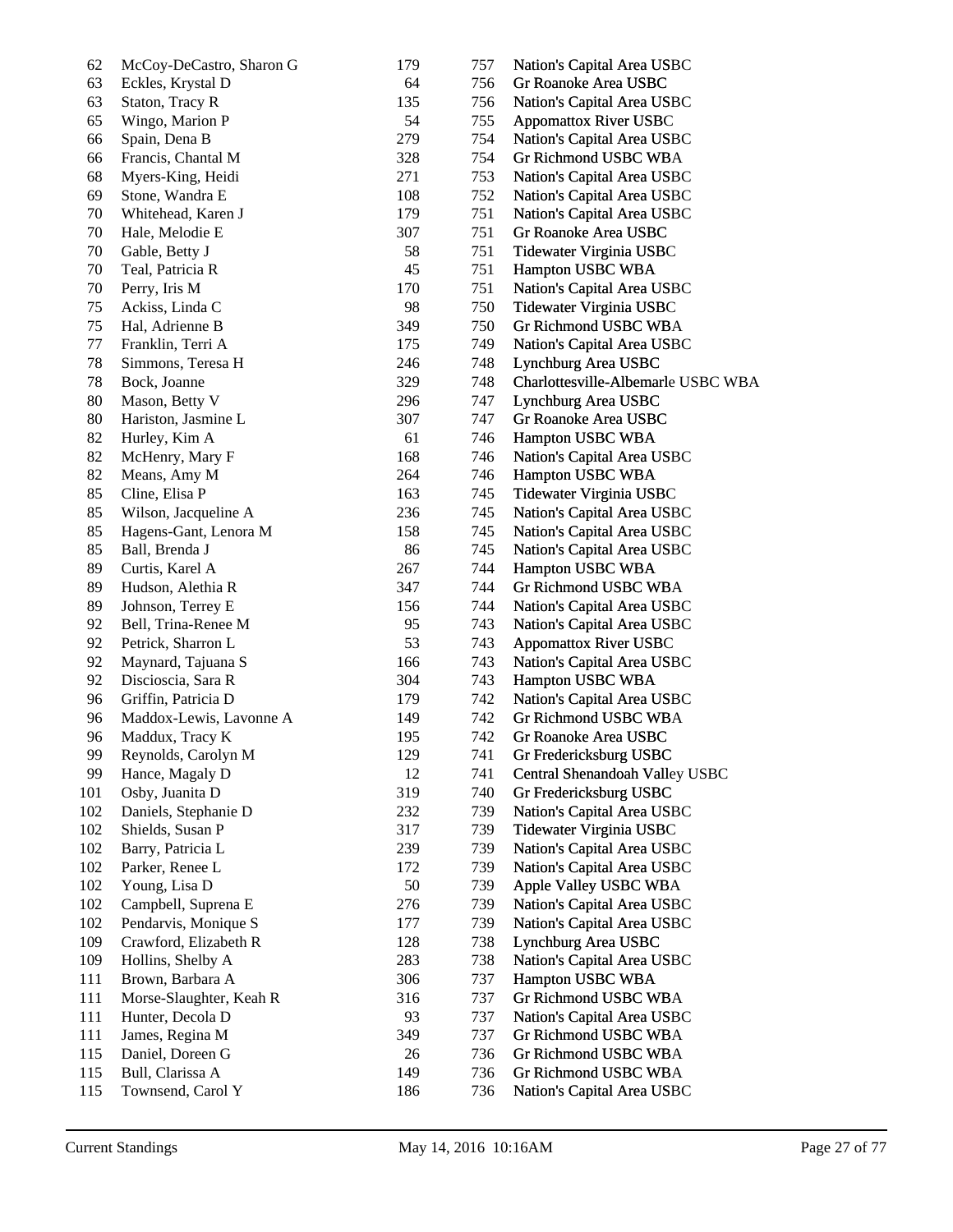| 115 | Casterline, Susanne M     | 190            | 736 | Nation's Capital Area USBC     |
|-----|---------------------------|----------------|-----|--------------------------------|
| 115 | Hess, Gayle U             | 199            | 736 | Tidewater Virginia USBC        |
| 120 | Schaden, Samantha A       | 176            | 735 | Nation's Capital Area USBC     |
| 120 | Coleman, Alice M          | 180            | 735 | <b>Appomattox River USBC</b>   |
| 120 | Hatch, Sherri S           | 148            | 735 | <b>Appomattox River USBC</b>   |
| 123 | Vaughan, Barbara J        | 22             | 734 | Central Shenandoah Valley USBC |
| 123 | Weaver, Donna C           | 97             | 734 | Gr Roanoke Area USBC           |
| 125 | Rizak, Jamie L            | 142            | 732 | New River Valley USBC          |
| 125 | Gleaton, Morganna L       | 280            | 732 | Nation's Capital Area USBC     |
| 125 | Phillips, Jerylyne N      | 339            | 732 | Hampton USBC WBA               |
| 125 | Wynn-Cooke, Janet A       | 346            | 732 | Gr Richmond USBC WBA           |
| 125 | Pugh, Mary A              | 346            | 732 | Gr Richmond USBC WBA           |
| 130 | Rumburg, Dawn M           | 48             | 731 | Hampton USBC WBA               |
| 130 | Livingston, La'Tonia M    | 340            | 731 | Gr Fredericksburg USBC         |
| 130 | Lanier, Denise G          | 343            | 731 | Gr Fredericksburg USBC         |
| 133 | Winters-Smith, Carletha L | 164            | 730 | Nation's Capital Area USBC     |
| 133 | DeBrew, Leslie M          | 208            | 730 | Nation's Capital Area USBC     |
| 135 | Coleman, Makeba A         | 93             | 729 | Nation's Capital Area USBC     |
| 135 | Reynolds, Florie M        | 249            | 729 | Tidewater Virginia USBC        |
| 135 | Covington, Rennie L       | 290            | 729 | Lynchburg Area USBC            |
| 138 | Donahue, Nannette M       | 292            | 728 | Nation's Capital Area USBC     |
| 138 | Tyree, Martha L           | 222            | 728 | Gr Roanoke Area USBC           |
| 138 | Holt, Jillian L           | 205            | 728 | Nation's Capital Area USBC     |
| 138 | Robertson, Linda F        | 181            | 728 | Hampton USBC WBA               |
| 142 | Campbell, Amy W           | 145            | 727 | South Boston USBC              |
| 142 | Copelin, Sherri A         | 278            | 727 | Nation's Capital Area USBC     |
| 142 | Washington, Theresa B     | 14             | 727 | Central Shenandoah Valley USBC |
| 145 | Hatchel, Beth M           | 34             | 726 | Gr Fredericksburg USBC         |
| 145 | Blackshear, Quincie F     | 146            | 726 | <b>Appomattox River USBC</b>   |
| 145 | Lilly, Victoria L         | 197            | 726 | Alleghany-Bath USBC            |
| 145 | Pancoast, Mary C          | 242            | 726 | South Boston USBC              |
| 145 | Cook, Jennifer S          | 264            | 726 | Hampton USBC WBA               |
| 145 | James, Barbara A          | 276            | 726 | Nation's Capital Area USBC     |
| 151 | Levy, Marian L            | 102            | 725 | Gr Richmond USBC WBA           |
| 151 | Ellis, Debra A            | 313            | 725 | Hampton USBC WBA               |
| 153 | Toms, Helen J             | 82             | 724 | Nation's Capital Area USBC     |
| 153 | Williams, LaShaun D       | 181            | 724 | Hampton USBC WBA               |
| 153 | Fierro, Carmen M          | 57             | 724 | Nation's Capital Area USBC     |
| 153 | Lewellen, Hannah H        | 285            | 724 | Hampton USBC WBA               |
| 153 | Payne, Kathy D            | 195            | 724 | Gr Roanoke Area USBC           |
| 158 | Freeman-Daniels, Ieatha   | 146            | 723 | <b>Appomattox River USBC</b>   |
| 159 | Jefferson, Alfreda Y      | 177            | 722 | Nation's Capital Area USBC     |
| 159 | Goff, Donna               | 323            | 722 | Alleghany-Bath USBC            |
| 159 | Jackson, Ingrid B         | 142            | 722 | New River Valley USBC          |
| 159 | Smith, Mary L             | 70             | 722 | Nation's Capital Area USBC     |
| 159 | Foster, Leila             | $\overline{c}$ | 722 | Nation's Capital Area USBC     |
| 159 | Delawder, Tina L          | 335            | 722 | Central Shenandoah Valley USBC |
| 165 | Zirkle, Laurie T          | 64             | 721 | Gr Roanoke Area USBC           |
| 165 | Jordan, Sharon L          | 148            | 721 | <b>Appomattox River USBC</b>   |
| 165 | Harrell, Lula M           | 254            | 721 | Tidewater Virginia USBC        |
| 168 | Bodie, Tammy L            | 344            | 720 | Tidewater Virginia USBC        |
| 168 | Finney, Aleta L           | 193            | 720 | Nation's Capital Area USBC     |
| 168 | Sonnenberg, Heidi L       | 219            | 720 | Hampton USBC WBA               |
| 168 | Throckmorton, Casey R     | 144            | 720 | South Boston USBC              |
| 168 | Hildebrand, Kat K         | 62             | 720 | Hampton USBC WBA               |
| 168 | Pearson, Evelyn F         | 126            | 720 | Nation's Capital Area USBC     |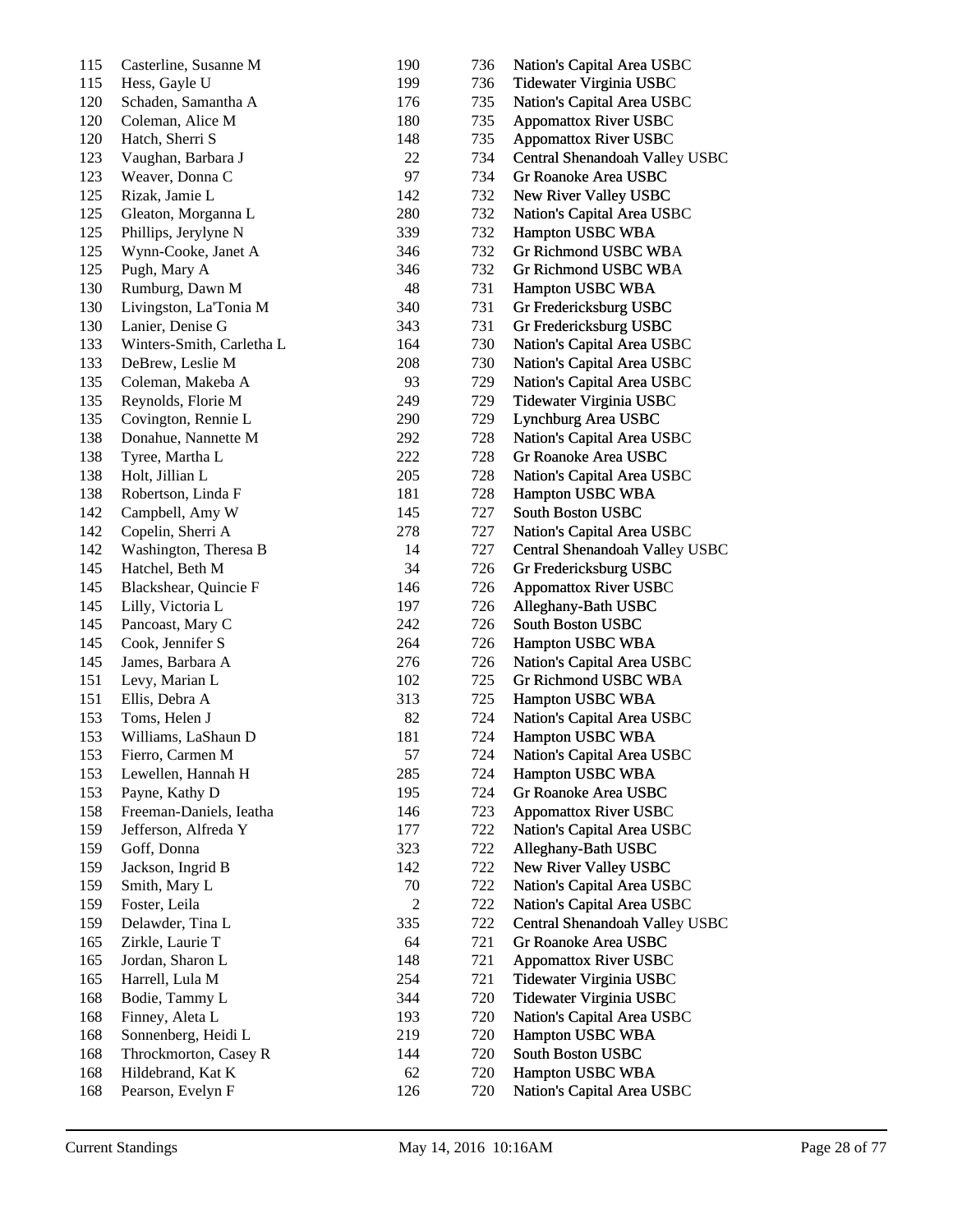| 168 | Kinney, Jennifer P      | 159                      | 720 | Nation's Capital Area USBC         |
|-----|-------------------------|--------------------------|-----|------------------------------------|
| 175 | King, Michelle A        | 227                      | 719 | Nation's Capital Area USBC         |
| 175 | Morris, Clarice         | 235                      | 719 | Nation's Capital Area USBC         |
| 175 | Cathey, Marcey L        | 306                      | 719 | Hampton USBC WBA                   |
| 175 | Dunnington, Erika M     | 343                      | 719 | Gr Fredericksburg USBC             |
| 179 | Barbie, Karoline M      | 26                       | 718 | Gr Richmond USBC WBA               |
| 179 | Seawright, Latonya J    | 340                      | 718 | Gr Fredericksburg USBC             |
| 181 | Butler, Kimberly M      | 158                      | 717 | Nation's Capital Area USBC         |
| 181 | Holland-Harris, Helen R | 181                      | 717 | Hampton USBC WBA                   |
| 181 | Trainum, Janet F        | 220                      | 717 | Charlottesville-Albemarle USBC WBA |
| 181 | Neal, Barbara L         | 154                      | 717 | Nation's Capital Area USBC         |
| 185 | Bayless, Claudia R      | 343                      | 716 | Gr Fredericksburg USBC             |
| 185 | Awkard, Darlene F       | 11                       | 716 | Central Shenandoah Valley USBC     |
| 185 | Allen, Sheila F         | 118                      | 716 | Gr Richmond USBC WBA               |
| 185 | Austin, Barbara R       | 131                      | 716 | Nation's Capital Area USBC         |
| 189 | Thaxton, Allison N      | 144                      | 715 | South Boston USBC                  |
| 190 | Dickerson, Sherita D    | 147                      | 714 | Hampton USBC WBA                   |
| 190 | Dugan, Willa A          | 184                      | 714 | Tidewater Virginia USBC            |
| 190 | Pettey, Janice S        | 237                      | 714 | Nation's Capital Area USBC         |
| 190 | Smith, Belinda A        | 270                      | 714 | Nation's Capital Area USBC         |
| 190 | Green, Geneva P         | 274                      | 714 | Nation's Capital Area USBC         |
| 190 | Sulin, Jennifer M       | 298                      | 714 | Tidewater Virginia USBC            |
| 190 | Copeland, Geri-Lynn     | 57                       | 714 | Nation's Capital Area USBC         |
| 197 | Rauschenbach, Lina M    | 61                       | 713 | Hampton USBC WBA                   |
| 197 | Wade, Deborah A         | 346                      | 713 | Gr Richmond USBC WBA               |
| 197 | Larkin, Dawn L          | 249                      | 713 | Tidewater Virginia USBC            |
| 197 | Bindas, Kali R          | 226                      | 713 | Nation's Capital Area USBC         |
| 197 | Hubbard, Dana D         | 128                      | 713 | Lynchburg Area USBC                |
| 197 | Eure-Robinson, Patience | 75                       | 713 | Tidewater Virginia USBC            |
| 197 | DeFalco, Loretta A      | 123                      | 713 | Nation's Capital Area USBC         |
| 204 | Smith, Brittany J       | 210                      | 712 | Henry County USBC WBA              |
| 204 | Black, Lynne M          | 240                      | 712 | Nation's Capital Area USBC         |
| 204 | Thomas, Anita B         | 348                      | 712 | Gr Richmond USBC WBA               |
| 204 | Wallace, Sharon L       | 230                      | 712 | Hampton USBC WBA                   |
| 204 | Booth, Alice M          | 157                      | 712 | Nation's Capital Area USBC         |
| 204 | Grasz, Holly J          | 60                       | 712 | Hampton USBC WBA                   |
| 204 | Baldwin, Karen A        | $\overline{\mathcal{A}}$ | 712 | Tidewater Virginia USBC            |
| 204 | McConnell, Nichele M    | 175                      | 712 | Nation's Capital Area USBC         |
| 212 | Robinson, Joyce A       | 324                      | 711 | Apple Valley USBC WBA              |
| 212 | Bruce, Tyauna A         | 173                      | 711 | Nation's Capital Area USBC         |
| 212 | Hogue, Sylvia A         | 234                      | 711 | Nation's Capital Area USBC         |
| 212 | Moore, Pacita A         | 297                      | 711 | Tidewater Virginia USBC            |
| 212 | Graupmann, Lauren E     | 298                      | 711 | Tidewater Virginia USBC            |
| 217 | Russell, Kimberly A     | 310                      | 710 | Nation's Capital Area USBC         |
| 218 | Piggott, Angela P       | 79                       | 709 | Hampton USBC WBA                   |
| 218 | Dyson, Lorraine L       | 158                      | 709 | Nation's Capital Area USBC         |
| 218 | White, Teresa L         | 285                      | 709 | Hampton USBC WBA                   |
| 218 | Williams, Barbara G     | 335                      | 709 | Central Shenandoah Valley USBC     |
| 218 | Richardson, Paula D     | 211                      | 709 | Nation's Capital Area USBC         |
| 218 | Ricks, Wilma J          | 76                       | 709 | Tidewater Virginia USBC            |
| 224 | Phillips, Holland E     | 299                      | 708 | Tidewater Virginia USBC            |
| 224 | Carson, Barbara K       | 239                      | 708 | Nation's Capital Area USBC         |
| 224 | Booth, Sherry L         | 153                      | 708 | Nation's Capital Area USBC         |
| 224 | Brown, Stephanie S      | 299                      | 708 | Tidewater Virginia USBC            |
| 228 | Hayward, Sharon A       | 114                      | 707 | Nation's Capital Area USBC         |
| 228 | Saunders, Marshell A    | 132                      | 707 | Nation's Capital Area USBC         |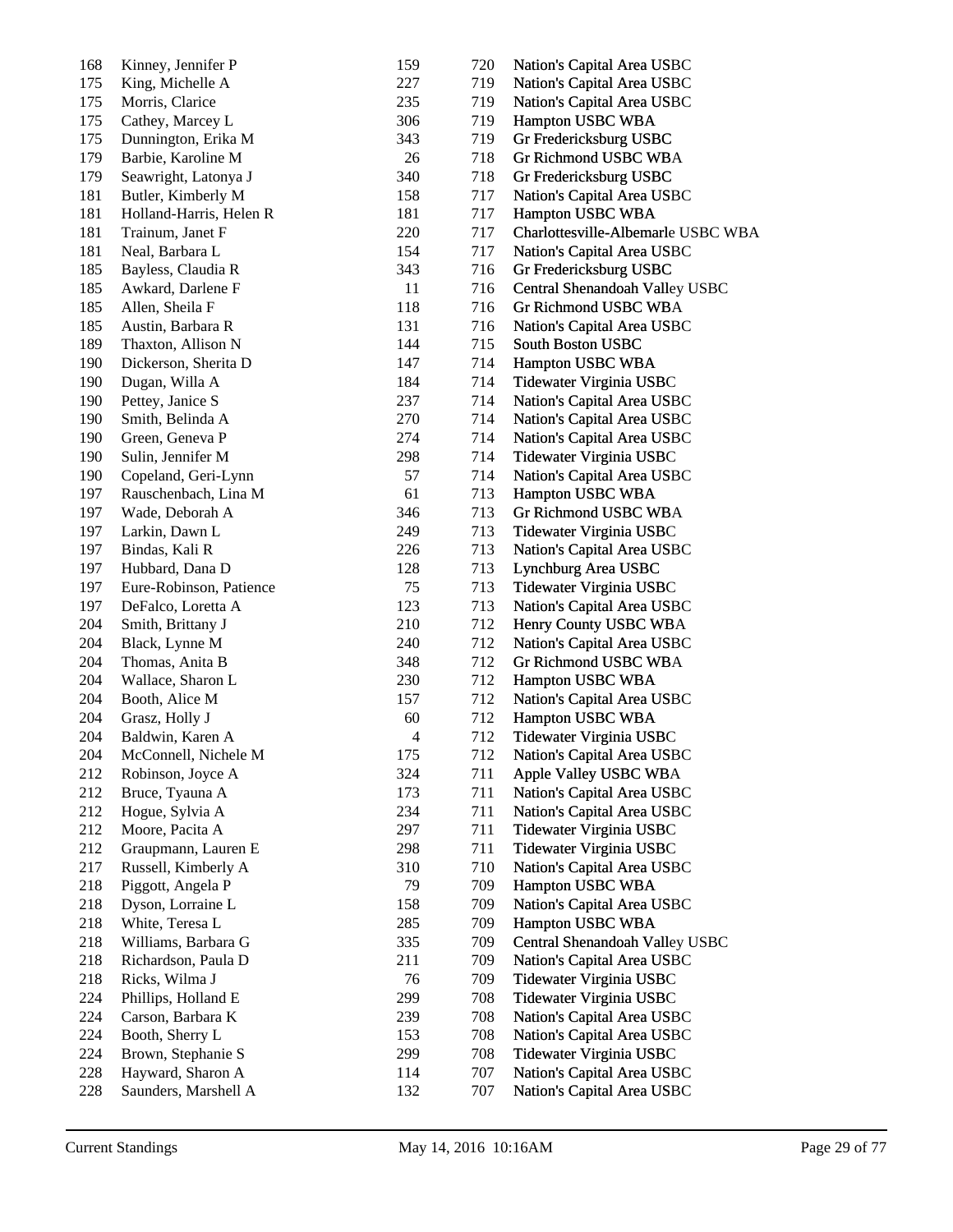| 228 | Randolph, Denise L        | 177 | 707 | Nation's Capital Area USBC     |
|-----|---------------------------|-----|-----|--------------------------------|
| 228 | Bailey, La-June J         | 306 | 707 | Hampton USBC WBA               |
| 232 | Brooks, Tammy L           | 293 | 706 | Gr Richmond USBC WBA           |
| 232 | Lombardi, Gae M           | 318 | 706 | Gr Fredericksburg USBC         |
| 232 | Harris, Elluree           | 260 | 706 | Gr Richmond USBC WBA           |
| 232 | Graham, Debbie T          | 56  | 706 | Central Shenandoah Valley USBC |
| 236 | Arnold, Linda B           | 128 | 705 | Lynchburg Area USBC            |
| 236 | Wood, Janet M             | 173 | 705 | Nation's Capital Area USBC     |
| 236 | Murphy, Penny K           | 310 | 705 | Nation's Capital Area USBC     |
| 236 | Bach, Patricia C          | 316 | 705 | Gr Richmond USBC WBA           |
| 236 | Jenkins, Sherika N        | 340 | 705 | Gr Fredericksburg USBC         |
| 236 | Patterson, Kay H          | 47  | 705 | Hampton USBC WBA               |
| 242 | Dean, Linda H             | 168 | 704 | Nation's Capital Area USBC     |
| 242 | London, Taschell M        | 297 | 704 | Tidewater Virginia USBC        |
| 242 | Middle, Delores P         | 74  | 704 | Nation's Capital Area USBC     |
| 242 | Carter, Katrina M         | 349 | 704 | Gr Richmond USBC WBA           |
| 242 | Stevenson, Debre R        | 149 | 704 | <b>Gr Richmond USBC WBA</b>    |
| 247 | Murray, Susan M           | 243 | 703 | Nation's Capital Area USBC     |
| 247 | Jones, Ellen              | 325 | 703 | Hampton USBC WBA               |
| 247 | Wiley, LaKisha L          | 193 | 703 | Nation's Capital Area USBC     |
| 247 | Kearney, Dena R           | 174 | 703 | Nation's Capital Area USBC     |
| 247 | Heyer, Laura A            | 125 | 703 | Nation's Capital Area USBC     |
| 247 | Ocasio-Mooney, Alba R     | 92  | 703 | Nation's Capital Area USBC     |
| 247 | Webb, Cathy M             | 8   | 703 | Central Shenandoah Valley USBC |
| 254 | Woodson, Bridget L        | 228 | 702 | Nation's Capital Area USBC     |
| 254 | Martinenza, Shannon C     | 266 | 702 | Hampton USBC WBA               |
| 254 | Glazier, Rebecca L        | 266 | 702 | Hampton USBC WBA               |
| 254 | Brown, Janice D           | 275 | 702 | Nation's Capital Area USBC     |
| 254 | McLean, Christine         | 325 | 702 | Hampton USBC WBA               |
| 254 | King, Claudia T           | 160 | 702 | <b>Appomattox River USBC</b>   |
| 260 | Stanley, Hillary E        | 140 | 701 | Tidewater Virginia USBC        |
| 260 | Smith, Brittney J         | 336 | 701 | Central Shenandoah Valley USBC |
| 260 | Vaughan, Pamela D         | 347 | 701 | Gr Richmond USBC WBA           |
| 260 | Younger, Mary             | 133 | 701 | Hampton USBC WBA               |
| 260 | Alexandropoulos, Chris    | 103 | 701 | <b>Gr Richmond USBC WBA</b>    |
| 260 | Fronda, Fe B              | 291 | 701 | Nation's Capital Area USBC     |
| 260 | Shaw, Catherine" Rocky" M | 255 | 701 | Hampton USBC WBA               |
| 267 | Johnston, Melissa B       | 249 | 700 | Tidewater Virginia USBC        |
| 267 | Brubaker, Renee L         | 303 | 700 | Hampton USBC WBA               |
| 267 | Baziluik, Linda W         | 247 | 700 | Nation's Capital Area USBC     |
| 267 | Taylor, Kathy S           | 195 | 700 | Gr Roanoke Area USBC           |
| 267 | Colbert, Debra            | 178 | 700 | Nation's Capital Area USBC     |
| 267 | Hayes, Pamela K           | 165 | 700 | Nation's Capital Area USBC     |
| 267 | Jaco, Patricia A          | 318 | 700 | Gr Fredericksburg USBC         |
| 274 | Boyters, Amber N          | 339 | 699 | Hampton USBC WBA               |
| 274 | Dixon, Sonya D            | 237 | 699 | Nation's Capital Area USBC     |
| 274 | Colbert, Clara L          | 284 | 699 | Nation's Capital Area USBC     |
| 274 | McNeal, Lottie            | 311 | 699 | Hampton USBC WBA               |
| 278 | Payne, Maryann E          | 344 | 698 | Tidewater Virginia USBC        |
| 278 | Crider, Tinia H           | 296 | 698 | Lynchburg Area USBC            |
| 278 | McLain, Diane             | 205 | 698 | Nation's Capital Area USBC     |
| 278 | Carter, Marilyn F         | 243 | 698 | Nation's Capital Area USBC     |
| 278 | Meads, Dawn L             | 169 | 698 | Nation's Capital Area USBC     |
| 278 | Taylor-Jones, Sandra E    | 111 | 698 | Nation's Capital Area USBC     |
| 278 | Burks, Constance L        | 46  | 698 | Hampton USBC WBA               |
| 278 | Darling, Vicky M          | 204 | 698 | Nation's Capital Area USBC     |
|     |                           |     |     |                                |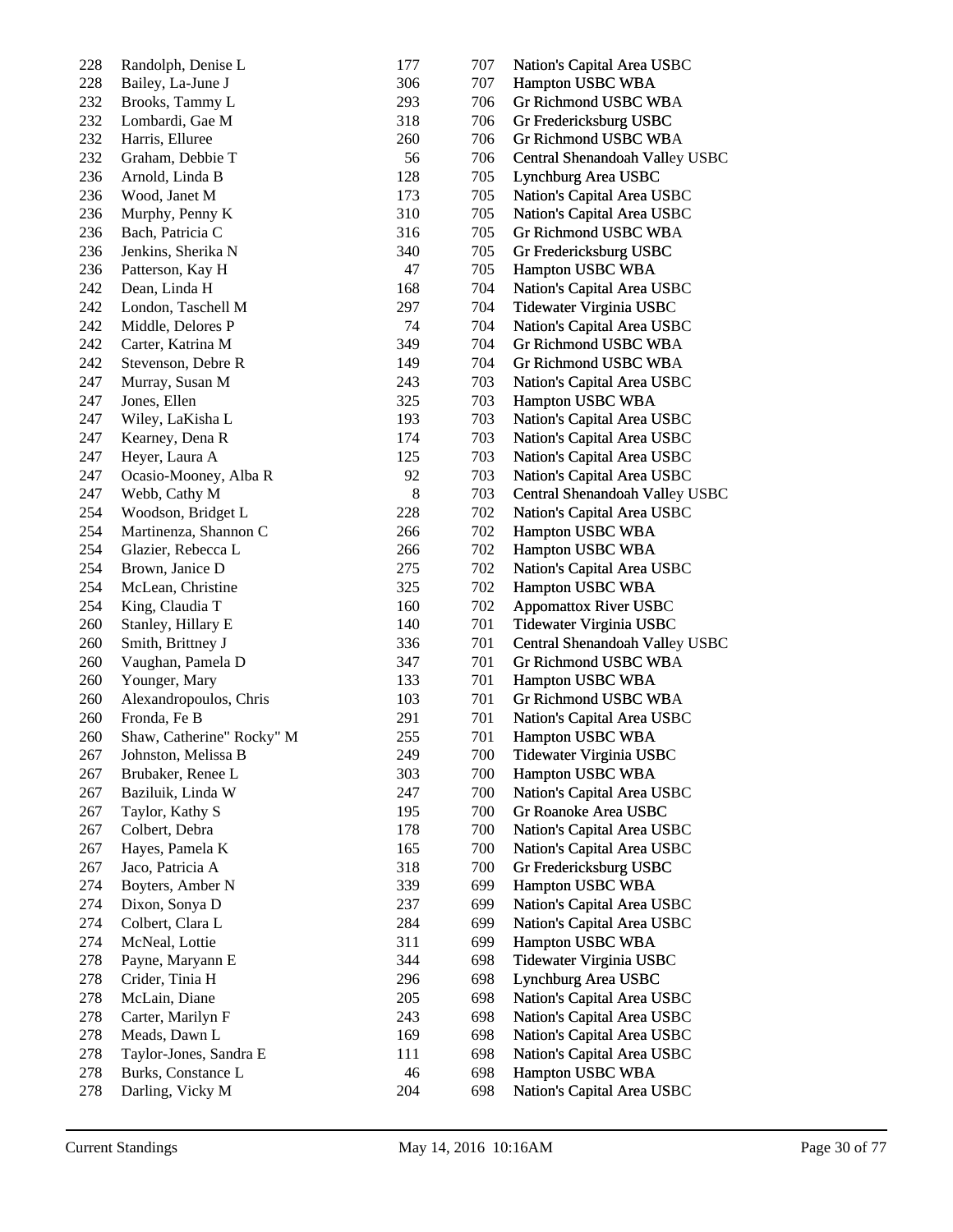| 278 | Davis, Scarlett A        | 88             | 698 | Lynchburg Area USBC                |
|-----|--------------------------|----------------|-----|------------------------------------|
| 287 | Carista, Mary E          | 288            | 697 | Hampton USBC WBA                   |
| 287 | Hatfield, Tammy L        | 34             | 697 | Gr Fredericksburg USBC             |
| 287 | Jenkins, Nona M          | 272            | 697 | Hampton USBC WBA                   |
| 287 | Toney, Charlotte A       | 273            | 697 | Charlottesville-Albemarle USBC WBA |
| 291 | Hill, Mary J             | 287            | 696 | Hampton USBC WBA                   |
| 291 | Richardson, Kaye         | 253            | 696 | Henry County USBC WBA              |
| 291 | Holt, Brenda L           | 205            | 696 | Nation's Capital Area USBC         |
| 291 | Winters, Montez Q        | 164            | 696 | Nation's Capital Area USBC         |
| 291 | Milstead, Veronica E     | 157            | 696 | Nation's Capital Area USBC         |
| 291 | Witherspoon, Miriam B    | 15             | 696 | Central Shenandoah Valley USBC     |
| 291 | Puffenbarger, Janet F    | 292            | 696 | Nation's Capital Area USBC         |
| 291 | Hobdy, Minerva H         | 47             | 696 | Hampton USBC WBA                   |
| 299 | Allen, Mary H            | 334            | 695 | Gr Richmond USBC WBA               |
| 299 | Kruschke, Cindi A        | 48             | 695 | Hampton USBC WBA                   |
| 299 | Smith, Cathy L           | 119            | 695 | Gr Richmond USBC WBA               |
| 302 | Lopez, Shannon E         | 265            | 694 | Hampton USBC WBA                   |
| 302 | Wilson, Lucille V        | 31             | 694 | Gr Roanoke Area USBC               |
| 302 | Pyles-Harris, Betty J    | 70             | 694 | Nation's Capital Area USBC         |
| 302 | Lawson, Joyce A          | 72             | 694 | Charlottesville-Albemarle USBC WBA |
| 302 | Caldwell, Jeanne M       | 123            | 694 | Nation's Capital Area USBC         |
| 302 | Bokman, Taren L          | 244            | 694 | Nation's Capital Area USBC         |
| 308 | Hickok, Nicole I         | 233            | 693 | Nation's Capital Area USBC         |
| 308 | Smith, Jo A              | 222            | 693 | Gr Roanoke Area USBC               |
| 308 | Dillon, Donna M          | 92             | 693 | Nation's Capital Area USBC         |
| 308 | Jordan, D Jeanette       | 131            | 693 | Nation's Capital Area USBC         |
| 312 | Stepp, Bonnie L          | 264            | 692 | Hampton USBC WBA                   |
| 312 | McMahon, Rose B          | 144            | 692 | South Boston USBC                  |
| 312 | Bivens, Juanita C        | 313            | 692 | Hampton USBC WBA                   |
| 312 | McCallum, Shelly A       | 307            | 692 | Gr Roanoke Area USBC               |
| 312 | Clarke, Eloise E         | 172            | 692 | Nation's Capital Area USBC         |
| 312 |                          | 134            | 692 |                                    |
|     | Stokes, Wanda D          |                |     | Nation's Capital Area USBC         |
| 312 | Diggs, Rosetta A         | 143            | 692 | Gr Richmond USBC WBA               |
| 312 | Ford, Cheryl L           | 187            | 692 | Nation's Capital Area USBC         |
| 320 | Newton, Semetta M        | 79             | 691 | Hampton USBC WBA                   |
| 320 | Peterson, Essie M        | 276            | 691 | Nation's Capital Area USBC         |
| 322 | Hill, Portia M           | 252            | 690 | Gr Roanoke Area USBC               |
| 322 | Rials, Kesha T           | 330            | 690 | Tidewater Virginia USBC            |
| 322 | Francis, Carolyn M       | 328            | 690 | Gr Richmond USBC WBA               |
| 322 | New, Jessica             | 293            | 690 | Gr Richmond USBC WBA               |
| 322 | Little, Gladys M         | 255            | 690 | Hampton USBC WBA                   |
| 322 | Russell, Chris C         | 244            | 690 | Nation's Capital Area USBC         |
| 322 | Clover, Patricia O       | 194            | 690 | Nation's Capital Area USBC         |
| 322 | Moss, Debbie V           | 101            | 690 | Gr Richmond USBC WBA               |
| 322 | Greene, Tonie M          | 96             | 690 | Nation's Capital Area USBC         |
| 322 | Treynor, Victoria P      | 64             | 690 | Gr Roanoke Area USBC               |
| 322 | Parazinski, Bonnie D     | 51             | 690 | Gr Fredericksburg USBC             |
| 322 | Lloyd, Stephanie A       | 25             | 690 | Central Shenandoah Valley USBC     |
| 322 | King, Susan M            | $\overline{c}$ | 690 | Nation's Capital Area USBC         |
| 322 | Bethel, Paulette J       | 284            | 690 | Nation's Capital Area USBC         |
| 322 | Blount, Eunice R         | 170            | 690 | Nation's Capital Area USBC         |
| 337 | Garland, Eilene K        | 151            | 689 | Nation's Capital Area USBC         |
| 337 | Ricks, Crystal D         | 297            | 689 | Tidewater Virginia USBC            |
| 337 | Kyles, Patsy D           | 200            | 689 | Nation's Capital Area USBC         |
| 337 | Hammond-Davis, Cynthia A | 66             | 689 | Nation's Capital Area USBC         |
| 337 | Killip, Janet L          | 258            | 689 | Lynchburg Area USBC                |
|     |                          |                |     |                                    |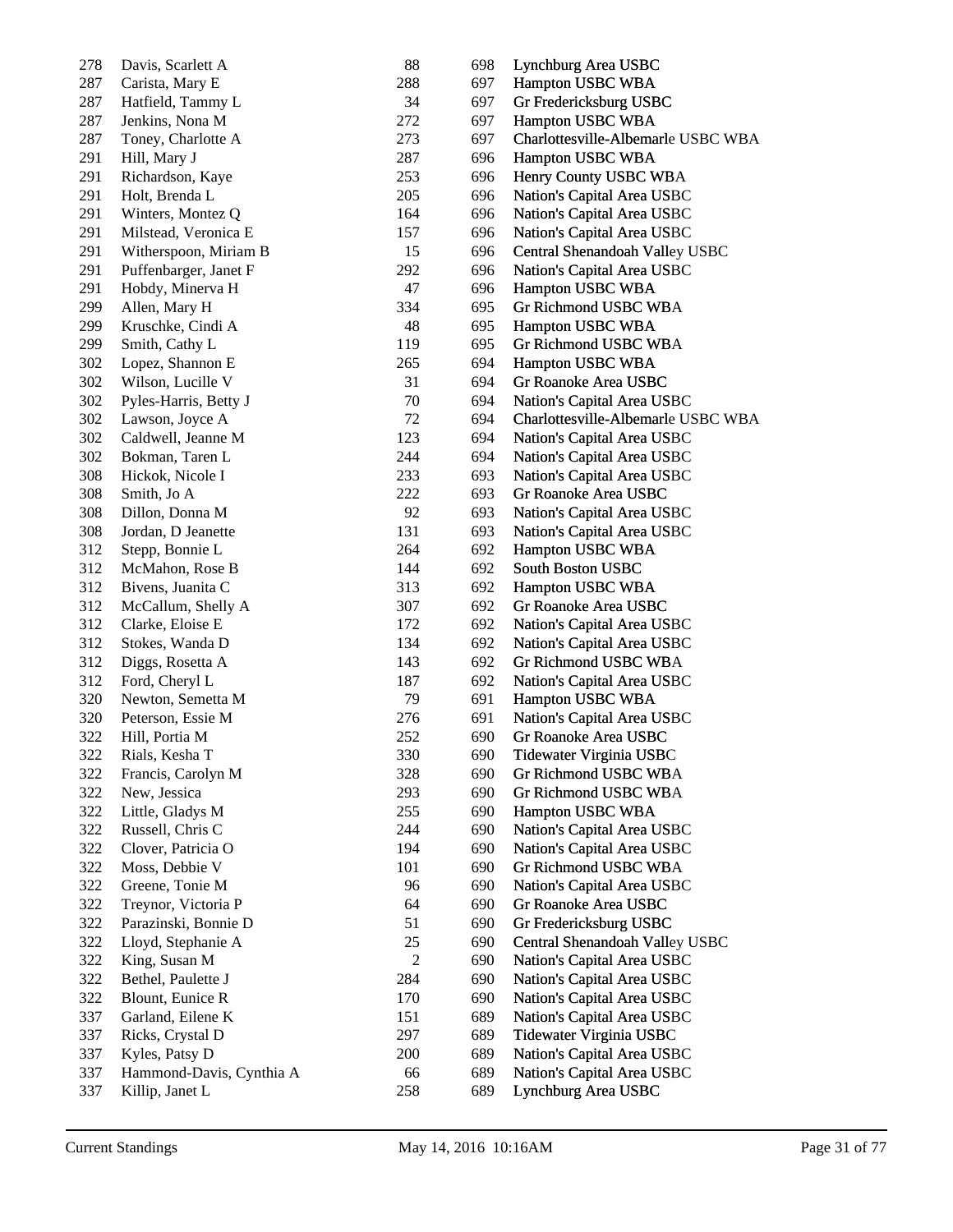| 342 | Herbaugh, Jackie M     | $\mathfrak s$ | 688 | Upper Shenandoah Valley USBC BA    |
|-----|------------------------|---------------|-----|------------------------------------|
| 342 | Beer, Maxine           | 41            | 688 | Lynchburg Area USBC                |
| 342 | Ford, Mersidees        | 69            | 688 | Nation's Capital Area USBC         |
| 342 | Godette, Annie J       | 163           | 688 | Tidewater Virginia USBC            |
| 342 | Chesley, Martha A      | 158           | 688 | Nation's Capital Area USBC         |
| 347 | Garrett, Diane P       | 278           | 687 | Nation's Capital Area USBC         |
| 347 | Coleman, Allison T     | 167           | 687 | Nation's Capital Area USBC         |
| 347 | Zicopula, Noy          | 43            | 687 | Hampton USBC WBA                   |
| 350 | Cash, Grace D          | 304           | 686 | Hampton USBC WBA                   |
| 350 | Holton, Pamela G       | 110           | 686 | Nation's Capital Area USBC         |
| 350 | Lancaster, Marjorie T  | 156           | 686 | Nation's Capital Area USBC         |
| 350 | Fox, Jennifer A        | 213           | 686 | Nation's Capital Area USBC         |
| 350 | Mallery, Marilyn A     | 247           | 686 | Nation's Capital Area USBC         |
| 350 | Andrews, Lorrie T      | 257           | 686 | Apple Valley USBC WBA              |
| 350 | Patterson, Liz         | 47            | 686 | Hampton USBC WBA                   |
| 357 | Robertson, Doris M     | 351           | 685 | Gr Richmond USBC WBA               |
| 357 | Barrett-Vaden, Terri L | 337           | 685 | <b>Gr Richmond USBC WBA</b>        |
| 357 | Saitta, Lisa G         | 269           | 685 | Hampton USBC WBA                   |
| 357 | Tynes, Monique L       | 317           | 685 | Tidewater Virginia USBC            |
| 361 | Green, Cynthia L       | 132           | 684 | Nation's Capital Area USBC         |
| 361 | Bell, Tiffany A        | 175           | 684 | Nation's Capital Area USBC         |
| 361 | Sullivan, Kathleen A   | 291           | 684 | Nation's Capital Area USBC         |
| 364 | Cole, Sheila D         | 308           | 683 | Gr Richmond USBC WBA               |
| 364 | Smith, Jennifer L      | 300           | 683 | Hampton USBC WBA                   |
| 364 | Harden, Ursula A       | 109           | 683 | Nation's Capital Area USBC         |
| 364 | Turner, Sandy S        | 332           | 683 | Tidewater Virginia USBC            |
| 368 | Kemp, Helen L          | 94            | 682 | Nation's Capital Area USBC         |
| 368 | Clark, Carletha O      | 281           | 682 | Nation's Capital Area USBC         |
| 368 | Batts, Tavawyaha R     | 282           | 682 | Nation's Capital Area USBC         |
| 368 | James, Sheila S        | 308           | 682 | <b>Gr Richmond USBC WBA</b>        |
| 368 | Lightfoot, Deatrice J  | 337           | 682 | Gr Richmond USBC WBA               |
| 373 | Johnson, Christine L   | 34            | 681 | Gr Fredericksburg USBC             |
| 373 | Ware, Lola N           | 194           | 681 | Nation's Capital Area USBC         |
| 373 | Chappell, Joylene L    | 303           | 681 | Hampton USBC WBA                   |
| 373 | Powers, Robin M        | 298           | 681 | Tidewater Virginia USBC            |
| 373 | Johnson, Deborah M     | 279           | 681 | Nation's Capital Area USBC         |
| 373 | Huggins, Suzanne P     | 225           | 681 | Nation's Capital Area USBC         |
| 373 | Beaulac, Tina M        | 42            | 681 | Hampton USBC WBA                   |
| 373 | Savoy, Iris N          | 186           | 681 | Nation's Capital Area USBC         |
| 381 | Waters, Bessie O       | 126           | 680 | Nation's Capital Area USBC         |
| 381 | Gaines, Patricia F     | 201           | 680 | Nation's Capital Area USBC         |
| 381 | Warren, Patricia A     | 83            |     | Nation's Capital Area USBC         |
|     |                        |               | 680 |                                    |
| 381 | Weaver, Rita O         | 209           | 680 | Nation's Capital Area USBC         |
| 385 | Benoit, Lena M         | 22            | 679 | Central Shenandoah Valley USBC     |
| 385 | Coates, Lorrie A       | 63            | 679 | Gr Richmond USBC WBA               |
| 385 | Tate, Tammy D          | 96            | 679 | Nation's Capital Area USBC         |
| 385 | Clarke, Gayle P        | 207           | 679 | Nation's Capital Area USBC         |
| 385 | Tabb, Charlotte D      | 272           | 679 | Hampton USBC WBA                   |
| 385 | Mills, Patricia A      | 342           | 679 | Charlottesville-Albemarle USBC WBA |
| 385 | James, Ravonda W       | 352           | 679 | Tidewater Virginia USBC            |
| 392 | Williams, Shirlean M   | 111           | 678 | Nation's Capital Area USBC         |
| 392 | Moore, Sharon Y        | 138           | 678 | Nation's Capital Area USBC         |
| 392 | Morris, Yvette D       | 193           | 678 | Nation's Capital Area USBC         |
| 392 | Alford, Yvonne M       | 277           | 678 | Nation's Capital Area USBC         |
| 396 | Shoemaker, Deborah A   | 321           | 677 | Gr Fredericksburg USBC             |
| 396 | Winfield, Norma M      | 328           | 677 | Gr Richmond USBC WBA               |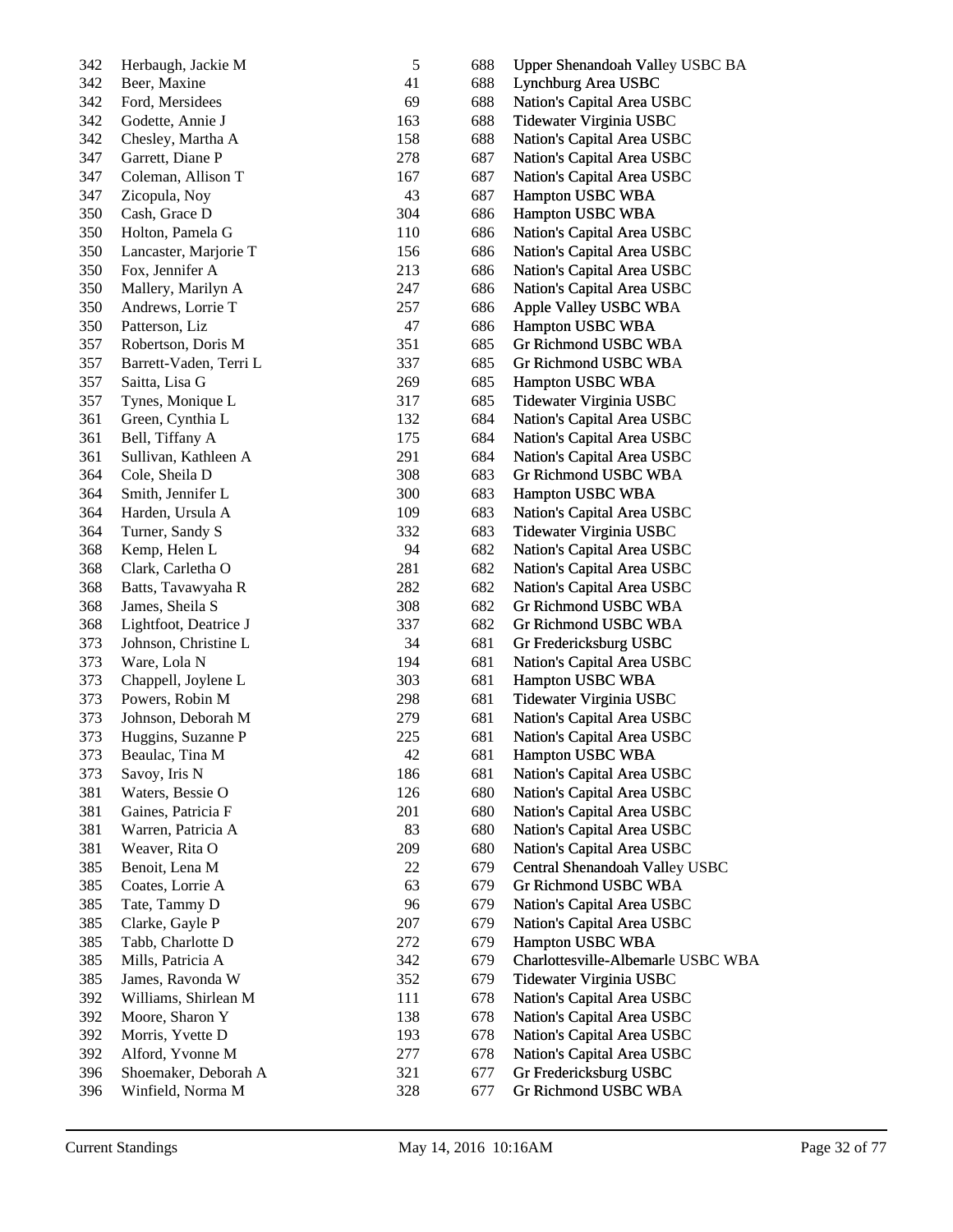| 396 | Williams, Adrienne K      | 190 | 677 | Nation's Capital Area USBC         |
|-----|---------------------------|-----|-----|------------------------------------|
| 396 | Daniel, Melody A          | 89  | 677 | Hampton USBC WBA                   |
| 396 | Wilson, Pamela M          | 215 | 677 | Nation's Capital Area USBC         |
| 401 | Shuler, Karen E           | 303 | 676 | Hampton USBC WBA                   |
| 401 | Bailey, Jacqueline H      | 80  | 676 | Nation's Capital Area USBC         |
| 401 | Purmasir, Rochelle M      | 350 | 676 | Gr Richmond USBC WBA               |
| 401 | Bailey, Helen K           | 258 | 676 | Lynchburg Area USBC                |
| 401 | Dixon, Linda C            | 241 | 676 | South Boston USBC                  |
| 401 | Cherry, Jane C            | 214 | 676 | Nation's Capital Area USBC         |
| 401 | Myers, Karen Y            | 156 | 676 | Nation's Capital Area USBC         |
| 408 | Edwards, Joyce M          | 110 | 675 | Nation's Capital Area USBC         |
| 408 | Henley, Goldie M          | 203 | 675 | Tidewater Virginia USBC            |
| 408 | Swann, Ann                | 277 | 675 | Nation's Capital Area USBC         |
| 408 | Mann, Phyllis M           | 309 | 675 | Gr Richmond USBC WBA               |
| 408 | Shifflett, Virginia M     | 72  | 675 | Charlottesville-Albemarle USBC WBA |
| 413 | McCabe, Debra             | 217 | 674 | Nation's Capital Area USBC         |
| 413 | Keys, Sandra A            | 171 | 674 | Nation's Capital Area USBC         |
| 413 | Bryant, Glenda M          | 255 | 674 | Hampton USBC WBA                   |
| 413 | Poe, Angela F             | 278 | 674 | Nation's Capital Area USBC         |
| 413 | Cox, Kathy K              | 73  | 674 | Gr Fredericksburg USBC             |
| 413 | Schaarschmidt, Sherry     | 34  | 674 | Gr Fredericksburg USBC             |
| 413 | Graves, Sandra A          | 12  | 674 | Central Shenandoah Valley USBC     |
| 413 | Ward, Edna R              | 106 | 674 | Nation's Capital Area USBC         |
| 413 | Lomax, Marie B            | 274 | 674 | Nation's Capital Area USBC         |
| 422 | Porter, Anita M           | 200 | 673 | Nation's Capital Area USBC         |
| 422 | Stoneman, Susan D         | 298 | 673 | Tidewater Virginia USBC            |
| 422 | De Leon, Phyllis L        | 261 | 673 | Tidewater Virginia USBC            |
| 422 | Quiller, Jean P           | 260 | 673 | Gr Richmond USBC WBA               |
| 422 | Spence, Donna Q           | 236 | 673 | Nation's Capital Area USBC         |
| 422 | Greene, Tiffanee L        | 169 | 673 | Nation's Capital Area USBC         |
| 422 | Sedlacek, Faye B          | 159 | 673 | Nation's Capital Area USBC         |
| 422 | Jimenez, Joan             | 3   | 673 | Nation's Capital Area USBC         |
| 422 | Savoy, E Janet            | 250 | 673 | Nation's Capital Area USBC         |
| 431 | Coleman, Carolyn A        | 180 | 672 | <b>Appomattox River USBC</b>       |
| 431 | Wagner, Pamela B          | 59  | 672 | Tidewater Virginia USBC            |
| 431 |                           |     | 672 | Gr Fredericksburg USBC             |
|     | Savoy, Karen E            | 321 |     |                                    |
| 431 | Corporal, Karen A         | 232 | 672 | Nation's Capital Area USBC         |
| 431 | Johnson, Priscilla A      | 192 | 672 | Nation's Capital Area USBC         |
| 431 | Clarke-Bell, Lisa A       | 178 | 672 | Nation's Capital Area USBC         |
| 431 | Brown, Tammy D            | 148 | 672 | <b>Appomattox River USBC</b>       |
| 431 | Hensley, Kimberly J       | 72  | 672 | Charlottesville-Albemarle USBC WBA |
| 431 | Batten, Carol J           | 55  | 672 | Central Shenandoah Valley USBC     |
| 431 | Pettaway, Joanne M        | 107 | 672 | Nation's Capital Area USBC         |
| 441 | Wells, Judy M             | 51  | 671 | Gr Fredericksburg USBC             |
| 441 | Killebrew-Charity, Ruby L | 87  | 671 | Nation's Capital Area USBC         |
| 441 | Whitlock, Kathy H         | 90  | 671 | Gr Richmond USBC WBA               |
| 441 | Waller, Cheryl D          | 178 | 671 | Nation's Capital Area USBC         |
| 445 | Peck, Joyce R             | 232 | 670 | Nation's Capital Area USBC         |
| 445 | Quinn, Kimberly G         | 226 | 670 | Nation's Capital Area USBC         |
| 445 | Jamison, Brenda E         | 341 | 670 | Nation's Capital Area USBC         |
| 445 | Parham, Wanda P           | 332 | 670 | Tidewater Virginia USBC            |
| 445 | Vinson, Gigi M            | 313 | 670 | Hampton USBC WBA                   |
| 445 | Stevens, Collet G         | 233 | 670 | Nation's Capital Area USBC         |
| 445 | Ioia, Debbie K            | 56  | 670 | Central Shenandoah Valley USBC     |
| 445 | Pezzella, Anna M          | 33  | 670 | Tidewater Virginia USBC            |
| 445 | Lynch, Kathy H            | 29  | 670 | Gr Roanoke Area USBC               |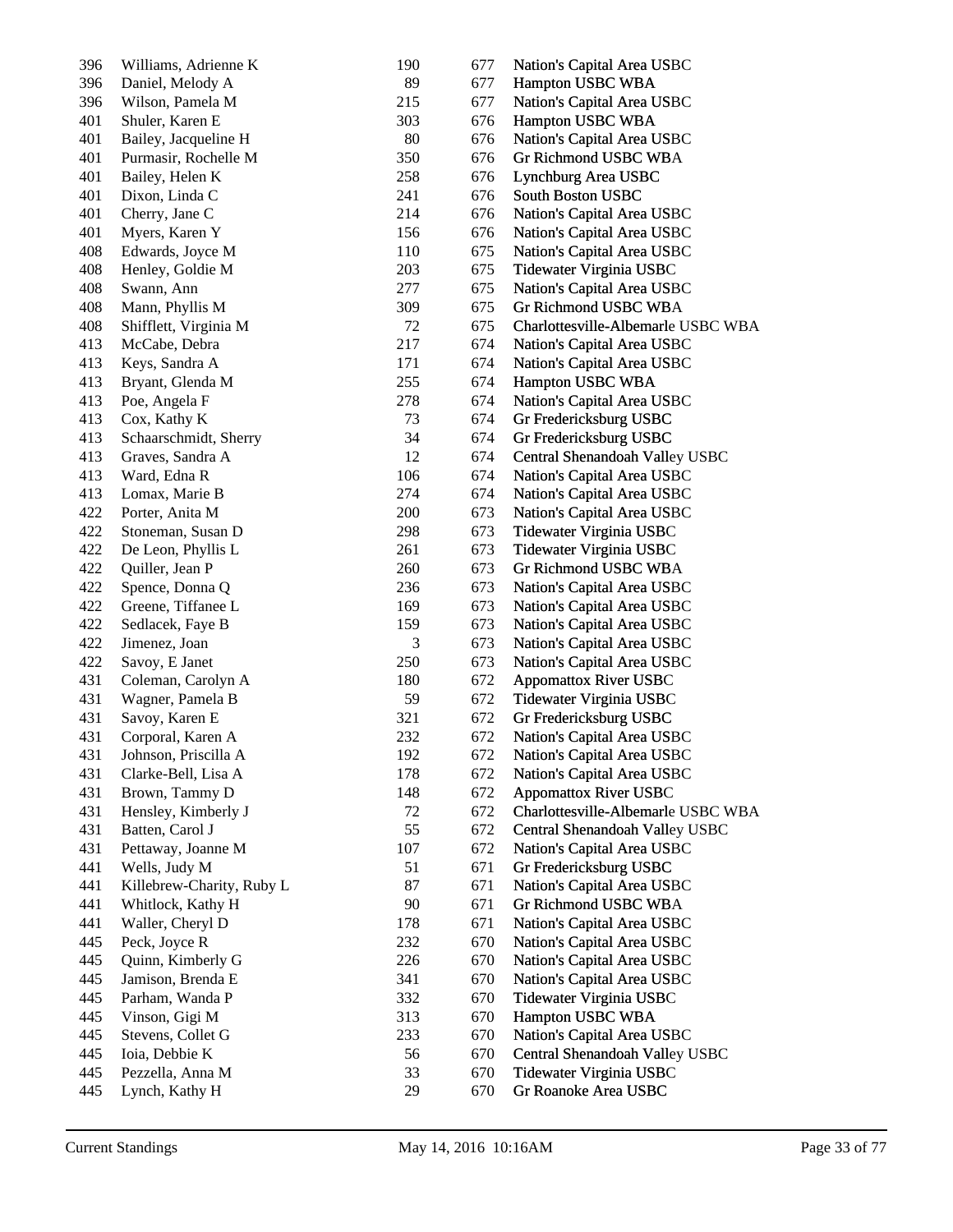| 445 | James, Roselyn M                    | 27     | 670 | Gr Roanoke Area USBC                                 |
|-----|-------------------------------------|--------|-----|------------------------------------------------------|
| 445 | Stone, Frieda B                     | 22     | 670 | Central Shenandoah Valley USBC                       |
| 445 | Dillon, Amanda M                    | 92     | 670 | Nation's Capital Area USBC                           |
| 457 | Weaver, Lisa J                      | 49     | 669 | Apple Valley USBC WBA                                |
| 457 | Scott, Sheila A                     | $70\,$ | 669 | Nation's Capital Area USBC                           |
| 457 | Thomas, Tanasia N                   | 86     | 669 | Nation's Capital Area USBC                           |
| 457 | Boone, Phyllis T                    | 171    | 669 | Nation's Capital Area USBC                           |
| 457 | Rast, Teresa A                      | 293    | 669 | Gr Richmond USBC WBA                                 |
| 457 | Melvin, Rosilyn J                   | 254    | 669 | Tidewater Virginia USBC                              |
| 457 | Morris, Mary V                      | 220    | 669 | Charlottesville-Albemarle USBC WBA                   |
| 457 | Hawkins, Swynice M                  | 155    | 669 | Nation's Capital Area USBC                           |
| 457 | Queen, Karen S                      | 108    | 669 | Nation's Capital Area USBC                           |
| 457 | Zimmerman, Rosemary P               | 35     | 669 | Apple Valley USBC WBA                                |
| 457 | Robertson, Sarah R                  | 134    | 669 | Nation's Capital Area USBC                           |
| 468 | Heller, Diana                       | 62     | 668 | Hampton USBC WBA                                     |
| 468 | White, Gracie A                     | 150    | 668 | <b>Appomattox River USBC</b>                         |
| 468 | Savage, Margaret G                  | 268    | 668 | Hampton USBC WBA                                     |
| 471 | Nailor, Patti L                     | 36     | 667 | Gr Fredericksburg USBC                               |
| 471 | Gilchrist, Janie L                  | 65     | 667 | Nation's Capital Area USBC                           |
| 471 | Schiemer, Yvonne A                  | 122    | 667 | Nation's Capital Area USBC                           |
| 471 | Rorrer, Dale Marie                  | 142    | 667 | New River Valley USBC                                |
| 471 | Waller, Charlene R                  | 174    | 667 | Nation's Capital Area USBC                           |
| 471 | Styles, Selena N                    | 227    | 667 | Nation's Capital Area USBC                           |
| 477 | Felker, Adelaida A                  | 18     | 666 | Central Shenandoah Valley USBC                       |
| 477 | Blackshear, Anjanette D             | 166    | 666 | Nation's Capital Area USBC                           |
| 477 | Brice, Tina Y                       | 273    | 666 | Charlottesville-Albemarle USBC WBA                   |
| 477 | Harris, Erika M                     | 218    | 666 | Nation's Capital Area USBC                           |
| 477 | Duncan, Kristen M                   | 184    | 666 | Tidewater Virginia USBC                              |
| 477 | Jackson, Lorraine P                 | 138    | 666 | Nation's Capital Area USBC                           |
| 477 | Sweeney, Pat                        | 31     | 666 | Gr Roanoke Area USBC                                 |
| 477 | Campbell, Crystal L                 | 56     | 666 | Central Shenandoah Valley USBC                       |
| 485 | Robinson, Felicia N                 | 137    | 665 | Nation's Capital Area USBC                           |
| 485 | Smith, Janis L                      | 305    | 665 | Hampton USBC WBA                                     |
| 485 | Morris, Patty A                     | 258    | 665 | Lynchburg Area USBC                                  |
| 485 | Thompson, Mary A                    | 206    | 665 | Nation's Capital Area USBC                           |
| 485 | Sanders, Lou C                      | 208    | 665 | Nation's Capital Area USBC                           |
| 485 | Michie, Frances N                   | 230    | 665 | Hampton USBC WBA                                     |
| 491 | White, Jannie H                     | 49     | 664 | Apple Valley USBC WBA                                |
| 491 | Stinnett, Linda G                   | 88     | 664 | Lynchburg Area USBC                                  |
| 491 | Frederick, Pamela E                 | 146    | 664 | <b>Appomattox River USBC</b>                         |
| 494 | Rauch, Mary C                       | 42     | 663 | Hampton USBC WBA                                     |
| 494 | Carter, Brenda A                    | 139    | 663 | Gr Richmond USBC WBA                                 |
| 494 | Selby, Melissa W                    | 150    | 663 | <b>Appomattox River USBC</b>                         |
| 494 | Johnson, Shirley A                  | 157    | 663 | Nation's Capital Area USBC                           |
| 494 | Dyar, NeNe L                        | 234    | 663 | Nation's Capital Area USBC                           |
| 494 | Moyer, Margaret A                   | 247    | 663 | Nation's Capital Area USBC                           |
| 500 | Goodstein, Kat K                    | 267    | 662 | Hampton USBC WBA                                     |
| 500 | Ferguson, Kimberly A                | 340    | 662 | Gr Fredericksburg USBC                               |
| 500 | Mauck, Lisa G                       | 257    | 662 | Apple Valley USBC WBA                                |
| 500 | Wimmer, Kathy M                     | 220    | 662 | Charlottesville-Albemarle USBC WBA                   |
| 500 |                                     | 200    | 662 |                                                      |
| 500 | Lopez, Rebecca S<br>Payne, Pamela M | 343    | 662 | Nation's Capital Area USBC<br>Gr Fredericksburg USBC |
| 500 | Jones, Tamisha C                    | 251    | 662 | Gr Richmond USBC WBA                                 |
| 507 |                                     | 209    | 661 |                                                      |
| 507 | Butler, Brenda M                    |        | 661 | Nation's Capital Area USBC<br>Gr Richmond USBC WBA   |
|     | Lewis, Jewel N                      | 251    |     |                                                      |
| 507 | Lane, Peggy M                       | 230    | 661 | Hampton USBC WBA                                     |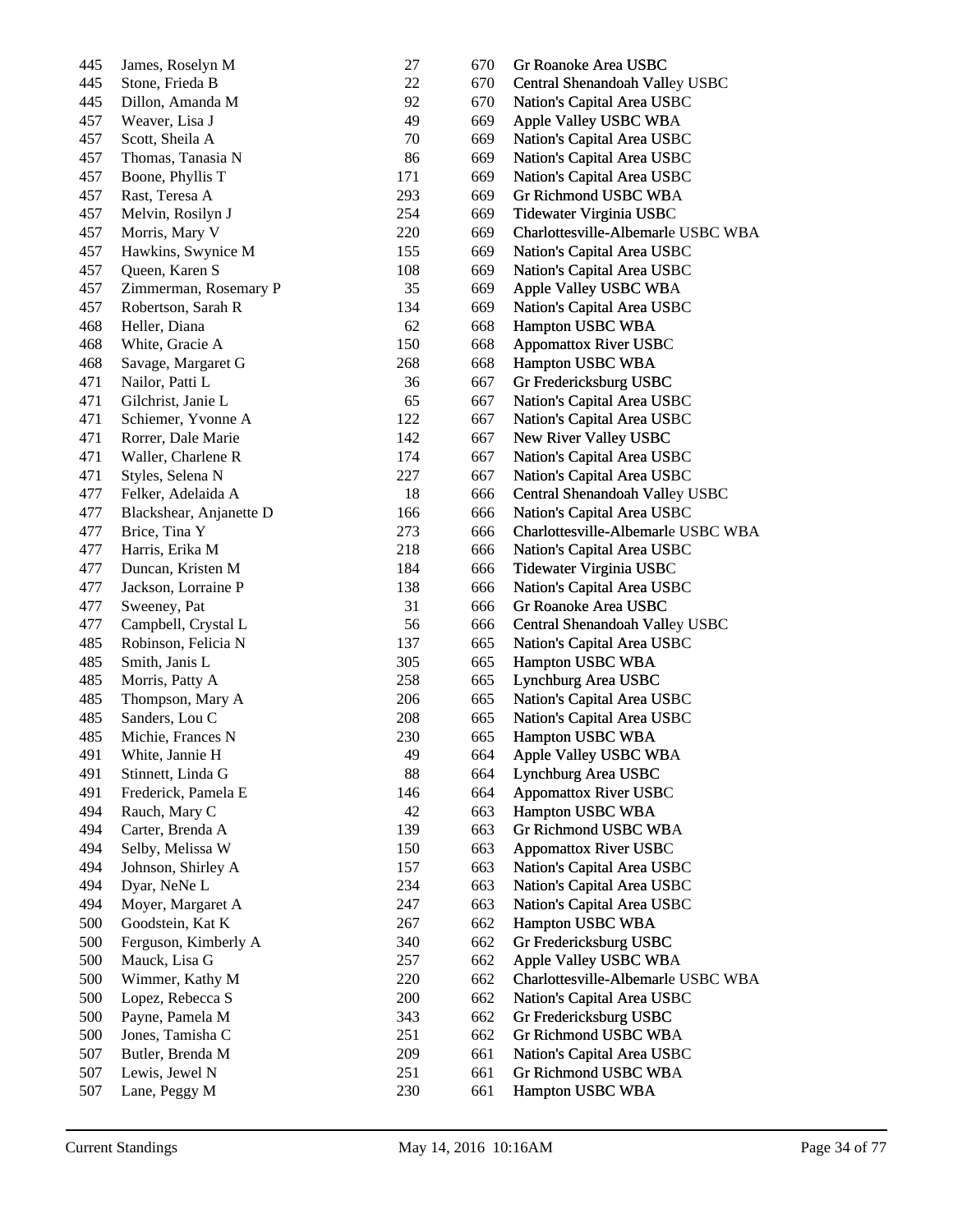| 507 | Jones, Beverly A       | 150     | 661 | <b>Appomattox River USBC</b>           |
|-----|------------------------|---------|-----|----------------------------------------|
| 507 | Thomas, Dale K         | 97      | 661 | Gr Roanoke Area USBC                   |
| 507 | Pretlow, Lisa A        | 71      | 661 | Nation's Capital Area USBC             |
| 507 | Finney, Barbara L      | 15      | 661 | Central Shenandoah Valley USBC         |
| 507 | Jackson, Jacquline P   | 233     | 661 | Nation's Capital Area USBC             |
| 515 | Williams, Barbara A    | 23      | 660 | Central Shenandoah Valley USBC         |
| 515 | Brown, Carolyn A       | 109     | 660 | Nation's Capital Area USBC             |
| 515 | Ryhanych, Gloria A     | 163     | 660 | Tidewater Virginia USBC                |
| 515 | Mayo, Peggy M          | 249     | 660 | Tidewater Virginia USBC                |
| 515 | Boughman, Leslie D     | 293     | 660 | Gr Richmond USBC WBA                   |
| 520 | Carraway, Sue          | 98      | 659 | Tidewater Virginia USBC                |
| 520 | Coe, Bernadette A      | 188     | 659 | Nation's Capital Area USBC             |
| 520 | Snellings, Debra M     | 63      | 659 | Gr Richmond USBC WBA                   |
| 523 | Glass, Lisa A          | 5       | 658 | <b>Upper Shenandoah Valley USBC BA</b> |
| 523 | Godfrey, Gwendolyn S   | $77 \,$ | 658 | Tidewater Virginia USBC                |
| 523 | Baptiste, Tracy C      | 118     | 658 | Gr Richmond USBC WBA                   |
| 523 | Watlington, Lenora F   | 173     | 658 | Nation's Capital Area USBC             |
| 523 | Ward, Wallicia C       | 180     | 658 | <b>Appomattox River USBC</b>           |
| 523 | Williams, Andrea C     | 187     | 658 | Nation's Capital Area USBC             |
| 523 | Allen, Linda M         | 229     | 658 | Nation's Capital Area USBC             |
| 523 | Boettcher, Wendy M     | 246     | 658 | Lynchburg Area USBC                    |
| 523 | Collick, Angela D      | 281     | 658 | Nation's Capital Area USBC             |
| 523 | Williams, Neolis D     | 22      | 658 | Central Shenandoah Valley USBC         |
| 533 | Kelly, Jacqueline F    | 314     | 657 | Nation's Capital Area USBC             |
| 534 | Wilson, LaVerne R      | 261     | 656 | Tidewater Virginia USBC                |
| 534 | Bigbie, Diane L        | 287     | 656 | Hampton USBC WBA                       |
| 534 | Lewis, Cheryl A        | 192     | 656 | Nation's Capital Area USBC             |
| 534 | Butler, Judith K       | 82      | 656 | Nation's Capital Area USBC             |
| 534 | Barnes, Valerie H      | 58      | 656 | Tidewater Virginia USBC                |
| 534 | Spriggs, Dorothy Y     | 96      | 656 | Nation's Capital Area USBC             |
| 534 | Alexander, Le Zondra   | 81      | 656 | Nation's Capital Area USBC             |
| 541 | Woodie, Mahalia        | 273     | 655 | Charlottesville-Albemarle USBC WBA     |
| 541 | Rowe, Vickie D         | 119     | 655 | Gr Richmond USBC WBA                   |
| 541 | Clayburn, June B       | 179     | 655 | Nation's Capital Area USBC             |
| 541 | Pullen, Patricia C     | 217     | 655 | Nation's Capital Area USBC             |
| 541 | Woods, Tina M          | 265     | 655 | Hampton USBC WBA                       |
| 546 | Magrogan, Mary B       | 151     | 654 | Nation's Capital Area USBC             |
| 546 | McCormick, Frankie K   | 142     | 654 | New River Valley USBC                  |
| 546 | Shipe, Sheila M        | 35      | 654 | Apple Valley USBC WBA                  |
| 546 | Pierce, Ann            | 78      | 654 |                                        |
| 550 | Ford, Joyce E          | 152     | 653 | Nation's Capital Area USBC             |
| 551 | Brown, Lori A          | 324     | 652 | Apple Valley USBC WBA                  |
| 551 | Green, Lee Ann A       | 25      | 652 | Central Shenandoah Valley USBC         |
| 551 | Day, Rita D            | 147     | 652 | Hampton USBC WBA                       |
| 551 | Lawson, Margaret A     | 319     | 652 | Gr Fredericksburg USBC                 |
| 555 | Harris, Joyce A        | 284     | 651 | Nation's Capital Area USBC             |
| 555 | Peterson, Mary L       | 282     | 651 | Nation's Capital Area USBC             |
| 555 | Johnson, Tina M        | 201     | 651 | Nation's Capital Area USBC             |
| 558 | Barnes, Susan P        | 58      | 650 | Tidewater Virginia USBC                |
| 559 | McCarthy, Jacqueline P | 182     | 649 | Hampton USBC WBA                       |
| 559 | Butz, Kristina K       | 303     | 649 | Hampton USBC WBA                       |
| 559 | Fisher, Jennifer M     | 55      | 649 | Central Shenandoah Valley USBC         |
| 559 | Thornburg, Dawn C      | 50      | 649 | Apple Valley USBC WBA                  |
| 559 | Arnold, Haley M        | 49      | 649 | Apple Valley USBC WBA                  |
| 559 | Turner, Brenda J       | 25      | 649 | Central Shenandoah Valley USBC         |
| 565 | Fuller, Brenda R       | 209     | 648 | Nation's Capital Area USBC             |
|     |                        |         |     |                                        |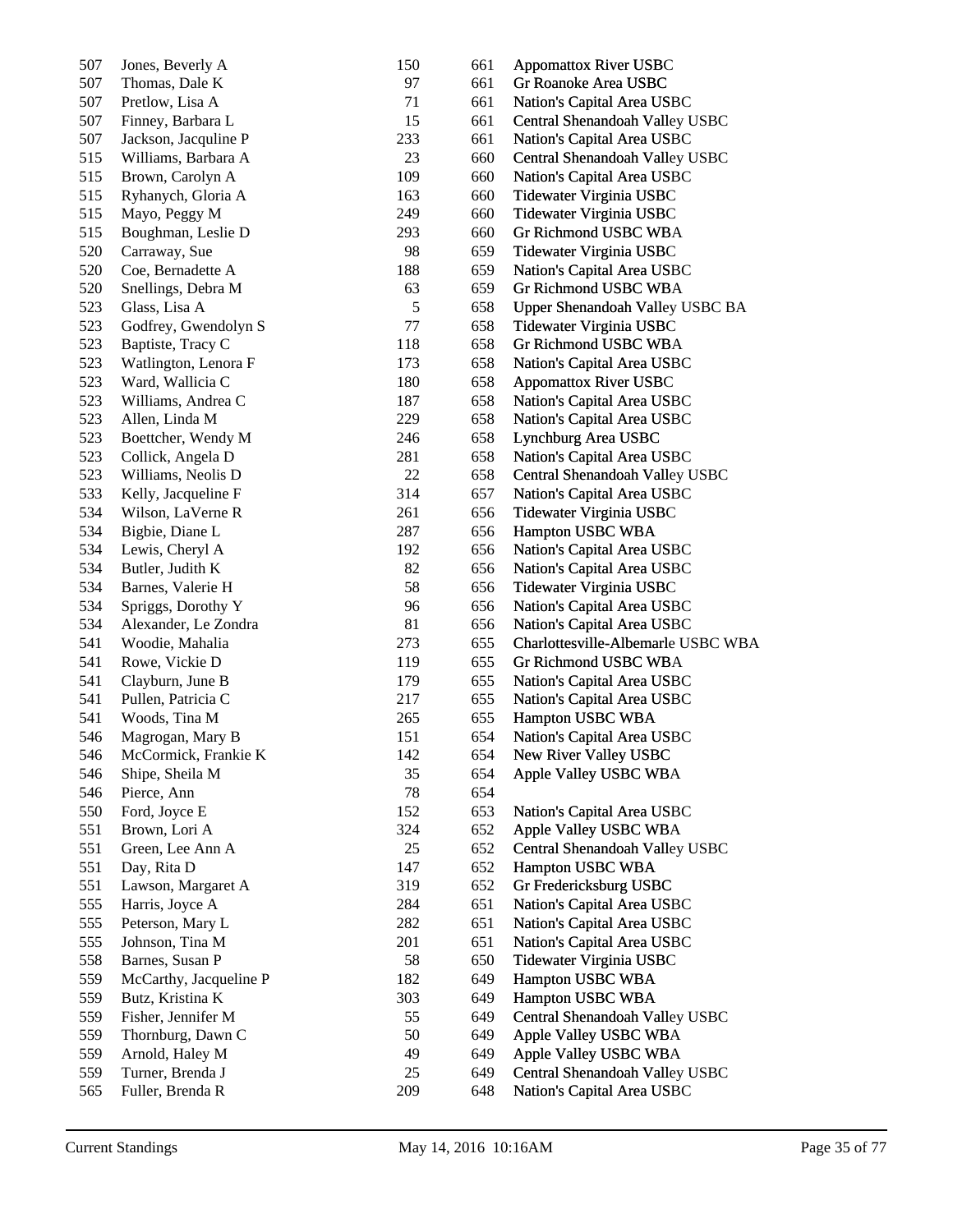| 565 | Wolfe, Theresa C        | 228 | 648 | Nation's Capital Area USBC     |
|-----|-------------------------|-----|-----|--------------------------------|
| 565 | McGuire, Helen F        | 257 | 648 | Apple Valley USBC WBA          |
| 565 | Bland, Wanda B          | 150 | 648 | <b>Appomattox River USBC</b>   |
| 569 | Taylor, Doris S         | 102 | 647 | Gr Richmond USBC WBA           |
| 569 | Grimes, Patricia L      | 114 | 647 | Nation's Capital Area USBC     |
| 569 | Lee-Plater, Lisa R      | 96  | 647 | Nation's Capital Area USBC     |
| 569 | Austin, Joan C          | 81  | 647 | Nation's Capital Area USBC     |
| 569 | Hazel, Cristita C       | 51  | 647 | Gr Fredericksburg USBC         |
| 569 | Rodgers, Ella F         | 75  | 647 | Tidewater Virginia USBC        |
| 569 | Royster, Peggy W        | 242 | 647 | South Boston USBC              |
| 576 | Almassy, Linda M        | 256 | 646 | Nation's Capital Area USBC     |
| 576 | Wiggins, Susan E        | 40  | 646 | Gr Fredericksburg USBC         |
| 576 | Shabazz, Nanie          | 77  | 646 | Tidewater Virginia USBC        |
| 576 | Ford, Yvette D          | 175 | 646 | Nation's Capital Area USBC     |
| 576 | McNeil, Sharon G        | 231 | 646 | Nation's Capital Area USBC     |
| 581 | Speight, Lynn M         | 291 | 644 | Nation's Capital Area USBC     |
| 581 | Daye, Dee-Dee M         | 225 | 644 | Nation's Capital Area USBC     |
| 581 | Duncan, Cindy A         | 184 | 644 | Tidewater Virginia USBC        |
| 581 | Kearney, Imogene        | 172 | 644 | Nation's Capital Area USBC     |
| 581 | Evans, Margaret A       | 164 | 644 | Nation's Capital Area USBC     |
| 581 | Delamotte, Catherine A  | 46  | 644 | Hampton USBC WBA               |
| 581 | Russell, Soledad U      | 51  | 644 | Gr Fredericksburg USBC         |
| 588 | Urbanowicz, Grace M     | 42  | 643 | Hampton USBC WBA               |
| 588 | Matthews, Cynthia D     | 71  | 643 | Nation's Capital Area USBC     |
| 588 | Hester, Mary C          | 38  | 643 | Gr Fredericksburg USBC         |
| 588 | Shaw-Wesby, Crystal J   | 176 | 643 | Nation's Capital Area USBC     |
| 592 | McCoy, Mary L           | 80  | 642 | Nation's Capital Area USBC     |
| 592 | Thomas, Orlette D       | 147 | 642 | Hampton USBC WBA               |
| 592 | Austin, Joni L          | 315 | 642 | Hampton USBC WBA               |
| 592 | Miller, Kathryn L       | 336 | 642 | Central Shenandoah Valley USBC |
| 596 | Andrews, Jane E         | 141 | 641 | Nation's Capital Area USBC     |
| 596 | Wright, Stephanie C     | 347 | 641 | Gr Richmond USBC WBA           |
| 596 | Taylor, Pamela R        | 188 | 641 | Nation's Capital Area USBC     |
| 596 | Blumenschein, Rosalie J | 115 | 641 | Nation's Capital Area USBC     |
| 596 | Lamb, Aneta D           | 204 | 641 | Nation's Capital Area USBC     |
| 601 | Gardin, Sandra K        | 68  | 640 | Nation's Capital Area USBC     |
| 601 | Sprouse, Laura E        | 296 | 640 | Lynchburg Area USBC            |
| 601 | Allen, Jackie           | 318 | 640 | Gr Fredericksburg USBC         |
| 601 | Mazor, Barbara E        | 24  | 640 | Central Shenandoah Valley USBC |
| 605 | Coleman, Patricia Y     | 148 | 639 | <b>Appomattox River USBC</b>   |
| 605 | Burr, Maureen A         | 291 |     | Nation's Capital Area USBC     |
| 605 | Kirkland, Latoya C      | 231 | 639 | Nation's Capital Area USBC     |
|     |                         |     | 639 |                                |
| 605 | Christian, Melinda M    | 56  | 639 | Central Shenandoah Valley USBC |
| 605 | Brooks, Mary A          | 174 | 639 | Nation's Capital Area USBC     |
| 610 | Ball, Tiffany C         | 86  | 638 | Nation's Capital Area USBC     |
| 610 | Wilson, Mara E          | 281 | 638 | Nation's Capital Area USBC     |
| 612 | Leffler, E. Marie       | 105 | 637 | Gr Fredericksburg USBC         |
| 612 | Davis, Michelle M       | 192 | 637 | Nation's Capital Area USBC     |
| 612 | Wise, Amanda N          | 283 | 637 | Nation's Capital Area USBC     |
| 615 | Brown, Debbie S         | 73  | 636 | Gr Fredericksburg USBC         |
| 615 | Brown, Vickie A         | 118 | 636 | Gr Richmond USBC WBA           |
| 615 | Rengers, Vickie B       | 328 | 636 | Gr Richmond USBC WBA           |
| 618 | Brown, Angela M         | 25  | 635 | Central Shenandoah Valley USBC |
| 618 | Hogue, Vanessa M        | 234 | 635 | Nation's Capital Area USBC     |
| 620 | Gembarowicz, Bonnie M   | 212 | 634 | Nation's Capital Area USBC     |
| 620 | Williams, Paula J       | 231 | 634 | Nation's Capital Area USBC     |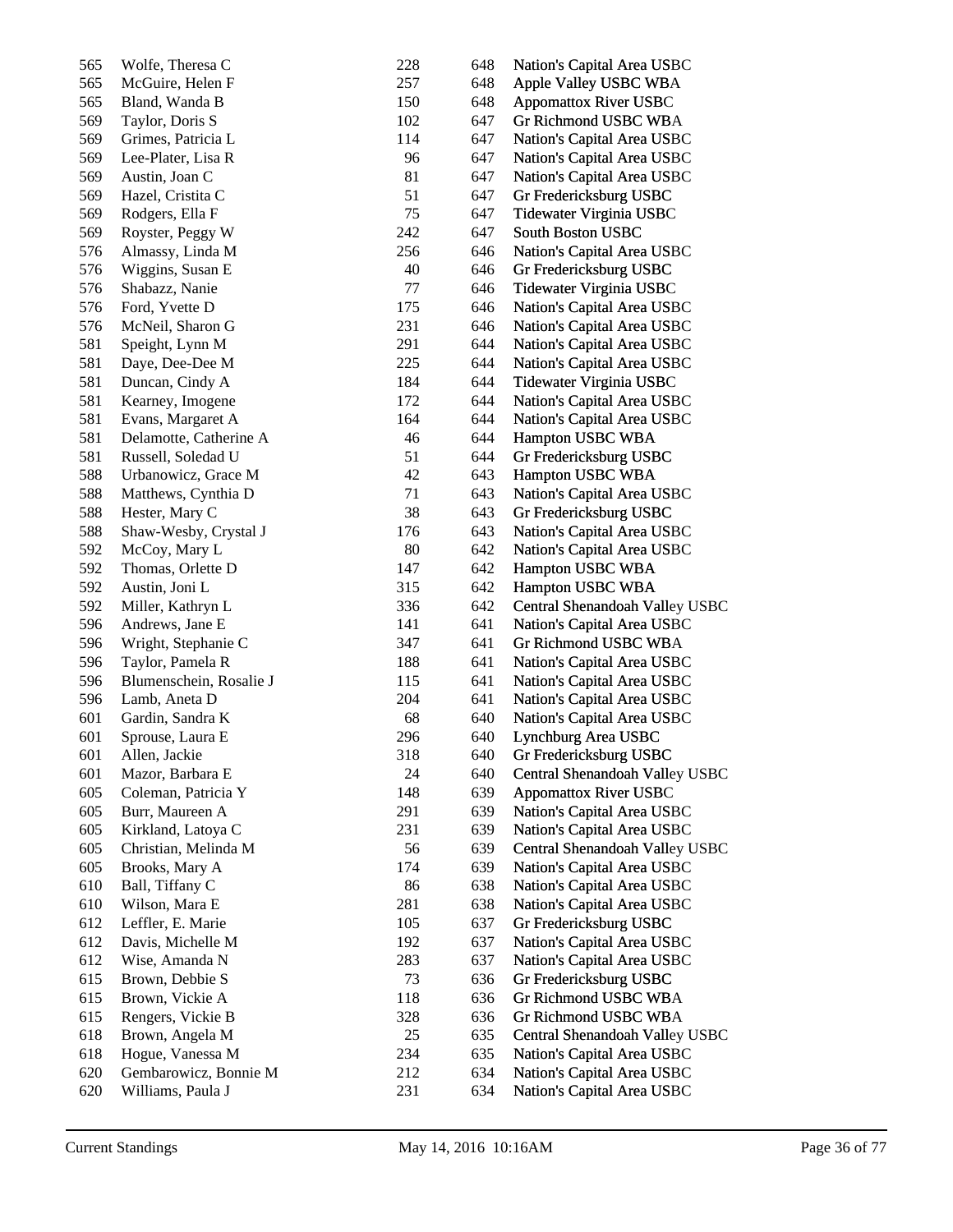| 620 | Jenkins, Tammy R      | 324 | 634 | Apple Valley USBC WBA          |
|-----|-----------------------|-----|-----|--------------------------------|
| 623 | Barley, Debra J       | 132 | 633 | Nation's Capital Area USBC     |
| 623 | Williams, Donna Y     | 207 | 633 | Nation's Capital Area USBC     |
| 623 | Temple, Janet J       | 17  | 633 | Central Shenandoah Valley USBC |
| 623 | Hannah, Sherrie R     | 182 | 633 | Hampton USBC WBA               |
| 623 | Wright, Barbara A     | 167 | 633 | Nation's Capital Area USBC     |
| 628 | Ford, Cynthia M       | 217 | 632 | Nation's Capital Area USBC     |
| 628 | Drake, Brigitte E     | 287 | 632 | Hampton USBC WBA               |
| 628 | Overton, Gequeta R    | 168 | 632 | Nation's Capital Area USBC     |
| 628 | Harris, Christine J   | 167 | 632 | Nation's Capital Area USBC     |
| 628 | Bolden, Chandres D    | 167 | 632 | Nation's Capital Area USBC     |
| 628 | Smith, Valerie C      | 159 | 632 | Nation's Capital Area USBC     |
| 628 | Hogge, Lori S         | 89  | 632 | Hampton USBC WBA               |
| 628 | Ginwright, Shirley A  | 235 | 632 | Nation's Capital Area USBC     |
| 636 | Lott-Gatewood, Ella L | 173 | 631 | Nation's Capital Area USBC     |
| 636 | Herbert, Melissa M    | 194 | 631 | Nation's Capital Area USBC     |
| 636 | Fensom, Cheryl A      | 313 | 631 | Hampton USBC WBA               |
| 636 | Smith, Eva P          | 307 | 631 | Gr Roanoke Area USBC           |
| 636 | Migliaccio, Deborah A | 271 | 631 | Nation's Capital Area USBC     |
| 636 | Harkins, Rita W       | 152 | 631 | Nation's Capital Area USBC     |
| 636 | Schiemer, Heather M   | 122 | 631 | Nation's Capital Area USBC     |
| 636 | Rhoads, Michelle L    | 35  | 631 | Apple Valley USBC WBA          |
| 636 | Pease, Melissa A      | 24  | 631 | Central Shenandoah Valley USBC |
| 636 | Lucas, Terry M        | 10  | 631 | Gr Fredericksburg USBC         |
| 636 | Glazier, Susan C      | 266 | 631 | Hampton USBC WBA               |
| 647 | Seney, Enecita A      | 163 | 630 | Tidewater Virginia USBC        |
| 647 | Moore, Dora L         | 235 | 630 | Nation's Capital Area USBC     |
| 649 | Trimarchi, Kathryn M  | 288 | 629 | Hampton USBC WBA               |
| 649 | Meredith, Renee E     | 304 | 629 | Hampton USBC WBA               |
| 651 | Wiseman, Vanessa D    | 279 | 628 | Nation's Capital Area USBC     |
| 651 | Taborn, Arlene M      | 297 | 628 | Tidewater Virginia USBC        |
| 651 | Mayer, Diane S        | 339 | 628 | Hampton USBC WBA               |
| 651 | Tate, Amanda C        | 301 | 628 | Hampton USBC WBA               |
| 651 | Collier, Laura L      | 24  | 628 | Central Shenandoah Valley USBC |
| 656 | Robinson, Kiesha R    | 226 | 627 | Nation's Capital Area USBC     |
| 656 | Gaunt, Beverly J      | 292 | 627 | Nation's Capital Area USBC     |
| 658 | Duchemin, Bruna       | 47  | 626 | Hampton USBC WBA               |
| 658 | Stephenson, Darcel B  | 82  | 626 | Nation's Capital Area USBC     |
| 658 | McQueen, Diane C      | 182 | 626 | Hampton USBC WBA               |
| 661 | Frazier, Kimberly D   | 165 | 625 | Nation's Capital Area USBC     |
| 661 | Carrico, Sue          | 256 | 625 | Nation's Capital Area USBC     |
| 663 | Hairston, Ramona G    | 236 | 624 | Nation's Capital Area USBC     |
| 663 | James, Beth H         | 332 | 624 | Tidewater Virginia USBC        |
| 665 | Richards, Linda E     | 68  | 623 | Nation's Capital Area USBC     |
| 665 | Edmonds, Tracie M     | 337 | 623 | Gr Richmond USBC WBA           |
| 665 | Peters, Barbara A     | 244 | 623 | Nation's Capital Area USBC     |
| 665 | Baucum, Cliftina      | 81  | 623 | Nation's Capital Area USBC     |
| 665 | Williams, Katherine   | 64  | 623 | Gr Roanoke Area USBC           |
| 665 | Eley, Earlene H       | 260 | 623 | Gr Richmond USBC WBA           |
| 671 | Hawkins, Doris B      | 311 | 622 | Hampton USBC WBA               |
| 671 | Jones, Catherine A    | 325 | 622 | Hampton USBC WBA               |
| 673 | Wingers, Wendy S      | 233 | 621 | Nation's Capital Area USBC     |
| 673 | Buck, Fidelia L       | 164 | 621 | Nation's Capital Area USBC     |
| 673 | Milam, Kristina       | 176 | 621 | Nation's Capital Area USBC     |
| 676 | White, Betty          | 68  | 620 | Nation's Capital Area USBC     |
| 677 | Perkins, Betty L      | 145 | 619 | South Boston USBC              |
|     |                       |     |     |                                |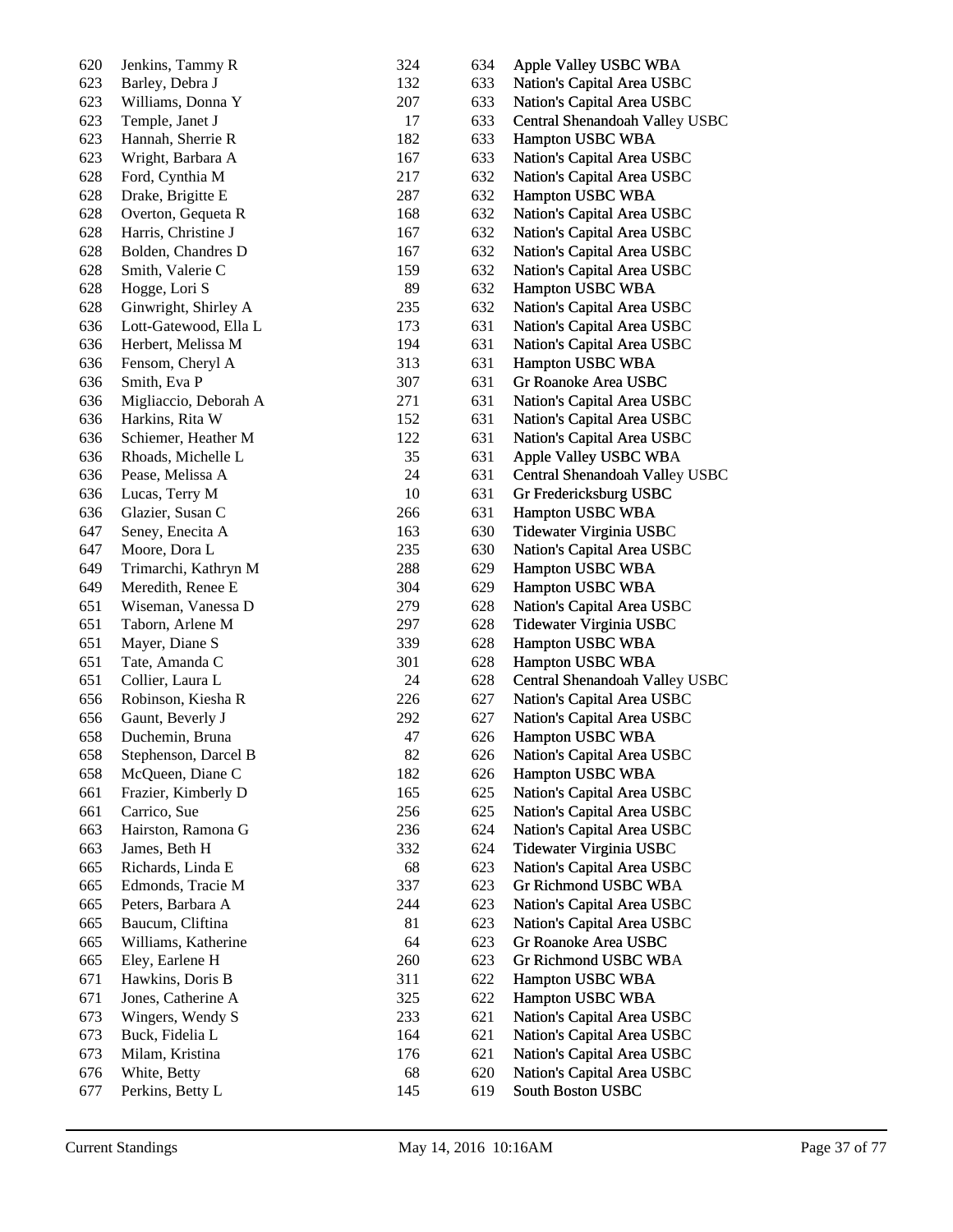| 678 | Garner, Linda S                | 243 | 618 | Nation's Capital Area USBC     |
|-----|--------------------------------|-----|-----|--------------------------------|
| 678 | Manahl, Kelly D                | 305 | 618 | Hampton USBC WBA               |
| 678 | Graves, Susan M                | 151 | 618 | Nation's Capital Area USBC     |
| 681 | Franklin, Felicia T            | 168 | 617 | Nation's Capital Area USBC     |
| 681 | Hubbard, Cheryl A              | 16  | 617 | Central Shenandoah Valley USBC |
| 681 | Simmons, Lisa T                | 23  | 617 | Central Shenandoah Valley USBC |
| 681 | Edwards, Maude F               | 129 | 617 | Gr Fredericksburg USBC         |
| 685 | Holbert, Tenna C B             | 261 | 616 | Tidewater Virginia USBC        |
| 685 | Cooper, Monell K               | 234 | 616 | Nation's Capital Area USBC     |
| 685 | Goodman, Marilyn               | 208 | 616 | Nation's Capital Area USBC     |
| 685 | Plummer, Mary E                | 181 | 616 | Hampton USBC WBA               |
| 685 | Silver, Carolyn A              | 139 | 616 | Gr Richmond USBC WBA           |
| 685 | Leonard, Terry L               | 35  | 616 | Apple Valley USBC WBA          |
| 685 | Johnson, Joycelyn M            | 107 | 616 | Nation's Capital Area USBC     |
| 692 | Quarles, Delores L             | 187 | 615 | Nation's Capital Area USBC     |
| 692 | Dixon, Linda T                 | 241 | 615 | South Boston USBC              |
| 692 | Jackson-Marshall, Agatha V     | 139 | 615 | Gr Richmond USBC WBA           |
| 692 | Snyder, Marie A                | 248 | 615 | Nation's Capital Area USBC     |
| 696 | Younger, Erica L               | 221 | 614 | South Boston USBC              |
| 696 | Green, LaVerne V               | 282 | 614 | Nation's Capital Area USBC     |
| 696 | McKinney, Rose M               | 304 | 614 | Hampton USBC WBA               |
| 699 | Colbert-Box, Sandra M          | 110 | 613 | Nation's Capital Area USBC     |
| 699 | Patrick, Peggy B               | 33  | 613 | Tidewater Virginia USBC        |
| 701 | Robinson, Carleen M            | 93  | 612 | Nation's Capital Area USBC     |
| 701 |                                | 334 | 612 | Gr Richmond USBC WBA           |
|     | Barrett, Ernestine(Tina) S     |     |     |                                |
| 703 | Wingfield, Virginia A          | 309 | 611 | Gr Richmond USBC WBA           |
| 703 | Griffin, Mary Jane F           | 115 | 611 | Nation's Capital Area USBC     |
| 705 | Ryan, Terry M                  | 105 | 610 | Gr Fredericksburg USBC         |
| 705 | Henderson, Yvonne J            | 119 | 610 | Gr Richmond USBC WBA           |
| 707 | Garner, Trinette C             | 115 | 609 | Nation's Capital Area USBC     |
| 707 | Butts, Rose L                  | 143 | 609 | Gr Richmond USBC WBA           |
| 707 | Bentley, Emily D               | 227 | 609 | Nation's Capital Area USBC     |
| 710 | Chronister, Judy C             | 211 | 608 | Nation's Capital Area USBC     |
| 710 | Cunningham, Katy N             | 335 | 608 | Central Shenandoah Valley USBC |
| 712 | Washington, Brenda M           | 118 | 607 | Gr Richmond USBC WBA           |
| 712 | Campion, Joan J                | 38  | 607 | Gr Fredericksburg USBC         |
| 714 | Roberts, Brenda L              | 221 | 606 | <b>South Boston USBC</b>       |
| 715 | Williams-Harrison, Marquetta G | 337 | 605 | Gr Richmond USBC WBA           |
| 716 | Guerrero, Cindy L              | 73  | 604 | Gr Fredericksburg USBC         |
| 717 | Murray, Connie L               | 263 | 603 | Hampton USBC WBA               |
| 717 | Wilson, Sonya M                | 231 | 603 | Nation's Capital Area USBC     |
| 719 | Barnett-Johnson, Brenda C      | 284 | 602 | Nation's Capital Area USBC     |
| 719 | Ballinger, Sandra J            | 74  | 602 | Nation's Capital Area USBC     |
| 719 | Ketch, Lana J                  | 89  | 602 | Hampton USBC WBA               |
| 722 | Childress, Cynthia W           | 253 | 600 | Henry County USBC WBA          |
| 722 | Johnson, Jacinda R             | 280 | 600 | Nation's Capital Area USBC     |
| 724 | Marshall, Stephanie R          | 194 | 597 | Nation's Capital Area USBC     |
| 725 | Bogucki, Brenda K              | 288 | 596 | Hampton USBC WBA               |
| 725 | Bercaw, Sarah A                | 305 | 596 | Hampton USBC WBA               |
| 727 | Carter, Melvina                | 166 | 594 | Nation's Capital Area USBC     |
| 728 | Cobbs, Robin O                 | 253 | 592 | Henry County USBC WBA          |
| 728 | Thompson, Frankie S            | 159 | 592 | Nation's Capital Area USBC     |
| 730 | Pancoast, Bonnie E             | 242 | 591 | South Boston USBC              |
| 731 | Yannitello, Pamela K           | 45  | 590 | Hampton USBC WBA               |
| 731 | Cox, Jeanette M                | 309 | 590 | Gr Richmond USBC WBA           |
| 731 | Bradshaw, Sharon A             | 332 | 590 | Tidewater Virginia USBC        |
|     |                                |     |     |                                |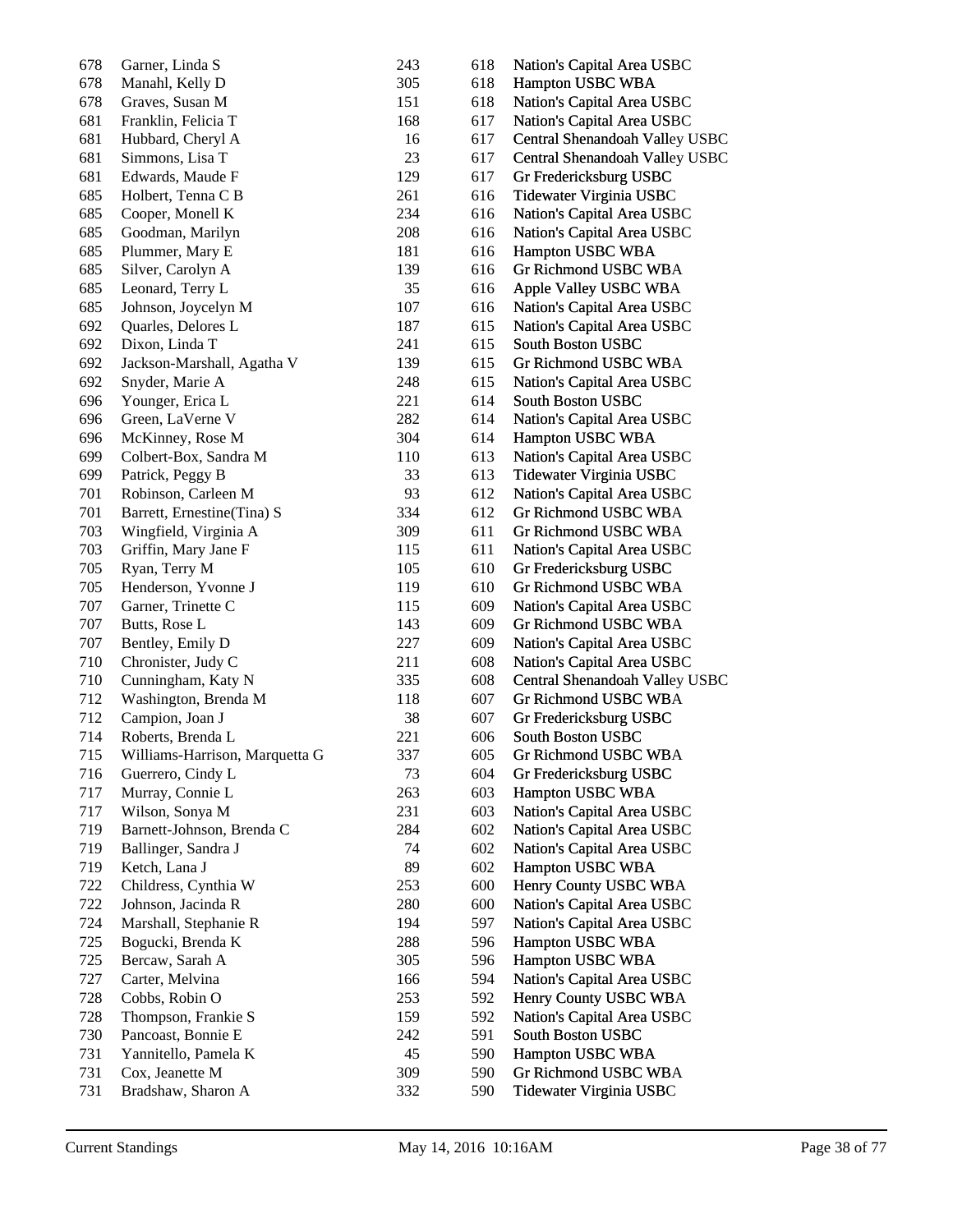| 734 | McGuire, Linda L        | 137 | 589 | Nation's Capital Area USBC     |
|-----|-------------------------|-----|-----|--------------------------------|
| 734 | Hansen, Shelly M        | 36  | 589 | Gr Fredericksburg USBC         |
| 736 | Graham, Vera A          | 74  | 586 | Nation's Capital Area USBC     |
| 737 | Canlas, Paz C           | 336 | 585 | Central Shenandoah Valley USBC |
| 738 | Smith, Faye             | 302 | 584 | Hampton USBC WBA               |
| 739 | Johnson, Deborah G      | 10  | 583 | Gr Fredericksburg USBC         |
| 740 | Kerins, Lesley A        | 266 | 582 | Hampton USBC WBA               |
| 740 | Sam, Alicia R           | 71  | 582 | Nation's Capital Area USBC     |
| 742 | Warlitner, Tarie A      | 196 | 581 | Alleghany-Bath USBC            |
| 743 | Haffner, Cathleen       | 212 | 579 | Nation's Capital Area USBC     |
| 743 | Leone, Virginia L       | 229 | 579 | Nation's Capital Area USBC     |
| 743 | Carter, Kathy M         | 32  | 579 | Gr Richmond USBC WBA           |
| 746 | McCullough, Audrey M    | 69  | 578 | Nation's Capital Area USBC     |
| 747 | Shivers, Cassandra A    | 177 | 576 | Nation's Capital Area USBC     |
| 748 | Mundy, Karen P          | 196 | 575 | Alleghany-Bath USBC            |
| 749 | Ayala, Felicita A       | 191 | 571 | Nation's Capital Area USBC     |
| 750 | Jones, Barbara L        | 192 | 569 | Nation's Capital Area USBC     |
| 751 | Billie, Shamicca N      | 347 | 567 | Gr Richmond USBC WBA           |
| 752 | Blankenship, Michelle L | 214 | 566 | Nation's Capital Area USBC     |
| 752 | Silas, Denise I         | 166 | 566 | Nation's Capital Area USBC     |
| 754 | Dowty, Elaine M         | 211 | 561 | Nation's Capital Area USBC     |
| 755 | Smith, Deborah F        | 263 | 551 | Hampton USBC WBA               |
| 756 | James, Patricia C       | 281 | 531 | Nation's Capital Area USBC     |
| 757 | Carrington, Kelly C     | 339 | 235 | Hampton USBC WBA               |
|     |                         |     |     |                                |

The lowest score to cash is 750.

## **Singles, Regular ( 150 & Below), Handicapped**

| <b>Place</b> | <b>Team name</b>           | <b>Entry</b> | <b>Score</b> | <b>From</b>                    |
|--------------|----------------------------|--------------|--------------|--------------------------------|
| 1            | Bates-Gomez, Veronica      | 338          | 862          | Gr Richmond USBC WBA           |
| 2            | Green, Yvonne P            | 95           | 822          | Nation's Capital Area USBC     |
| 3            | Furman, Theresa S          | 198          | 815          | Tidewater Virginia USBC        |
| 4            | Rice, Nicole               | 345          | 805          | Gr Fredericksburg USBC         |
| 5            | Garrett-Acors, Mersheila C | 113          | 798          | Nation's Capital Area USBC     |
| 6            | Hale, Angela               | 206          | 793          | Nation's Capital Area USBC     |
| 7            | Leonard, Juanita "Nita" F  | 98           | 792          | Tidewater Virginia USBC        |
| 8            | Ferrer, Jessica L          | 330          | 784          | Tidewater Virginia USBC        |
| 8            | Padgett, Pat               | 327          | 784          | Henry County USBC WBA          |
| 10           | White, Judi                | 121          | 783          | Nation's Capital Area USBC     |
| 11           | Harrison, Patricia A       | 69           | 781          | Nation's Capital Area USBC     |
| 12           | Lightfoot, Garnett L       | 348          | 777          | Gr Richmond USBC WBA           |
| 12           | Westbrooks, Toni A         | 311          | 777          | Hampton USBC WBA               |
| 14           | Shelton, Valarie           | 351          | 776          | Gr Richmond USBC WBA           |
| 15           | Brown, Sharon A            | 152          | 775          | Nation's Capital Area USBC     |
| 15           | Venti, Jill M              | 61           | 775          | Hampton USBC WBA               |
| 17           | DanceWiggins, Grace D      | 32           | 774          | <b>Gr Richmond USBC WBA</b>    |
| 17           | Gresch, Vivian             | 100          | 774          | Gr Richmond USBC WBA           |
| 19           | Adams, Lori                | 11           | 773          | Central Shenandoah Valley USBC |
| 20           | Bowers, Estelle M          | 210          | 772          | Henry County USBC WBA          |
| 21           | Calhoun, Stacy Y           | 133          | 771          | Hampton USBC WBA               |
| 21           | Parker, Angela Y           | 111          | 771          | Nation's Capital Area USBC     |
| 21           | Bucci, Deidre E            | 44           | 771          | Hampton USBC WBA               |
| 24           | Watts, Juanita             | 250          | 769          | Nation's Capital Area USBC     |
| 25           | Bartholic, Bonnie L        | 124          | 767          | Nation's Capital Area USBC     |
| 25           | Johnson, Zona M            | 127          | 767          | Nation's Capital Area USBC     |
|              |                            |              |              |                                |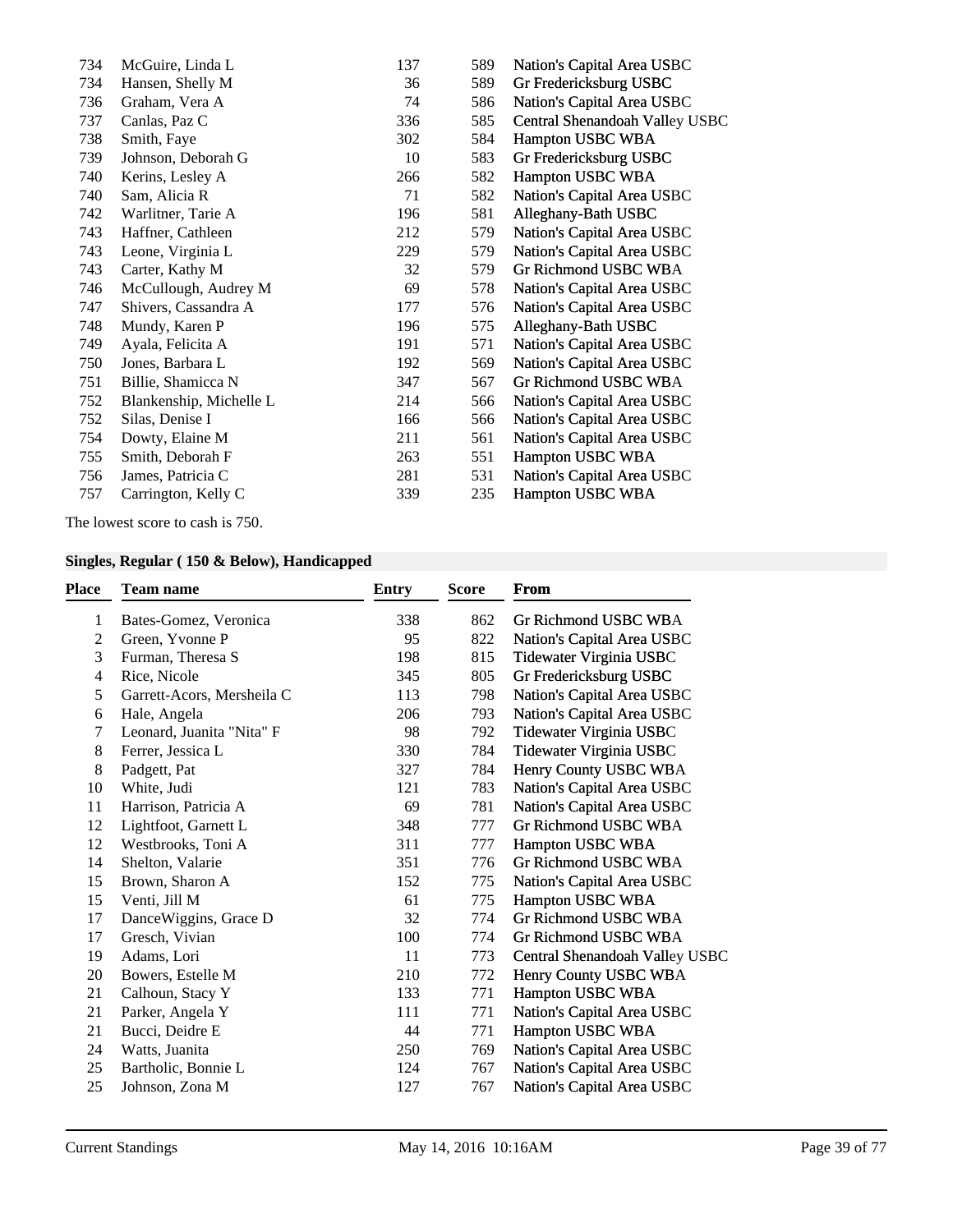| 25     | Topping, Lorraine G   | 202 | 767 | Hampton USBC WBA               |
|--------|-----------------------|-----|-----|--------------------------------|
| 25     | Kilgore, Tnarri S     | 114 | 767 | Nation's Capital Area USBC     |
| 29     | Ramey, Karen D        | 229 | 766 | Nation's Capital Area USBC     |
| 29     | Sheppard, Anna Marie  | 287 | 766 | Hampton USBC WBA               |
| 31     | Bayliss, Margaret D   | 50  | 764 | Apple Valley USBC WBA          |
| 32     | Simms, Janice M       | 135 | 762 | Nation's Capital Area USBC     |
| 33     | Leftwich, Candy L     | 27  | 761 | Gr Roanoke Area USBC           |
| 34     | Williams, Shauntese Y | 69  | 760 | Nation's Capital Area USBC     |
| 34     | Pinard, Patricia K    | 140 | 760 | Tidewater Virginia USBC        |
| 34     | Blevins, Katie M      | 345 | 760 | Gr Fredericksburg USBC         |
| 34     | Hefner, Charlene L    | 199 | 760 | Tidewater Virginia USBC        |
| 38     | Crisman, Brenda M     | 50  | 759 | Apple Valley USBC WBA          |
| 38     | Buchanan, Louise M    | 312 | 759 | Gr Richmond USBC WBA           |
| 38     | LaFon, Annie R        | 33  | 759 | Tidewater Virginia USBC        |
| 38     | Mathews, Phyllis A    | 40  | 759 | Gr Fredericksburg USBC         |
| 42     | Barbour, Doretha D    | 137 | 758 | Nation's Capital Area USBC     |
| 42     | Holland, Barbara J    | 341 | 758 | Nation's Capital Area USBC     |
| 44     | Jenkins, Joyce C      | 89  | 757 | Hampton USBC WBA               |
| 44     | Woodson, Sharon D     | 225 | 757 | Nation's Capital Area USBC     |
| 44     | Davisson, Catherine A | 90  | 757 | Gr Richmond USBC WBA           |
| 47     | Proctor, Janet L      | 112 | 756 | Nation's Capital Area USBC     |
| 48     | Dyson, Carolyn B      | 99  | 755 | Gr Richmond USBC WBA           |
| 48     | Haynes, Reginia V     | 255 | 755 | Hampton USBC WBA               |
| $50\,$ | Trantham, Leia C      | 185 | 754 | Nation's Capital Area USBC     |
| $50\,$ | Baylor, Gina H        | 236 | 754 | Nation's Capital Area USBC     |
| 50     | Simpson, Kimberly     | 280 | 754 | Nation's Capital Area USBC     |
| $50\,$ | Owen, Ann             | 54  | 754 | <b>Appomattox River USBC</b>   |
| 54     | Haines, Mary Ellen    | 130 | 753 | Alleghany-Bath USBC            |
| 54     | Disbrow, Catherine M  | 238 | 753 | Gr Richmond USBC WBA           |
| 54     | Maule, Jodie L        | 262 | 753 | Tidewater Virginia USBC        |
| 57     | Mc Dowell, Linda V    | 77  | 751 | Tidewater Virginia USBC        |
| 57     | Negron, Kassandra I   | 315 | 751 | Hampton USBC WBA               |
| 57     | Terry, Glennyleen     | 242 | 751 | South Boston USBC              |
| 60     | Barnhill, Holly       | 19  | 750 | Central Shenandoah Valley USBC |
| 60     | Caldwell, Coco M      | 60  | 750 | Hampton USBC WBA               |
| 60     | Pierce, Elizabeth J   | 79  | 750 | Hampton USBC WBA               |
| 60     | Cannady, Gertrude S   | 84  | 750 | Nation's Capital Area USBC     |
| 60     | Levdahl, Sandra K     | 122 | 750 | Nation's Capital Area USBC     |
| 60     | Bourne, Donna G       | 308 | 750 | Gr Richmond USBC WBA           |
| 66     | Simmons, Valdenia V   | 113 | 749 | Nation's Capital Area USBC     |
| 66     | Dugan, Lana J         | 184 | 749 | Tidewater Virginia USBC        |
| 68     | Evans, Janet A        | 3   | 748 | Nation's Capital Area USBC     |
| 68     | Branson, Carol M      | 183 | 748 | Hampton USBC WBA               |
| 70     | Mendenhall, Melanie A | 63  | 747 | Gr Richmond USBC WBA           |
| 70     | Harrison, Lorraine B  | 109 | 747 | Nation's Capital Area USBC     |
| 70     | Hatchett, Denise      | 269 | 747 | Hampton USBC WBA               |
| 70     | Jeffries, Cathy L     | 292 | 747 | Nation's Capital Area USBC     |
| 74     | Mounger, Sharon S     | 263 | 745 | Hampton USBC WBA               |
| 74     | Ellis, Kiana M        | 136 | 745 | Nation's Capital Area USBC     |
| 74     | Carlton, Geritzi L    | 196 | 745 | Alleghany-Bath USBC            |
| 77     | Goodrich, Virginia A  | 160 | 744 | <b>Appomattox River USBC</b>   |
| 77     | Hawkins, Carolyn A    | 240 | 744 | Nation's Capital Area USBC     |
| 77     | Porter, Michelle L    | 267 | 744 | Hampton USBC WBA               |
| 77     | Taylor, Delores W     | 95  | 744 | Nation's Capital Area USBC     |
| 81     | Triplett, LaVerne     | 185 | 743 | Nation's Capital Area USBC     |
| 81     | Mesce, Barbara        | 23  | 743 | Central Shenandoah Valley USBC |
|        |                       |     |     |                                |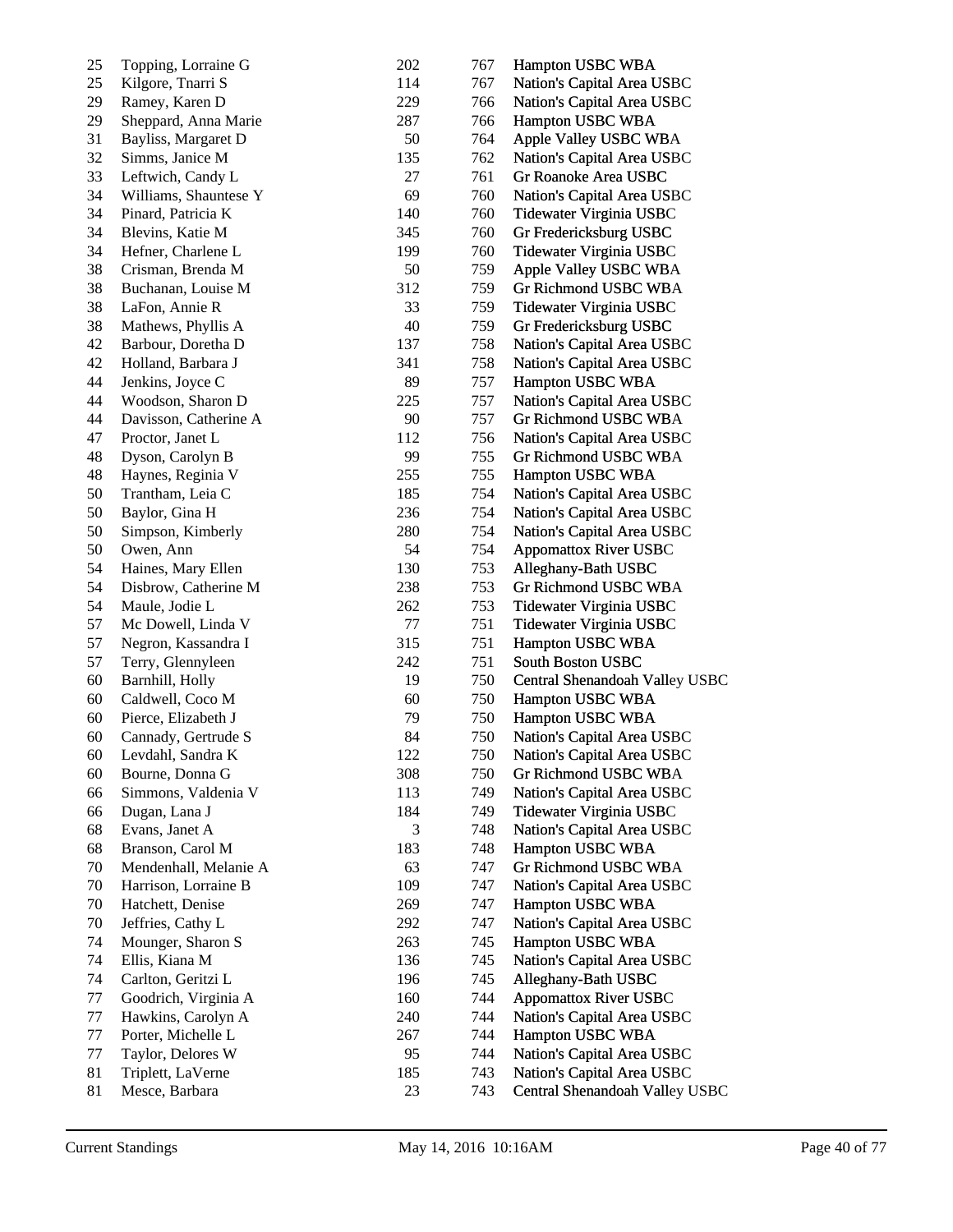| 81      | Dixon, Marjorie H     | 53             | 743 | <b>Appomattox River USBC</b>       |
|---------|-----------------------|----------------|-----|------------------------------------|
| 81      | Roberts, Melissa A    | 90             | 743 | Gr Richmond USBC WBA               |
| 81      | Klusmann, Karin M     | 127            | 743 | Nation's Capital Area USBC         |
| 86      | Inskeep, Debra J      | 342            | 742 | Charlottesville-Albemarle USBC WBA |
| 86      | Uhrin, Marlene A      | 257            | 742 | Apple Valley USBC WBA              |
| 86      | Cunningham, Vicky L   | 335            | 742 | Central Shenandoah Valley USBC     |
| 89      | Bishop, Mary Jane     | 115            | 741 | Nation's Capital Area USBC         |
| 89      | Harter, Maxine M      | 219            | 741 | Hampton USBC WBA                   |
| 89      | Smith, Judy L         | 229            | 741 | Nation's Capital Area USBC         |
| 89      | Ambler, Ann           | 254            | 741 | Tidewater Virginia USBC            |
| 89      | Brooks, Jessica N     | 350            | 741 | Gr Richmond USBC WBA               |
| 94      | Kruschke, Joyce M     | 48             | 740 | Hampton USBC WBA                   |
| 95      | Fox, Clara S          | 311            | 739 | Hampton USBC WBA                   |
| 95      | Prukop, Janet G       | 131            | 739 | Nation's Capital Area USBC         |
| 95      | Douglas, Sharon B     | $\overline{4}$ | 739 | Tidewater Virginia USBC            |
| 98      | Kingsbury, Michelle E | 140            | 738 | Tidewater Virginia USBC            |
| 98      | Cooper, Katina F      | 283            | 738 | Nation's Capital Area USBC         |
| 100     | Parker, Robin E       | 70             | 737 | Nation's Capital Area USBC         |
| 100     | Ford, Patricia A      | 153            | 737 | Nation's Capital Area USBC         |
| 102     | McLain, Rose M        | 104            | 736 | Charlottesville-Albemarle USBC WBA |
| 102     | Chatman, Lorraine B   | 157            | 736 | Nation's Capital Area USBC         |
| 102     | Whiting, Clara M      | 83             | 736 | Nation's Capital Area USBC         |
| 102     | Johnson, Sara         | 78             | 736 |                                    |
| 102     | James, Bethany K      | 205            | 736 | Nation's Capital Area USBC         |
| 107     | Benfield, Diane L     | 265            | 735 | Hampton USBC WBA                   |
| 108     | Hash, Peggy M         | 78             | 734 |                                    |
| $108\,$ | Thompson, Renee' Y    | 208            | 734 | Nation's Capital Area USBC         |
| 110     | Foxworth, Rose C      | 26             | 733 | Gr Richmond USBC WBA               |
| 110     | Seber, Denise L       | 286            | 733 | Hampton USBC WBA                   |
| 110     | Smith, Shirley A      | 165            | 733 | Nation's Capital Area USBC         |
| 110     | Bivens, Margaret V    | 153            | 733 | Nation's Capital Area USBC         |
| $110\,$ | Cogley, Maria A       | 43             | 733 | Hampton USBC WBA                   |
| 110     | Green, Eula W         | 83             | 733 | Nation's Capital Area USBC         |
| 110     | Brown, Dawn R         | $\tau$         | 733 | Central Shenandoah Valley USBC     |
| 110     | McCormick, Betty Gene | 53             | 733 | <b>Appomattox River USBC</b>       |
| 118     | Grimes, Winifred R    | 135            | 732 | Nation's Capital Area USBC         |
| 118     | Sinkular, Kazuko      | 20             | 732 | Central Shenandoah Valley USBC     |
| 120     | Turner, Helen W       | 327            | 731 | Henry County USBC WBA              |
| 120     | Jones, Donna B        | 252            | 731 | Gr Roanoke Area USBC               |
| 120     | Thompson, Brenda Q    | 326            | 731 | Henry County USBC WBA              |
| 123     | Rhinehart, Lisa S     | 259            | 730 | Gr Richmond USBC WBA               |
| 123     | Johnson, Barbara L    | 133            | 730 | Hampton USBC WBA                   |
| 123     | Williams, Maythis A   | 108            | 730 | Nation's Capital Area USBC         |
| 123     | Harris, Josie G       | 59             | 730 | Tidewater Virginia USBC            |
| 123     | Jaeger, Shirley A     | 99             | 730 | Gr Richmond USBC WBA               |
| 128     | Smestad, Kathy J      | 130            | 729 | Alleghany-Bath USBC                |
| 128     | Propst, Barbara A     | 336            | 729 | Central Shenandoah Valley USBC     |
| 128     | McGuire, Kelli S      | 327            | 729 | Henry County USBC WBA              |
| 128     | Davis, Glenda R       | 276            | 729 | Nation's Capital Area USBC         |
| 128     | Burton, H Marie       | 116            | 729 | Nation's Capital Area USBC         |
| 128     | Coffey, Sandie L      | 7              | 729 | Central Shenandoah Valley USBC     |
| 128     | Holt, Tia M           | 250            | 729 | Nation's Capital Area USBC         |
| 128     | Eure, Dorothy D       | 203            | 729 | Tidewater Virginia USBC            |
| 136     | Logan, Tanya B        | 62             | 728 | Hampton USBC WBA                   |
| 136     | Kane, Wendy           | 223            | 728 | Gr Roanoke Area USBC               |
| 136     | Shelton, Gloria J     | 53             | 728 | <b>Appomattox River USBC</b>       |
|         |                       |                |     |                                    |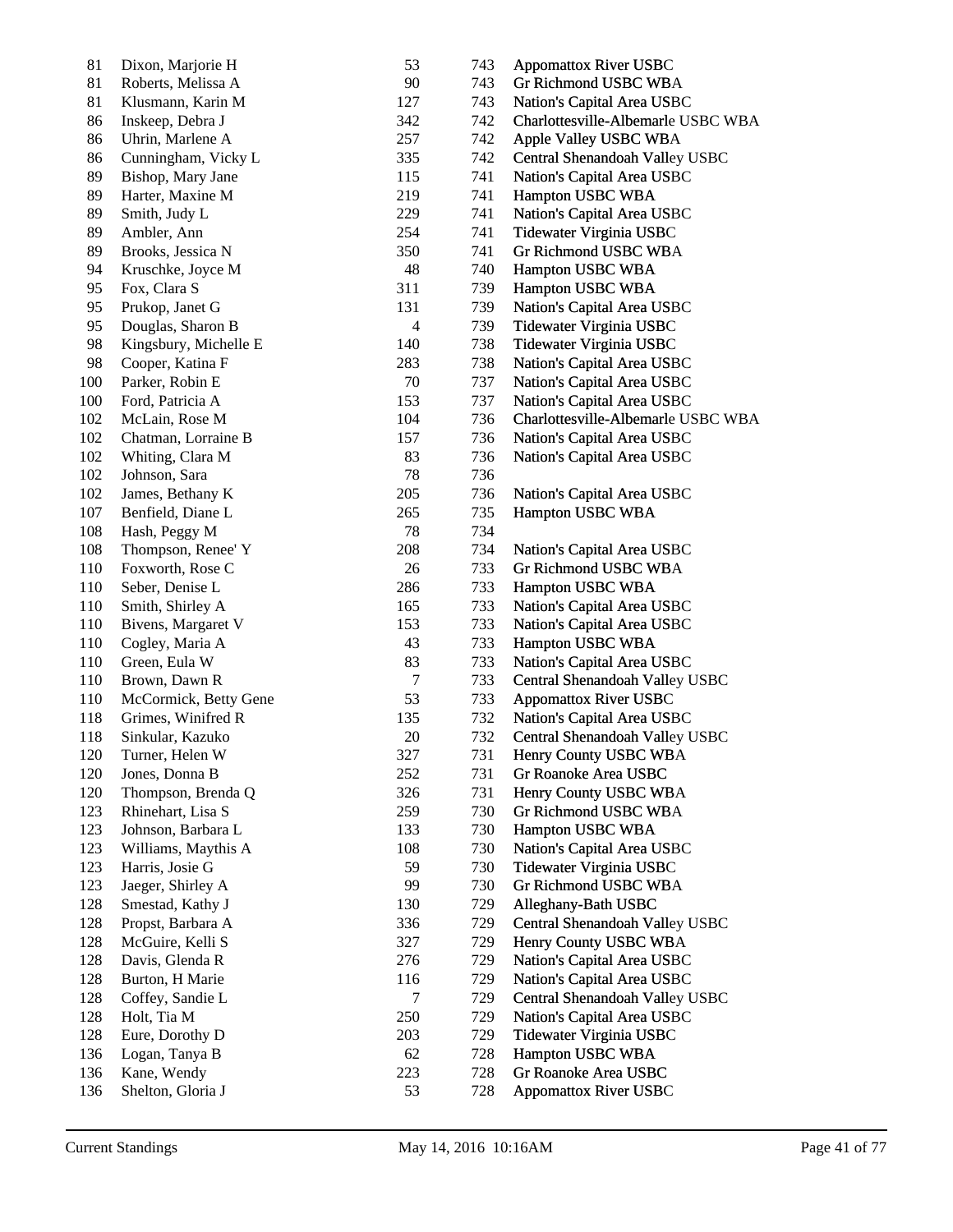| 136 | Abatta, Shirley F                      | 6              | 728 | Nation's Capital Area USBC     |
|-----|----------------------------------------|----------------|-----|--------------------------------|
| 136 | Marley, Sally A                        | $\overline{c}$ | 728 | Nation's Capital Area USBC     |
| 141 | Leight, Amanda L                       | 324            | 727 | Apple Valley USBC WBA          |
| 141 | Lonas, Samantha R                      | 55             | 727 | Central Shenandoah Valley USBC |
| 141 | Bain, Deseree R                        | 62             | 727 | Hampton USBC WBA               |
| 141 | Lightfoot, Michelle P                  | 102            | 727 | Gr Richmond USBC WBA           |
| 141 | Henningsen, Deberia K                  | 52             | 727 | Gr Fredericksburg USBC         |
| 146 | Walker, Wanda D                        | 134            | 726 | Nation's Capital Area USBC     |
| 146 | Orfield, Jenn S                        | 334            | 726 | Gr Richmond USBC WBA           |
| 146 | Blackman, Doris B                      | 85             | 726 | Nation's Capital Area USBC     |
| 146 | Powell, Faye H                         | 144            | 726 | South Boston USBC              |
| 146 | Bowman, Sarah C                        | 210            | 726 | Henry County USBC WBA          |
| 151 | Collins, Carolyn D                     | 77             | 725 | Tidewater Virginia USBC        |
| 151 | Fabian, Enid G                         | 240            | 725 | Nation's Capital Area USBC     |
| 151 | Royall, Kathy L                        | 259            | 725 | Gr Richmond USBC WBA           |
| 151 | Phillips, Lois E                       | 299            | 725 | Tidewater Virginia USBC        |
| 155 | Clark, Tawana L                        | 127            | 724 | Nation's Capital Area USBC     |
| 155 | Martin-Gross, Yvette                   | 185            | 724 | Nation's Capital Area USBC     |
| 155 |                                        | 315            | 724 | Hampton USBC WBA               |
| 158 | Grimes, Tiffany T<br>Foote, Faustina A |                |     |                                |
|     |                                        | 43             | 723 | Hampton USBC WBA               |
| 158 | Greene, Nannie N                       | 252            | 723 | Gr Roanoke Area USBC           |
| 158 | Kidwell, Sandy A                       | 289            | 723 | Gr Richmond USBC WBA           |
| 161 | Wandrie, Analisa M                     | 125            | 722 | Nation's Capital Area USBC     |
| 161 | Bilby, Susan L                         | 29             | 722 | Gr Roanoke Area USBC           |
| 161 | Tolley, Andrea B                       | 197            | 722 | Alleghany-Bath USBC            |
| 161 | Simpson, Patrice L                     | 280            | 722 | Nation's Capital Area USBC     |
| 165 | Brown, Frances L                       | 275            | 721 | Nation's Capital Area USBC     |
| 165 | Ratten, Denise A                       | 37             | 721 | Gr Fredericksburg USBC         |
| 167 | O'Shea, Jeannie                        | 216            | 720 | Nation's Capital Area USBC     |
| 167 | Williams, Darlene S                    | 322            | 720 | Gr Fredericksburg USBC         |
| 169 | Hale, Desiree L                        | 190            | 719 | Nation's Capital Area USBC     |
| 169 | Jones, Laura A                         | 240            | 719 | Nation's Capital Area USBC     |
| 169 | Hilliard, Brenda G                     | 101            | 719 | Gr Richmond USBC WBA           |
| 169 | Carey, Weeatha P                       | 75             | 719 | Tidewater Virginia USBC        |
| 169 | Lawhorne, Belva M                      | 21             | 719 | Central Shenandoah Valley USBC |
| 169 | Schofield, Lynne A                     | 302            | 719 | Hampton USBC WBA               |
| 175 | Stanton, Epthal C                      | 135            | 718 | Nation's Capital Area USBC     |
| 175 | Taylor, Samantha V                     | 193            | 718 | Nation's Capital Area USBC     |
| 175 | Parham, Deborah R L                    | 274            | 718 | Nation's Capital Area USBC     |
| 175 | Jessie, Rebecca H                      | 331            | 718 | Hampton USBC WBA               |
| 179 | Proctor, Joyce M                       | 94             | 717 | Nation's Capital Area USBC     |
| 179 | Cason, Claudia G                       | 248            | 717 | Nation's Capital Area USBC     |
| 179 | Harbour, Lisa, F                       | 210            | 717 | Henry County USBC WBA          |
| 179 | Beaulac, Katarina M                    | 45             | 717 | Hampton USBC WBA               |
| 179 | Little, Tracey C                       | 226            | 717 | Nation's Capital Area USBC     |
| 179 | Wells, Theda V                         | 54             | 717 | <b>Appomattox River USBC</b>   |
| 185 | Danchak, Terry L                       | 268            | 716 | Hampton USBC WBA               |
| 185 | Johnson, Jacqueline V                  | 272            | 716 | Hampton USBC WBA               |
| 185 | Heath, Barbara E                       | 245            | 716 | Hampton USBC WBA               |
| 185 | Pratt, Jacqueline S                    | 109            | 716 | Nation's Capital Area USBC     |
| 185 | Guilford, Melissa J                    | 66             | 716 | Nation's Capital Area USBC     |
| 185 | Sympson, Lesley G                      | 4              | 716 | Tidewater Virginia USBC        |
| 185 | Creek, Freda D                         | 283            |     |                                |
| 192 |                                        | 9              | 716 | Nation's Capital Area USBC     |
| 192 | Thorne, Sharon B                       |                | 715 | Central Shenandoah Valley USBC |
|     | Crabtree, Ricki J                      | 100            | 715 | Gr Richmond USBC WBA           |
| 192 | Osborne, Patricia G                    | 326            | 715 | Henry County USBC WBA          |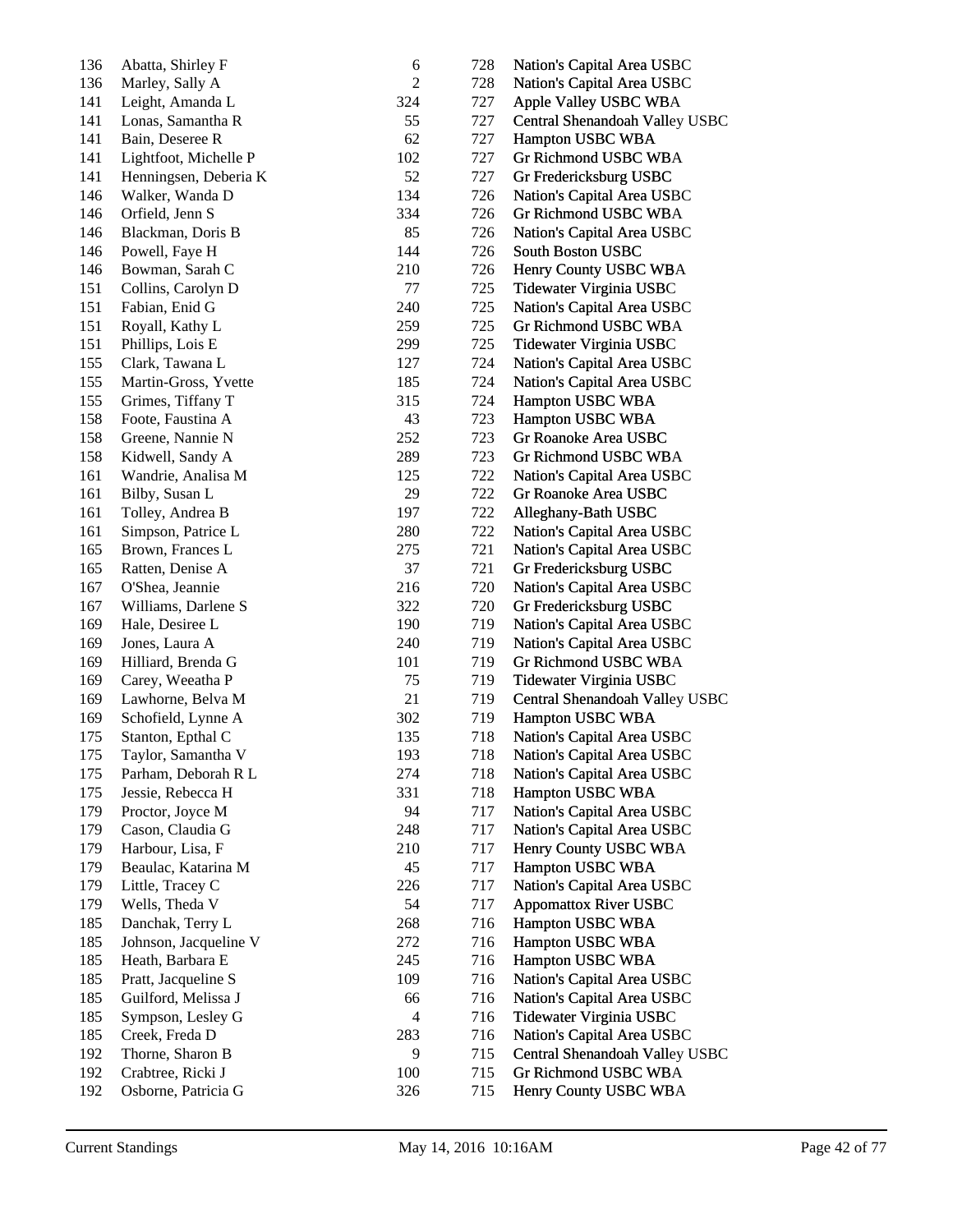| 192 | Lowery, Patricia A      | 341 | 715 | Nation's Capital Area USBC     |
|-----|-------------------------|-----|-----|--------------------------------|
| 192 | Wainwright, Andressa C  | 15  | 715 | Central Shenandoah Valley USBC |
| 197 | Whiting, Gwendolyn M    | 228 | 714 | Nation's Capital Area USBC     |
| 197 | Simmons, Tara L         | 246 | 714 | Lynchburg Area USBC            |
| 197 | Lambert, Felicia N      | 7   | 714 | Central Shenandoah Valley USBC |
| 197 | Sharpe, Lena J          | 160 | 714 | <b>Appomattox River USBC</b>   |
| 201 | Norton, Sandra M        | 134 | 713 | Nation's Capital Area USBC     |
| 201 | Ray, Anne S             | 301 | 713 | Hampton USBC WBA               |
| 201 | Woodard, Edna M         | 331 | 713 | Hampton USBC WBA               |
| 201 | Cunningham, Sandra L    | 288 | 713 | Hampton USBC WBA               |
| 201 | Tabor, Brenda           | 183 | 713 | Hampton USBC WBA               |
| 201 | Fitzgerald, Ann T       | 99  | 713 | Gr Richmond USBC WBA           |
| 201 | Mclarn, Ronica L        | 90  | 713 | Gr Richmond USBC WBA           |
| 201 | McGuinness, Carol A     | 38  | 713 | Gr Fredericksburg USBC         |
| 201 | Stump, Ruth             | 28  | 713 | Gr Roanoke Area USBC           |
| 201 | Conner, Gwen K          | 9   | 713 | Central Shenandoah Valley USBC |
| 201 | Jackson, Deborah C      | 191 | 713 | Nation's Capital Area USBC     |
| 212 | McCaskill, Deidra R     | 87  | 712 | Nation's Capital Area USBC     |
| 212 | Crespo, Antoinette      | 315 | 712 | Hampton USBC WBA               |
| 212 | Leonard, Janice M       | 10  | 712 | Gr Fredericksburg USBC         |
| 212 | Prause, Lori J          | 219 | 712 | Hampton USBC WBA               |
| 212 | Tabb, Evangelyn M       | 80  | 712 | Nation's Capital Area USBC     |
| 212 | Clark, Tracy A          | 218 | 712 | Nation's Capital Area USBC     |
| 212 | Burgwyn, Joyce W        | 107 | 712 | Nation's Capital Area USBC     |
| 219 | Clingenpeel, Debra D    | 224 | 711 | Gr Roanoke Area USBC           |
| 219 | Drobney, Barbara R      | 239 | 711 | Nation's Capital Area USBC     |
| 219 | Cameron, Victoria L     | 200 | 711 | Nation's Capital Area USBC     |
| 219 | Jones, Barbara V        | 174 | 711 | Nation's Capital Area USBC     |
| 219 | McLaughlin, Doris C     | 162 | 711 | Alleghany-Bath USBC            |
| 219 | Conner, Loretta T       | 145 | 711 | South Boston USBC              |
| 219 | Brettle, Kat L          | 23  | 711 | Central Shenandoah Valley USBC |
| 226 | Johnston, Andrea G      | 259 | 710 | Gr Richmond USBC WBA           |
| 226 | Henderson, Lisa D       | 244 | 710 | Nation's Capital Area USBC     |
| 226 | Hicks, Lillian L        | 350 | 710 | Gr Richmond USBC WBA           |
| 226 | Butler, Toni B          | 14  | 710 | Central Shenandoah Valley USBC |
| 230 | Jones, Beverly F        | 11  | 709 | Central Shenandoah Valley USBC |
| 231 | Brannon-Heron, Maria M  | 124 | 708 | Nation's Capital Area USBC     |
| 231 | Johnson, Jamie R        | 61  | 708 | Hampton USBC WBA               |
| 233 | Gaither, Brenda L       | 67  | 707 | Nation's Capital Area USBC     |
| 233 | Alsop, Carrie M         | 341 | 707 | Nation's Capital Area USBC     |
| 233 | Maclin, Doris G         | 101 | 707 | Gr Richmond USBC WBA           |
| 233 | Arrington, Francine W   | 224 | 707 | Gr Roanoke Area USBC           |
| 237 | Howell, Rose M          | 84  | 706 | Nation's Capital Area USBC     |
| 237 | Bellinger, Laurie M     | 215 | 706 | Nation's Capital Area USBC     |
| 237 | Scott, Karen G          | 224 | 706 | Gr Roanoke Area USBC           |
| 237 | Christine, Betty J      | 305 | 706 | Hampton USBC WBA               |
| 241 | Jones, Margaret L       | 299 | 705 | Tidewater Virginia USBC        |
| 241 | Andrews, Melinda G      | 323 | 705 | Alleghany-Bath USBC            |
| 241 | Journiette, Cassandra L | 252 | 705 | Gr Roanoke Area USBC           |
| 241 | Gray, Lita F            | 113 | 705 | Nation's Capital Area USBC     |
| 241 | Armentrout, Barbara T   | 162 | 705 | Alleghany-Bath USBC            |
| 246 | Forred, June H          | 52  | 704 | Gr Fredericksburg USBC         |
| 246 | Boykins, Ethel D        | 76  | 704 | Tidewater Virginia USBC        |
| 246 | Gilbert, Jean H         | 100 | 704 | Gr Richmond USBC WBA           |
| 246 | Thomas, Lolita K        | 116 | 704 | Nation's Capital Area USBC     |
| 246 | Guess, Michaelle J      | 219 | 704 | Hampton USBC WBA               |
|     |                         |     |     |                                |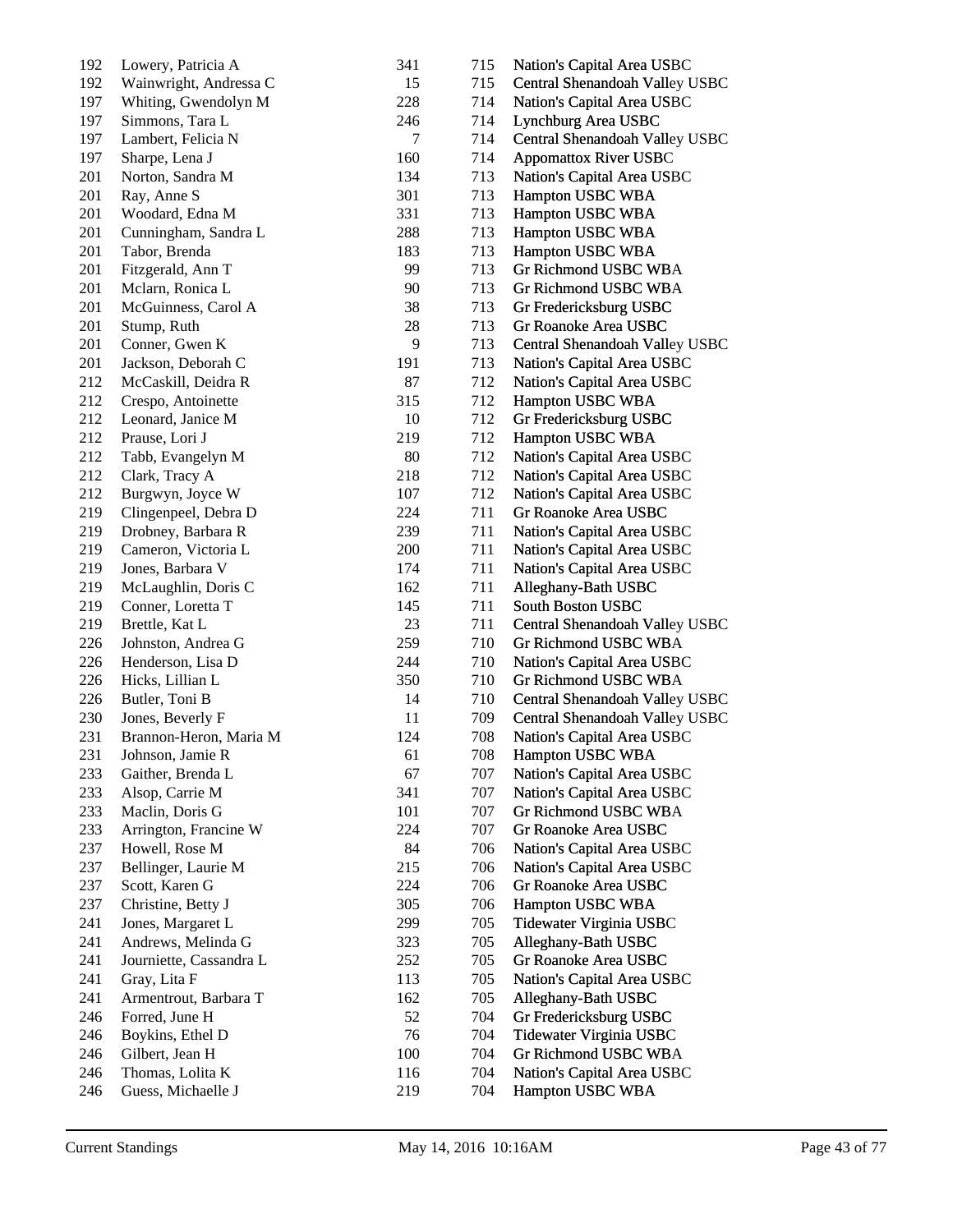| 246 | Powell, Donna L       | 245    | 704 | Hampton USBC WBA                   |
|-----|-----------------------|--------|-----|------------------------------------|
| 252 | Coleman, Grace        | 206    | 703 | Nation's Capital Area USBC         |
| 252 | Peelman, Mary Ann     | 4      | 703 | Tidewater Virginia USBC            |
| 252 | Jones, Joan S         | 28     | 703 | Gr Roanoke Area USBC               |
| 255 | Richardson, Lisa A    | 78     | 702 |                                    |
| 256 | Milstead, Catherine L | 152    | 701 | Nation's Capital Area USBC         |
| 256 | Jeffers, Berlinda L   | 350    | 701 | Gr Richmond USBC WBA               |
| 256 | Carswell, Tammy L     | 238    | 701 | Gr Richmond USBC WBA               |
| 259 | Atkins, Lynnette A    | 146    | 700 | <b>Appomattox River USBC</b>       |
| 259 | Hurlburt, Lani S      | 300    | 700 | Hampton USBC WBA                   |
| 259 | Zahreddine, Geri      | 215    | 700 | Nation's Capital Area USBC         |
| 259 | Givler, Barbara A     | 30     | 700 | Gr Roanoke Area USBC               |
| 259 | Royal, Susan M        | 30     | 700 | Gr Roanoke Area USBC               |
| 259 | Wells, Jane G         | 9      | 700 | Central Shenandoah Valley USBC     |
| 259 | Lomele, Patti         | 286    | 700 | Hampton USBC WBA                   |
| 266 | Blackwell, Betty J    | 207    | 699 | Nation's Capital Area USBC         |
| 266 | Beaman, Barbara J     | $\tau$ | 699 | Central Shenandoah Valley USBC     |
| 266 | Wade, Bobbie H        | 32     | 699 | Gr Richmond USBC WBA               |
| 266 | Norton, Mary R        | 81     | 699 | Nation's Capital Area USBC         |
| 266 | Hicks, Renee C        | 136    | 699 | Nation's Capital Area USBC         |
| 271 | Kelly, Elizabeth V    | 314    | 698 | Nation's Capital Area USBC         |
| 271 | Morris, Tamichia M    | 338    | 698 | Gr Richmond USBC WBA               |
| 271 | Martin, Bobbie J      | 331    | 698 | Hampton USBC WBA                   |
| 271 | McDonald, Frances V   | 296    | 698 | Lynchburg Area USBC                |
| 271 | Sandlin, Jennifer M   | 41     | 698 | Lynchburg Area USBC                |
| 271 | Davis, Hannah L       | 41     | 698 | Lynchburg Area USBC                |
| 277 | Johnson, Rhonda M     | 154    | 697 | Nation's Capital Area USBC         |
| 277 | Fritts, Terry R       | 198    | 697 | Tidewater Virginia USBC            |
| 277 | Hall, Mary V          | 203    | 697 | Tidewater Virginia USBC            |
| 280 | Ramseur, Connie L     | 17     | 696 | Central Shenandoah Valley USBC     |
| 280 | McCay, Geray R        | 286    | 696 | Hampton USBC WBA                   |
| 280 | Scott, Kimberly W     | 290    | 696 | Lynchburg Area USBC                |
| 280 | Crocker, Lori         | 352    | 696 | Tidewater Virginia USBC            |
| 284 | Perry, Marion         | 213    | 695 | Nation's Capital Area USBC         |
| 284 | McKusker, Kelley D    | 342    | 695 | Charlottesville-Albemarle USBC WBA |
| 284 | Toney, Lorna          | 348    | 695 | <b>Gr Richmond USBC WBA</b>        |
| 284 | Smith, Dorothy E      | 319    | 695 | Gr Fredericksburg USBC             |
| 284 | Mouton, Elizabeth A   | 300    | 695 | Hampton USBC WBA                   |
| 284 | Young, Gloria T       | 141    | 695 | Nation's Capital Area USBC         |
| 284 | Friess, Patricia M    | 88     | 695 | Lynchburg Area USBC                |
| 284 | Dixon, Donna M        | 18     | 695 | Central Shenandoah Valley USBC     |
| 284 | Moore, Regina M       | 18     | 695 | Central Shenandoah Valley USBC     |
| 284 | Mills, Bettie V       | 143    | 695 | Gr Richmond USBC WBA               |
| 294 | Lewis, Sharon F       | 309    | 694 | Gr Richmond USBC WBA               |
| 294 | Skipper, Helen R      | 6      | 694 | Nation's Capital Area USBC         |
| 294 | Sprouse, Gloria       | $8\,$  | 694 | Central Shenandoah Valley USBC     |
| 297 | Holloway, Joyce W     | 268    | 693 | Hampton USBC WBA                   |
| 297 | Sweeny, Doreen M      | 216    | 693 | Nation's Capital Area USBC         |
| 297 | Parker, Mary M        | 201    | 693 | Nation's Capital Area USBC         |
| 297 | Lightfoot, Paulette J | 102    | 693 | Gr Richmond USBC WBA               |
| 297 | De Weese, Virginia P  | 5      | 693 | Upper Shenandoah Valley USBC BA    |
| 297 | Green, Marcia M       | 6      | 693 | Nation's Capital Area USBC         |
| 303 | Garrett, Nancy N      | 103    | 692 | Gr Richmond USBC WBA               |
| 303 | Crews, Anne E         | 277    | 692 | Nation's Capital Area USBC         |
| 303 | Smith, Lawanda M      | 254    | 692 | Tidewater Virginia USBC            |
| 303 | Minkin, Tammy G       | 124    | 692 | Nation's Capital Area USBC         |
|     |                       |        |     |                                    |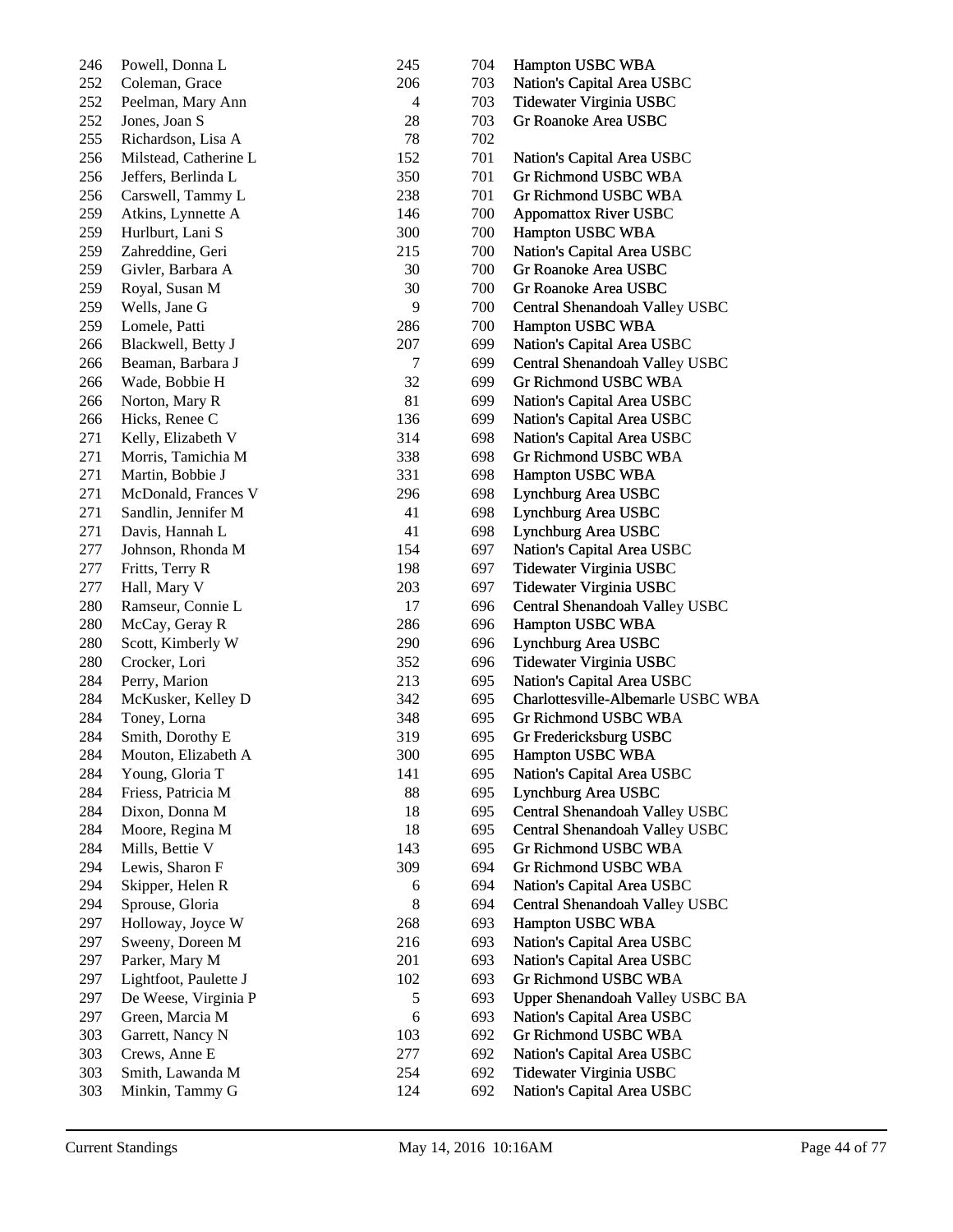| 303 | Jordan, Everdene J          | 155 | 692 | Nation's Capital Area USBC         |
|-----|-----------------------------|-----|-----|------------------------------------|
| 308 | Ashmore, Renee              | 44  | 691 | Hampton USBC WBA                   |
| 308 | Cromartie-Holton, Melissa A | 278 | 691 | Nation's Capital Area USBC         |
| 310 | Hyde, Sandra L              | 24  | 690 | Central Shenandoah Valley USBC     |
| 310 | Seitz, Judy D               | 36  | 690 | Gr Fredericksburg USBC             |
| 310 | Spradlin, Teresa            | 41  | 690 | Lynchburg Area USBC                |
| 310 | Brekke, Jane C              | 160 | 690 | <b>Appomattox River USBC</b>       |
| 310 | Whitelock, Joyce H          | 213 | 690 | Nation's Capital Area USBC         |
| 310 | Gathers, Ruth E             | 112 | 690 | Nation's Capital Area USBC         |
| 316 | Woody, Bernice G            | 241 | 689 | South Boston USBC                  |
| 316 | Setliff, Teresa C           | 326 | 689 | Henry County USBC WBA              |
| 316 | Sawyer, Amanda L            | 262 | 689 | Tidewater Virginia USBC            |
| 316 | Roberts, Brenda L           | 136 | 689 | Nation's Capital Area USBC         |
|     |                             |     |     |                                    |
| 316 | Hoggard, Barbara D          | 59  | 689 | Tidewater Virginia USBC            |
| 316 | Daniel, Rebecca P           | 10  | 689 | Gr Fredericksburg USBC             |
| 316 | Weaver, Joan E              | 239 | 689 | Nation's Capital Area USBC         |
| 316 | Strode, Ruby J              | 301 | 689 | Hampton USBC WBA                   |
| 324 | Quinn, Mildred A            | 238 | 688 | Gr Richmond USBC WBA               |
| 324 | Haley, Jearlean             | 241 | 688 | <b>South Boston USBC</b>           |
| 324 | Howard, Heather M           | 197 | 688 | Alleghany-Bath USBC                |
| 324 | Maddox, Andrea C            | 149 | 688 | Gr Richmond USBC WBA               |
| 324 | Green, Sandra L             | 73  | 688 | Gr Fredericksburg USBC             |
| 324 | Moore, Nakia D              | 274 | 688 | Nation's Capital Area USBC         |
| 330 | Brown, Eileen B             | 125 | 687 | Nation's Capital Area USBC         |
| 330 | Brown, Jeannie D            | 223 | 687 | Gr Roanoke Area USBC               |
| 330 | Turner, Doreen D            | 225 | 687 | Nation's Capital Area USBC         |
| 330 | Pinkard, Patricia A         | 270 | 687 | Nation's Capital Area USBC         |
| 330 | Marckel, Carolyn C          | 329 | 687 | Charlottesville-Albemarle USBC WBA |
| 335 | Lam, Mary M                 | 55  | 686 | Central Shenandoah Valley USBC     |
| 335 | Duttine, C.Sue              | 248 | 686 | Nation's Capital Area USBC         |
| 335 | Ware, Estelle A             | 171 | 686 | Nation's Capital Area USBC         |
| 335 | Smith, Donna M              | 189 | 686 | Nation's Capital Area USBC         |
| 339 | Weldon, Dotty L             | 322 | 685 | Gr Fredericksburg USBC             |
| 339 | Williamson, Jennifer A      | 37  | 685 | Gr Fredericksburg USBC             |
| 339 | Jenkins, Sandra A           | 63  | 685 | Gr Richmond USBC WBA               |
| 339 | Proctor, Martina B          | 116 | 685 | Nation's Capital Area USBC         |
| 339 | Johnson, Debora             | 121 | 685 | Nation's Capital Area USBC         |
| 339 | Carwile, Brenda B           | 128 | 685 | Lynchburg Area USBC                |
|     |                             |     |     |                                    |
| 345 | Corbett, Joan J             | 260 | 684 | Gr Richmond USBC WBA               |
| 345 | Cash, Angel N               | 319 | 684 | Gr Fredericksburg USBC             |
| 345 | Picariello, Shelleyann      | 261 | 684 | Tidewater Virginia USBC            |
| 345 | Hartman, Kathy A            | 213 | 684 | Nation's Capital Area USBC         |
| 345 | Reese, Pauline H            | 8   | 684 | Central Shenandoah Valley USBC     |
| 345 | Huszar, Kimberly S          | 37  | 684 | Gr Fredericksburg USBC             |
| 351 | Pearsall, Helen F           | 279 | 683 | Nation's Capital Area USBC         |
| 351 | Jimenez, Helen              | 2   | 683 | Nation's Capital Area USBC         |
| 351 | Woodfolk, Julia K           | 87  | 683 | Nation's Capital Area USBC         |
| 351 | Fincato, Ronni D            | 99  | 683 | Gr Richmond USBC WBA               |
| 355 | Blake, Carolyn W            | 223 | 682 | Gr Roanoke Area USBC               |
| 355 | Burton, Judette O           | 271 | 682 | Nation's Capital Area USBC         |
| 355 | Naguski, Mary F             | 312 | 682 | Gr Richmond USBC WBA               |
| 355 | Fazio, Patricia             | 79  | 682 | Hampton USBC WBA                   |
| 359 | Werner, Hilde J             | 12  | 680 | Central Shenandoah Valley USBC     |
| 359 | McKinney, Carlene A         | 66  | 680 | Nation's Capital Area USBC         |
| 359 | Paige, Geraldine M          | 85  | 680 | Nation's Capital Area USBC         |
| 359 | Ford, Frances A             | 91  | 680 | Gr Richmond USBC WBA               |
|     |                             |     |     |                                    |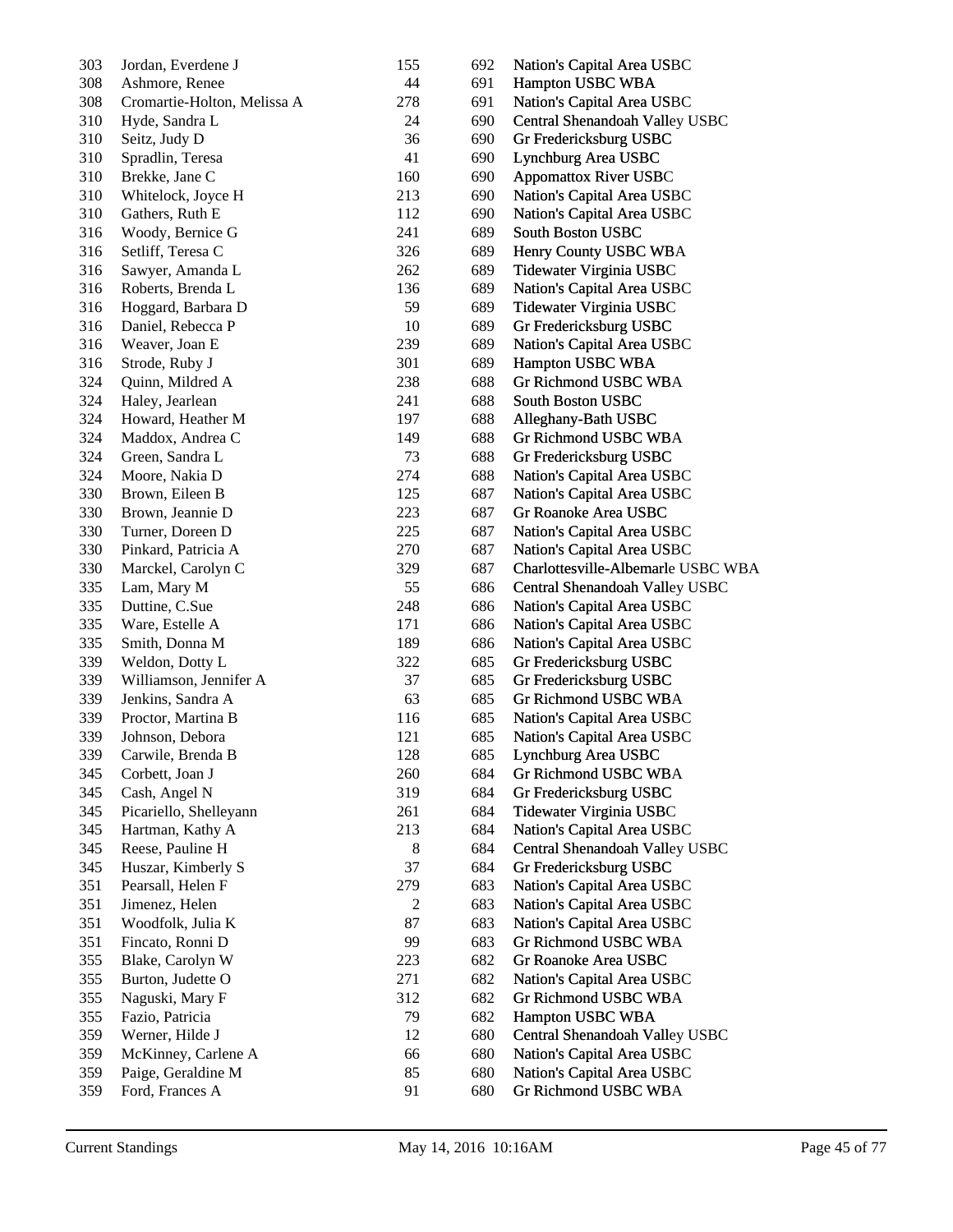| 359 | Waddell, Patsy D              | 130 | 680 | Alleghany-Bath USBC                |
|-----|-------------------------------|-----|-----|------------------------------------|
| 359 | Howard, Lori N                | 188 | 680 | Nation's Capital Area USBC         |
| 365 | Fouts, Betty A                | 100 | 679 | Gr Richmond USBC WBA               |
| 365 | Gronlund, Cheryl D            | 289 | 679 | Gr Richmond USBC WBA               |
| 365 | Hazelgrove, Sheila M          | 267 | 679 | Hampton USBC WBA                   |
| 365 | Nolte, Jane H                 | 139 | 679 | Gr Richmond USBC WBA               |
| 365 | Jenifer, Judy A               | 155 | 679 | Nation's Capital Area USBC         |
| 370 | Jennings, Pamela A            | 46  | 678 | Hampton USBC WBA                   |
| 370 | Reynolds-Neal, Mary L         | 84  | 678 | Nation's Capital Area USBC         |
| 370 | Brannon, Roberta C            | 123 | 678 | Nation's Capital Area USBC         |
| 370 | Montgomery, Julia A           | 131 | 678 | Nation's Capital Area USBC         |
| 370 | Amburn, Kellee L              | 333 | 678 | Tidewater Virginia USBC            |
| 375 | Allen, Roberta                | 273 | 677 | Charlottesville-Albemarle USBC WBA |
|     |                               | 45  |     |                                    |
| 375 | Jeffreys, Andrea L            |     | 677 | Hampton USBC WBA                   |
| 375 | Schmidt, Vicky L              | 43  | 677 | Hampton USBC WBA                   |
| 375 | Jones, Carolyn                | 348 | 677 | Gr Richmond USBC WBA               |
| 375 | Heath, Ann G                  | 289 | 677 | Gr Richmond USBC WBA               |
| 375 | Scartz, Rita A                | 40  | 677 | Gr Fredericksburg USBC             |
| 375 | Davis, Joyce A                | 162 | 677 | Alleghany-Bath USBC                |
| 375 | Epps, Barbara H               | 14  | 677 | Central Shenandoah Valley USBC     |
| 375 | Caldwell, Alisa M             | 186 | 677 | Nation's Capital Area USBC         |
| 375 | Williams, Sallie G            | 65  | 677 | Nation's Capital Area USBC         |
| 385 | Butler, Margaret R            | 308 | 676 | Gr Richmond USBC WBA               |
| 385 | Allard, Patricia A            | 317 | 676 | Tidewater Virginia USBC            |
| 385 | Quillin, Mary E               | 245 | 676 | Hampton USBC WBA                   |
| 385 | Markot, Barbara M             | 286 | 676 | Hampton USBC WBA                   |
| 389 | Joyner, Cynthia M             | 76  | 675 | Tidewater Virginia USBC            |
| 389 | Lloyd, Patricia A             | 188 | 675 | Nation's Capital Area USBC         |
| 389 | Johnson, Patricia H           | 272 | 675 | Hampton USBC WBA                   |
| 389 | Bell, Bonita L                | 275 | 675 | Nation's Capital Area USBC         |
| 389 | Parker-Cunningham, Wilhemenia | 349 | 675 | Gr Richmond USBC WBA               |
| 394 | Barlow, Bennie M              | 14  | 674 | Central Shenandoah Valley USBC     |
| 394 | Wharton, Daphne D             | 165 | 674 | Nation's Capital Area USBC         |
| 394 | Bullock, Nancy E              | 214 | 674 | Nation's Capital Area USBC         |
| 394 | Hart, Diane L                 | 302 | 674 | Hampton USBC WBA                   |
| 394 | Mitchell, Samantha            | 224 | 674 | Gr Roanoke Area USBC               |
| 399 | Miller, Jill S                | 104 | 673 | Charlottesville-Albemarle USBC WBA |
| 399 | Johnson, Thelma M             | 318 | 673 | Gr Fredericksburg USBC             |
| 399 | Isenhour, Janie L             | 230 | 673 | Hampton USBC WBA                   |
| 399 | Williams, Toni C              | 66  | 673 | Nation's Capital Area USBC         |
|     |                               | 204 |     | Nation's Capital Area USBC         |
| 399 | Schneider, Sherry L           |     | 673 |                                    |
| 399 | McPhaul, Tonya R              | 227 | 673 | Nation's Capital Area USBC         |
| 399 | Short, Wilma A                | 38  | 673 | Gr Fredericksburg USBC             |
| 406 | Kanode, Doris D               | 28  | 672 | Gr Roanoke Area USBC               |
| 406 | Johnson, Virginia H           | 31  | 672 | Gr Roanoke Area USBC               |
| 406 | Kienast, Lisa A               | 121 | 672 | Nation's Capital Area USBC         |
| 406 | Coger, Beverly A              | 154 | 672 | Nation's Capital Area USBC         |
| 406 | Rodgers, Myra A               | 275 | 672 | Nation's Capital Area USBC         |
| 406 | White, Connie                 | 39  | 672 | Gr Fredericksburg USBC             |
| 406 | Dews-Miller, Rose M           | 141 | 672 | Nation's Capital Area USBC         |
| 406 | Stultz, Gayle J               | 326 | 672 | Henry County USBC WBA              |
| 406 | Johnson, Thelma E             | 156 | 672 | Nation's Capital Area USBC         |
| 415 | Carter, Laura L               | 243 | 671 | Nation's Capital Area USBC         |
| 415 | Kitchen, Jennifer A           | 121 | 671 | Nation's Capital Area USBC         |
| 415 | Strickland, Carolyn P         | 189 | 671 | Nation's Capital Area USBC         |
| 415 | Alverson, Rozlyn E            | 206 | 671 | Nation's Capital Area USBC         |
|     |                               |     |     |                                    |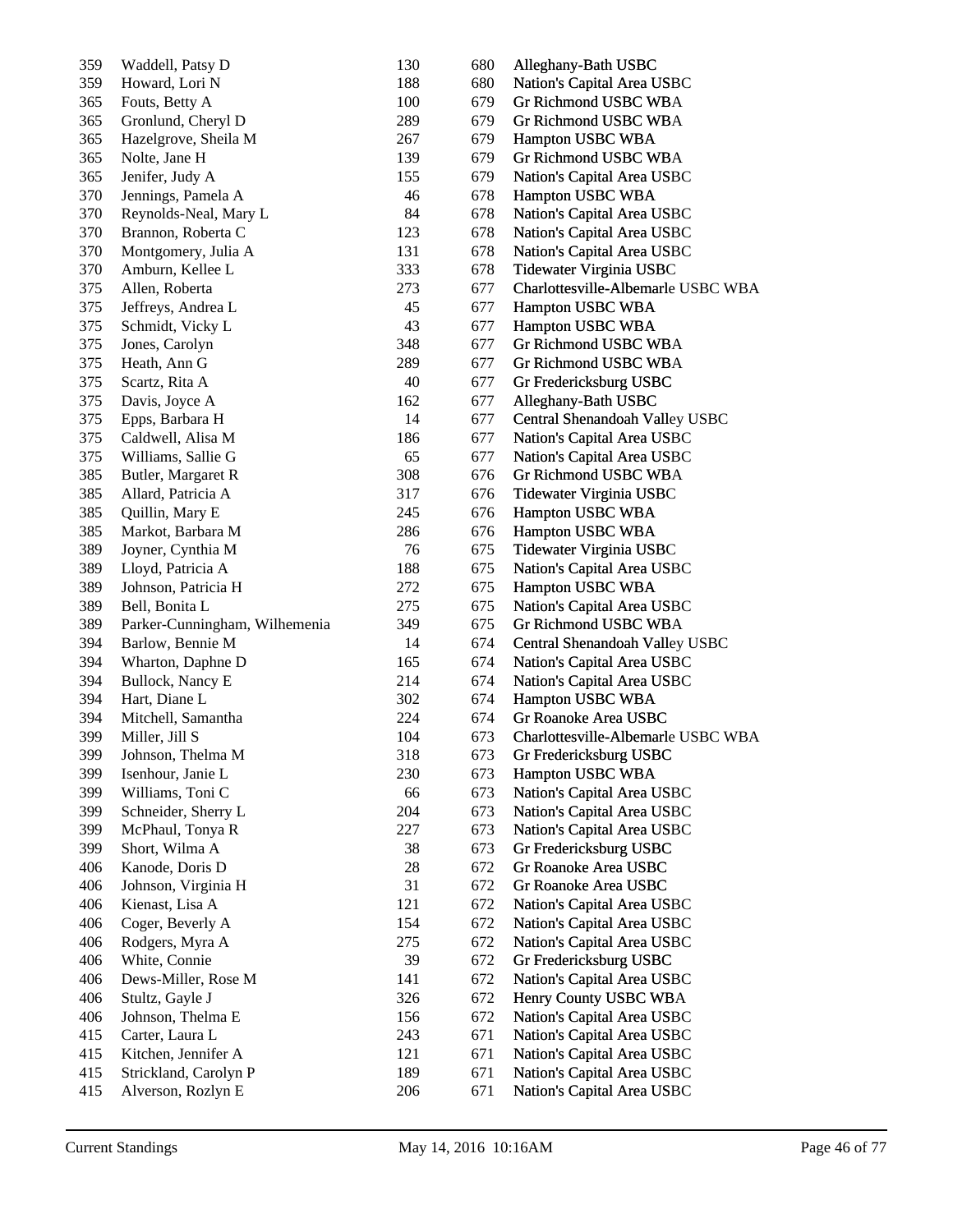| 419 | Woodland, Joan C         | 154            | 670 | Nation's Capital Area USBC         |
|-----|--------------------------|----------------|-----|------------------------------------|
| 419 | Levitsky, Jill M         | 19             | 670 | Central Shenandoah Valley USBC     |
| 421 | Blalock, Judy E          | 202            | 669 | Hampton USBC WBA                   |
| 421 | Brown, Carmen L          | 161            | 669 | Tidewater Virginia USBC            |
| 421 | Snell, Elsie M           | 268            | 669 | Hampton USBC WBA                   |
| 424 | Wright, Loretta T        | 290            | 668 | Lynchburg Area USBC                |
| 424 | Andrews, Raven E         | 138            | 668 | Nation's Capital Area USBC         |
| 424 | Bacon, Paula A           | 140            | 668 | Tidewater Virginia USBC            |
| 424 | Fuller, Sherry L         | 238            | 668 | Gr Richmond USBC WBA               |
| 424 | Young, Karen P           | 97             | 668 | Gr Roanoke Area USBC               |
| 424 | Barron, Kathleen V       | 123            | 668 | Nation's Capital Area USBC         |
| 430 | Morris, Angela R         | 105            | 667 | Gr Fredericksburg USBC             |
| 430 | Hunter, Regina           | 112            | 667 | Nation's Capital Area USBC         |
| 430 | Moxley, Sherri T         | 127            | 667 | Nation's Capital Area USBC         |
| 430 | Arcipowski, Virginia M   | 317            | 667 | Tidewater Virginia USBC            |
| 430 | Staton, Betty M          | 191            | 667 | Nation's Capital Area USBC         |
| 430 | Sizemore, Carol J        | 27             | 667 | Gr Roanoke Area USBC               |
| 436 | Crossland, L. Irene      | 116            | 666 | Nation's Capital Area USBC         |
| 436 | Robbins, Patricia A      | 202            | 666 | Hampton USBC WBA                   |
| 438 | Devaux, Margaret E       | 37             | 665 | Gr Fredericksburg USBC             |
| 438 | Michaud, Dolores M       | 105            | 665 | Gr Fredericksburg USBC             |
| 438 | Ashton, Carolyn E        | 228            | 665 | Nation's Capital Area USBC         |
| 441 | Lord, Kori S             | 125            | 664 | Nation's Capital Area USBC         |
| 441 | Wright, Hilda A          | 44             | 664 | Hampton USBC WBA                   |
| 441 | Mittman, Judy M          | 207            | 664 | Nation's Capital Area USBC         |
| 441 | Rhodes, Amanda B         | 265            | 664 | Hampton USBC WBA                   |
| 445 | Voltz, Cynthia D         | 39             | 663 | Gr Fredericksburg USBC             |
| 445 | Lewis, Ruth              | 29             | 663 | Gr Roanoke Area USBC               |
| 447 | Hamilton, Doreen C       | 87             | 662 | Nation's Capital Area USBC         |
| 447 | Brown, Stephanie C       | 221            | 662 | South Boston USBC                  |
| 447 | Funderburk, Linda A      | 80             | 662 | Nation's Capital Area USBC         |
| 450 | McDaniel, Theresa L      | 75             | 661 | Tidewater Virginia USBC            |
| 450 | Faulknier, Donna M       | 72             | 661 | Charlottesville-Albemarle USBC WBA |
| 450 | LaPlante, Ellen S        | $\mathfrak{Z}$ | 661 | Nation's Capital Area USBC         |
| 450 | LaFreniere, Nancy E      | 271            | 661 | Nation's Capital Area USBC         |
| 450 | Tsengas, Kelly           | 103            | 661 | Gr Richmond USBC WBA               |
| 455 | Cooke, Rachel L          | 215            | 660 | Nation's Capital Area USBC         |
| 455 | Stalnaker, Denise C      | 217            | 660 | Nation's Capital Area USBC         |
| 455 | Rogers, Rita R           | 282            | 660 | Nation's Capital Area USBC         |
| 458 | Breckinridge, Jennifer B | 27             | 659 | Gr Roanoke Area USBC               |
| 458 | Tunstall, Jo A           | 91             | 659 | Gr Richmond USBC WBA               |
| 460 | Dale, Anne B             | 1              | 658 | Central Shenandoah Valley USBC     |
| 460 | Wells, Ruby N            | 199            | 658 | Tidewater Virginia USBC            |
| 460 | Bateman, Debbie M        | 183            | 658 | Hampton USBC WBA                   |
| 460 | Fosmire, Linda L         | 151            | 658 | Nation's Capital Area USBC         |
| 460 | Ellis, Sandra S          | 32             | 658 | Gr Richmond USBC WBA               |
| 460 | Connor, Gloria H         | 203            | 658 | Tidewater Virginia USBC            |
| 460 | Mason, Jean N            | 101            | 658 | Gr Richmond USBC WBA               |
| 467 | Massie, Barbara T        | 263            | 657 | Hampton USBC WBA                   |
| 467 | Dey, Terry J             | 232            | 657 | Nation's Capital Area USBC         |
| 467 | Connelly, Anita          | 277            | 657 | Nation's Capital Area USBC         |
| 467 | Pennington, Lisa T       | 11             | 657 | Central Shenandoah Valley USBC     |
| 471 | Wood, Sahon G            | 83             | 656 | Nation's Capital Area USBC         |
| 471 | Metzger, Kimberly A      | 345            | 656 | Gr Fredericksburg USBC             |
| 473 | Hogge, Karen E           | 285            | 655 | Hampton USBC WBA                   |
| 473 | Kepple, Jacqueline F     | 322            | 655 | Gr Fredericksburg USBC             |
|     |                          |                |     |                                    |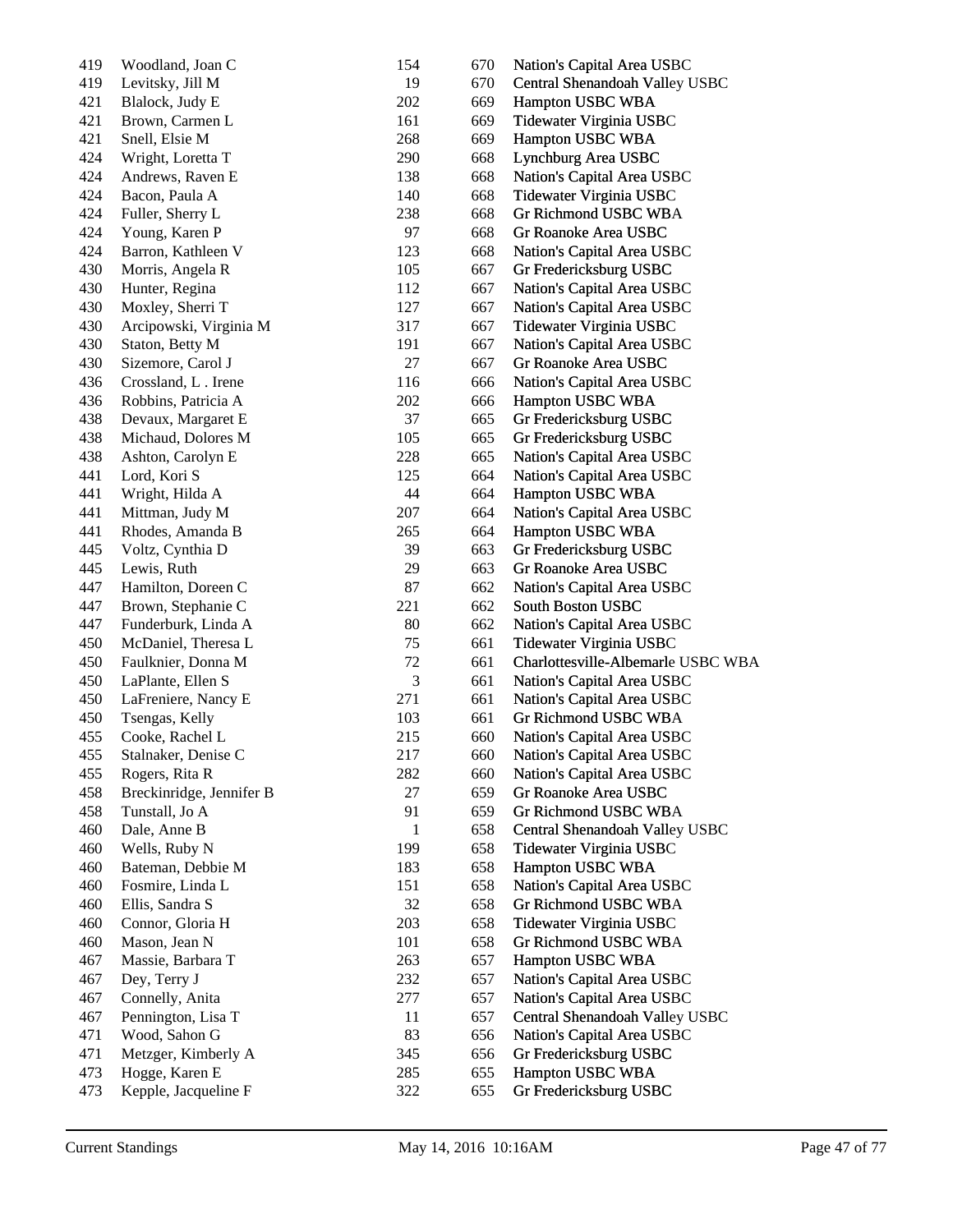| 473 | Goodloe, Nancy S          | 199 | 655 | Tidewater Virginia USBC            |
|-----|---------------------------|-----|-----|------------------------------------|
| 473 | Campbell, Patricia T      | 9   | 655 | Central Shenandoah Valley USBC     |
| 473 | Warlitner, Tiana N        | 197 | 655 | Alleghany-Bath USBC                |
| 473 | Farley, Vickie M          | 220 | 655 | Charlottesville-Albemarle USBC WBA |
| 479 | Colburn, Mary J           | 57  | 654 | Nation's Capital Area USBC         |
| 479 | Baumbusch, Linda M        | 74  | 654 | Nation's Capital Area USBC         |
| 479 | Knupp, Debbie K           | 104 | 654 | Charlottesville-Albemarle USBC WBA |
| 479 | Scearce, Janis C          | 120 | 654 | Henry County USBC WBA              |
| 479 | Heath, Deborah L          | 302 | 654 | Hampton USBC WBA                   |
| 479 | Barnes, Amy M             | 58  | 654 | Tidewater Virginia USBC            |
| 485 | Rishel, Sheila A          | 18  | 653 | Central Shenandoah Valley USBC     |
| 485 | Jones, Eldeana M          | 76  | 653 | Tidewater Virginia USBC            |
| 485 | Markel, Estelle "Jodie" L | 198 | 653 | Tidewater Virginia USBC            |
| 488 | Holland, Jessica N        | 222 | 652 | Gr Roanoke Area USBC               |
| 488 | Walls, Deborah C          | 65  | 652 | Nation's Capital Area USBC         |
| 488 | Tarr, Michelle            | 114 | 652 | Nation's Capital Area USBC         |
| 488 | Huber, Tamera M           | 124 | 652 | Nation's Capital Area USBC         |
| 488 | Vaughan, Marsha W         | 212 | 652 | Nation's Capital Area USBC         |
| 488 | Thomas, Brenda S          | 112 | 652 | Nation's Capital Area USBC         |
| 494 | Poore, Angelique P        | 256 | 651 | Nation's Capital Area USBC         |
| 495 | Eastwood, April A         | 269 | 650 | Hampton USBC WBA                   |
| 496 | VanLiere, Marie           | 44  | 649 | Hampton USBC WBA                   |
| 496 | Rogers, Connie B          | 97  | 649 | Gr Roanoke Area USBC               |
| 496 | Bumgardner, Joan M        | 19  | 649 | Central Shenandoah Valley USBC     |
| 499 | Myers, Joyce A            | 52  | 648 | Gr Fredericksburg USBC             |
| 499 | Hansborough, Alvertenia A | 65  | 648 | Nation's Capital Area USBC         |
| 499 | Prantl, Margaret E        | 133 | 648 | Hampton USBC WBA                   |
| 499 | Smith, Mary S             | 162 | 648 | Alleghany-Bath USBC                |
| 503 | Bryant, Teresa A          | 137 | 647 | Nation's Capital Area USBC         |
| 503 | Watson, Regina L          | 138 | 647 | Nation's Capital Area USBC         |
| 503 | Goode, Mary L             | 351 | 647 | Gr Richmond USBC WBA               |
| 506 | Brown, Annie W            | 107 | 646 | Nation's Capital Area USBC         |
| 506 | Greenfield, Daisy V       | 126 | 646 | Nation's Capital Area USBC         |
| 508 | Jenkins, Alice G          | 190 | 645 | Nation's Capital Area USBC         |
| 508 | Morabito, Renee L         | 262 | 645 | Tidewater Virginia USBC            |
| 508 | Blau, Donna L             | 300 | 645 | Hampton USBC WBA                   |
| 508 | Shelton, Anna L           | 31  | 645 | Gr Roanoke Area USBC               |
| 512 | Grooms, Anna M            | 21  | 644 | Central Shenandoah Valley USBC     |
| 512 | Caldwell, Jayne A         | 28  | 644 | Gr Roanoke Area USBC               |
| 512 | McMickle, Valerie A       | 103 | 644 | Gr Richmond USBC WBA               |
| 512 | Hewins, Carolyn Y         | 106 | 644 | Nation's Capital Area USBC         |
| 512 | Rigney, Thelma E          | 120 | 644 | Henry County USBC WBA              |
| 512 | Smith, Donna M            | 40  | 644 | Gr Fredericksburg USBC             |
| 512 | Thompson, Sherri M        | 250 | 644 | Nation's Capital Area USBC         |
| 519 | Marshall, Elnora H        | 321 | 643 | Gr Fredericksburg USBC             |
| 520 | Procise, Gweneth T        | 54  | 642 | <b>Appomattox River USBC</b>       |
| 520 | Himelright, Darlene L     | 26  | 642 | Gr Richmond USBC WBA               |
| 520 | Mitchell, Thelma B        | 222 | 642 | Gr Roanoke Area USBC               |
| 523 | Anderson, Laura V         | 245 | 641 | Hampton USBC WBA                   |
| 523 | Gaddis, Donna L           | 264 | 641 | Hampton USBC WBA                   |
| 525 | Russell, Ladonna A        | 201 | 640 | Nation's Capital Area USBC         |
| 525 | Gilabert, Regina Y        | 29  | 640 | Gr Roanoke Area USBC               |
| 527 | Martin, Susan S           | 120 | 639 | Henry County USBC WBA              |
| 527 | Place, Betty A            | 186 | 639 | Nation's Capital Area USBC         |
| 527 | Fagan, Horatia D          | 141 | 639 | Nation's Capital Area USBC         |
| 527 | Forrest, Donna M          | 67  | 639 | Nation's Capital Area USBC         |
|     |                           |     |     |                                    |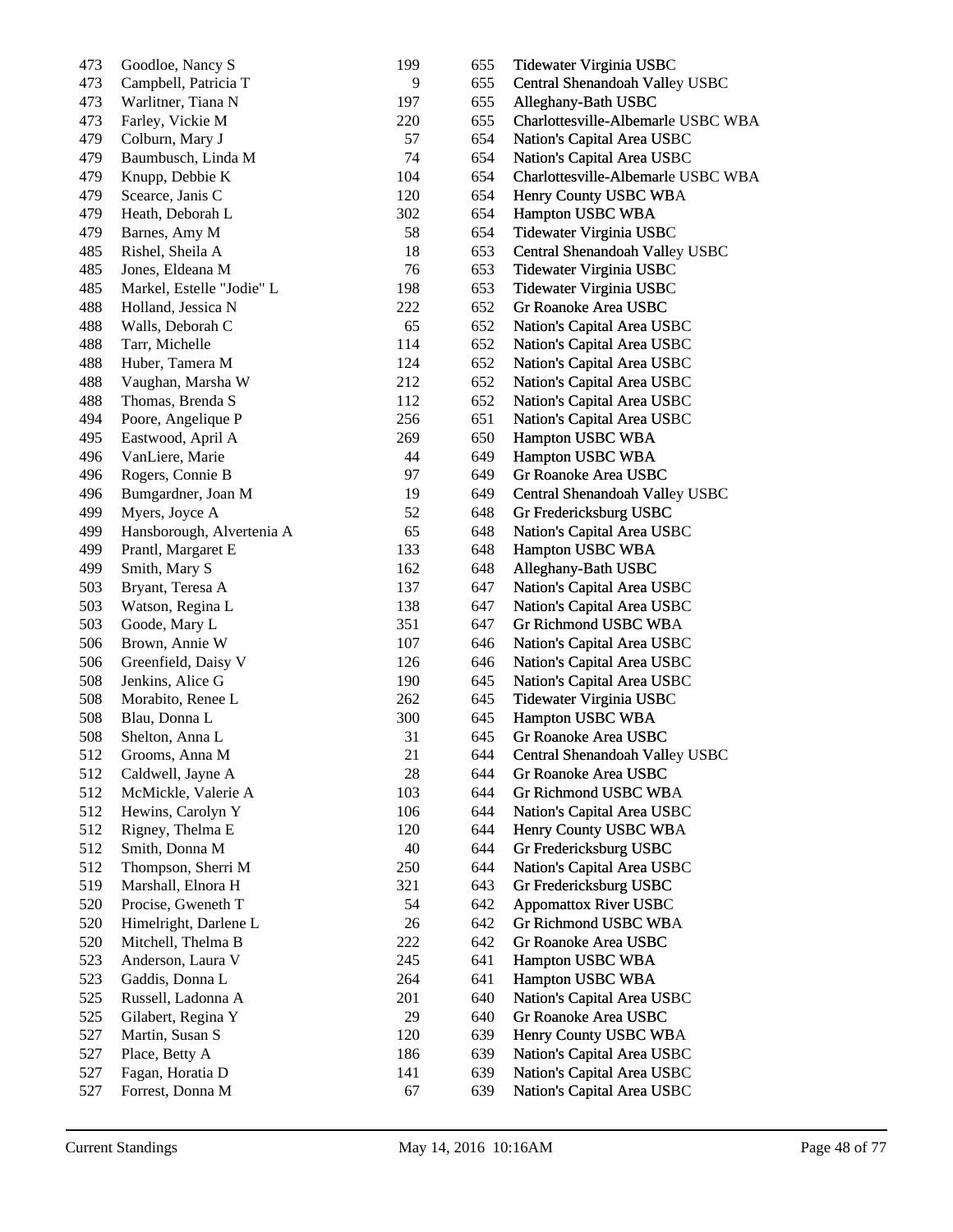| 527 | Blackwell, Sharon T   | 16         | 639 | Central Shenandoah Valley USBC     |
|-----|-----------------------|------------|-----|------------------------------------|
| 527 | Brawner, Mary R       | 153        | 639 | Nation's Capital Area USBC         |
| 533 | Frank, Audrey J       | 331        | 638 | Hampton USBC WBA                   |
| 533 | Minock, Jo Ann        | 312        | 638 | Gr Richmond USBC WBA               |
| 533 | Reynolds, Judy        | 290        | 638 | Lynchburg Area USBC                |
| 533 | Barnes, Yvette V      | 185        | 638 | Nation's Capital Area USBC         |
| 533 | Thomas, Robbie K      | 130        | 638 | Alleghany-Bath USBC                |
| 533 | Butler, Barbara I     | 59         | 638 | Tidewater Virginia USBC            |
| 539 | McClain, Vanessa B    | 67         | 637 | Nation's Capital Area USBC         |
| 539 | McManus, Maureen O    | 16         | 637 | Central Shenandoah Valley USBC     |
| 539 | Alexander, Janet R    | 39         | 637 | Gr Fredericksburg USBC             |
| 539 | Stephan, Virginia A   | 39         | 637 | Gr Fredericksburg USBC             |
| 543 | McCall, Valerie J     | 143        | 636 | Gr Richmond USBC WBA               |
| 543 | Kreiser, Joanne S     | 270        | 636 | Nation's Capital Area USBC         |
| 543 | Brodowicz, Audra B    | 1          | 636 | Central Shenandoah Valley USBC     |
| 546 | Lambeck, Carol M      | 20         | 635 | Central Shenandoah Valley USBC     |
| 547 | Gunn, Taylre A        | 345        | 634 | Gr Fredericksburg USBC             |
| 548 | Buckingham, Carol L   | 204        | 633 | Nation's Capital Area USBC         |
| 548 | Hitaffer, Michaelene  | 218        | 633 | Nation's Capital Area USBC         |
| 548 | Belfield, Listrice R  | 82         | 633 | Nation's Capital Area USBC         |
| 548 | Evans, Angelia        | 132        | 633 | Nation's Capital Area USBC         |
| 552 | Knox, Carol J         | 235        | 632 | Nation's Capital Area USBC         |
| 553 | Garnett, Vickie N     | 321        | 631 | Gr Fredericksburg USBC             |
| 554 | Somerville, Debra L   | 20         | 629 | Central Shenandoah Valley USBC     |
| 555 | Hamsher, Patricia M   | $\epsilon$ | 628 | Nation's Capital Area USBC         |
| 556 | Middleton, Tonya D    | 237        | 627 | Nation's Capital Area USBC         |
| 556 | Stone, Vicky B        | 120        | 627 | Henry County USBC WBA              |
| 556 | Souza, Rena R         | 60         | 627 | Hampton USBC WBA                   |
| 559 | Weeks, Janet A        | 248        | 626 | Nation's Capital Area USBC         |
| 559 | Kelley, Grace C       | 91         | 626 | Gr Richmond USBC WBA               |
| 561 | Fields, Jeanette P    | 85         | 625 | Nation's Capital Area USBC         |
| 562 | Kindred, Patricia A   | 182        | 624 | Hampton USBC WBA                   |
| 562 | McLarn, Violet M      | 91         | 624 | Gr Richmond USBC WBA               |
| 564 | O'Shea, Patricia J    | 216        | 622 | Nation's Capital Area USBC         |
| 565 | Powell, Dorothy B     | 106        | 621 | Nation's Capital Area USBC         |
| 565 | James, Shirley Y      | 86         | 621 | Nation's Capital Area USBC         |
| 565 | Chase, Nancy D        | 155        | 621 | Nation's Capital Area USBC         |
| 565 | Amburn, Vikki K       | 333        | 621 | Tidewater Virginia USBC            |
| 569 | Golson, Lorraine A    | 94         | 620 | Nation's Capital Area USBC         |
| 570 | Scott, Angela C       | 221        | 619 | South Boston USBC                  |
| 570 | Webster, Traci D      | 237        | 619 | Nation's Capital Area USBC         |
| 572 | Taylor, Diane W       | 21         | 618 | Central Shenandoah Valley USBC     |
| 573 | Crenshaw, Jerry C     | 104        | 617 | Charlottesville-Albemarle USBC WBA |
| 573 | Bland, Laurie J       | 52         | 617 | Gr Fredericksburg USBC             |
| 575 | Bibb, Sandra C        | 85         | 616 | Nation's Capital Area USBC         |
| 576 | Crawford, Donna M     | 33         | 615 | Tidewater Virginia USBC            |
| 577 | Cole, Juanita A       | 136        | 614 | Nation's Capital Area USBC         |
| 578 | Wallace, Lisa F       | 145        | 613 | South Boston USBC                  |
| 578 | Keary, Amy            | 3          | 613 | Nation's Capital Area USBC         |
| 580 | Owens, Viola E        | 212        | 612 | Nation's Capital Area USBC         |
| 580 | Christian, Wilhelma L | 191        | 612 | Nation's Capital Area USBC         |
| 582 | Mandigo, Pauline V    | 161        | 611 | Tidewater Virginia USBC            |
| 582 | Jennings, Barbara A   | 209        | 611 | Nation's Capital Area USBC         |
| 582 | Sorensen, Eva L       | 247        | 611 | Nation's Capital Area USBC         |
| 585 | Gray, Tina M          | 20         | 610 | Central Shenandoah Valley USBC     |
| 586 | Kitts, Mary B         | 88         | 605 | Lynchburg Area USBC                |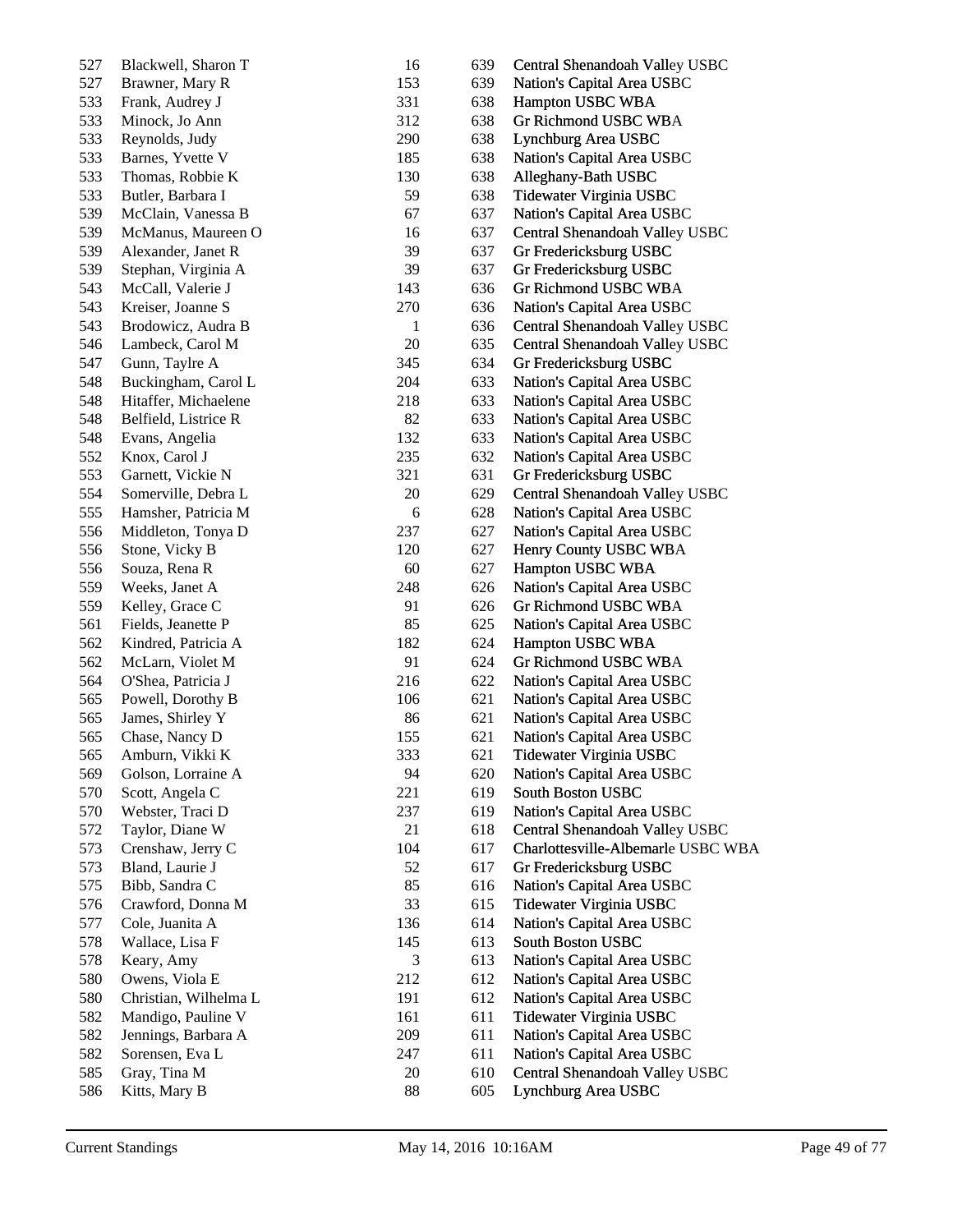| 586 | Evans, Berdie F       | 21<br>605  | Central Shenandoah Valley USBC     |
|-----|-----------------------|------------|------------------------------------|
| 588 | Myers, Debbie H       | 42<br>602  | Hampton USBC WBA                   |
| 589 | McQueen, Carole A     | 98<br>601  | Tidewater Virginia USBC            |
| 590 | Orfield, Patricia D   | 334<br>598 | Gr Richmond USBC WBA               |
| 591 | Cook, Norma L         | 129<br>597 | Gr Fredericksburg USBC             |
| 591 | Gray, Angie R         | 49<br>597  | Apple Valley USBC WBA              |
| 593 | Crawford, Elaine I    | 202<br>593 | <b>Hampton USBC WBA</b>            |
| 593 | Korchak, Janet L      | 333<br>593 | Tidewater Virginia USBC            |
| 595 | Rossi, Sarah K        | 342<br>591 | Charlottesville-Albemarle USBC WBA |
| 595 | Pangle, Zadiee H      | 5<br>591   | Upper Shenandoah Valley USBC BA    |
| 595 | Gorham, Vera C        | 591<br>211 | Nation's Capital Area USBC         |
| 598 | Preston, Sheree D     | 223<br>583 | Gr Roanoke Area USBC               |
| 599 | Caudle, Kim V         | 352<br>580 | Tidewater Virginia USBC            |
| 600 | Owen, Susan I         | 15<br>576  | Central Shenandoah Valley USBC     |
| 601 | Ricks, M Rosalyn      | 84<br>571  | Nation's Capital Area USBC         |
| 602 | Johnson, Mary J       | 256<br>555 | Nation's Capital Area USBC         |
| 603 | Szahowski, Margaret M | 48<br>511  | Hampton USBC WBA                   |
| 604 | Short, Ponjola V      | 106<br>412 | Nation's Capital Area USBC         |
|     |                       |            |                                    |

The lowest score to cash is 750.

## **Singles, Scratch, Scratch**

| Place          | Team name             | <b>Entry</b> | <b>Score</b> | From                        |
|----------------|-----------------------|--------------|--------------|-----------------------------|
| 1              | Snowden, Catrina T    | 71           | 762          | Nation's Capital Area USBC  |
| $\overline{c}$ | Morton, Ollie K       | 346          | 742          | <b>Gr Richmond USBC WBA</b> |
| 3              | Duda, Lauren A        | 92           | 729          | Nation's Capital Area USBC  |
| 4              | Gentry, Crystal M     | 119          | 716          | Gr Richmond USBC WBA        |
| 5              | Schaden, Samantha A   | 176          | 714          | Nation's Capital Area USBC  |
| 6              | Jefferson, Quintina R | 176          | 709          | Nation's Capital Area USBC  |
| 7              | Sulin, Jennifer M     | 298          | 687          | Tidewater Virginia USBC     |
| 8              | Bull, Clarissa A      | 149          | 685          | Gr Richmond USBC WBA        |
| 9              | Graupmann, Lauren E   | 298          | 684          | Tidewater Virginia USBC     |
| 10             | Discioscia, Sara R    | 304          | 683          | Hampton USBC WBA            |
| 11             | Bell, Tiffany A       | 175          | 681          | Nation's Capital Area USBC  |
| 12             | Francis, Chantal M    | 328          | 673          | Gr Richmond USBC WBA        |
| 13             | Franklin, Terri A     | 175          | 671          | Nation's Capital Area USBC  |
| 14             | McConnell, Nichele M  | 175          | 661          | Nation's Capital Area USBC  |
| 15             | Key, Lutricia B       | 108          | 658          | Nation's Capital Area USBC  |
| 16             | Brooks, Tammy L       | 293          | 655          | Gr Richmond USBC WBA        |
| 17             | Hyre, Amanda N        | 333          | 652          | Tidewater Virginia USBC     |
| 18             | Zirkle, Laurie T      | 64           | 649          | Gr Roanoke Area USBC        |
| 19             | Shaw-Wesby, Crystal J | 176          | 643          | Nation's Capital Area USBC  |
| 20             | Jefferson, Alfreda Y  | 177          | 641          | Nation's Capital Area USBC  |
| 21             | Walker, Carla A       | 178          | 635          | Nation's Capital Area USBC  |
| 22             | Stoneman, Susan D     | 298          | 628          | Tidewater Virginia USBC     |
| 23             | Hal, Adrienne B       | 349          | 627          | Gr Richmond USBC WBA        |
| 23             | New, Jessica          | 293          | 627          | Gr Richmond USBC WBA        |
| 25             | Pugh, Mary A          | 346          | 624          | Gr Richmond USBC WBA        |
| 26             | Underwood, Kellye M   | 172          | 621          | Nation's Capital Area USBC  |
| 27             | Shuler, Karen E       | 303          | 619          | Hampton USBC WBA            |
| 28             | Brubaker, Renee L     | 303          | 613          | Hampton USBC WBA            |
| 28             | Lewellen, Hannah H    | 285          | 613          | Hampton USBC WBA            |
| 30             | Francis, Carolyn M    | 328          | 612          | Gr Richmond USBC WBA        |
| 31             | Smith, Mary L         | 70           | 605          | Nation's Capital Area USBC  |
| 32             | James, Ravonda W      | 352          | 604          | Tidewater Virginia USBC     |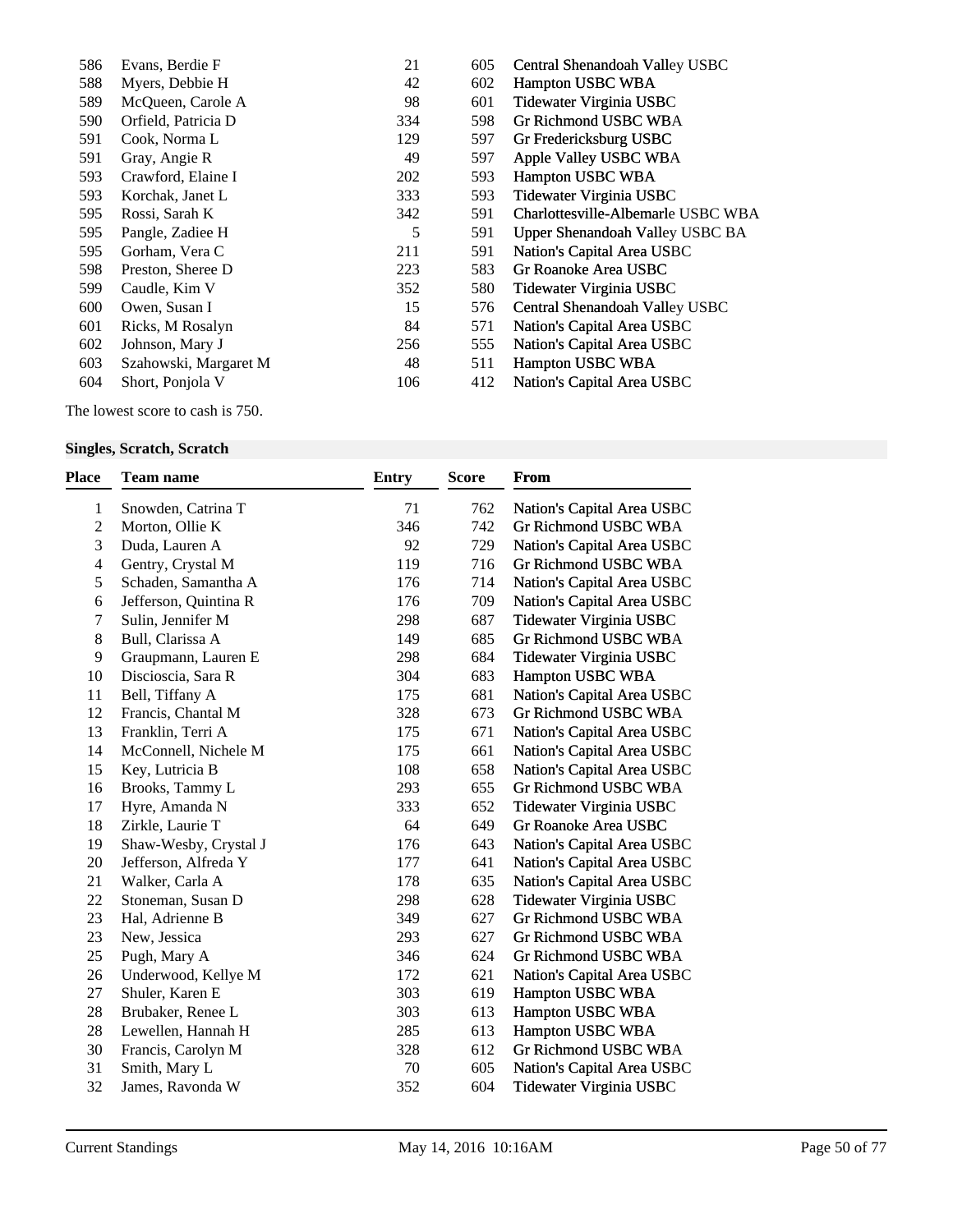| 33 | Eckles, Krystal D     | 64  | 603        | Gr Roanoke Area USBC         |
|----|-----------------------|-----|------------|------------------------------|
| 33 | Copeland, Geri-Lynn   | 57  | 603        | Nation's Capital Area USBC   |
| 35 | Kirkland, Latoya C    | 231 | 600        | Nation's Capital Area USBC   |
| 36 | Hatfield, Tammy L     | 34  | 598        | Gr Fredericksburg USBC       |
| 36 | Ford, Yvette D        | 175 | 598        | Nation's Capital Area USBC   |
| 38 | Dillon, Amanda M      | 92  | 595        | Nation's Capital Area USBC   |
| 39 | Cash, Grace D         | 304 | 593        | Hampton USBC WBA             |
| 40 | Johnson, Christine L  | 34  | 588        | Gr Fredericksburg USBC       |
| 41 | Colbert, Debra        | 178 | 586        | Nation's Capital Area USBC   |
| 42 | Randolph, Denise L    | 177 | 584        | Nation's Capital Area USBC   |
| 43 | Rast, Teresa A        | 293 | 582        | Gr Richmond USBC WBA         |
| 44 | Schaarschmidt, Sherry | 34  | 578        | Gr Fredericksburg USBC       |
| 45 | Milam, Kristina       | 176 | 576        | Nation's Capital Area USBC   |
| 45 | Wood, Janet M         | 173 | 576        | Nation's Capital Area USBC   |
| 47 | Ferguson, Kimberly A  | 340 | 575        | Gr Fredericksburg USBC       |
| 47 | Smith, Cathy L        | 119 | 575        | Gr Richmond USBC WBA         |
| 49 | Waller, Charlene R    | 174 | 574        | Nation's Capital Area USBC   |
| 50 | Chappell, Joylene L   | 303 | 573        | Hampton USBC WBA             |
| 50 | Boughman, Leslie D    | 293 | 573        | Gr Richmond USBC WBA         |
| 52 | Powers, Robin M       | 298 | 570        | Tidewater Virginia USBC      |
| 53 | Rengers, Vickie B     | 328 | 564        | Gr Richmond USBC WBA         |
| 54 | Hickok, Nicole I      | 233 | 561        | Nation's Capital Area USBC   |
| 55 | Wise, Amanda N        | 283 | 559        | Nation's Capital Area USBC   |
| 56 | Clarke-Bell, Lisa A   | 178 | 558        | Nation's Capital Area USBC   |
| 57 | Stone, Wandra E       | 108 | 557        | Nation's Capital Area USBC   |
| 57 | Carter, Katrina M     | 349 | 557        | Gr Richmond USBC WBA         |
| 59 | Hatchel, Beth M       | 34  | 555        | Gr Fredericksburg USBC       |
| 60 | White, Teresa L       | 285 | 553        | Hampton USBC WBA             |
| 60 | Jackson, Jacquline P  | 233 | 553        | Nation's Capital Area USBC   |
| 62 | Stevens, Collet G     | 233 | 550        | Nation's Capital Area USBC   |
| 62 | Butz, Kristina K      | 303 | 550        | Hampton USBC WBA             |
| 64 | Shivers, Cassandra A  | 177 | 549        | Nation's Capital Area USBC   |
| 65 | Brooks, Mary A        | 174 | 543        | Nation's Capital Area USBC   |
| 66 | Waller, Cheryl D      | 178 | 539        | Nation's Capital Area USBC   |
| 67 | Williams, Paula J     | 231 | 538        | Nation's Capital Area USBC   |
| 68 | Jones, Beverly A      | 150 | 535        | <b>Appomattox River USBC</b> |
| 68 | Pendarvis, Monique S  | 177 | 535        | Nation's Capital Area USBC   |
| 70 | Austin, Joni L        | 315 | 525        | Hampton USBC WBA             |
| 71 | McKinney, Rose M      | 304 | 524        | Hampton USBC WBA             |
| 72 | Collick, Angela D     | 281 | 517        | Nation's Capital Area USBC   |
| 73 | Winfield, Norma M     | 328 | 509        | Gr Richmond USBC WBA         |
| 74 | Holton, Pamela G      | 110 | 503        | Nation's Capital Area USBC   |
| 75 | Bland, Wanda B        | 150 | 501        | <b>Appomattox River USBC</b> |
| 76 | Boone, Phyllis T      | 171 | 498        | Nation's Capital Area USBC   |
| 77 | Edwards, Joyce M      | 110 | 495        | Nation's Capital Area USBC   |
| 78 | Wilson, Sonya M       | 231 | 486        | Nation's Capital Area USBC   |
| 79 | Meredith, Renee E     | 304 | 485        | Hampton USBC WBA             |
| 80 | Clark, Carletha O     | 281 | 481        | Nation's Capital Area USBC   |
| 81 | White, Gracie A       | 150 | 461        | <b>Appomattox River USBC</b> |
| 81 | Silas, Denise I       | 166 | 461        | Nation's Capital Area USBC   |
| 83 | Wingers, Wendy S      | 233 | 456        | Nation's Capital Area USBC   |
| 83 | Selby, Melissa W      | 150 | 456        | <b>Appomattox River USBC</b> |
| 85 |                       | 231 |            |                              |
| 86 | McNeil, Sharon G      | 173 | 433<br>430 | Nation's Capital Area USBC   |
| 87 | Lott-Gatewood, Ella L | 281 | 401        | Nation's Capital Area USBC   |
|    | Wilson, Mara E        |     |            | Nation's Capital Area USBC   |
| 88 | James, Patricia C     | 281 | 354        | Nation's Capital Area USBC   |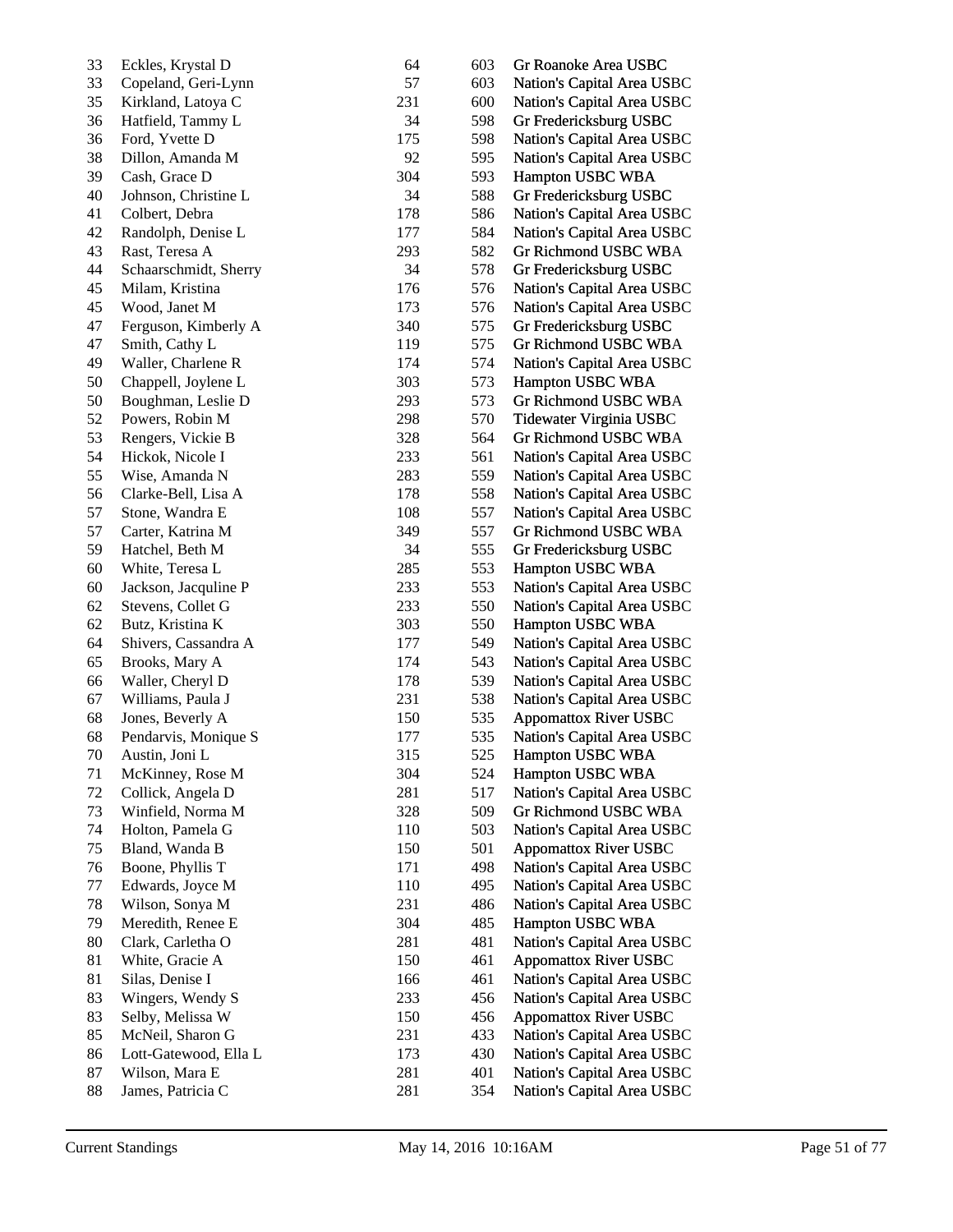## **All Events, Classic (151 & Up), Handicapped**

| <b>Place</b>     | Team name             | <b>Entry</b> | Score | From                           |
|------------------|-----------------------|--------------|-------|--------------------------------|
| $\mathbf{1}$     | Richardson, Kaye      | 253          | 2,350 | Henry County USBC WBA          |
| $\boldsymbol{2}$ | Taylor, Kathy S       | 195          | 2,321 | Gr Roanoke Area USBC           |
| 3                | Dean, Diantha A       | 270          | 2,308 | Nation's Capital Area USBC     |
| 4                | Jenkins, Katherine L  | 147          | 2,305 | Hampton USBC WBA               |
| 5                | Brooks, Karen A       | 96           | 2,300 | Nation's Capital Area USBC     |
| 6                | Williams, LaShaun D   | 181          | 2,277 | Hampton USBC WBA               |
| 7                | Anderson, Amber L     | 262          | 2,274 | Tidewater Virginia USBC        |
| 8                | Turner, Brenda L      | 327          | 2,262 | Henry County USBC WBA          |
| 9                | Biby, Delores F       | 8            | 2,254 | Central Shenandoah Valley USBC |
| 10               | Robertson, Linda F    | 181          | 2,241 | Hampton USBC WBA               |
| 11               | Pendarvis, Monique S  | 177          | 2,236 | Nation's Capital Area USBC     |
| 12               | Kubyako, Lisa K       | 316          | 2,235 | Gr Richmond USBC WBA           |
| 13               | Toliver, Lucinda A    | 111          | 2,234 | Nation's Capital Area USBC     |
| 14               | Mundy, Amber N        | 196          | 2,232 | Alleghany-Bath USBC            |
| 15               | Jefferson, Quintina R | 176          | 2,230 | Nation's Capital Area USBC     |
| 15               | Hill, Abbie           | 325          | 2,230 | Hampton USBC WBA               |
| 17               | Lewellen, Hannah H    | 285          | 2,228 | Hampton USBC WBA               |
| 18               | McCloud, Adrienne R   | 17           | 2,227 | Central Shenandoah Valley USBC |
| 18               | White, Kathryn L      | 129          | 2,227 | Gr Fredericksburg USBC         |
| 18               | Banks, Angelique C    | 322          | 2,227 | Gr Fredericksburg USBC         |
| 21               | White, Teresa L       | 285          | 2,222 | Hampton USBC WBA               |
| 22               | Hariston, Jasmine L   | 307          | 2,221 | Gr Roanoke Area USBC           |
| 23               | Phillips, Kathryn O   | 198          | 2,220 | Tidewater Virginia USBC        |
| 24               | Jordan, Sharon L      | 148          | 2,217 | <b>Appomattox River USBC</b>   |
| 25               | Taylor, Addie M       | 171          | 2,215 | Nation's Capital Area USBC     |
| 25               | Gaddis, Colette G     | 269          | 2,215 | Hampton USBC WBA               |
| 27               | Witherspoon, Miriam B | 15           | 2,214 | Central Shenandoah Valley USBC |
| 28               | Hale, Melodie E       | 307          | 2,210 | Gr Roanoke Area USBC           |
| 29               | Harris, Elluree       | 260          | 2,209 | Gr Richmond USBC WBA           |
| 29               | Shields, Susan P      | 317          | 2,209 | Tidewater Virginia USBC        |
| 31               | Dowson, Tanya M       | 344          | 2,207 | Tidewater Virginia USBC        |
| 32               | Lightfoot, Shayla     | 337          | 2,204 | Gr Richmond USBC WBA           |
| 33               | Yeldell, Ovella Y     | 169          | 2,200 | Nation's Capital Area USBC     |
| 34               | Gleaton, Morganna L   | 280          | 2,199 | Nation's Capital Area USBC     |
| 34               | Clarke, Eloise E      | 172          | 2,199 | Nation's Capital Area USBC     |
| 36               | Underwood, Kellye M   | 172          | 2,195 | Nation's Capital Area USBC     |
| 37               | Eckles, Krystal D     | 64           | 2,194 | Gr Roanoke Area USBC           |
| 37               | Staton, Tracy R       | 135          | 2,194 | Nation's Capital Area USBC     |
| 39               | Imbembo, Susan T      | 216          | 2,192 | Nation's Capital Area USBC     |
| 40               | Owens, Shanell L      | 169          | 2,191 | Nation's Capital Area USBC     |
| 40               | Hyre, Amanda N        | 333          | 2,191 | Tidewater Virginia USBC        |
| 40               | DeFalco, Loretta A    | 123          | 2,191 | Nation's Capital Area USBC     |
| 43               | Smith, Brittney J     | 336          | 2,189 | Central Shenandoah Valley USBC |
| 44               | Butler, Kimberly M    | 155          | 2,188 | Nation's Capital Area USBC     |
| 45               | Key, Lutricia B       | 108          | 2,186 | Nation's Capital Area USBC     |
| 46               | Johnson, Terrey E     | 154          | 2,185 | Nation's Capital Area USBC     |
| 47               | Petrick, Sharron L    | 53           | 2,184 | <b>Appomattox River USBC</b>   |
| 47               | Young, Ida M          | 189          | 2,184 | Nation's Capital Area USBC     |
| 49               | Brandt, Kendra K      | 258          | 2,183 | Lynchburg Area USBC            |
| 49               | Bell, Monica K        | 170          | 2,183 | Nation's Capital Area USBC     |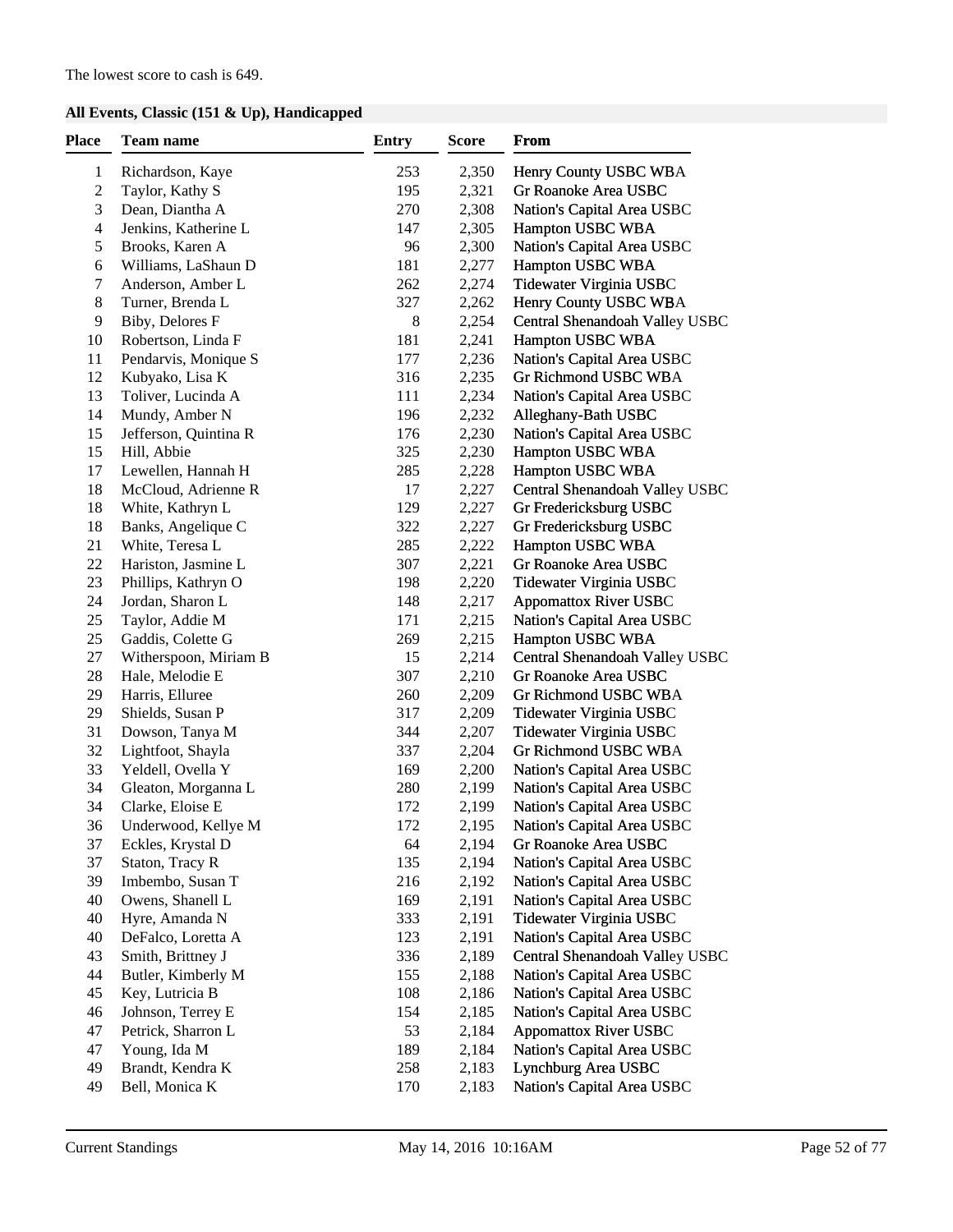| 49  | Ball, Brenda J            | 86     | 2,183 | Nation's Capital Area USBC     |
|-----|---------------------------|--------|-------|--------------------------------|
| 52  | Scott, Helene B           | 36     | 2,182 | Gr Fredericksburg USBC         |
| 53  | Brooks, Tammy L           | 293    | 2,177 | Gr Richmond USBC WBA           |
| 54  | Morgan, Tonya L           | 189    | 2,175 | Nation's Capital Area USBC     |
| 55  | Ford, Tracey L            | 17     | 2,174 | Central Shenandoah Valley USBC |
| 56  | Munden, Tiffany A         | 46     | 2,173 | Hampton USBC WBA               |
| 57  | Gable, Betty J            | 58     | 2,171 | Tidewater Virginia USBC        |
| 58  | Perry, Iris M             | 170    | 2,170 | Nation's Capital Area USBC     |
| 58  | Baumes, Sherri M          | 218    | 2,170 | Nation's Capital Area USBC     |
| 60  | Fells, Phyllis L          | 170    | 2,169 | Nation's Capital Area USBC     |
| 60  | Hatchel, Beth M           | 34     | 2,169 | Gr Fredericksburg USBC         |
| 60  | Richardson, Paula D       | 211    | 2,169 | Nation's Capital Area USBC     |
| 63  | Parazinski, Bonnie D      | 51     | 2,168 | Gr Fredericksburg USBC         |
| 63  | Smith, Janis L            | 305    | 2,168 | Hampton USBC WBA               |
| 63  | Saitta, Lisa G            | 269    | 2,168 | Hampton USBC WBA               |
| 63  | Davis, Sharon K           | 60     | 2,168 | Hampton USBC WBA               |
| 67  | Rauschenbach, Lina M      | 61     | 2,166 | Hampton USBC WBA               |
| 68  | Cunningham, Valerie L     | 316    | 2,165 | Gr Richmond USBC WBA           |
| 69  | Walker, Carla A           | 178    | 2,162 | Nation's Capital Area USBC     |
| 69  | Russell, Kimberly A       | 310    | 2,162 | Nation's Capital Area USBC     |
| 69  | Schaden, Samantha A       | 176    | 2,162 | Nation's Capital Area USBC     |
| 72  | Jones, Ellen              | 325    | 2,161 | Hampton USBC WBA               |
| 73  | Irvin, Cassandra L        | 352    | 2,160 | Tidewater Virginia USBC        |
| 74  | Brown, Sandra D           | 113    | 2,158 | Nation's Capital Area USBC     |
| 74  | Wilson, Mara E            | 281    | 2,158 | Nation's Capital Area USBC     |
| 76  | Bindas, Kali R            | 226    | 2,157 | Nation's Capital Area USBC     |
| 77  | Hess, Gayle U             | 199    | 2,154 | Tidewater Virginia USBC        |
| 77  | King, Claudia T           | 160    | 2,154 | <b>Appomattox River USBC</b>   |
| 79  | Womack, Carrie F          | 180    | 2,153 | <b>Appomattox River USBC</b>   |
| 79  | Yeargins, Paulette B      | 110    | 2,153 | Nation's Capital Area USBC     |
| 81  | Green, Lee Ann A          | $25\,$ | 2,151 | Central Shenandoah Valley USBC |
| 81  | McMahon, Rose B           | 144    | 2,151 | South Boston USBC              |
| 83  | Osby, Juanita D           | 319    | 2,150 | Gr Fredericksburg USBC         |
| 83  | Morse-Slaughter, Keah R   | 316    | 2,150 | Gr Richmond USBC WBA           |
| 85  | Harrell, Lula M           | 254    | 2,149 | Tidewater Virginia USBC        |
| 86  | Rorrer, Dale Marie        | 142    | 2,148 | New River Valley USBC          |
| 86  | Savoy, Karen E            | 321    | 2,148 | Gr Fredericksburg USBC         |
| 88  | Delawder, Tina L          | 335    | 2,147 | Central Shenandoah Valley USBC |
| 89  | Winters-Smith, Carletha L | 164    | 2,145 | Nation's Capital Area USBC     |
| 89  | Kipry, Gabriela           | 12     | 2,145 | Central Shenandoah Valley USBC |
| 91  | Rountree, Marion          | 344    | 2,144 | Tidewater Virginia USBC        |
| 91  | Rogers, Lisa M            | 68     | 2,144 | Nation's Capital Area USBC     |
| 93  | Garneski, Catherine A     | 57     | 2,143 | Nation's Capital Area USBC     |
| 94  | Culbreth, Candi P         | 312    | 2,142 | Gr Richmond USBC WBA           |
| 95  | Morton, Ollie K           | 346    | 2,141 | Gr Richmond USBC WBA           |
| 96  | Vaughan, Pamela D         | 347    | 2,140 | Gr Richmond USBC WBA           |
| 97  | Hurley, Kim A             | 61     | 2,139 | Hampton USBC WBA               |
| 98  | Blackshear, Quincie F     | 146    | 2,138 | <b>Appomattox River USBC</b>   |
| 99  | Cook, Jennifer S          | 264    | 2,137 | Hampton USBC WBA               |
| 100 | Dunnington, Erika M       | 343    |       | Gr Fredericksburg USBC         |
|     |                           |        | 2,135 |                                |
| 100 | Parker, Renee L           | 172    | 2,135 | Nation's Capital Area USBC     |
| 102 | Bach, Patricia C          | 316    | 2,134 | Gr Richmond USBC WBA           |
| 102 | Maddux, Tracy K           | 195    | 2,134 | Gr Roanoke Area USBC           |
| 102 | McCoy-DeCastro, Sharon G  | 179    | 2,134 | Nation's Capital Area USBC     |
| 105 | Myers-King, Heidi         | 271    | 2,133 | Nation's Capital Area USBC     |
| 106 | Maynard, Tajuana S        | 166    | 2,131 | Nation's Capital Area USBC     |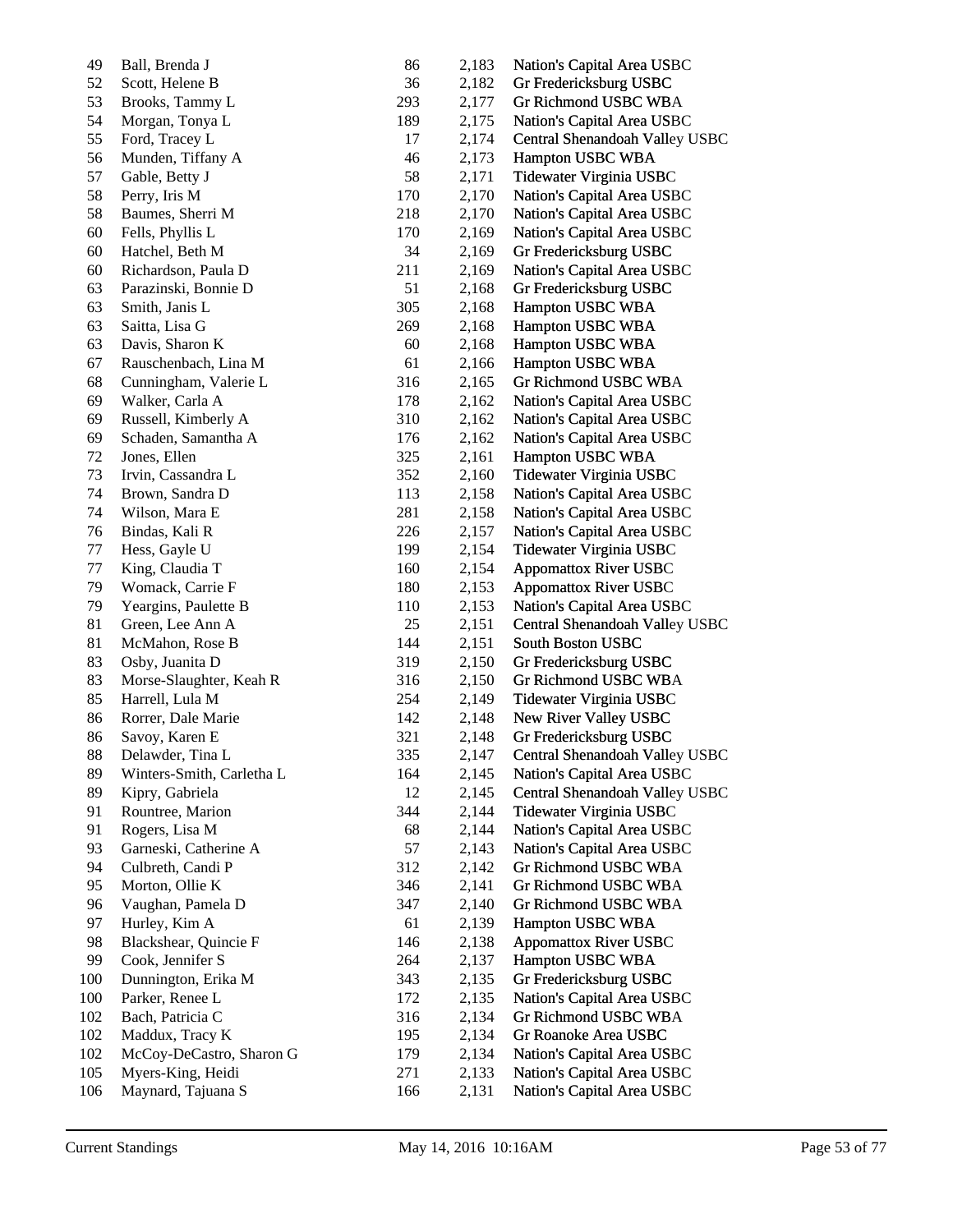| 106 | Randolph, Denise L      | 177 | 2,131 | Nation's Capital Area USBC         |
|-----|-------------------------|-----|-------|------------------------------------|
| 108 | Ford, Dominique R       | 187 | 2,130 | Nation's Capital Area USBC         |
| 109 | Seawright, Latonya J    | 340 | 2,128 | Gr Fredericksburg USBC             |
| 109 | Brown, Barbara A        | 306 | 2,128 | Hampton USBC WBA                   |
| 111 | Cline, Elisa P          | 163 | 2,127 | Tidewater Virginia USBC            |
| 111 | Carista, Mary E         | 288 | 2,127 | Hampton USBC WBA                   |
| 113 | Daniel, Doreen G        | 26  | 2,126 | Gr Richmond USBC WBA               |
| 114 | Campbell, Suprena E     | 276 | 2,125 | Nation's Capital Area USBC         |
| 115 | Williams, Adrienne K    | 190 | 2,124 | Nation's Capital Area USBC         |
| 115 | Goff, Donna             | 323 | 2,124 | Alleghany-Bath USBC                |
| 115 | Lanier, Denise G        | 343 | 2,124 | Gr Fredericksburg USBC             |
| 118 | Murphy, Penny K         | 310 | 2,123 | Nation's Capital Area USBC         |
| 119 | Fuller, Brenda R        | 209 | 2,121 | Nation's Capital Area USBC         |
| 119 | Green, Geneva P         | 274 | 2,121 | Nation's Capital Area USBC         |
| 121 | Hollins, Shelby A       | 283 | 2,120 | Nation's Capital Area USBC         |
| 121 | Allen, Mary H           | 334 | 2,120 | Gr Richmond USBC WBA               |
| 121 | Casterline, Susanne M   | 190 | 2,120 | Nation's Capital Area USBC         |
| 121 | Stevenson, Debre R      | 149 | 2,120 | Gr Richmond USBC WBA               |
| 121 | Jackson, Ingrid B       | 142 | 2,120 | New River Valley USBC              |
| 126 | Martinenza, Shannon C   | 266 | 2,119 | Hampton USBC WBA                   |
| 126 | Smith, Cathy L          | 119 | 2,119 | Gr Richmond USBC WBA               |
| 126 | Snellings, Debra M      | 63  | 2,119 | Gr Richmond USBC WBA               |
| 129 | Harden, Ursula A        | 109 | 2,117 | Nation's Capital Area USBC         |
| 129 | Throckmorton, Casey R   | 144 | 2,117 | South Boston USBC                  |
| 131 | DeBrew, Leslie M        | 208 | 2,116 | Nation's Capital Area USBC         |
| 132 | Richardson, Shaquana S  | 338 | 2,115 | Gr Richmond USBC WBA               |
| 132 | Boyters, Amber N        | 339 | 2,115 | Hampton USBC WBA                   |
| 134 | Diggs, Rosetta A        | 143 | 2,114 | Gr Richmond USBC WBA               |
| 134 | Woodie, Mahalia         | 273 | 2,114 | Charlottesville-Albemarle USBC WBA |
| 136 | Shuler, Karen E         | 303 | 2,113 | Hampton USBC WBA                   |
| 137 | Savage, Margaret G      | 268 | 2,112 | Hampton USBC WBA                   |
| 137 | Middle, Delores P       | 74  | 2,112 | Nation's Capital Area USBC         |
| 137 | Booth, Alice M          | 157 | 2,112 | Nation's Capital Area USBC         |
| 137 | Stone, Wandra E         | 108 | 2,112 | Nation's Capital Area USBC         |
| 141 | Brown, Bobbie J         | 306 | 2,111 | Hampton USBC WBA                   |
| 141 | Freeman-Daniels, Ieatha | 146 | 2,111 | <b>Appomattox River USBC</b>       |
| 141 | Hatfield, Tammy L       | 34  | 2,111 | Gr Fredericksburg USBC             |
| 144 | Donahue, Nannette M     | 292 | 2,110 | Nation's Capital Area USBC         |
| 144 | Moore, Sharon Y         | 138 | 2,110 | Nation's Capital Area USBC         |
| 146 | Bailey, La-June J       | 306 | 2,109 | Hampton USBC WBA                   |
| 146 | Livingston, La'Tonia M  | 340 | 2,109 | Gr Fredericksburg USBC             |
| 148 | Caldwell, Jeanne M      | 123 | 2,108 | Nation's Capital Area USBC         |
| 149 | Boettcher, Wendy M      | 246 | 2,107 | Lynchburg Area USBC                |
| 149 | Jefferson, Alfreda Y    | 177 | 2,107 | Nation's Capital Area USBC         |
| 151 | Hunter, Decola D        | 93  | 2,106 | Nation's Capital Area USBC         |
| 151 | Colbert, Clara L        | 284 | 2,106 | Nation's Capital Area USBC         |
| 151 | Hayes, Pamela K         | 165 | 2,106 | Nation's Capital Area USBC         |
| 154 | Lopez, Shannon E        | 265 | 2,105 | Hampton USBC WBA                   |
| 154 | Hal, Adrienne B         | 349 | 2,105 | Gr Richmond USBC WBA               |
| 156 | Ricks, Wilma J          | 76  | 2,104 | Tidewater Virginia USBC            |
| 157 | Gentry, Crystal M       | 119 |       | Gr Richmond USBC WBA               |
| 157 | Jordan, D Jeanette      |     | 2,103 |                                    |
| 159 |                         | 131 | 2,103 | Nation's Capital Area USBC         |
| 159 | Arnold, Linda B         | 128 | 2,102 | Lynchburg Area USBC                |
|     | Copelin, Sherri A       | 278 | 2,102 | Nation's Capital Area USBC         |
| 161 | Cole, Sheila D          | 308 | 2,100 | Gr Richmond USBC WBA               |
| 161 | Jenkins, Nona M         | 272 | 2,100 | Hampton USBC WBA                   |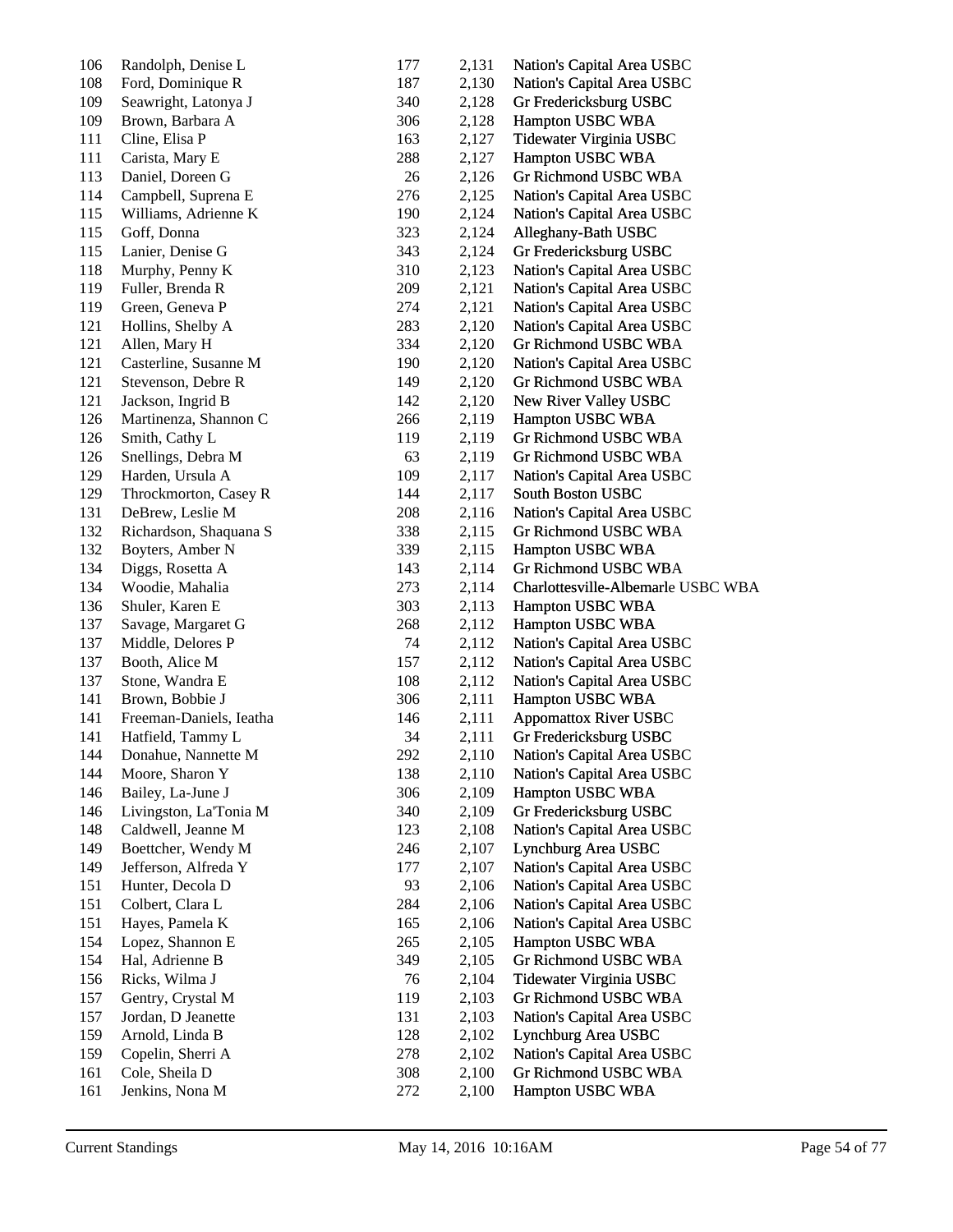| 163     | Baldwin, Karen A        | $\overline{4}$ | 2,099 | Tidewater Virginia USBC            |
|---------|-------------------------|----------------|-------|------------------------------------|
| 163     | Booth, Sherry L         | 156            | 2,099 | Nation's Capital Area USBC         |
| 163     | Tate, Tammy D           | 95             | 2,099 | Nation's Capital Area USBC         |
| 166     | Sullivan, Kathleen A    | 291            | 2,098 | Nation's Capital Area USBC         |
| 167     | Barbie, Karoline M      | 26             | 2,097 | Gr Richmond USBC WBA               |
| 167     | Grasz, Holly J          | 60             | 2,097 | Hampton USBC WBA                   |
| 167     | Rast, Teresa A          | 293            | 2,097 | Gr Richmond USBC WBA               |
| 170     | Phillips, Holland E     | 299            | 2,096 | Tidewater Virginia USBC            |
| 170     | Barnes, Nicole T        | 122            | 2,096 | Nation's Capital Area USBC         |
| 170     | Clark, Carletha O       | 281            | 2,096 | Nation's Capital Area USBC         |
| 170     | Boughman, Leslie D      | 293            | 2,096 | Gr Richmond USBC WBA               |
| 174     | Morris, Clarice         | 235            | 2,095 | Nation's Capital Area USBC         |
| 174     | Moyer, Margaret A       | 247            | 2,095 | Nation's Capital Area USBC         |
| 176     | Levy, Marian L          | 101            | 2,094 | Gr Richmond USBC WBA               |
| 176     | Glazier, Rebecca L      | 266            | 2,094 | Hampton USBC WBA                   |
| 176     | Franklin, Terri A       | 175            | 2,094 | Nation's Capital Area USBC         |
| 176     | Holland-Harris, Helen R | 181            | 2,094 | Hampton USBC WBA                   |
| $180\,$ | Phillips, Jerylyne N    | 339            | 2,093 | Hampton USBC WBA                   |
| 181     | Wynn-Cooke, Janet A     | 346            | 2,092 | Gr Richmond USBC WBA               |
| 181     | Goodstein, Kat K        | 267            | 2,092 | Hampton USBC WBA                   |
| 183     | Wade, Deborah A         | 346            | 2,091 | Gr Richmond USBC WBA               |
| 183     | Campbell, Amy W         | 145            | 2,091 | South Boston USBC                  |
| 185     | Hudson, Alethia R       | 347            | 2,090 | Gr Richmond USBC WBA               |
| 185     | Hagens-Gant, Lenora M   | 152            | 2,090 | Nation's Capital Area USBC         |
| 187     | Bull, Clarissa A        | 149            | 2,089 | Gr Richmond USBC WBA               |
| 187     | Frederick, Pamela E     | 146            | 2,089 | <b>Appomattox River USBC</b>       |
| 189     | Puffenbarger, Janet F   | 292            | 2,088 | Nation's Capital Area USBC         |
| 189     | Cherry, Jane C          | 214            | 2,088 | Nation's Capital Area USBC         |
| 191     | Nettles, Greta F        | 93             | 2,087 | Nation's Capital Area USBC         |
| 192     | Smith, Mary L           | 70             | 2,086 | Nation's Capital Area USBC         |
| 193     | Bokman, Taren L         | 244            | 2,085 | Nation's Capital Area USBC         |
| 193     | Means, Amy M            | 264            | 2,085 | Hampton USBC WBA                   |
| 193     | Curtis, Karel A         | 267            | 2,085 | Hampton USBC WBA                   |
| 196     | Trainum, Janet F        | 220            | 2,084 | Charlottesville-Albemarle USBC WBA |
| 196     | Cathey, Marcey L        | 306            | 2,084 | Hampton USBC WBA                   |
| 196     | Daniels, Stephanie D    | 232            | 2,084 | Nation's Capital Area USBC         |
| 196     | Snowden, Catrina T      | 71             | 2,084 | Nation's Capital Area USBC         |
| 200     |                         | 252            | 2,082 |                                    |
| 200     | Hill, Portia M          |                |       | Gr Roanoke Area USBC               |
|         | Covington, Rennie L     | 290            | 2,082 | Lynchburg Area USBC                |
| 200     | Blount, Eunice R        | 170            | 2,082 | Nation's Capital Area USBC         |
| 203     | Huggins, Suzanne P      | 225            | 2,081 | Nation's Capital Area USBC         |
| 203     | McKnight, Kathleen V    | 16             | 2,081 | Central Shenandoah Valley USBC     |
| 203     | Rumburg, Dawn M         | 48             | 2,081 | Hampton USBC WBA                   |
| 203     | Buck, Fidelia L         | 164            | 2,081 | Nation's Capital Area USBC         |
| 207     | Weaver, Donna C         | 97             | 2,080 | Gr Roanoke Area USBC               |
| 208     | Johnson, Mary A         | 246            | 2,079 | Lynchburg Area USBC                |
| 208     | Stokes, Wanda D         | 134            | 2,079 | Nation's Capital Area USBC         |
| 210     | Hubbard, Dana D         | 128            | 2,078 | Lynchburg Area USBC                |
| 210     | Rizak, Jamie L          | 142            | 2,078 | New River Valley USBC              |
| 210     | Kearney, Imogene        | 172            | 2,078 | Nation's Capital Area USBC         |
| 210     | McNeal, Lottie          | 311            | 2,078 | Hampton USBC WBA                   |
| 214     | Brown, Stephanie S      | 299            | 2,077 | Tidewater Virginia USBC            |
| 215     | Stephenson, Darcel B    | 82             | 2,075 | Nation's Capital Area USBC         |
| 215     | Washington, Theresa B   | 14             | 2,075 | Central Shenandoah Valley USBC     |
| 217     | Whitlock, Kathy H       | 90             | 2,074 | Gr Richmond USBC WBA               |
| 217     | Simmons, Teresa H       | 246            | 2,074 | Lynchburg Area USBC                |
|         |                         |                |       |                                    |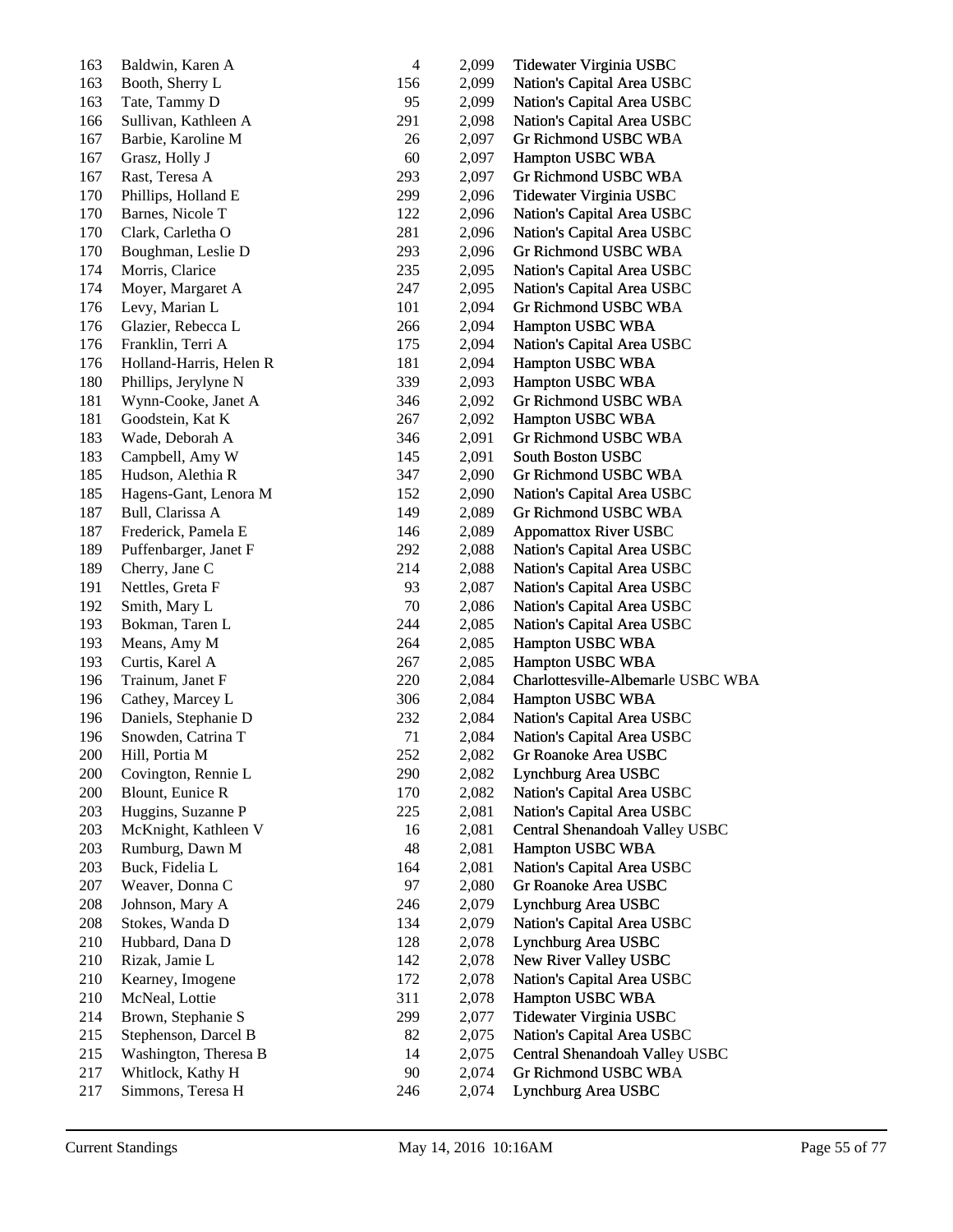| 217 | Pretlow, Lisa A        | 71             | 2,074          | Nation's Capital Area USBC         |
|-----|------------------------|----------------|----------------|------------------------------------|
| 220 | Zicopula, Noy          | 43             | 2,073          | Hampton USBC WBA                   |
| 220 | Schiemer, Yvonne A     | 122            | 2,073          | Nation's Capital Area USBC         |
| 220 | Saunders, Marshell A   | 132            | 2,073          | Nation's Capital Area USBC         |
| 220 | Bryant, Glenda M       | 255            | 2,073          | Hampton USBC WBA                   |
| 220 | Thomas, Anita B        | 348            | 2,073          | Gr Richmond USBC WBA               |
| 225 | Stanley, Hillary E     | 140            | 2,072          | Tidewater Virginia USBC            |
| 225 | Peterson, Essie M      | 276            | 2,072          | Nation's Capital Area USBC         |
| 225 | James, Sheila S        | 308            | 2,072          | Gr Richmond USBC WBA               |
| 225 | Robinson, Joyce A      | 324            | 2,072          | Apple Valley USBC WBA              |
| 229 | Quinn, Monica D        | 214            | 2,071          | Nation's Capital Area USBC         |
| 229 | Payne, Maryann E       | 344            | 2,071          | Tidewater Virginia USBC            |
| 231 | Campbell, Crystal L    | 56             | 2,070          | Central Shenandoah Valley USBC     |
| 231 | Gabbin, Mae E          | 351            | 2,070          | Gr Richmond USBC WBA               |
| 231 | Bailey, Helen K        | 258            | 2,070          | Lynchburg Area USBC                |
| 231 | Milam, Kristina        | 176            | 2,070          | Nation's Capital Area USBC         |
| 235 | Lilly, Victoria L      | 197            | 2,069          | Alleghany-Bath USBC                |
| 235 | Lawson, Joyce A        | 72             | 2,069          | Charlottesville-Albemarle USBC WBA |
| 237 | Black, Lynne M         | 240            | 2,068          | Nation's Capital Area USBC         |
| 238 | Andrews, Lorrie T      | 257            | 2,067          | Apple Valley USBC WBA              |
| 238 | Bethel, Paulette J     | 284            | 2,067          | Nation's Capital Area USBC         |
| 240 | Graham, Debbie T       | 56             | 2,066          | Central Shenandoah Valley USBC     |
| 240 | Hogue, Sylvia A        | 234            | 2,066          | Nation's Capital Area USBC         |
| 240 | Hildebrand, Kat K      | 62             | 2,066          | Hampton USBC WBA                   |
| 240 | Heyer, Laura A         | 125            | 2,066          | Nation's Capital Area USBC         |
| 244 | Lloyd, Stephanie A     | 25             | 2,065          | Central Shenandoah Valley USBC     |
| 244 | Davis, Scarlett A      | 88             | 2,065          | Lynchburg Area USBC                |
| 244 | Alexandropoulos, Chris | 103            | 2,065          | Gr Richmond USBC WBA               |
| 244 | Waller, Cheryl D       | 178            | 2,065          | Nation's Capital Area USBC         |
| 248 | Godette, Annie J       | 163            | 2,063          | Tidewater Virginia USBC            |
| 249 | Wilson, Jacqueline A   | 236            | 2,062          | Nation's Capital Area USBC         |
| 249 | Smith, Belinda A       | 270            | 2,062          | Nation's Capital Area USBC         |
| 251 | Spain, Dena B          | 279            | 2,061          | Nation's Capital Area USBC         |
| 251 | Larkin, Dawn L         | 249            | 2,061          | Tidewater Virginia USBC            |
| 251 | Barry, Patricia L      | 239            | 2,061          | Nation's Capital Area USBC         |
| 251 | McNeil, Sharon G       | 231            | 2,061          | Nation's Capital Area USBC         |
| 255 | Lee-Plater, Lisa R     | 94             | 2,059          | Nation's Capital Area USBC         |
| 255 | Pancoast, Mary C       | 242            | 2,059          | South Boston USBC                  |
| 257 | Vaughan, Barbara J     | 22             | 2,058          | Central Shenandoah Valley USBC     |
| 257 | London, Taschell M     | 297            | 2,058          | Tidewater Virginia USBC            |
| 257 | Scott, Sheila A        | 70             | 2,058          | Nation's Capital Area USBC         |
| 257 | Winters, Montez Q      | 164            | 2,058          | Nation's Capital Area USBC         |
| 261 | Turner, Brenda J       | 25             | 2,057          | Central Shenandoah Valley USBC     |
| 261 |                        | 129            |                |                                    |
|     | Reynolds, Carolyn M    |                | 2,057<br>2,057 | Gr Fredericksburg USBC             |
| 261 | Garrett, Diane P       | 278            |                | Nation's Capital Area USBC         |
| 261 | Hill, Mary J           | 287            | 2,057          | Hampton USBC WBA                   |
| 265 | Griffin, Patricia D    | 179            | 2,056          | Nation's Capital Area USBC         |
| 266 | Milstead, Veronica E   | 157            | 2,055          | Nation's Capital Area USBC         |
| 266 | Wilson, Pamela M       | 215            | 2,055          | Nation's Capital Area USBC         |
| 266 | Daniel, Melody A       | 89             | 2,055          | Hampton USBC WBA                   |
| 266 | King, Susan M          | $\overline{c}$ | 2,055          | Nation's Capital Area USBC         |
| 266 | Morris, Patty A        | 258            | 2,055          | Lynchburg Area USBC                |
| 266 | Zirkle, Laurie T       | 64             | 2,055          | Gr Roanoke Area USBC               |
| 272 | McQueen, Diane C       | 182            | 2,054          | Hampton USBC WBA                   |
| 272 | Heller, Diana          | 62             | 2,054          | Hampton USBC WBA                   |
| 274 | Harris, Erika M        | 218            | 2,053          | Nation's Capital Area USBC         |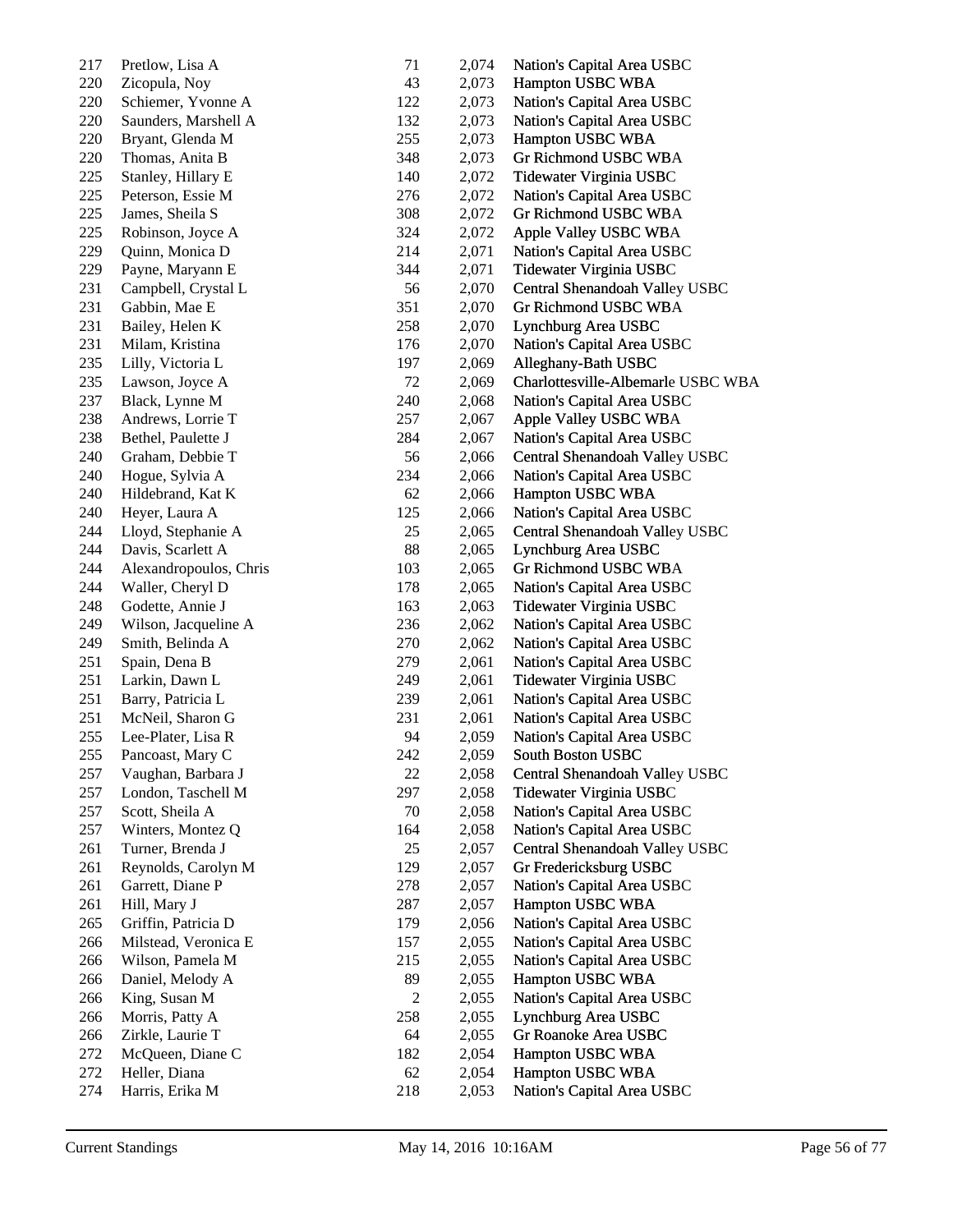| 274        | Whitehead, Karen J                  | 179        | 2,053 | Nation's Capital Area USBC         |
|------------|-------------------------------------|------------|-------|------------------------------------|
| 276        | Ellis, Debra A                      | 313        | 2,052 | Hampton USBC WBA                   |
| 276        | Baziluik, Linda W                   | 247        | 2,052 | Nation's Capital Area USBC         |
| 276        | Mayer, Diane S                      | 339        | 2,052 | Hampton USBC WBA                   |
| 276        | Thomas, Tanasia N                   | 86         | 2,052 | Nation's Capital Area USBC         |
| 280        | Ward, Edna R                        | 106        | 2,051 | Nation's Capital Area USBC         |
| 280        | McCabe, Debra                       | 217        | 2,051 | Nation's Capital Area USBC         |
| 280        | Ferguson, Kimberly A                | 340        | 2,051 | Gr Fredericksburg USBC             |
| 280        | Sonnenberg, Heidi L                 | 219        | 2,051 | Hampton USBC WBA                   |
| 280        | Blackshear, Anjanette D             | 166        | 2,051 | Nation's Capital Area USBC         |
| 280        | Chesley, Martha A                   | 158        | 2,051 | Nation's Capital Area USBC         |
| 286        | McCoy, Mary L                       | 80         | 2,050 | Nation's Capital Area USBC         |
| 287        | Glazier, Susan C                    | 266        | 2,049 | Hampton USBC WBA                   |
| 287        | Hannah, Sherrie R                   | 182        | 2,049 | Hampton USBC WBA                   |
| 287        | Shabazz, Nanie                      | 77         | 2,049 | Tidewater Virginia USBC            |
| 287        | Carson, Barbara K                   | 239        | 2,049 | Nation's Capital Area USBC         |
| 287        | Johnston, Melissa B                 | 249        | 2,049 | Tidewater Virginia USBC            |
| 292        | Holt, Brenda L                      | 205        | 2,048 | Nation's Capital Area USBC         |
| 292        | Barrett-Vaden, Terri L              | 338        | 2,048 | Gr Richmond USBC WBA               |
| 292        | Robinson, Felicia N                 | 137        | 2,048 | Nation's Capital Area USBC         |
| 292        | Eure-Robinson, Patience             | 75         | 2,048 | Tidewater Virginia USBC            |
| 292        | Pyles-Harris, Betty J               | 70         | 2,048 | Nation's Capital Area USBC         |
| 292        | Awkard, Darlene F                   | 11         | 2,048 | Central Shenandoah Valley USBC     |
| 298        | Carter, Marilyn F                   | 243        | 2,047 | Nation's Capital Area USBC         |
| 298        | New, Jessica                        | 293        | 2,047 | Gr Richmond USBC WBA               |
| 298        | Jackson, Lorraine P                 | 138        | 2,047 | Nation's Capital Area USBC         |
| 301        | Patterson, Kay H                    | 47         | 2,046 | Hampton USBC WBA                   |
| 301        | Finney, Aleta L                     | 193        | 2,046 | Nation's Capital Area USBC         |
| 303        | Jimenez, Joan                       | 3          | 2,045 | Nation's Capital Area USBC         |
| 303        | Wood, Janet M                       | 173        | 2,045 | Nation's Capital Area USBC         |
| 303        | Webb, Cathy M                       | $\,8\,$    | 2,045 | Central Shenandoah Valley USBC     |
| 303        | Thaxton, Allison N                  | 144        | 2,045 | South Boston USBC                  |
| 307        | Collier, Laura L                    | 24         | 2,042 | Central Shenandoah Valley USBC     |
| 307        | Morris, Yvette D                    | 193        | 2,042 | Nation's Capital Area USBC         |
| 307        | Wilson, LaVerne R                   | 261        | 2,042 | Tidewater Virginia USBC            |
| 307        | Cox, Jeanette M                     | 309        | 2,042 | Gr Richmond USBC WBA               |
| 311        | Ackiss, Linda C                     | 98         | 2,041 | Tidewater Virginia USBC            |
|            |                                     | 133        |       | Hampton USBC WBA                   |
| 311<br>311 | Younger, Mary                       | 235        | 2,041 | Nation's Capital Area USBC         |
| 311        | Ginwright, Shirley A                |            | 2,041 | Gr Fredericksburg USBC             |
| 311        | Lawson, Margaret A                  | 319<br>346 | 2,041 | <b>Gr Richmond USBC WBA</b>        |
| 316        | Pugh, Mary A                        | 105        | 2,041 |                                    |
| 316        | Leffler, E. Marie<br>Morris, Mary V | 220        | 2,040 | Gr Fredericksburg USBC             |
|            | Dixon, Linda C                      |            | 2,040 | Charlottesville-Albemarle USBC WBA |
| 316        |                                     | 241        | 2,040 | South Boston USBC                  |
| 316        | Gaines, Patricia F                  | 201        | 2,040 | Nation's Capital Area USBC         |
| 316        | Treynor, Victoria P                 | 64         | 2,040 | Gr Roanoke Area USBC               |
| 316        | Pearson, Evelyn F                   | 126        | 2,040 | Nation's Capital Area USBC         |
| 316        | Ward, Wallicia C                    | 180        | 2,040 | <b>Appomattox River USBC</b>       |
| 323        | Felker, Adelaida A                  | 18         | 2,039 | Central Shenandoah Valley USBC     |
| 323        | Ford, Joyce E                       | 158        | 2,039 | Nation's Capital Area USBC         |
| 325        | Kinney, Jennifer P                  | 159        | 2,038 | Nation's Capital Area USBC         |
| 325        | Harris, Joyce A                     | 284        | 2,038 | Nation's Capital Area USBC         |
| 327        | Shipe, Sheila M                     | 35         | 2,036 | Apple Valley USBC WBA              |
| 327        | Bruce, Tyauna A                     | 173        | 2,036 | Nation's Capital Area USBC         |
| 329        | Shoemaker, Deborah A                | 321        | 2,035 | Gr Fredericksburg USBC             |
| 329        | Brown, Carolyn A                    | 109        | 2,035 | Nation's Capital Area USBC         |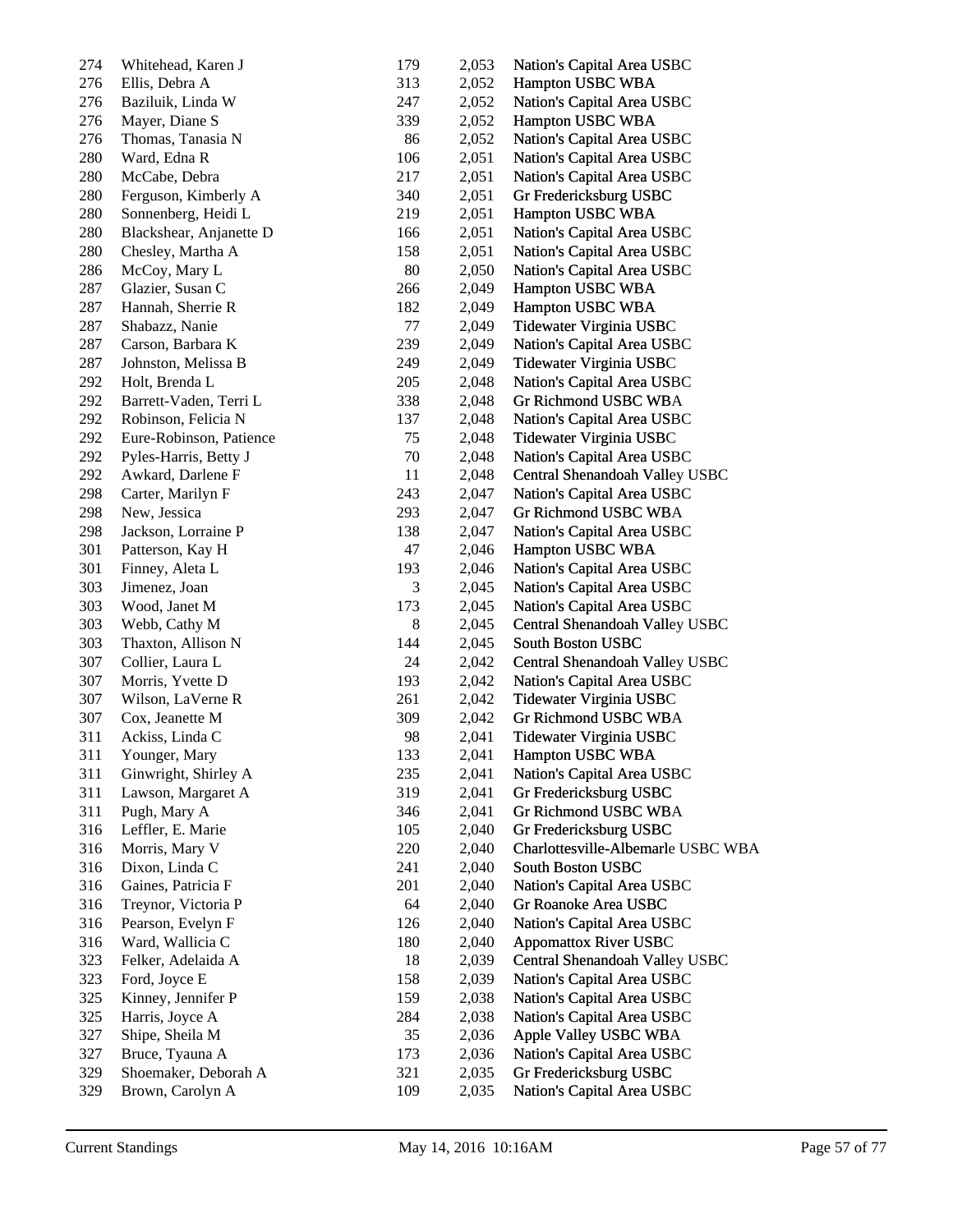| 329 | McHenry, Mary F           | 168 | 2,035 | Nation's Capital Area USBC         |
|-----|---------------------------|-----|-------|------------------------------------|
| 329 | Batts, Tavawyaha R        | 282 | 2,035 | Nation's Capital Area USBC         |
| 333 | Trimarchi, Kathryn M      | 288 | 2,034 | Hampton USBC WBA                   |
| 333 | Tabb, Charlotte D         | 272 | 2,034 | Hampton USBC WBA                   |
| 333 | Coates, Lorrie A          | 63  | 2,034 | Gr Richmond USBC WBA               |
| 333 | Rodgers, Ella F           | 75  | 2,034 | Tidewater Virginia USBC            |
| 337 | Finney, Barbara L         | 15  | 2,033 | Central Shenandoah Valley USBC     |
| 337 | Fierro, Carmen M          | 57  | 2,033 | Nation's Capital Area USBC         |
| 337 | Murray, Susan M           | 243 | 2,033 | Nation's Capital Area USBC         |
| 340 | Wilson, Lucille V         | 31  | 2,032 | Gr Roanoke Area USBC               |
| 340 | Hogge, Lori S             | 89  | 2,032 | Hampton USBC WBA                   |
| 340 | Styles, Selena N          | 227 | 2,032 | Nation's Capital Area USBC         |
| 340 | Swann, Ann                | 277 | 2,032 | Nation's Capital Area USBC         |
| 344 | McCormick, Frankie K      | 142 | 2,031 | New River Valley USBC              |
|     |                           |     |       |                                    |
| 345 | Meads, Dawn L             | 169 | 2,030 | Nation's Capital Area USBC         |
| 346 | Kyles, Patsy D            | 200 | 2,029 | Nation's Capital Area USBC         |
| 346 | Jenkins, Sherika N        | 340 | 2,029 | Gr Fredericksburg USBC             |
| 348 | White, Jannie H           | 49  | 2,028 | Apple Valley USBC WBA              |
| 348 | Cooper, Monell K          | 234 | 2,028 | Nation's Capital Area USBC         |
| 348 | Purmasir, Rochelle M      | 350 | 2,028 | Gr Richmond USBC WBA               |
| 348 | Hobdy, Minerva H          | 47  | 2,028 | Hampton USBC WBA                   |
| 352 | Woodson, Bridget L        | 228 | 2,027 | Nation's Capital Area USBC         |
| 353 | Taylor-Jones, Sandra E    | 111 | 2,026 | Nation's Capital Area USBC         |
| 353 | Coleman, Allison T        | 167 | 2,026 | Nation's Capital Area USBC         |
| 353 | Shaw-Wesby, Crystal J     | 176 | 2,026 | Nation's Capital Area USBC         |
| 353 | Russell, Chris C          | 244 | 2,026 | Nation's Capital Area USBC         |
| 357 | Toms, Helen J             | 82  | 2,025 | Nation's Capital Area USBC         |
| 357 | Smith, Brittany J         | 210 | 2,025 | Henry County USBC WBA              |
| 357 | Chappell, Joylene L       | 303 | 2,025 | Hampton USBC WBA                   |
| 360 | Beer, Maxine              | 41  | 2,024 | Lynchburg Area USBC                |
| 360 | Kemp, Helen L             | 96  | 2,024 | Nation's Capital Area USBC         |
| 360 | Harkins, Rita W           | 158 | 2,024 | Nation's Capital Area USBC         |
| 360 | Dean, Linda H             | 168 | 2,024 | Nation's Capital Area USBC         |
| 364 | Spence, Donna Q           | 236 | 2,023 | Nation's Capital Area USBC         |
| 364 | Mauck, Lisa G             | 257 | 2,023 | Apple Valley USBC WBA              |
| 366 | Holt, Jillian L           | 205 | 2,022 | Nation's Capital Area USBC         |
| 366 | Bodie, Tammy L            | 344 | 2,022 | Tidewater Virginia USBC            |
| 368 | Greene, Tonie M           | 96  | 2,021 | Nation's Capital Area USBC         |
| 368 | Tyree, Martha L           | 222 | 2,021 | Gr Roanoke Area USBC               |
| 370 | Coleman, Makeba A         | 93  | 2,020 | Nation's Capital Area USBC         |
| 370 | Walker, Lindsey H         | 253 | 2,020 | Henry County USBC WBA              |
| 370 | Little, Gladys M          | 255 | 2,020 | Hampton USBC WBA                   |
| 373 | Daye, Dee-Dee M           | 225 | 2,019 | Nation's Capital Area USBC         |
| 373 | Jones, Catherine A        | 325 | 2,019 |                                    |
|     |                           |     |       | Hampton USBC WBA                   |
| 373 | Pezzella, Anna M          | 33  | 2,019 | Tidewater Virginia USBC            |
| 376 | Killebrew-Charity, Ruby L | 87  | 2,018 | Nation's Capital Area USBC         |
| 376 | Henley, Goldie M          | 203 | 2,018 | Tidewater Virginia USBC            |
| 376 | Alexander, Le Zondra      | 81  | 2,018 | Nation's Capital Area USBC         |
| 376 | Savoy, E Janet            | 250 | 2,018 | Nation's Capital Area USBC         |
| 380 | Green, Cynthia L          | 132 | 2,017 | Nation's Capital Area USBC         |
| 380 | Carter, Brenda A          | 139 | 2,017 | Gr Richmond USBC WBA               |
| 380 | Wiley, LaKisha L          | 193 | 2,017 | Nation's Capital Area USBC         |
| 380 | Ford, Cynthia M           | 217 | 2,017 | Nation's Capital Area USBC         |
| 380 | Brice, Tina Y             | 273 | 2,017 | Charlottesville-Albemarle USBC WBA |
| 380 | Cash, Grace D             | 304 | 2,017 | Hampton USBC WBA                   |
| 386 | Warlitner, Tarie A        | 196 | 2,016 | Alleghany-Bath USBC                |
|     |                           |     |       |                                    |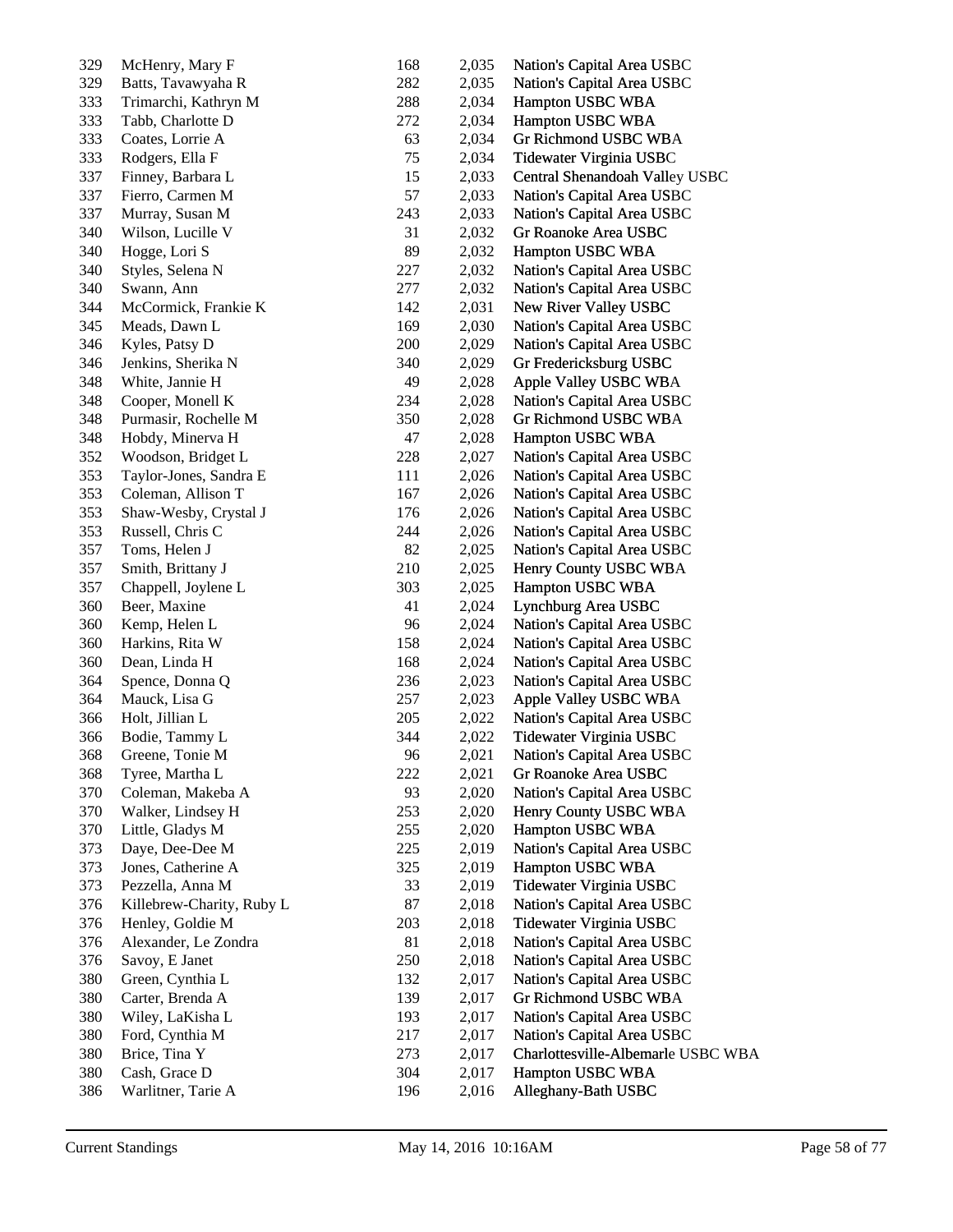| 386 | McLean, Christine     | 325 | 2,016 | Hampton USBC WBA                |
|-----|-----------------------|-----|-------|---------------------------------|
| 386 | Thomas, Dale K        | 97  | 2,016 | Gr Roanoke Area USBC            |
| 389 | Queen, Karen S        | 108 | 2,015 | Nation's Capital Area USBC      |
| 389 | Allen, Linda M        | 229 | 2,015 | Nation's Capital Area USBC      |
| 389 | Hickok, Nicole I      | 233 | 2,015 | Nation's Capital Area USBC      |
| 389 | Herbaugh, Jackie M    | 5   | 2,015 | Upper Shenandoah Valley USBC BA |
| 393 | Brubaker, Renee L     | 303 | 2,014 | Hampton USBC WBA                |
| 393 | Evans, Margaret A     | 164 | 2,014 | Nation's Capital Area USBC      |
| 393 | Jaco, Patricia A      | 318 | 2,014 | Gr Fredericksburg USBC          |
| 393 | Johnson, Christine L  | 34  | 2,014 | Gr Fredericksburg USBC          |
| 393 | Johnson, Shirley A    | 153 | 2,014 | Nation's Capital Area USBC      |
| 398 | Ford, Cheryl L        | 187 | 2,012 | Nation's Capital Area USBC      |
| 398 | Dyar, NeNe L          | 234 | 2,012 | Nation's Capital Area USBC      |
| 398 | Sweeney, Pat          | 31  | 2,012 | Gr Roanoke Area USBC            |
| 401 | Nailor, Patti L       | 36  | 2,011 | Gr Fredericksburg USBC          |
| 401 | Piggott, Angela P     | 79  | 2,011 | Hampton USBC WBA                |
| 401 | Selby, Melissa W      | 150 | 2,011 | <b>Appomattox River USBC</b>    |
| 401 | Thompson, Mary A      | 206 | 2,011 | Nation's Capital Area USBC      |
| 405 | Lightfoot, Deatrice J | 337 | 2,010 | Gr Richmond USBC WBA            |
| 405 | Bayless, Claudia R    | 343 | 2,010 | Gr Fredericksburg USBC          |
| 405 | Holton, Pamela G      | 110 | 2,010 | Nation's Capital Area USBC      |
| 405 | James, Barbara A      | 276 | 2,010 | Nation's Capital Area USBC      |
| 409 | Ryhanych, Gloria A    | 163 | 2,009 | Tidewater Virginia USBC         |
| 410 | Bailey, Jacqueline H  | 80  | 2,008 | Nation's Capital Area USBC      |
| 410 | James, Regina M       | 349 | 2,008 | Gr Richmond USBC WBA            |
| 410 | Hazel, Cristita C     | 51  | 2,008 | Gr Fredericksburg USBC          |
| 410 | Moss, Debbie V        | 101 | 2,008 | Gr Richmond USBC WBA            |
| 414 | Mann, Phyllis M       | 309 | 2,007 | Gr Richmond USBC WBA            |
| 414 | Ford, Mersidees       | 69  | 2,007 | Nation's Capital Area USBC      |
| 416 | Greene, Tiffanee L    | 169 | 2,006 | Nation's Capital Area USBC      |
| 416 | Wallace, Sharon L     | 230 | 2,006 | Hampton USBC WBA                |
| 416 | King, Michelle A      | 227 | 2,006 | Nation's Capital Area USBC      |
| 419 | Keys, Sandra A        | 171 | 2,005 | Nation's Capital Area USBC      |
| 419 | Royster, Peggy W      | 242 | 2,005 | South Boston USBC               |
| 419 | Brown, Lori A         | 324 | 2,005 | Apple Valley USBC WBA           |
| 422 | Powers, Robin M       | 298 | 2,004 | Tidewater Virginia USBC         |
| 422 | McCallum, Shelly A    | 307 | 2,004 | Gr Roanoke Area USBC            |
| 422 | Reynolds, Florie M    | 249 | 2,004 | Tidewater Virginia USBC         |
| 422 | Copeland, Geri-Lynn   | 57  | 2,004 | Nation's Capital Area USBC      |
| 422 | Batten, Carol J       | 55  | 2,004 | Central Shenandoah Valley USBC  |
| 422 | Austin, Joni L        | 315 | 2,004 | Hampton USBC WBA                |
| 428 | Dyson, Lorraine L     | 154 | 2,003 | Nation's Capital Area USBC      |
| 428 | Sanders, Lou C        | 208 | 2,003 | Nation's Capital Area USBC      |
| 428 | Crawford, Elizabeth R | 128 | 2,003 | Lynchburg Area USBC             |
| 428 | Dixon, Sonya D        | 237 | 2,003 | Nation's Capital Area USBC      |
| 432 | Andrews, Jane E       | 141 | 2,002 | Nation's Capital Area USBC      |
| 432 | Myers, Karen Y        | 158 | 2,002 | Nation's Capital Area USBC      |
| 432 | Mason, Betty V        | 296 | 2,002 | Lynchburg Area USBC             |
| 432 | Cox, Kathy K          | 73  | 2,002 | Gr Fredericksburg USBC          |
| 432 | Ioia, Debbie K        | 56  | 2,002 | Central Shenandoah Valley USBC  |
| 432 | Meredith, Renee E     | 304 | 2,002 | Hampton USBC WBA                |
| 438 | Graves, Sandra A      | 12  | 2,001 | Central Shenandoah Valley USBC  |
| 438 | Drake, Brigitte E     | 287 | 2,001 | Hampton USBC WBA                |
| 440 | Temple, Janet J       | 17  | 2,000 | Central Shenandoah Valley USBC  |
| 440 | Corporal, Karen A     | 232 | 2,000 | Nation's Capital Area USBC      |
| 442 | Lancaster, Marjorie T | 156 | 1,999 | Nation's Capital Area USBC      |
|     |                       |     |       |                                 |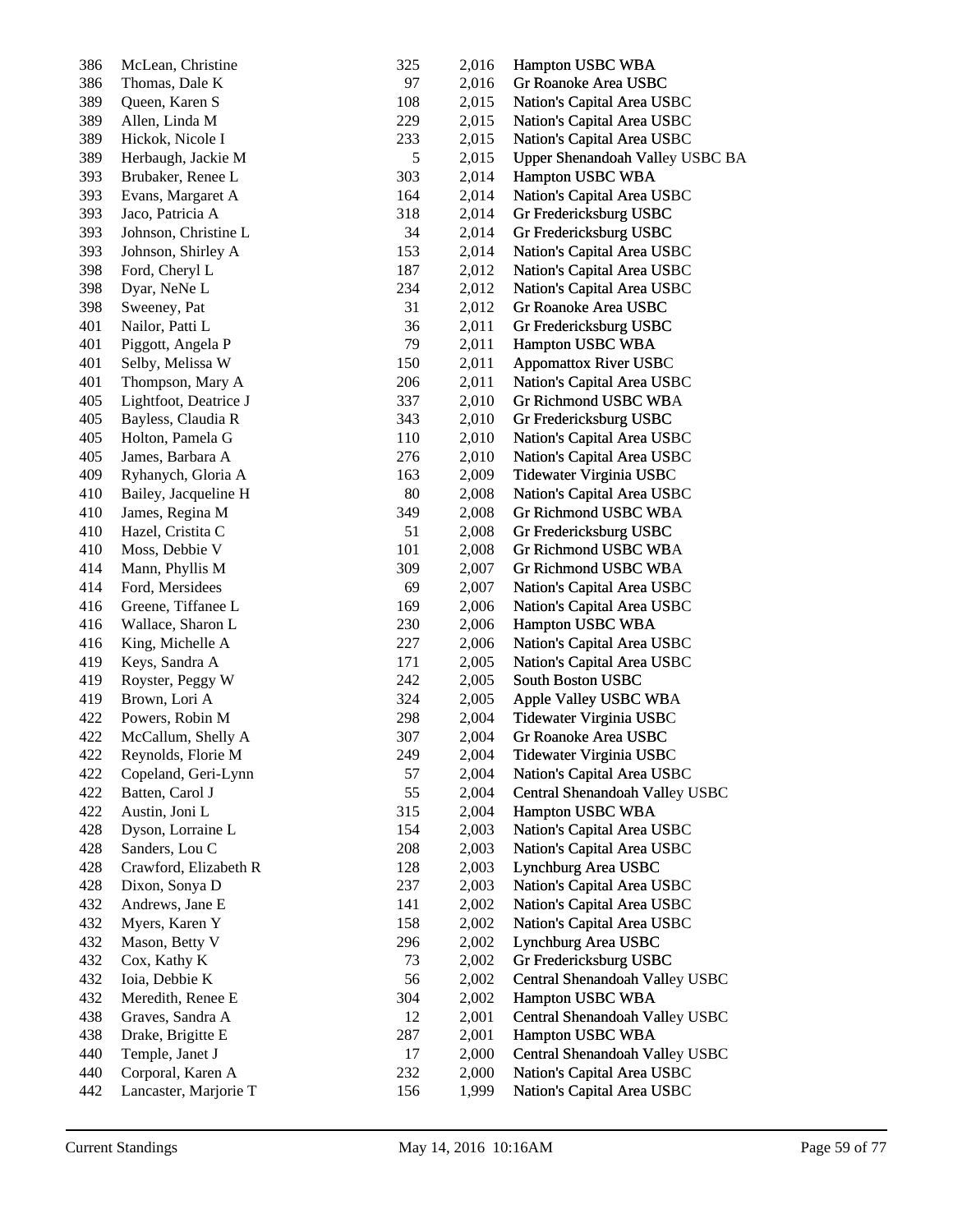| 442 | Robertson, Doris M         | 351            | 1,999 | Gr Richmond USBC WBA               |
|-----|----------------------------|----------------|-------|------------------------------------|
| 444 | Francis, Carolyn M         | 328            | 1,997 | Gr Richmond USBC WBA               |
| 444 | Johnson, Deborah M         | 279            | 1,997 | Nation's Capital Area USBC         |
| 444 | Lane, Peggy M              | 230            | 1,997 | Hampton USBC WBA                   |
| 444 | Johnson, Priscilla A       | 192            | 1,997 | Nation's Capital Area USBC         |
| 444 | Clarke-Bell, Lisa A        | 178            | 1,997 | Nation's Capital Area USBC         |
| 449 | Newton, Semetta M          | 79             | 1,996 | Hampton USBC WBA                   |
| 449 | Hensley, Kimberly J        | 72             | 1,996 | Charlottesville-Albemarle USBC WBA |
| 449 | Gilchrist, Janie L         | 65             | 1,996 | Nation's Capital Area USBC         |
| 452 | Herbert, Melissa M         | 194            | 1,995 | Nation's Capital Area USBC         |
| 452 | Bentley, Emily D           | 227            | 1,995 | Nation's Capital Area USBC         |
| 454 | Smith, Jennifer L          | 300            | 1,994 | Hampton USBC WBA                   |
| 454 | Taylor, Doris S            | 102            | 1,994 | Gr Richmond USBC WBA               |
| 454 | Harris, Christine J        | 167            | 1,994 | Nation's Capital Area USBC         |
| 454 | Bell, Tiffany A            | 175            | 1,994 | Nation's Capital Area USBC         |
| 454 | Hawkins, Swynice M         | 155            | 1,994 | Nation's Capital Area USBC         |
| 454 | Bell, Trina-Renee M        | 95             | 1,994 | Nation's Capital Area USBC         |
| 460 | Shifflett, Virginia M      | 72             | 1,992 | Charlottesville-Albemarle USBC WBA |
| 460 | Wright, Barbara A          | 167            | 1,992 | Nation's Capital Area USBC         |
| 462 | Williams, Shirlean M       | 111            | 1,991 | Nation's Capital Area USBC         |
| 462 | Coleman, Carolyn A         | 180            | 1,991 | <b>Appomattox River USBC</b>       |
| 462 | Stevens, Collet G          | 233            | 1,991 | Nation's Capital Area USBC         |
| 462 | Hawkins, Doris B           | 311            | 1,991 | Hampton USBC WBA                   |
| 462 | Boone, Phyllis T           | 171            | 1,991 | Nation's Capital Area USBC         |
| 467 | Perkins, Betty L           | 145            | 1,990 | South Boston USBC                  |
| 467 | Watlington, Lenora F       | 173            | 1,990 | Nation's Capital Area USBC         |
| 467 | Young, Lisa D              | 50             | 1,990 | Apple Valley USBC WBA              |
| 467 | Lopez, Rebecca S           | 200            | 1,990 | Nation's Capital Area USBC         |
| 467 | Austin, Barbara R          | 131            | 1,990 | Nation's Capital Area USBC         |
| 472 | Jackson-Marshall, Agatha V | 139            | 1,989 | Gr Richmond USBC WBA               |
| 472 | White, Gracie A            | 150            | 1,989 | <b>Appomattox River USBC</b>       |
| 474 | Hayward, Sharon A          | 114            | 1,988 | Nation's Capital Area USBC         |
| 474 | Brown, Tammy D             | 148            | 1,988 | <b>Appomattox River USBC</b>       |
| 476 | Fronda, Fe B               | 291            | 1,987 | Nation's Capital Area USBC         |
| 476 | Turner, Sandy S            | 332            | 1,987 | Tidewater Virginia USBC            |
| 476 | Ware, Lola N               | 194            | 1,987 | Nation's Capital Area USBC         |
| 479 | Teal, Patricia R           | 45             | 1,986 | Hampton USBC WBA                   |
| 479 | Collick, Angela D          | 281            | 1,986 | Nation's Capital Area USBC         |
| 481 | Davis, Michelle M          | 192            | 1,985 | Nation's Capital Area USBC         |
| 482 | Bivens, Juanita C          | 313            | 1,984 | Hampton USBC WBA                   |
| 483 | Baucum, Cliftina           | 81             | 1,983 | Nation's Capital Area USBC         |
| 483 | Darling, Vicky M           | 204            | 1,983 | Nation's Capital Area USBC         |
| 485 | Rengers, Vickie B          | 328            | 1,982 | Gr Richmond USBC WBA               |
| 485 | Dixon, Linda T             | 241            | 1,982 | South Boston USBC                  |
| 485 | Stepp, Bonnie L            | 264            | 1,982 | Hampton USBC WBA                   |
| 485 | Day, Rita D                | 147            | 1,982 | Hampton USBC WBA                   |
| 489 | Moore, Pacita A            | 297            | 1,981 | Tidewater Virginia USBC            |
| 489 | Foster, Leila              | $\overline{c}$ | 1,981 | Nation's Capital Area USBC         |
| 489 | Payne, Pamela M            | 343            | 1,981 | Gr Fredericksburg USBC             |
| 489 | Tynes, Monique L           | 317            | 1,981 | Tidewater Virginia USBC            |
| 489 | Spriggs, Dorothy Y         | 96             | 1,981 | Nation's Capital Area USBC         |
| 494 | Edwards, Joyce M           | 110            | 1,980 | Nation's Capital Area USBC         |
| 495 | Kearney, Dena R            | 174            | 1,979 | Nation's Capital Area USBC         |
| 495 | Schiemer, Heather M        | 122            | 1,979 | Nation's Capital Area USBC         |
| 495 | Taylor, Pamela R           | 188            | 1,979 | Nation's Capital Area USBC         |
| 495 | Toney, Charlotte A         | 273            | 1,979 | Charlottesville-Albemarle USBC WBA |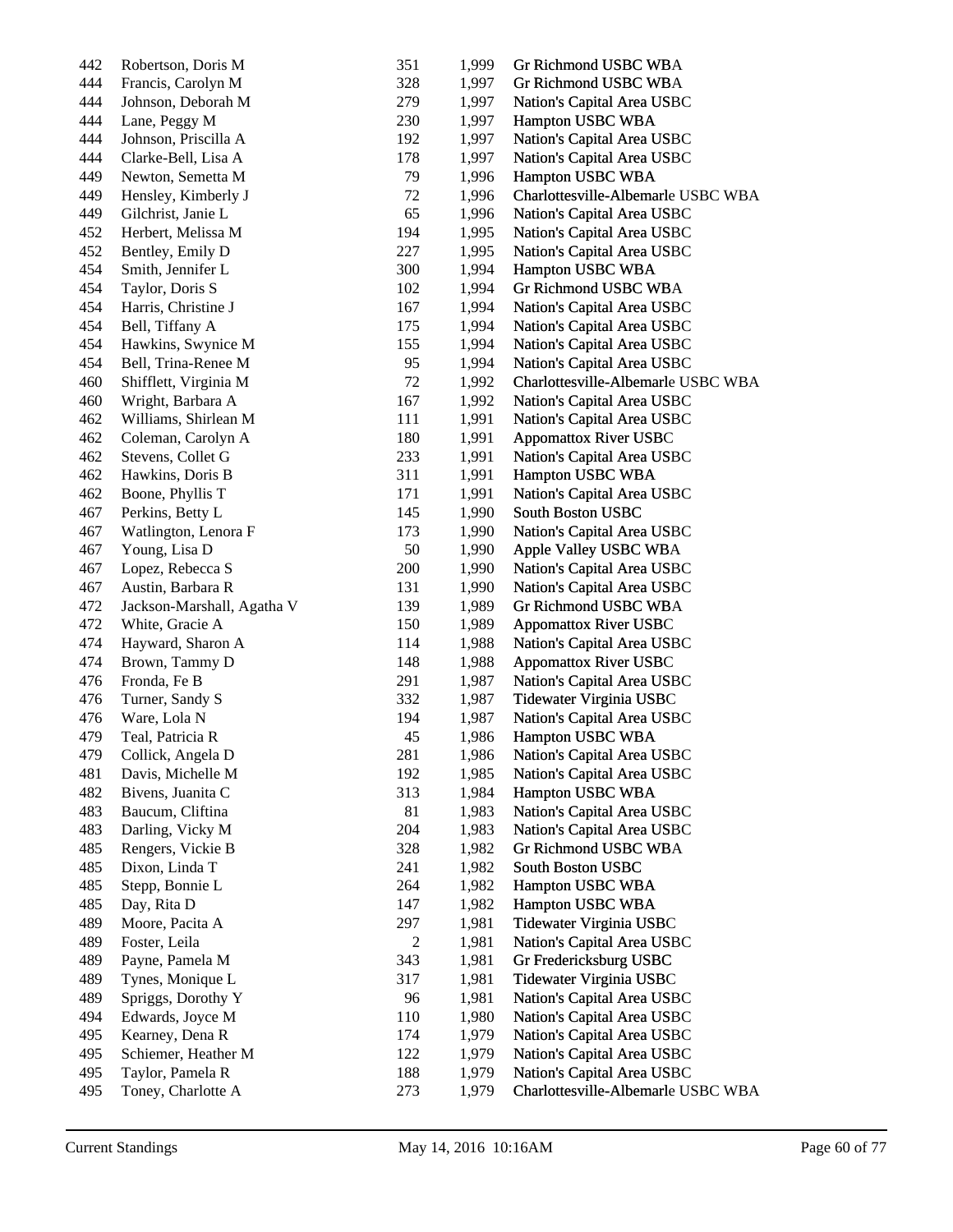| 495 | Ocasio-Mooney, Alba R     | 92  | 1,979 | Nation's Capital Area USBC      |
|-----|---------------------------|-----|-------|---------------------------------|
| 500 | Waller, Charlene R        | 174 | 1,978 | Nation's Capital Area USBC      |
| 501 | McCarthy, Jacqueline P    | 182 | 1,977 | Hampton USBC WBA                |
| 502 | Lombardi, Gae M           | 318 | 1,976 | Gr Fredericksburg USBC          |
| 503 | Hance, Magaly D           | 12  | 1,975 | Central Shenandoah Valley USBC  |
| 503 | Lewis, Cheryl A           | 192 | 1,975 | Nation's Capital Area USBC      |
| 503 | Pierce, Ann               | 78  | 1,975 |                                 |
| 503 | Hubbard, Cheryl A         | 16  | 1,975 | Central Shenandoah Valley USBC  |
| 503 | Warren, Patricia A        | 83  | 1,975 | Nation's Capital Area USBC      |
| 508 | McLain, Diane             | 205 | 1,974 | Nation's Capital Area USBC      |
| 508 | Smith, Jo A               | 222 | 1,974 | Gr Roanoke Area USBC            |
| 508 | Poe, Angela F             | 278 | 1,974 | Nation's Capital Area USBC      |
| 508 | Butz, Kristina K          | 303 | 1,974 | Hampton USBC WBA                |
| 508 | Williams, Neolis D        | 22  | 1,974 | Central Shenandoah Valley USBC  |
| 513 | Robertson, Sarah R        | 134 | 1,973 | Nation's Capital Area USBC      |
| 513 | Coleman, Alice M          | 180 | 1,973 | <b>Appomattox River USBC</b>    |
| 515 | Williams, Barbara A       | 23  | 1,972 | Central Shenandoah Valley USBC  |
| 515 | Fox, Jennifer A           | 213 | 1,972 | Nation's Capital Area USBC      |
| 517 | Plummer, Mary E           | 181 | 1,971 | Hampton USBC WBA                |
| 517 | Glass, Lisa A             | 5   | 1,971 | Upper Shenandoah Valley USBC BA |
| 517 | Butts, Rose L             | 143 | 1,971 | Gr Richmond USBC WBA            |
| 520 | Chronister, Judy C        | 211 | 1,970 | Nation's Capital Area USBC      |
| 520 | Porter, Anita M           | 200 | 1,970 | Nation's Capital Area USBC      |
| 520 | Townsend, Carol Y         | 186 | 1,970 | Nation's Capital Area USBC      |
| 520 | Barnes, Valerie H         | 58  | 1,970 | Tidewater Virginia USBC         |
| 520 | Duchemin, Bruna           | 47  | 1,970 | Hampton USBC WBA                |
| 525 | Seney, Enecita A          | 163 | 1,969 | Tidewater Virginia USBC         |
| 525 | Arnold, Haley M           | 49  | 1,969 | Apple Valley USBC WBA           |
| 525 | Coe, Bernadette A         | 188 | 1,969 | Nation's Capital Area USBC      |
| 525 | Jenkins, Tammy R          | 324 | 1,969 | Apple Valley USBC WBA           |
| 525 | Beaulac, Tina M           | 42  | 1,969 | Hampton USBC WBA                |
| 525 | Rauch, Mary C             | 42  | 1,969 | Hampton USBC WBA                |
| 531 | Lynch, Kathy H            | 29  | 1,968 | Gr Roanoke Area USBC            |
| 531 | Shaw, Catherine" Rocky" M | 255 | 1,968 | Hampton USBC WBA                |
| 531 | James, Ravonda W          | 352 | 1,968 | Tidewater Virginia USBC         |
| 534 | McConnell, Nichele M      | 175 | 1,967 | Nation's Capital Area USBC      |
| 534 | Killip, Janet L           | 258 | 1,967 | Lynchburg Area USBC             |
| 536 | Allen, Sheila F           | 118 | 1,966 | Gr Richmond USBC WBA            |
| 537 | Mazor, Barbara E          | 24  | 1,965 | Central Shenandoah Valley USBC  |
| 537 | Vinson, Gigi M            | 313 | 1,965 | Hampton USBC WBA                |
| 537 | Patrick, Peggy B          | 33  | 1,965 | Tidewater Virginia USBC         |
| 540 | Overton, Gequeta R        | 168 | 1,964 | Nation's Capital Area USBC      |
| 540 | Carraway, Sue             | 98  | 1,964 | Tidewater Virginia USBC         |
| 542 | Neal, Barbara L           | 156 | 1,963 | Nation's Capital Area USBC      |
| 543 | Patterson, Liz            | 47  | 1,962 | Hampton USBC WBA                |
| 544 | Hatch, Sherri S           | 148 | 1,961 | <b>Appomattox River USBC</b>    |
| 544 | Alford, Yvonne M          | 277 | 1,961 | Nation's Capital Area USBC      |
| 546 | Garland, Eilene K         | 151 | 1,960 | Nation's Capital Area USBC      |
| 547 | Graupmann, Lauren E       | 298 | 1,959 | Tidewater Virginia USBC         |
| 547 | Butler, Brenda M          | 209 | 1,959 | Nation's Capital Area USBC      |
| 549 | Williams, Andrea C        | 187 | 1,958 | Nation's Capital Area USBC      |
| 549 | Garner, Linda S           | 243 | 1,958 | Nation's Capital Area USBC      |
| 549 | Wells, Judy M             | 51  | 1,958 | Gr Fredericksburg USBC          |
| 552 | Simmons, Lisa T           | 23  | 1,957 | Central Shenandoah Valley USBC  |
| 552 | Fisher, Jennifer M        | 55  | 1,957 | Central Shenandoah Valley USBC  |
| 552 | Peterson, Mary L          | 282 | 1,957 | Nation's Capital Area USBC      |
|     |                           |     |       |                                 |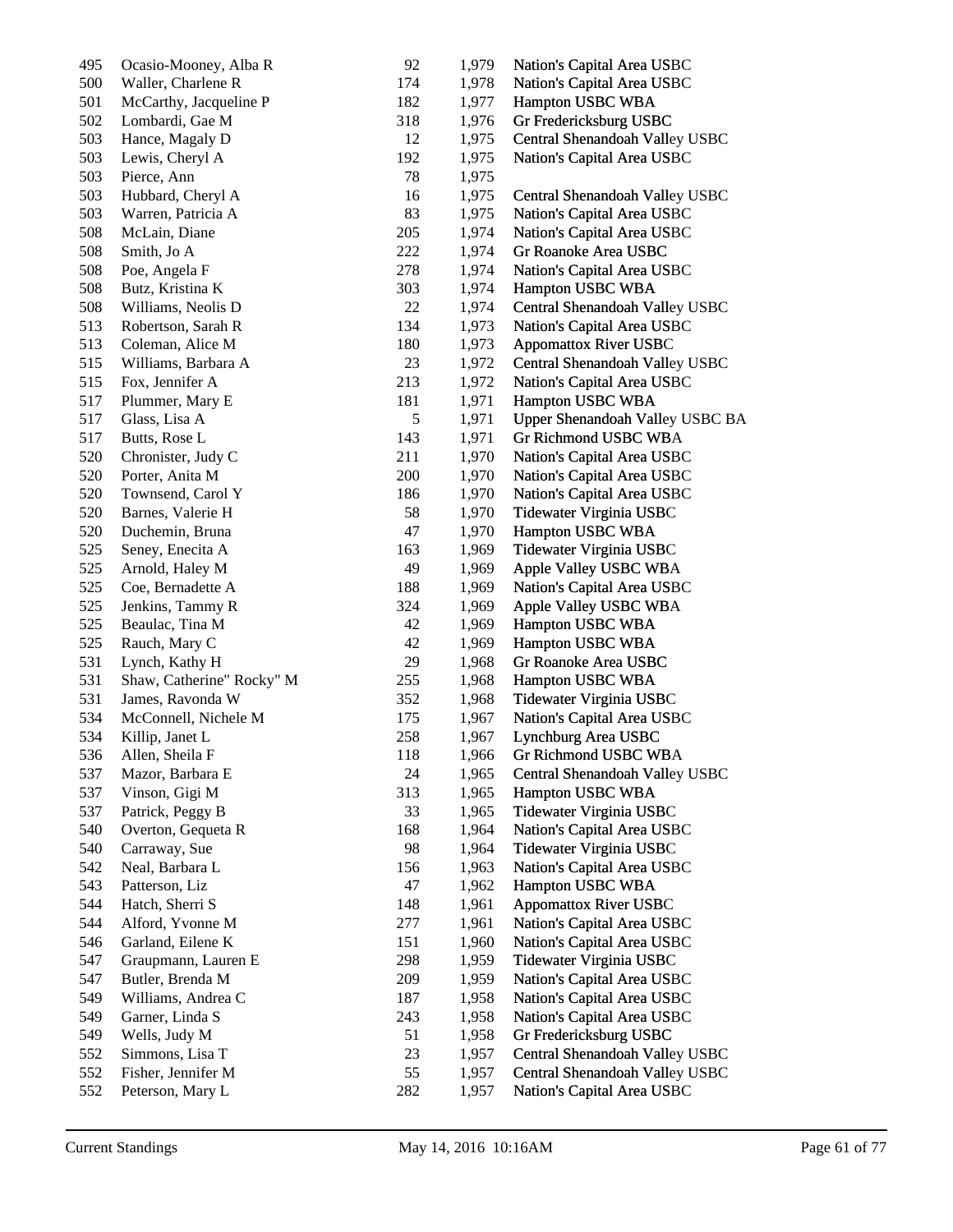| 555 | Mallery, Marilyn A             | 247        | 1,956 | Nation's Capital Area USBC         |
|-----|--------------------------------|------------|-------|------------------------------------|
| 556 | Dickerson, Sherita D           | 147        | 1,955 | Hampton USBC WBA                   |
| 556 | McKinney, Rose M               | 304        | 1,955 | Hampton USBC WBA                   |
| 556 | Lomax, Marie B                 | 274        | 1,955 | Nation's Capital Area USBC         |
| 556 | Washington, Brenda M           | 118        | 1,955 | Gr Richmond USBC WBA               |
| 560 | Burks, Constance L             | 46         | 1,954 | Hampton USBC WBA                   |
| 561 | Hester, Mary C                 | 37         | 1,953 | Gr Fredericksburg USBC             |
| 561 | Rowe, Vickie D                 | 119        | 1,953 | Gr Richmond USBC WBA               |
| 561 | Dugan, Willa A                 | 184        | 1,953 | Tidewater Virginia USBC            |
| 561 | Payne, Kathy D                 | 195        | 1,953 | Gr Roanoke Area USBC               |
| 565 | Maddox-Lewis, Lavonne A        | 149        | 1,952 | Gr Richmond USBC WBA               |
| 565 | Hammond-Davis, Cynthia A       | 66         | 1,952 | Nation's Capital Area USBC         |
| 565 | Godfrey, Gwendolyn S           | 77         | 1,952 | Tidewater Virginia USBC            |
| 565 | Miller, Kathryn L              | 336        | 1,952 | Central Shenandoah Valley USBC     |
| 569 | Duncan, Kristen M              | 184        | 1,951 | Tidewater Virginia USBC            |
| 569 | Carter, Melvina                | 166        | 1,951 | Nation's Capital Area USBC         |
| 571 | Brown, Vickie A                | 118        | 1,950 | Gr Richmond USBC WBA               |
| 571 | Clarke, Gayle P                | 207        | 1,950 | Nation's Capital Area USBC         |
| 571 | Fensom, Cheryl A               | 313        | 1,950 | Hampton USBC WBA                   |
| 574 | Wimmer, Kathy M                | 220        | 1,949 | Charlottesville-Albemarle USBC WBA |
| 574 | Magrogan, Mary B               | 151        | 1,949 | Nation's Capital Area USBC         |
| 574 | Wiggins, Susan E               | 40         | 1,949 | Gr Fredericksburg USBC             |
| 577 | Thornburg, Dawn C              | 50         | 1,948 | Apple Valley USBC WBA              |
| 577 | Williams-Harrison, Marquetta G | 337        | 1,948 | Gr Richmond USBC WBA               |
| 579 | Waters, Bessie O               | 126        | 1,947 | Nation's Capital Area USBC         |
| 579 | Pettey, Janice S               | 237        | 1,947 | Nation's Capital Area USBC         |
| 581 | Weaver, Lisa J                 | 49         | 1,943 | Apple Valley USBC WBA              |
| 581 | Barley, Debra J                | 132        | 1,943 | Nation's Capital Area USBC         |
| 581 | Williams, Donna Y              | 207        | 1,943 | Nation's Capital Area USBC         |
| 584 | Austin, Joan C                 | 81         | 1,941 | Nation's Capital Area USBC         |
| 584 | Quiller, Jean P                | 260        | 1,941 | Gr Richmond USBC WBA               |
| 584 | Manahl, Kelly D                | 305        | 1,941 | Hampton USBC WBA                   |
| 587 | Taborn, Arlene M               | 297        | 1,940 | Tidewater Virginia USBC            |
| 587 | Delamotte, Catherine A         | 46         | 1,940 | Hampton USBC WBA                   |
| 587 | Ball, Tiffany C                | 86         | 1,940 | Nation's Capital Area USBC         |
| 590 | Carter, Katrina M              | 349        | 1,939 | Gr Richmond USBC WBA               |
| 590 | Winfield, Norma M              | 328        | 1,939 | Gr Richmond USBC WBA               |
| 590 | Stone, Frieda B                | 22         | 1,939 | Central Shenandoah Valley USBC     |
| 590 | Silver, Carolyn A              | 139        | 1,939 | Gr Richmond USBC WBA               |
| 594 | McGuire, Helen F               | 257        | 1,937 | Apple Valley USBC WBA              |
| 595 | Quinn, Kimberly G              | 226        | 1,936 | Nation's Capital Area USBC         |
| 596 | Russell, Soledad U             | 51         | 1,935 | Gr Fredericksburg USBC             |
| 596 | Matthews, Cynthia D            | 71         | 1,935 | Nation's Capital Area USBC         |
| 596 | Migliaccio, Deborah A          | 271        | 1,935 | Nation's Capital Area USBC         |
| 599 | Wilson, Sonya M                | 231        | 1,934 | Nation's Capital Area USBC         |
| 600 | Brown, Janice D                | 275        | 1,933 | Nation's Capital Area USBC         |
| 600 |                                |            | 1,933 | Nation's Capital Area USBC         |
| 600 | Griffin, Mary Jane F           | 115<br>196 |       |                                    |
|     | Mundy, Karen P                 | 297        | 1,933 | Alleghany-Bath USBC                |
| 603 | Ricks, Crystal D               |            | 1,932 | Tidewater Virginia USBC            |
| 603 | Hogue, Vanessa M               | 234        | 1,932 | Nation's Capital Area USBC         |
| 603 | Barnes, Susan P                | 58         | 1,932 | Tidewater Virginia USBC            |
| 606 | Williams, Barbara G            | 335        | 1,930 | Central Shenandoah Valley USBC     |
| 607 | Colbert, Debra                 | 178        | 1,929 | Nation's Capital Area USBC         |
| 608 | Snyder, Marie A                | 248        | 1,928 | Nation's Capital Area USBC         |
| 609 | Savoy, Iris N                  | 186        | 1,927 | Nation's Capital Area USBC         |
| 610 | James, Roselyn M               | 27         | 1,926 | Gr Roanoke Area USBC               |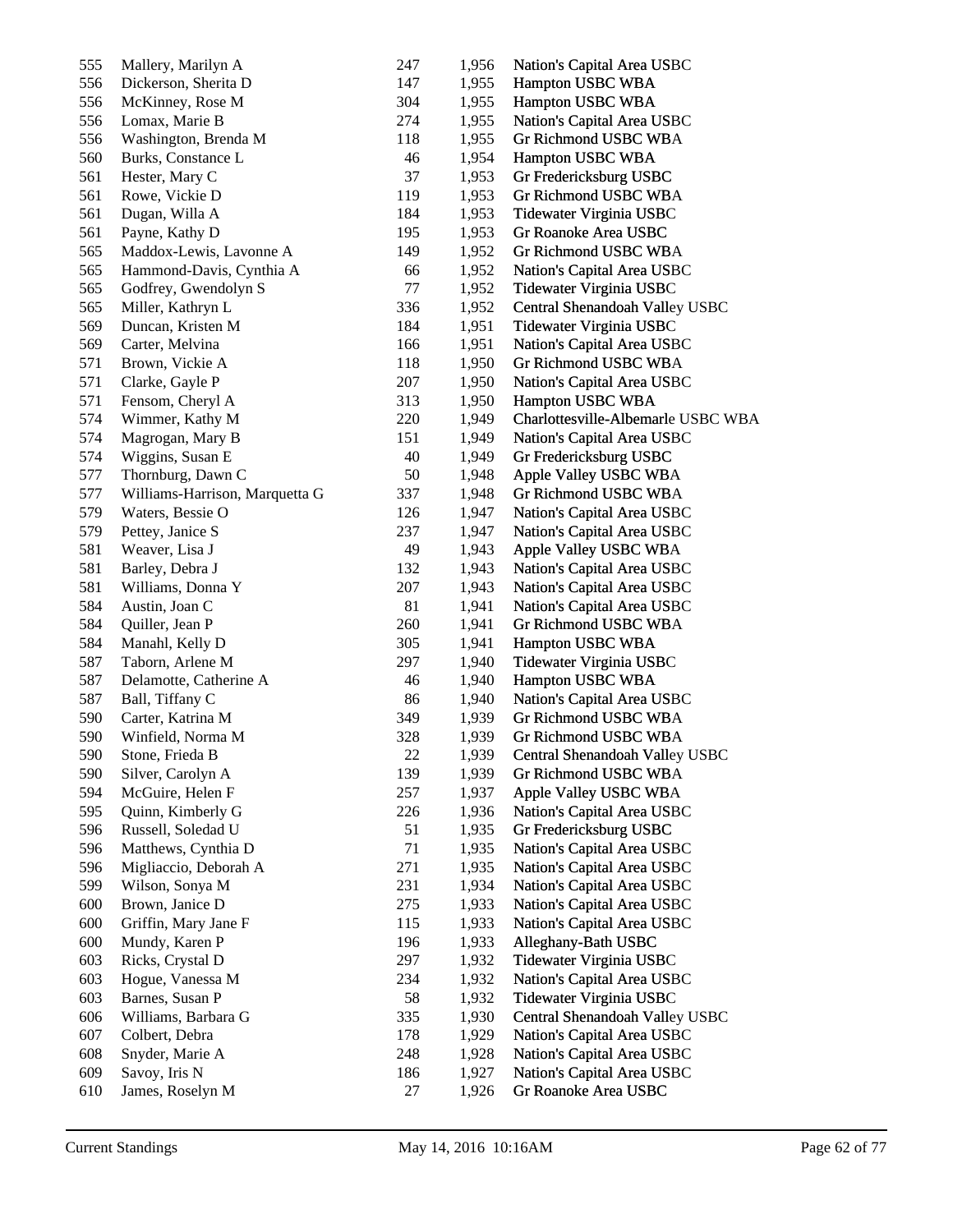| 610 | Gardin, Sandra K          | 68  | 1,926 | Nation's Capital Area USBC         |
|-----|---------------------------|-----|-------|------------------------------------|
| 610 | Mills, Patricia A         | 342 | 1,926 | Charlottesville-Albemarle USBC WBA |
| 613 | Goodman, Marilyn          | 208 | 1,925 | Nation's Capital Area USBC         |
| 613 | Wolfe, Theresa C          | 228 | 1,925 | Nation's Capital Area USBC         |
| 613 | Johnson, Tina M           | 201 | 1,925 | Nation's Capital Area USBC         |
| 613 | Jones, Beverly A          | 150 | 1,925 | <b>Appomattox River USBC</b>       |
| 617 | Brown, Angela M           | 25  | 1,923 | Central Shenandoah Valley USBC     |
| 618 | Weaver, Rita O            | 209 | 1,922 | Nation's Capital Area USBC         |
| 618 | Melvin, Rosilyn J         | 254 | 1,922 | Tidewater Virginia USBC            |
| 618 | Green, LaVerne V          | 282 | 1,922 | Nation's Capital Area USBC         |
| 618 | Speight, Lynn M           | 291 | 1,922 | Nation's Capital Area USBC         |
| 618 | Colbert-Box, Sandra M     | 110 | 1,922 | Nation's Capital Area USBC         |
| 623 | Carter, Kathy M           | 32  | 1,921 | Gr Richmond USBC WBA               |
| 623 | Stinnett, Linda G         | 88  | 1,921 | Lynchburg Area USBC                |
| 623 | Peck, Joyce R             | 232 | 1,921 | Nation's Capital Area USBC         |
| 623 | Childress, Cynthia W      | 253 | 1,921 | Henry County USBC WBA              |
| 627 | Sulin, Jennifer M         | 298 | 1,920 | Tidewater Virginia USBC            |
| 627 | Lamb, Aneta D             | 204 | 1,920 | Nation's Capital Area USBC         |
| 629 | McGuire, Linda L          | 137 | 1,915 | Nation's Capital Area USBC         |
| 629 | Brown, Debbie S           | 73  | 1,915 | Gr Fredericksburg USBC             |
| 629 | Hairston, Ramona G        | 236 | 1,915 | Nation's Capital Area USBC         |
| 632 | Kerins, Lesley A          | 266 | 1,914 | Hampton USBC WBA                   |
| 632 | Francis, Chantal M        | 328 | 1,914 | Gr Richmond USBC WBA               |
| 632 | Woods, Tina M             | 265 | 1,914 | Hampton USBC WBA                   |
| 635 | Kruschke, Cindi A         | 48  | 1,911 | Hampton USBC WBA                   |
| 636 | Parham, Wanda P           | 332 | 1,910 | Tidewater Virginia USBC            |
| 637 | Christian, Melinda M      | 56  | 1,909 | Central Shenandoah Valley USBC     |
| 637 | Grimes, Patricia L        | 114 | 1,909 | Nation's Capital Area USBC         |
| 637 | Schaarschmidt, Sherry     | 34  | 1,909 | Gr Fredericksburg USBC             |
| 637 | Lucas, Terry M            | 10  | 1,909 | Gr Fredericksburg USBC             |
| 637 | Bercaw, Sarah A           | 305 | 1,909 | Hampton USBC WBA                   |
| 642 | Marshall, Stephanie R     | 194 | 1,908 | Nation's Capital Area USBC         |
| 643 | Crider, Tinia H           | 296 | 1,907 | Lynchburg Area USBC                |
| 644 | Barnett-Johnson, Brenda C | 284 | 1,906 |                                    |
| 645 |                           | 304 |       | Nation's Capital Area USBC         |
|     | Discioscia, Sara R        |     | 1,905 | Hampton USBC WBA                   |
| 645 | Cunningham, Katy N        | 335 | 1,905 | Central Shenandoah Valley USBC     |
| 647 | Edmonds, Tracie M         | 337 | 1,903 | Gr Richmond USBC WBA               |
| 647 | Bland, Wanda B            | 150 | 1,903 | <b>Appomattox River USBC</b>       |
| 649 | Kirkland, Latoya C        | 231 | 1,900 | Nation's Capital Area USBC         |
| 649 | Carrico, Sue              | 256 | 1,900 | Nation's Capital Area USBC         |
| 649 | Butler, Judith K          | 82  | 1,900 | Nation's Capital Area USBC         |
| 652 | Clayburn, June B          | 179 | 1,899 | Nation's Capital Area USBC         |
| 652 | Bigbie, Diane L           | 287 | 1,899 | Hampton USBC WBA                   |
| 654 | Benoit, Lena M            | 22  | 1,898 | Central Shenandoah Valley USBC     |
| 654 | Wagner, Pamela B          | 59  | 1,898 | Tidewater Virginia USBC            |
| 654 | Dillon, Donna M           | 92  | 1,898 | Nation's Capital Area USBC         |
| 654 | Wright, Stephanie C       | 347 | 1,898 | Gr Richmond USBC WBA               |
| 658 | Clover, Patricia O        | 194 | 1,897 | Nation's Capital Area USBC         |
| 659 | Guerrero, Cindy L         | 73  | 1,896 | Gr Fredericksburg USBC             |
| 660 | Mayo, Peggy M             | 249 | 1,895 | Tidewater Virginia USBC            |
| 660 | Murray, Connie L          | 263 | 1,895 | Hampton USBC WBA                   |
| 660 | Smith, Eva P              | 307 | 1,895 | Gr Roanoke Area USBC               |
| 663 | Leonard, Terry L          | 35  | 1,894 | Apple Valley USBC WBA              |
| 663 | Brooks, Mary A            | 174 | 1,894 | Nation's Capital Area USBC         |
| 665 | Pancoast, Bonnie E        | 242 | 1,893 | South Boston USBC                  |
| 666 | Pettaway, Joanne M        | 107 | 1,892 | Nation's Capital Area USBC         |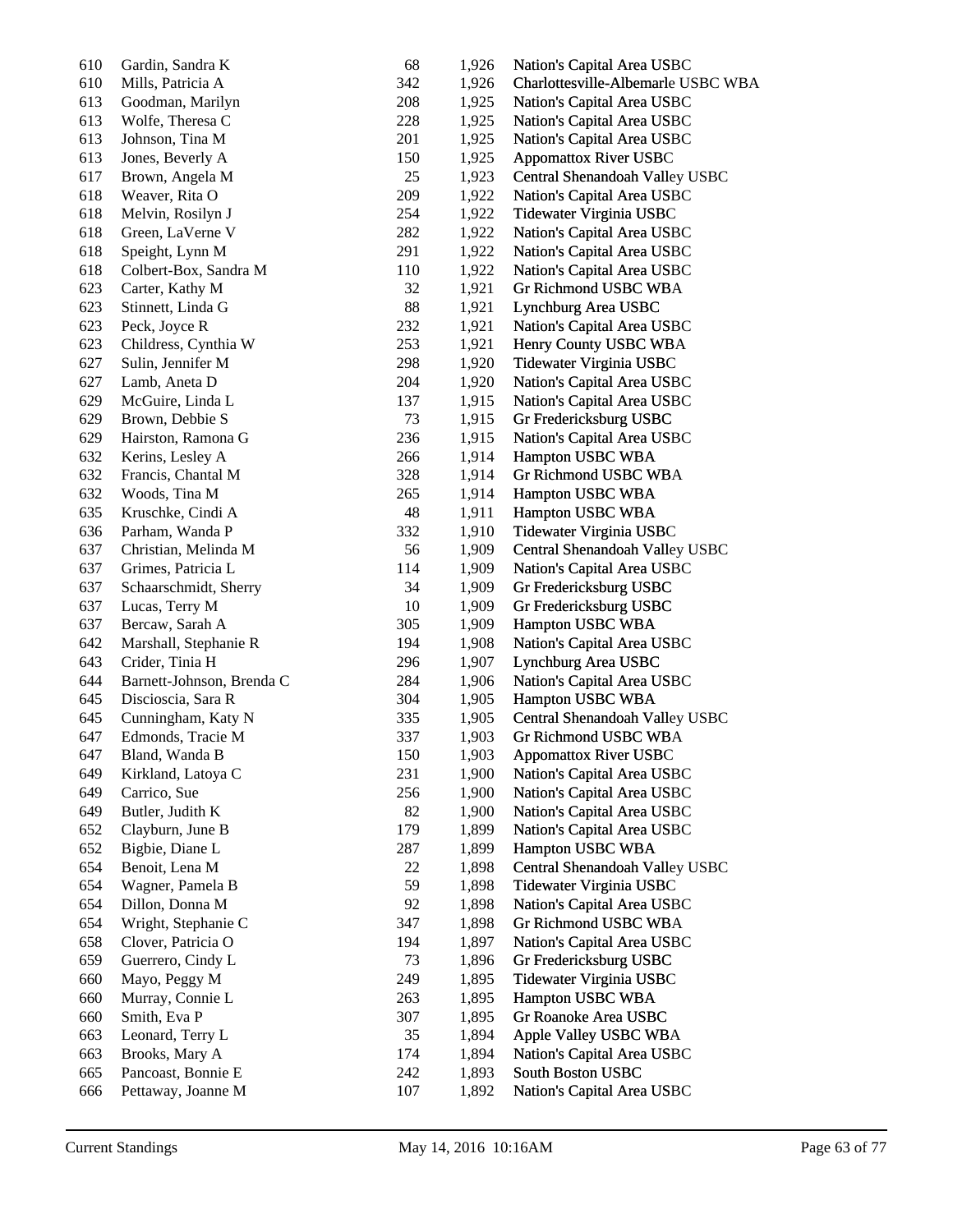| 666 | Lott-Gatewood, Ella L   | 173 | 1,892 | Nation's Capital Area USBC     |
|-----|-------------------------|-----|-------|--------------------------------|
| 668 | Thompson, Frankie S     | 159 | 1,891 | Nation's Capital Area USBC     |
| 668 | Ford, Yvette D          | 175 | 1,891 | Nation's Capital Area USBC     |
| 670 | Almassy, Linda M        | 256 | 1,890 | Nation's Capital Area USBC     |
| 671 | Pease, Melissa A        | 24  | 1,888 | Central Shenandoah Valley USBC |
| 672 | Campion, Joan J         | 38  | 1,887 | Gr Fredericksburg USBC         |
| 672 | Franklin, Felicia T     | 168 | 1,887 | Nation's Capital Area USBC     |
| 672 | Peters, Barbara A       | 244 | 1,887 | Nation's Capital Area USBC     |
| 675 | Yannitello, Pamela K    | 45  | 1,885 | Hampton USBC WBA               |
| 675 | Younger, Erica L        | 221 | 1,885 | South Boston USBC              |
| 677 | Robinson, Carleen M     | 93  | 1,884 | Nation's Capital Area USBC     |
| 677 | Quarles, Delores L      | 187 | 1,884 | Nation's Capital Area USBC     |
| 677 | James, Beth H           | 332 | 1,884 | Tidewater Virginia USBC        |
| 680 | Henderson, Yvonne J     | 119 | 1,883 | Gr Richmond USBC WBA           |
| 681 | Williams, Katherine     | 64  | 1,881 | Gr Roanoke Area USBC           |
| 682 | Allen, Jackie           | 318 | 1,880 | Gr Fredericksburg USBC         |
| 682 | Wise, Amanda N          | 283 | 1,880 | Nation's Capital Area USBC     |
| 684 | Duncan, Cindy A         | 184 | 1,879 | Tidewater Virginia USBC        |
| 685 | Wingfield, Virginia A   | 309 | 1,877 | Gr Richmond USBC WBA           |
| 685 | Michie, Frances N       | 230 | 1,877 | Hampton USBC WBA               |
| 687 | Williams, Paula J       | 231 | 1,876 | Nation's Capital Area USBC     |
| 687 | Sam, Alicia R           | 71  | 1,876 | Nation's Capital Area USBC     |
| 689 | Rhoads, Michelle L      | 35  | 1,874 | Apple Valley USBC WBA          |
| 689 | Baptiste, Tracy C       | 118 | 1,874 | Gr Richmond USBC WBA           |
| 691 | Blumenschein, Rosalie J | 115 | 1,873 | Nation's Capital Area USBC     |
| 692 | Hansen, Shelly M        | 36  | 1,872 | Gr Fredericksburg USBC         |
| 692 | Wingers, Wendy S        | 233 | 1,872 | Nation's Capital Area USBC     |
| 692 | Burr, Maureen A         | 291 | 1,872 | Nation's Capital Area USBC     |
| 695 | Moore, Dora L           | 235 | 1,868 | Nation's Capital Area USBC     |
| 695 | Jackson, Jacquline P    | 233 | 1,868 | Nation's Capital Area USBC     |
| 697 | Pullen, Patricia C      | 217 | 1,867 | Nation's Capital Area USBC     |
| 697 | Johnson, Joycelyn M     | 107 | 1,867 | Nation's Capital Area USBC     |
| 699 | Garner, Trinette C      | 115 | 1,865 | Nation's Capital Area USBC     |
| 699 | Gembarowicz, Bonnie M   | 212 | 1,865 | Nation's Capital Area USBC     |
| 699 | Canlas, Paz C           | 336 | 1,865 | Central Shenandoah Valley USBC |
| 702 | Ayala, Felicita A       | 191 | 1,864 | Nation's Capital Area USBC     |
| 702 | Jamison, Brenda E       | 341 | 1,864 | Nation's Capital Area USBC     |
| 704 | Ryan, Terry M           | 105 | 1,863 | Gr Fredericksburg USBC         |
| 705 | Holbert, Tenna C B      | 261 | 1,861 | Tidewater Virginia USBC        |
| 706 | Coleman, Patricia Y     | 148 | 1,860 | <b>Appomattox River USBC</b>   |
| 706 | Stoneman, Susan D       | 298 | 1,860 | Tidewater Virginia USBC        |
| 708 | Eley, Earlene H         | 260 | 1,859 | Gr Richmond USBC WBA           |
| 709 | Ketch, Lana J           | 89  | 1,855 | Hampton USBC WBA               |
| 710 | Bogucki, Brenda K       | 288 | 1,854 | Hampton USBC WBA               |
| 711 | Zimmerman, Rosemary P   | 35  | 1,851 | Apple Valley USBC WBA          |
| 711 | Wiseman, Vanessa D      | 279 | 1,851 | Nation's Capital Area USBC     |
| 713 | Graham, Vera A          | 74  | 1,846 | Nation's Capital Area USBC     |
| 713 | Bradshaw, Sharon A      | 332 | 1,846 | Tidewater Virginia USBC        |
| 715 | Johnson, Deborah G      | 10  | 1,844 | Gr Fredericksburg USBC         |
| 716 | Smith, Deborah F        | 263 | 1,841 | Hampton USBC WBA               |
| 717 | Bolden, Chandres D      | 167 | 1,840 | Nation's Capital Area USBC     |
| 718 | Cobbs, Robin O          | 253 | 1,839 | Henry County USBC WBA          |
| 719 | Sprouse, Laura E        | 296 | 1,837 | Lynchburg Area USBC            |
| 720 | Blankenship, Michelle L | 214 | 1,836 | Nation's Capital Area USBC     |
| 721 | James, Patricia C       | 281 | 1,835 | Nation's Capital Area USBC     |
| 722 | Silas, Denise I         | 166 | 1,832 | Nation's Capital Area USBC     |
|     |                         |     |       |                                |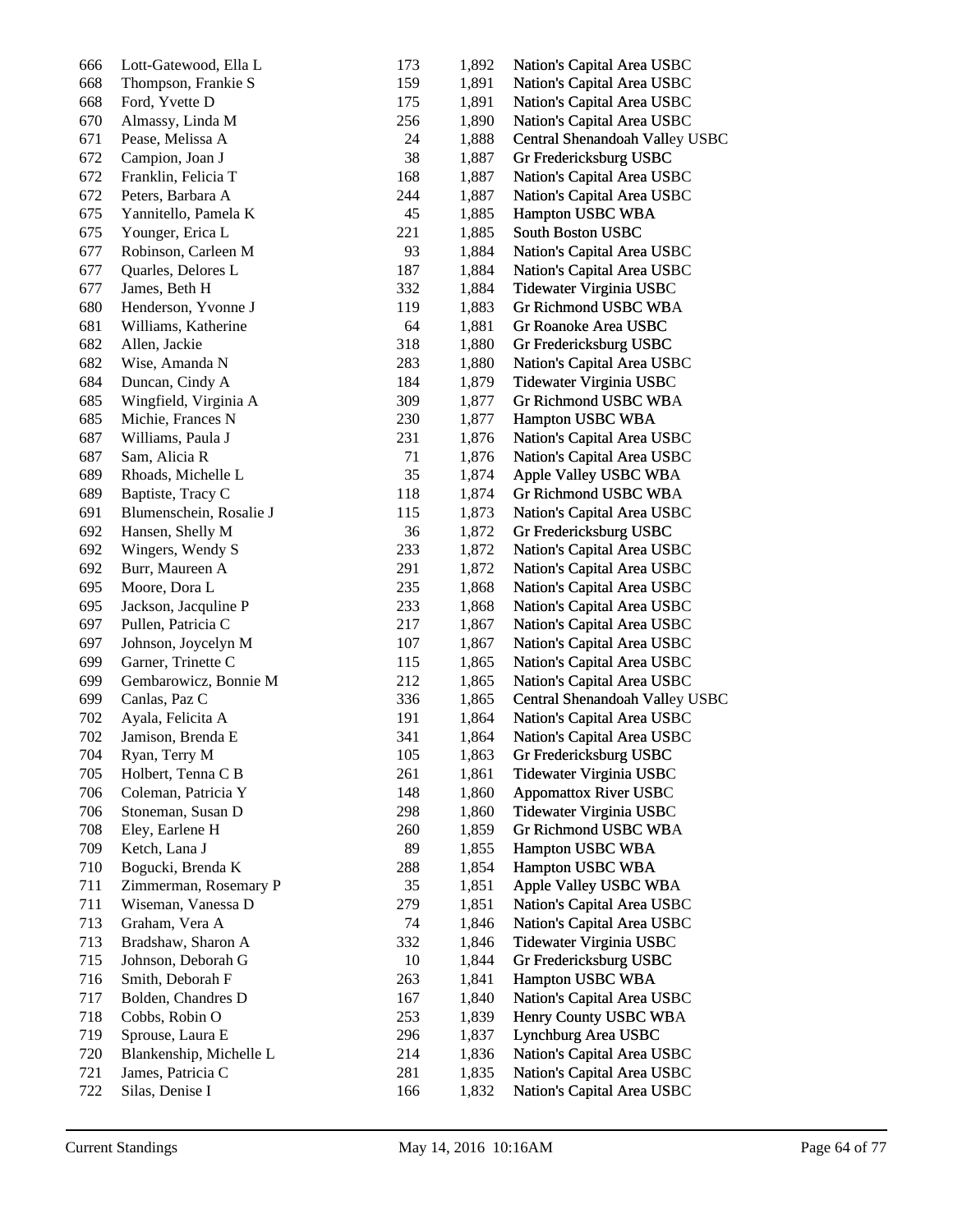| 723 | Robinson, Kiesha R          | 226 | 1,831 | Nation's Capital Area USBC   |
|-----|-----------------------------|-----|-------|------------------------------|
| 723 | Smith, Faye                 | 302 | 1,831 | Hampton USBC WBA             |
| 725 | Thomas, Orlette D           | 147 | 1,830 | Hampton USBC WBA             |
| 725 | Shivers, Cassandra A        | 177 | 1,830 | Nation's Capital Area USBC   |
| 727 | Sedlacek, Faye B            | 159 | 1,829 | Nation's Capital Area USBC   |
| 728 | Edwards, Maude F            | 129 | 1,828 | Gr Fredericksburg USBC       |
| 728 | Jones, Barbara L            | 192 | 1,828 | Nation's Capital Area USBC   |
| 728 | Gaunt, Beverly J            | 292 | 1,828 | Nation's Capital Area USBC   |
| 731 | Billie, Shamicca N          | 347 | 1,823 | Gr Richmond USBC WBA         |
| 732 | De Leon, Phyllis L          | 261 | 1,818 | Tidewater Virginia USBC      |
| 733 | Leone, Virginia L           | 229 | 1,817 | Nation's Capital Area USBC   |
| 734 | Frazier, Kimberly D         | 165 | 1,807 | Nation's Capital Area USBC   |
| 735 | Roberts, Brenda L           | 221 | 1,804 | <b>South Boston USBC</b>     |
| 736 | Graves, Susan M             | 151 | 1,801 | Nation's Capital Area USBC   |
| 737 | Richards, Linda E           | 68  | 1,787 | Nation's Capital Area USBC   |
| 738 | McCullough, Audrey M        | 69  | 1,783 | Nation's Capital Area USBC   |
| 739 | White, Betty                | 68  | 1,780 | Nation's Capital Area USBC   |
| 740 | Johnson, Jacinda R          | 280 | 1,771 | Nation's Capital Area USBC   |
| 741 | Barrett, Ernestine (Tina) S | 334 | 1,755 | Gr Richmond USBC WBA         |
| 742 | Haffner, Cathleen           | 212 | 1,753 | Nation's Capital Area USBC   |
| 743 | Smith, Valerie C            | 159 | 1,752 | Nation's Capital Area USBC   |
| 743 | Dowty, Elaine M             | 211 | 1,752 | Nation's Capital Area USBC   |
| 745 | Urbanowicz, Grace M         | 42  | 1,720 | Hampton USBC WBA             |
| 746 | Carrington, Kelly C         | 339 | 1,421 | Hampton USBC WBA             |
| 747 | Williams, Sharan V          | 195 | 1,405 | Gr Roanoke Area USBC         |
| 748 | Wingo, Marion P             | 54  | 1,384 | <b>Appomattox River USBC</b> |
| 749 | Johnson, Ernestine G        | 126 | 1,076 | Nation's Capital Area USBC   |
| 750 | Ellis, Monica W             | 136 | 656   | Nation's Capital Area USBC   |
|     |                             |     |       |                              |

The lowest score to cash is 2,194.

## **All Events, Regular (150 & Below), Handicapped**

| <b>Place</b> | <b>Team name</b>           | Entry | Score | <b>From</b>                    |
|--------------|----------------------------|-------|-------|--------------------------------|
| 1            | Adams, Lori                | 11    | 2,345 | Central Shenandoah Valley USBC |
| 2            | Bartholic, Bonnie L        | 124   | 2,344 | Nation's Capital Area USBC     |
| 3            | Lightfoot, Garnett L       | 348   | 2,318 | Gr Richmond USBC WBA           |
| 4            | McCaskill, Deidra R        | 87    | 2,312 | Nation's Capital Area USBC     |
| 5            | Mendenhall, Melanie A      | 63    | 2,311 | Gr Richmond USBC WBA           |
| 6            | Barnhill, Holly            | 19    | 2,306 | Central Shenandoah Valley USBC |
| 7            | Bates-Gomez, Veronica      | 338   | 2,304 | Gr Richmond USBC WBA           |
| 8            | Simpson, Patrice L         | 280   | 2,301 | Nation's Capital Area USBC     |
| 9            | Harrison, Lorraine B       | 109   | 2,277 | Nation's Capital Area USBC     |
| 10           | Mathews, Phyllis A         | 40    | 2,272 | Gr Fredericksburg USBC         |
| 10           | Garrett-Acors, Mersheila C | 113   | 2,272 | Nation's Capital Area USBC     |
| 12           | Baylor, Gina H             | 236   | 2,261 | Nation's Capital Area USBC     |
| 13           | Bowman, Sarah C            | 210   | 2,255 | Henry County USBC WBA          |
| 14           | Furman, Theresa S          | 198   | 2,254 | Tidewater Virginia USBC        |
| 15           | Woodson, Sharon D          | 225   | 2,251 | Nation's Capital Area USBC     |
| 16           | Smestad, Kathy J           | 130   | 2,244 | Alleghany-Bath USBC            |
| 17           | Maule, Jodie L             | 262   | 2,238 | Tidewater Virginia USBC        |
| 18           | Rice, Nicole               | 345   | 2,237 | Gr Fredericksburg USBC         |
| 19           | Seber, Denise L            | 286   | 2,235 | Hampton USBC WBA               |
| 20           | Wainwright, Andressa C     | 15    | 2,229 | Central Shenandoah Valley USBC |
| 21           | Carlton, Geritzi L         | 196   | 2,227 | Alleghany-Bath USBC            |
| 22           | DanceWiggins, Grace D      | 32    | 2,223 | Gr Richmond USBC WBA           |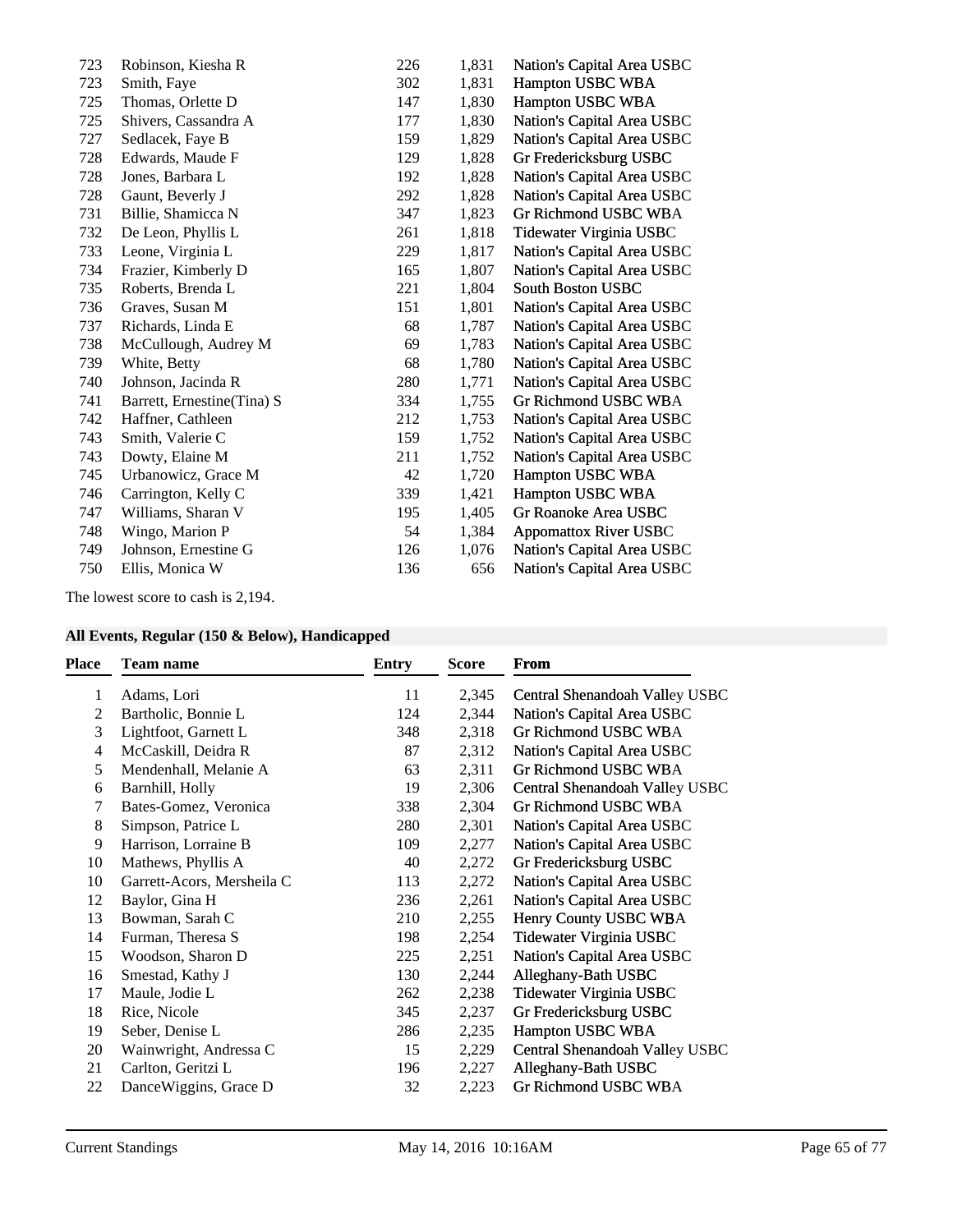| 23 | Goodrich, Virginia A      | 160            | 2,222 | <b>Appomattox River USBC</b>   |
|----|---------------------------|----------------|-------|--------------------------------|
| 24 | Gresch, Vivian            | 100            | 2,220 | Gr Richmond USBC WBA           |
| 25 | Dugan, Lana J             | 184            | 2,218 | Tidewater Virginia USBC        |
| 25 | Williams, Maythis A       | 108            | 2,218 | Nation's Capital Area USBC     |
| 27 | LaFon, Annie R            | 33             | 2,215 | Tidewater Virginia USBC        |
| 27 | Leonard, Juanita "Nita" F | 98             | 2,215 | Tidewater Virginia USBC        |
| 29 | Ambler, Ann               | 254            | 2,212 | Tidewater Virginia USBC        |
| 30 | Henderson, Lisa D         | 244            | 2,209 | Nation's Capital Area USBC     |
| 31 | Simmons, Tara L           | 246            | 2,208 | Lynchburg Area USBC            |
| 32 | Michaud, Dolores M        | 105            | 2,205 | Gr Fredericksburg USBC         |
| 33 | Shelton, Valarie          | 351            | 2,204 | Gr Richmond USBC WBA           |
| 34 | Parham, Deborah R L       | 274            | 2,202 | Nation's Capital Area USBC     |
| 35 | Kidwell, Sandy A          | 289            | 2,201 | Gr Richmond USBC WBA           |
| 35 | Toney, Lorna              | 348            | 2,201 | Gr Richmond USBC WBA           |
| 37 | Milstead, Catherine L     | 152            | 2,200 | Nation's Capital Area USBC     |
| 37 | Cash, Angel N             | 319            | 2,200 | Gr Fredericksburg USBC         |
| 39 | Coffey, Sandie L          | 7              | 2,198 | Central Shenandoah Valley USBC |
| 39 | Dixon, Marjorie H         | 53             | 2,198 | <b>Appomattox River USBC</b>   |
| 39 | Dyson, Carolyn B          | 99             | 2,198 | Gr Richmond USBC WBA           |
| 42 | Jenkins, Joyce C          | 89             | 2,194 | Hampton USBC WBA               |
| 42 | Beaulac, Katarina M       | 45             | 2,194 | Hampton USBC WBA               |
| 42 | Barbour, Doretha D        | 137            | 2,194 | Nation's Capital Area USBC     |
| 45 | Taylor, Delores W         | 95             | 2,193 | Nation's Capital Area USBC     |
| 45 | Henningsen, Deberia K     | 52             | 2,193 | Gr Fredericksburg USBC         |
| 47 | Sawyer, Amanda L          | 262            | 2,192 | Tidewater Virginia USBC        |
| 48 | Calhoun, Stacy Y          | 133            | 2,190 | Hampton USBC WBA               |
| 48 | Brown, Sharon A           | 152            | 2,190 | Nation's Capital Area USBC     |
| 48 | Disbrow, Catherine M      | 238            | 2,190 | Gr Richmond USBC WBA           |
| 51 | Padgett, Pat              | 327            | 2,189 | Henry County USBC WBA          |
| 52 | Parker, Angela Y          | 111            | 2,188 | Nation's Capital Area USBC     |
| 52 | Venti, Jill M             | 61             | 2,188 | Hampton USBC WBA               |
| 52 | Cannady, Gertrude S       | 84             | 2,188 | Nation's Capital Area USBC     |
| 55 | Thomas, Lolita K          | 116            | 2,186 | Nation's Capital Area USBC     |
| 55 | Orfield, Jenn S           | 334            | 2,186 | Gr Richmond USBC WBA           |
| 57 | Marley, Sally A           | $\overline{c}$ | 2,185 | Nation's Capital Area USBC     |
| 57 | Abatta, Shirley F         | $\epsilon$     | 2,185 | Nation's Capital Area USBC     |
| 57 | Simpson, Kimberly         | 280            | 2,185 | Nation's Capital Area USBC     |
| 57 | Cooper, Katina F          | 283            | 2,185 | Nation's Capital Area USBC     |
| 61 | Hale, Angela              | 206            | 2,184 | Nation's Capital Area USBC     |
| 62 | Bourne, Donna G           | 308            | 2,182 | Gr Richmond USBC WBA           |
| 63 | Lomele, Patti             | 286            | 2,181 | Hampton USBC WBA               |
| 64 | Terry, Glennyleen         | 242            | 2,180 | <b>South Boston USBC</b>       |
| 64 | White, Judi               | 121            | 2,180 | Nation's Capital Area USBC     |
| 64 | Porter, Michelle L        | 267            | 2,180 | Hampton USBC WBA               |
| 67 | Clark, Tracy A            | 218            | 2,179 | Nation's Capital Area USBC     |
| 67 | Leight, Amanda L          | 324            | 2,179 | Apple Valley USBC WBA          |
| 69 | Ratten, Denise A          | 38             | 2,177 | Gr Fredericksburg USBC         |
| 69 | Grimes, Winifred R        | 135            | 2,177 | Nation's Capital Area USBC     |
| 69 | Buchanan, Louise M        | 312            | 2,177 | Gr Richmond USBC WBA           |
| 72 | Hawkins, Carolyn A        | 240            | 2,176 | Nation's Capital Area USBC     |
| 73 | Danchak, Terry L          | 268            | 2,175 | Hampton USBC WBA               |
| 73 | Rhinehart, Lisa S         | 259            | 2,175 | Gr Richmond USBC WBA           |
| 75 | Kruschke, Joyce M         | 48             | 2,174 | Hampton USBC WBA               |
| 76 | Journiette, Cassandra L   | 252            | 2,173 | Gr Roanoke Area USBC           |
| 76 | Thorne, Sharon B          | 9              | 2,173 | Central Shenandoah Valley USBC |
| 78 | Johnson, Zona M           | 127            | 2,172 | Nation's Capital Area USBC     |
|    |                           |                |       |                                |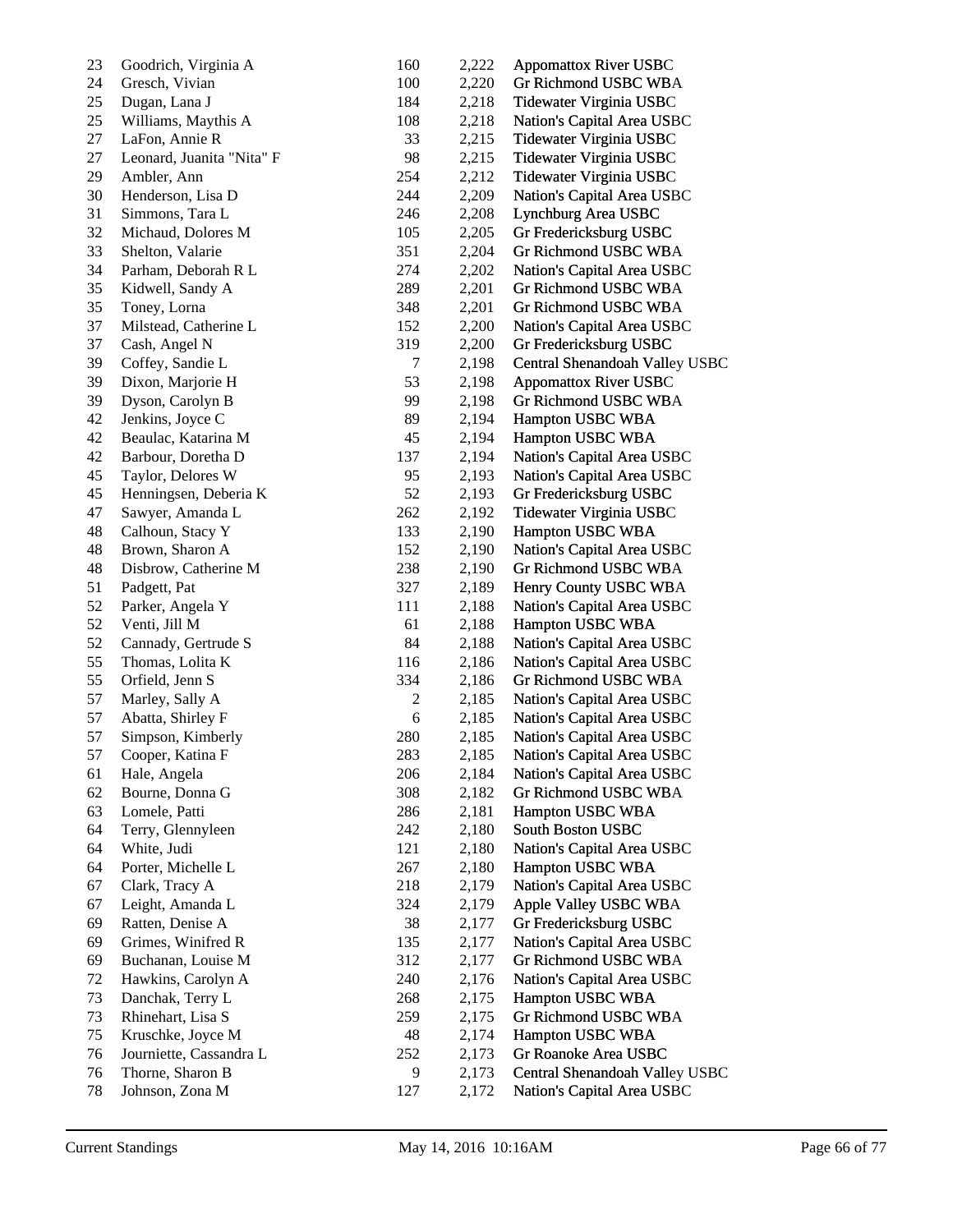| $78\,$     | Mounger, Sharon S                     | 263      | 2,172 | Hampton USBC WBA               |
|------------|---------------------------------------|----------|-------|--------------------------------|
| 80         | Grimes, Tiffany T                     | 315      | 2,171 | Hampton USBC WBA               |
| 81         | Minkin, Tammy G                       | 124      | 2,170 | Nation's Capital Area USBC     |
| 82         | Powell, Faye H                        | 144      | 2,169 | South Boston USBC              |
| 83         | Harrison, Patricia A                  | 69       | 2,165 | Nation's Capital Area USBC     |
| 83         | Norton, Sandra M                      | 134      | 2,165 | Nation's Capital Area USBC     |
| 83         | Dews-Miller, Rose M                   | 141      | 2,165 | Nation's Capital Area USBC     |
| 86         | Bowers, Estelle M                     | 210      | 2,164 | Henry County USBC WBA          |
| 86         | Haynes, Reginia V                     | 255      | 2,164 | Hampton USBC WBA               |
| 88         | Cunningham, Vicky L                   | 335      | 2,163 | Central Shenandoah Valley USBC |
| 88         | Lightfoot, Michelle P                 | 102      | 2,163 | Gr Richmond USBC WBA           |
| 88         | Kane, Wendy                           | 223      | 2,163 | Gr Roanoke Area USBC           |
| 91         | Fabian, Enid G                        | 240      | 2,162 | Nation's Capital Area USBC     |
| 92         | Skipper, Helen R                      | 6        | 2,161 | Nation's Capital Area USBC     |
| 92         | Prukop, Janet G                       | 131      | 2,161 | Nation's Capital Area USBC     |
| 92         | Jones, Laura A                        | 240      | 2,161 | Nation's Capital Area USBC     |
| 92         | Brooks, Jessica N                     | 350      | 2,161 | Gr Richmond USBC WBA           |
| 96         | Haines, Mary Ellen                    | 130      | 2,160 | Alleghany-Bath USBC            |
| 97         | Kitchen, Jennifer A                   | 121      | 2,158 | Nation's Capital Area USBC     |
| 97         | McLaughlin, Doris C                   | 162      | 2,158 | Alleghany-Bath USBC            |
| 99         | Watts, Juanita                        | 250      | 2,157 | Nation's Capital Area USBC     |
| 100        | Pierce, Elizabeth J                   | 79       | 2,156 | Hampton USBC WBA               |
| 100        | Andrews, Melinda G                    | 323      | 2,156 | Alleghany-Bath USBC            |
| 102        | McGuire, Kelli S                      | 327      | 2,155 | Henry County USBC WBA          |
| 103        | Brannon, Roberta C                    | 123      | 2,154 | Nation's Capital Area USBC     |
| 103        | Negron, Kassandra I                   | 315      | 2,154 | Hampton USBC WBA               |
| 105        | Leftwich, Candy L                     | 27       | 2,153 | Gr Roanoke Area USBC           |
| 106        | Westbrooks, Toni A                    | 311      | 2,152 | Hampton USBC WBA               |
| 106        | Blevins, Katie M                      | 345      | 2,152 | Gr Fredericksburg USBC         |
| 108        | Bayliss, Margaret D                   | 50       | 2,151 | Apple Valley USBC WBA          |
| 109        | Sheppard, Anna Marie                  | 287      | 2,149 | Hampton USBC WBA               |
| 109        | Crocker, Lori                         | 352      | 2,149 | Tidewater Virginia USBC        |
| 109        | Hefner, Charlene L                    | 199      | 2,149 | Tidewater Virginia USBC        |
| 112        | Osborne, Patricia G                   | 326      | 2,148 | Henry County USBC WBA          |
| 112        | Cunningham, Sandra L                  | 288      | 2,148 | Hampton USBC WBA               |
| 114        | Thompson, Brenda Q                    | 327      | 2,147 | Henry County USBC WBA          |
| 115        | Roberts, Melissa A                    | 90       | 2,145 | Gr Richmond USBC WBA           |
| 116        | McCay, Geray R                        | 286      | 2,144 | Hampton USBC WBA               |
| 117        | Simms, Janice M                       | 135      | 2,143 | Nation's Capital Area USBC     |
| 118        | Stalnaker, Denise C                   | 217      | 2,142 | Nation's Capital Area USBC     |
| 118        | Hilliard, Brenda G                    | 101      | 2,142 | Gr Richmond USBC WBA           |
| 120        | Mesce, Barbara                        | 23       | 2,141 | Central Shenandoah Valley USBC |
| 121        | Moore, Nakia D                        | 274      | 2,140 | Nation's Capital Area USBC     |
| 121        | Heath, Deborah L                      | 302      | 2,140 | Hampton USBC WBA               |
| 123        | Butler, Toni B                        | 14       | 2,139 | Central Shenandoah Valley USBC |
| 123        | Bucci, Deidre E                       | 44       | 2,139 | Hampton USBC WBA               |
| 123        | Bain, Deseree R                       | 62       | 2,139 | Hampton USBC WBA               |
| 126        | Ramey, Karen D                        | 229      | 2,138 | Nation's Capital Area USBC     |
| 126        | Lewis, Sharon F                       | 309      | 2,138 | Gr Richmond USBC WBA           |
| 128        |                                       |          |       |                                |
| 128        | Douglas, Sharon B<br>Hurlburt, Lani S | 4<br>300 | 2,137 | Tidewater Virginia USBC        |
|            |                                       |          | 2,137 | Hampton USBC WBA               |
| 128<br>128 | Evans, Janet A                        | 3        | 2,137 | Nation's Capital Area USBC     |
|            | Johnson, Barbara L                    | 133      | 2,137 | Hampton USBC WBA               |
| 132        | Sympson, Lesley G                     | 4        | 2,136 | Tidewater Virginia USBC        |
| 132        | McCormick, Betty Gene                 | 53       | 2,136 | <b>Appomattox River USBC</b>   |
| 132        | Lambert, Felicia N                    | 7        | 2,136 | Central Shenandoah Valley USBC |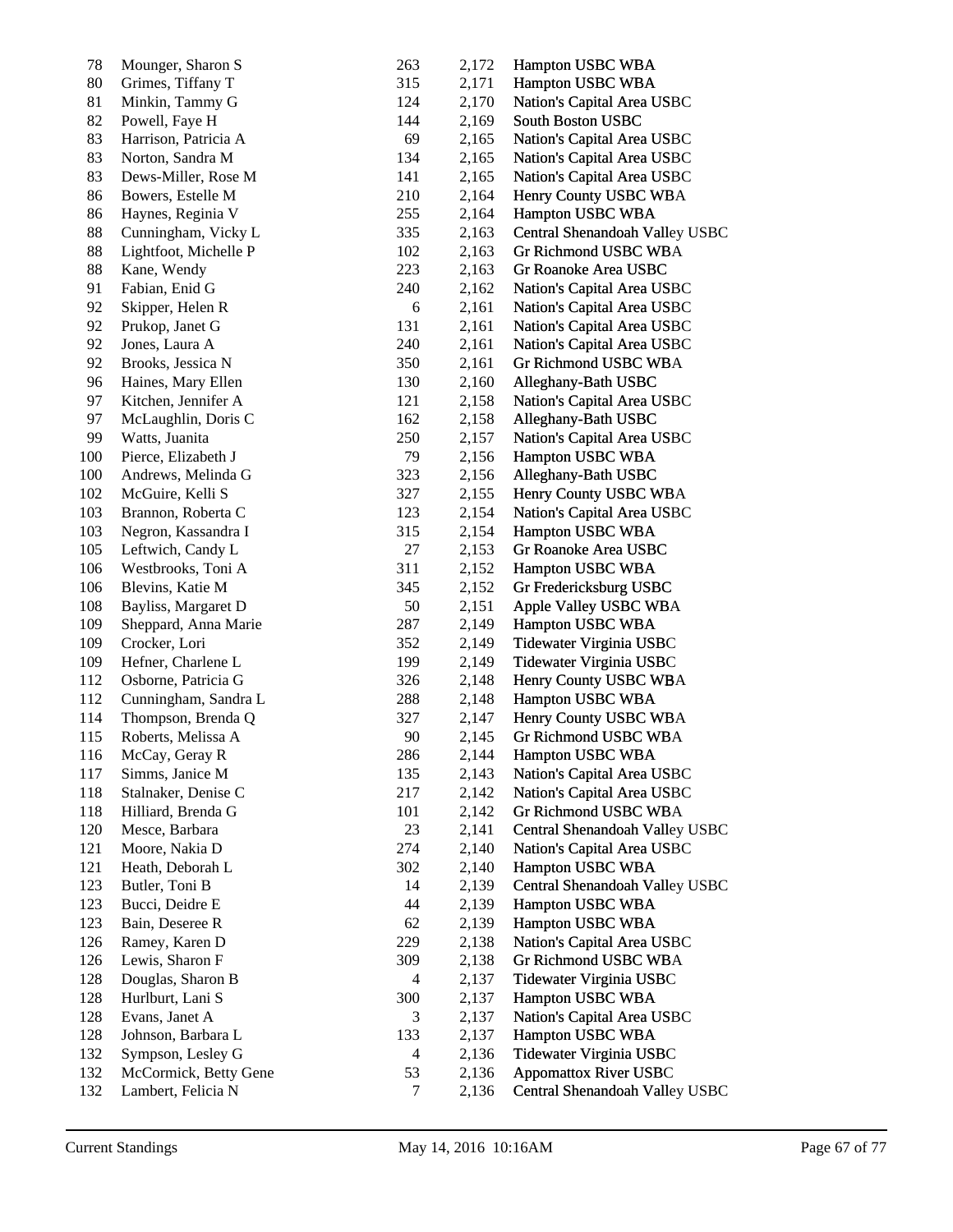| 135     | Heath, Ann G           | 289 | 2,135 | Gr Richmond USBC WBA           |
|---------|------------------------|-----|-------|--------------------------------|
| 136     | Markot, Barbara M      | 286 | 2,134 | Hampton USBC WBA               |
| 137     | Hatchett, Denise       | 269 | 2,133 | Hampton USBC WBA               |
| 137     | Stump, Ruth            | 28  | 2,133 | Gr Roanoke Area USBC           |
| 137     | Simmons, Valdenia V    | 113 | 2,133 | Nation's Capital Area USBC     |
| 140     | Klusmann, Karin M      | 127 | 2,132 | Nation's Capital Area USBC     |
| 141     | Crabtree, Ricki J      | 100 | 2,131 | Gr Richmond USBC WBA           |
| 142     | Parker, Robin E        | 70  | 2,130 | Nation's Capital Area USBC     |
| 142     | Brown, Frances L       | 275 | 2,130 | Nation's Capital Area USBC     |
| 142     | Fazio, Patricia        | 79  | 2,130 | Hampton USBC WBA               |
| 145     | Johnston, Andrea G     | 259 | 2,129 | Gr Richmond USBC WBA           |
| 145     | Johnson, Jacqueline V  | 272 | 2,129 | Hampton USBC WBA               |
| 147     | Mouton, Elizabeth A    | 300 | 2,128 | Hampton USBC WBA               |
| 147     | Bishop, Mary Jane      | 115 | 2,128 | Nation's Capital Area USBC     |
| 147     | Branson, Carol M       | 183 | 2,128 | Hampton USBC WBA               |
| 147     | Amburn, Kellee L       | 333 | 2,128 | Tidewater Virginia USBC        |
| 151     | Crisman, Brenda M      | 50  | 2,127 | Apple Valley USBC WBA          |
| 151     | Williams, Shauntese Y  | 69  | 2,127 | Nation's Capital Area USBC     |
| 151     | Mclarn, Ronica L       | 90  | 2,127 | Gr Richmond USBC WBA           |
| 151     | Harter, Maxine M       | 219 | 2,127 | Hampton USBC WBA               |
| 151     | Royall, Kathy L        | 259 | 2,127 | Gr Richmond USBC WBA           |
| 156     | Lowery, Patricia A     | 341 | 2,126 | Nation's Capital Area USBC     |
| 156     | Williamson, Jennifer A | 38  | 2,126 | Gr Fredericksburg USBC         |
| 156     | Davis, Joyce A         | 162 | 2,126 | Alleghany-Bath USBC            |
| 156     | Turner, Helen W        | 326 | 2,126 | Henry County USBC WBA          |
| $160\,$ | Benfield, Diane L      | 265 | 2,125 | Hampton USBC WBA               |
| 161     | Gaither, Brenda L      | 67  | 2,124 | Nation's Capital Area USBC     |
| 162     | Thompson, Renee' Y     | 208 | 2,123 | Nation's Capital Area USBC     |
| 163     | Green, Yvonne P        | 95  | 2,122 | Nation's Capital Area USBC     |
| 163     | Hogge, Karen E         | 285 | 2,122 | Hampton USBC WBA               |
| 163     | Brown, Dawn R          | 7   | 2,122 | Central Shenandoah Valley USBC |
| 166     | Brekke, Jane C         | 160 | 2,121 | Appomattox River USBC          |
| 167     | Topping, Lorraine G    | 202 | 2,120 | Hampton USBC WBA               |
| 167     | Johnson, Patricia H    | 272 | 2,120 | Hampton USBC WBA               |
|         |                        |     | 2,118 |                                |
| 169     | Woodard, Edna M        | 331 |       | Hampton USBC WBA               |
| 169     | Reynolds-Neal, Mary L  | 84  | 2,118 | Nation's Capital Area USBC     |
| 169     | Jones, Barbara V       | 174 | 2,118 | Nation's Capital Area USBC     |
| 169     | Allard, Patricia A     | 317 | 2,118 | Tidewater Virginia USBC        |
| 173     | Jones, Donna B         | 252 | 2,116 | Gr Roanoke Area USBC           |
| 173     | Brettle, Kat L         | 23  | 2,116 | Central Shenandoah Valley USBC |
| 173     | Tabor, Brenda          | 183 | 2,116 | Hampton USBC WBA               |
| 176     | Conner, Loretta T      | 145 | 2,115 | South Boston USBC              |
| 176     | Harbour, Lisa, F       | 210 | 2,115 | Henry County USBC WBA          |
| 176     | Hicks, Lillian L       | 350 | 2,115 | Gr Richmond USBC WBA           |
| 179     | Reese, Pauline H       | 8   | 2,113 | Central Shenandoah Valley USBC |
| 179     | Garrett, Nancy N       | 103 | 2,113 | Gr Richmond USBC WBA           |
| 179     | Bivens, Margaret V     | 152 | 2,113 | Nation's Capital Area USBC     |
| 179     | Ford, Patricia A       | 153 | 2,113 | Nation's Capital Area USBC     |
| 183     | Whiting, Clara M       | 83  | 2,112 | Nation's Capital Area USBC     |
| 184     | Lonas, Samantha R      | 55  | 2,111 | Central Shenandoah Valley USBC |
| 184     | Rhodes, Amanda B       | 265 | 2,111 | Hampton USBC WBA               |
| 186     | White, Connie          | 39  | 2,110 | Gr Fredericksburg USBC         |
| 186     | Wright, Loretta T      | 290 | 2,110 | Lynchburg Area USBC            |
| 188     | Trantham, Leia C       | 185 | 2,108 | Nation's Capital Area USBC     |
| 188     | Whitelock, Joyce H     | 213 | 2,108 | Nation's Capital Area USBC     |
| 188     | Bullock, Nancy E       | 214 | 2,108 | Nation's Capital Area USBC     |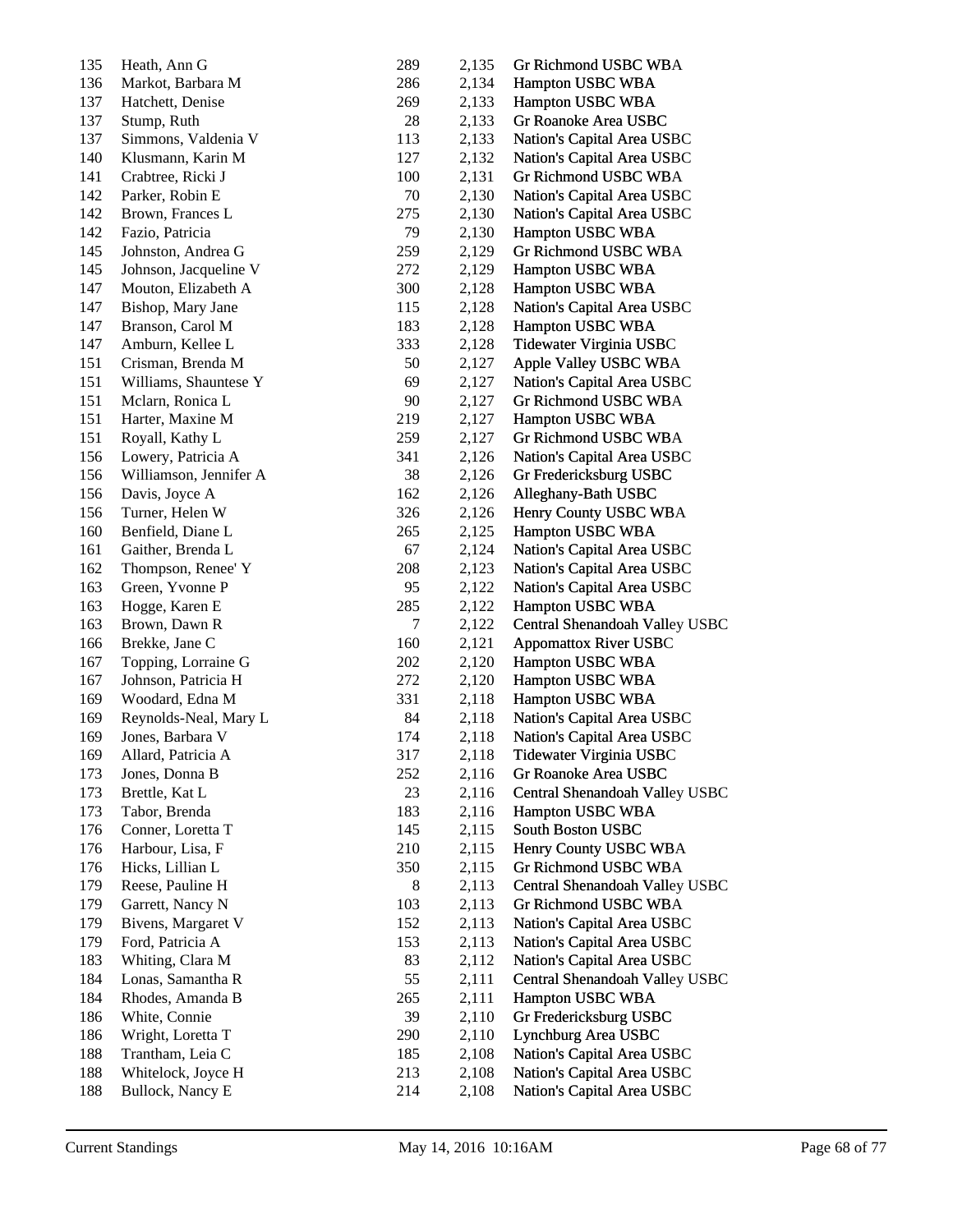| 188 | Mitchell, Samantha            | 224                      | 2,108 | Gr Roanoke Area USBC               |
|-----|-------------------------------|--------------------------|-------|------------------------------------|
| 188 | Davisson, Catherine A         | 90                       | 2,108 | Gr Richmond USBC WBA               |
| 193 | Christine, Betty J            | 305                      | 2,107 | Hampton USBC WBA                   |
| 194 | Brannon-Heron, Maria M        | 124                      | 2,106 | Nation's Capital Area USBC         |
| 194 | Harris, Josie G               | 59                       | 2,106 | Tidewater Virginia USBC            |
| 196 | Holland, Barbara J            | 341                      | 2,105 | Nation's Capital Area USBC         |
| 197 | Wandrie, Analisa M            | 125                      | 2,104 | Nation's Capital Area USBC         |
| 198 | Hale, Desiree L               | 190                      | 2,103 | Nation's Capital Area USBC         |
| 198 | McDonald, Frances V           | 296                      | 2,103 | Lynchburg Area USBC                |
| 200 | Blackman, Doris B             | 85                       | 2,102 | Nation's Capital Area USBC         |
| 200 | Zahreddine, Geri              | 215                      | 2,102 | Nation's Capital Area USBC         |
| 200 | Woody, Bernice G              | 241                      | 2,102 | South Boston USBC                  |
| 203 | Wells, Jane G                 | 9                        | 2,101 | Central Shenandoah Valley USBC     |
| 203 | Eure, Dorothy D               | 203                      | 2,101 | Tidewater Virginia USBC            |
| 205 | Bilby, Susan L                | 29                       | 2,100 | Gr Roanoke Area USBC               |
| 205 | Pinard, Patricia K            | 140                      | 2,100 | Tidewater Virginia USBC            |
| 205 | Mittman, Judy M               | 207                      | 2,100 | Nation's Capital Area USBC         |
| 205 | Propst, Barbara A             | 336                      | 2,100 | Central Shenandoah Valley USBC     |
| 205 | Kilgore, Tnarri S             | 114                      | 2,100 | Nation's Capital Area USBC         |
| 210 | Fox, Clara S                  | 311                      | 2,099 | Hampton USBC WBA                   |
| 210 | Parker-Cunningham, Wilhemenia | 349                      | 2,099 | Gr Richmond USBC WBA               |
| 210 | Sinkular, Kazuko              | 20                       | 2,099 | Central Shenandoah Valley USBC     |
| 213 | Fitzgerald, Ann T             | 99                       | 2,098 | Gr Richmond USBC WBA               |
| 213 | Proctor, Janet L              | 112                      | 2,098 | Nation's Capital Area USBC         |
| 213 | Davis, Hannah L               | 41                       | 2,098 | Lynchburg Area USBC                |
| 216 | Forred, June H                | 52                       | 2,096 | Gr Fredericksburg USBC             |
| 216 | Smith, Judy L                 | 229                      | 2,096 | Nation's Capital Area USBC         |
| 218 | Fouts, Betty A                | 100                      | 2,095 | Gr Richmond USBC WBA               |
| 219 | Hicks, Renee C                | 136                      | 2,094 | Nation's Capital Area USBC         |
| 220 | Young, Gloria T               | 141                      | 2,093 | Nation's Capital Area USBC         |
| 220 | Voltz, Cynthia D              | 39                       | 2,093 | Gr Fredericksburg USBC             |
| 220 | Stanton, Epthal C             | 135                      | 2,093 | Nation's Capital Area USBC         |
| 220 | Hall, Mary V                  | 203                      | 2,093 | Tidewater Virginia USBC            |
| 220 | Turner, Doreen D              | 225                      | 2,093 | Nation's Capital Area USBC         |
| 220 | Powell, Donna L               | 245                      | 2,093 | Hampton USBC WBA                   |
| 220 | Butler, Margaret R            | 308                      | 2,093 | Gr Richmond USBC WBA               |
| 220 | Lightfoot, Paulette J         | 102                      | 2,093 | <b>Gr Richmond USBC WBA</b>        |
| 228 | Leonard, Janice M             | 10                       | 2,092 | Gr Fredericksburg USBC             |
| 228 | McLain, Rose M                | 104                      | 2,092 | Charlottesville-Albemarle USBC WBA |
| 228 | Burton, H Marie               | 116                      | 2,092 | Nation's Capital Area USBC         |
| 231 | Hyde, Sandra L                | 24                       | 2,090 | Central Shenandoah Valley USBC     |
| 231 | Triplett, LaVerne             | 185                      | 2,090 | Nation's Capital Area USBC         |
| 233 | Isenhour, Janie L             | 230                      | 2,089 | Hampton USBC WBA                   |
| 233 | Morris, Tamichia M            | 338                      | 2,089 | Gr Richmond USBC WBA               |
| 233 | Guess, Michaelle J            | 219                      | 2,089 | Hampton USBC WBA                   |
| 233 | Hunter, Regina                | 112                      | 2,089 | Nation's Capital Area USBC         |
| 233 | Fincato, Ronni D              | 99                       | 2,089 | Gr Richmond USBC WBA               |
| 233 | Carey, Weeatha P              | 75                       | 2,089 | Tidewater Virginia USBC            |
| 233 | Jenkins, Sandra A             | 63                       | 2,089 | Gr Richmond USBC WBA               |
| 233 | Caldwell, Coco M              | 60                       | 2,089 | Hampton USBC WBA                   |
| 233 | Conner, Gwen K                | 9                        | 2,089 | Central Shenandoah Valley USBC     |
| 242 | Jaeger, Shirley A             | 99                       | 2,088 | <b>Gr Richmond USBC WBA</b>        |
| 243 | Atkins, Lynnette A            | 146                      | 2,087 | <b>Appomattox River USBC</b>       |
| 243 | Peelman, Mary Ann             | $\overline{\mathcal{A}}$ | 2,087 | Tidewater Virginia USBC            |
| 245 | McClain, Vanessa B            | 67                       | 2,086 | Nation's Capital Area USBC         |
| 245 | Williams, Darlene S           | 322                      | 2,086 | Gr Fredericksburg USBC             |
|     |                               |                          |       |                                    |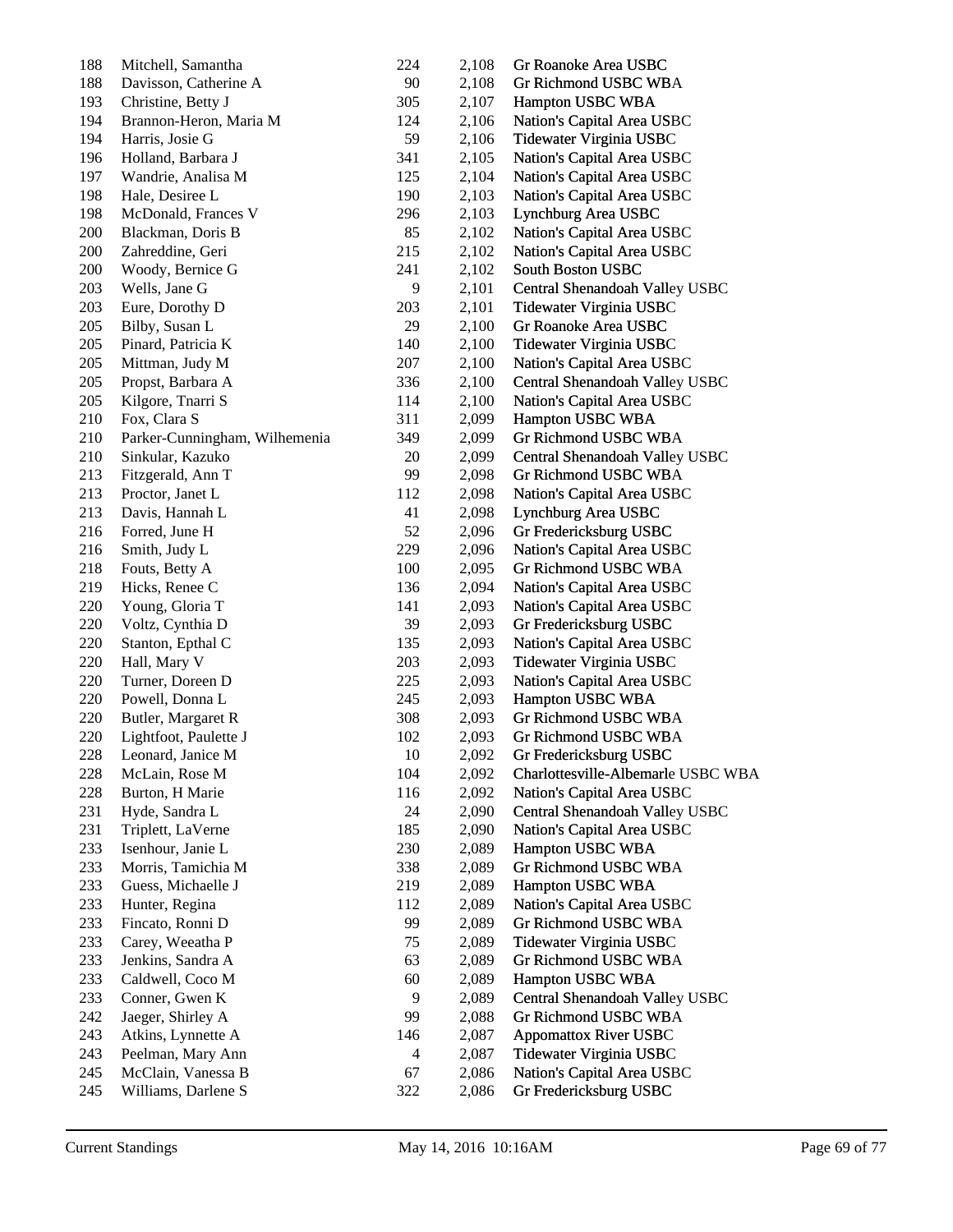| 245     | Carter, Laura L       | 243    | 2,086 | Nation's Capital Area USBC      |
|---------|-----------------------|--------|-------|---------------------------------|
| 245     | Jeffries, Cathy L     | 292    | 2,086 | Nation's Capital Area USBC      |
| 249     | Tabb, Evangelyn M     | 80     | 2,085 | Nation's Capital Area USBC      |
| 249     | Johnson, Thelma M     | 318    | 2,085 | Gr Fredericksburg USBC          |
| 251     | Wade, Bobbie H        | 32     | 2,084 | Gr Richmond USBC WBA            |
| 251     | Martin-Gross, Yvette  | 185    | 2,084 | Nation's Capital Area USBC      |
| 253     | Greene, Nannie N      | 252    | 2,083 | Gr Roanoke Area USBC            |
| 253     | LaFreniere, Nancy E   | 271    | 2,083 | Nation's Capital Area USBC      |
| 253     | Blau, Donna L         | 300    | 2,083 | Hampton USBC WBA                |
| 253     | Hartman, Kathy A      | 213    | 2,083 | Nation's Capital Area USBC      |
| 257     | Beaman, Barbara J     | $\tau$ | 2,082 | Central Shenandoah Valley USBC  |
| 257     | Prause, Lori J        | 219    | 2,082 | Hampton USBC WBA                |
| 259     | Johnson, Thelma E     | 156    | 2,080 | Nation's Capital Area USBC      |
| 259     | Vaughan, Marsha W     | 212    | 2,080 | Nation's Capital Area USBC      |
| 261     | Phillips, Lois E      | 299    | 2,078 | Tidewater Virginia USBC         |
| 262     | Snell, Elsie M        | 268    | 2,077 | Hampton USBC WBA                |
| 262     | Jones, Margaret L     | 299    | 2,077 | Tidewater Virginia USBC         |
| 264     | Cameron, Victoria L   | 200    | 2,076 | Nation's Capital Area USBC      |
| 264     | Martin, Bobbie J      | 331    | 2,076 | Hampton USBC WBA                |
| 266     | Jennings, Pamela A    | 46     | 2,075 | Hampton USBC WBA                |
| 266     | Friess, Patricia M    | 88     | 2,075 | Lynchburg Area USBC             |
| 266     | Kingsbury, Michelle E | 140    | 2,075 | Tidewater Virginia USBC         |
| 266     | Whiting, Gwendolyn M  | 228    | 2,075 | Nation's Capital Area USBC      |
| 270     | McKinney, Carlene A   | 66     | 2,074 | Nation's Capital Area USBC      |
| 270     | Shelton, Anna L       | 31     | 2,074 | Gr Roanoke Area USBC            |
| 272     | Barnes, Amy M         | 58     | 2,073 | Tidewater Virginia USBC         |
| 272     | Waddell, Patsy D      | 130    | 2,073 | Alleghany-Bath USBC             |
| 272     | McDaniel, Theresa L   | 75     | 2,073 | Tidewater Virginia USBC         |
| 275     | Rodgers, Myra A       | 275    | 2,072 | Nation's Capital Area USBC      |
| 275     | Jessie, Rebecca H     | 331    | 2,072 | Hampton USBC WBA                |
| 277     | Maddox, Andrea C      | 149    | 2,071 | Gr Richmond USBC WBA            |
| 278     | Foxworth, Rose C      | 26     | 2,070 | Gr Richmond USBC WBA            |
| 278     | Parker, Mary M        | 201    | 2,070 | Nation's Capital Area USBC      |
| $280\,$ | Levdahl, Sandra K     | 122    | 2,069 | Nation's Capital Area USBC      |
| $280\,$ | McGuinness, Carol A   | 37     | 2,069 | Gr Fredericksburg USBC          |
| 282     | Strode, Ruby J        | 301    | 2,068 | Hampton USBC WBA                |
| 282     | Brown, Jeannie D      | 223    | 2,068 | Gr Roanoke Area USBC            |
| 282     | Guilford, Melissa J   | 66     | 2,068 | Nation's Capital Area USBC      |
| 282     | Sharpe, Lena J        | 160    | 2,068 | <b>Appomattox River USBC</b>    |
| 286     | Wells, Ruby N         | 199    | 2,067 | Tidewater Virginia USBC         |
| 286     | Coleman, Grace        | 206    | 2,067 | Nation's Capital Area USBC      |
| 286     | Holloway, Joyce W     | 268    | 2,067 | Hampton USBC WBA                |
| 289     | Young, Karen P        | 97     | 2,066 | Gr Roanoke Area USBC            |
| 289     | Gilbert, Jean H       | 100    | 2,066 | Gr Richmond USBC WBA            |
| 291     | Jones, Beverly F      | 11     | 2,065 | Central Shenandoah Valley USBC  |
| 292     | Collins, Carolyn D    | 77     | 2,064 | Tidewater Virginia USBC         |
| 292     | Moore, Regina M       | 18     | 2,064 | Central Shenandoah Valley USBC  |
| 292     | Maclin, Doris G       | 101    | 2,064 | Gr Richmond USBC WBA            |
| 295     | De Weese, Virginia P  | 5      | 2,063 | Upper Shenandoah Valley USBC BA |
| 295     | Lam, Mary M           | 55     | 2,063 | Central Shenandoah Valley USBC  |
| 295     | Taylor, Samantha V    | 193    | 2,063 | Nation's Capital Area USBC      |
| 298     | McPhaul, Tonya R      | 227    | 2,062 | Nation's Capital Area USBC      |
| 298     | Johnson, Debora       | 121    | 2,062 | Nation's Capital Area USBC      |
| 298     | Logan, Tanya B        | 62     | 2,062 | Hampton USBC WBA                |
| 301     | Cogley, Maria A       | 43     | 2,061 | Hampton USBC WBA                |
| 301     | Davis, Glenda R       | 276    | 2,061 | Nation's Capital Area USBC      |
|         |                       |        |       |                                 |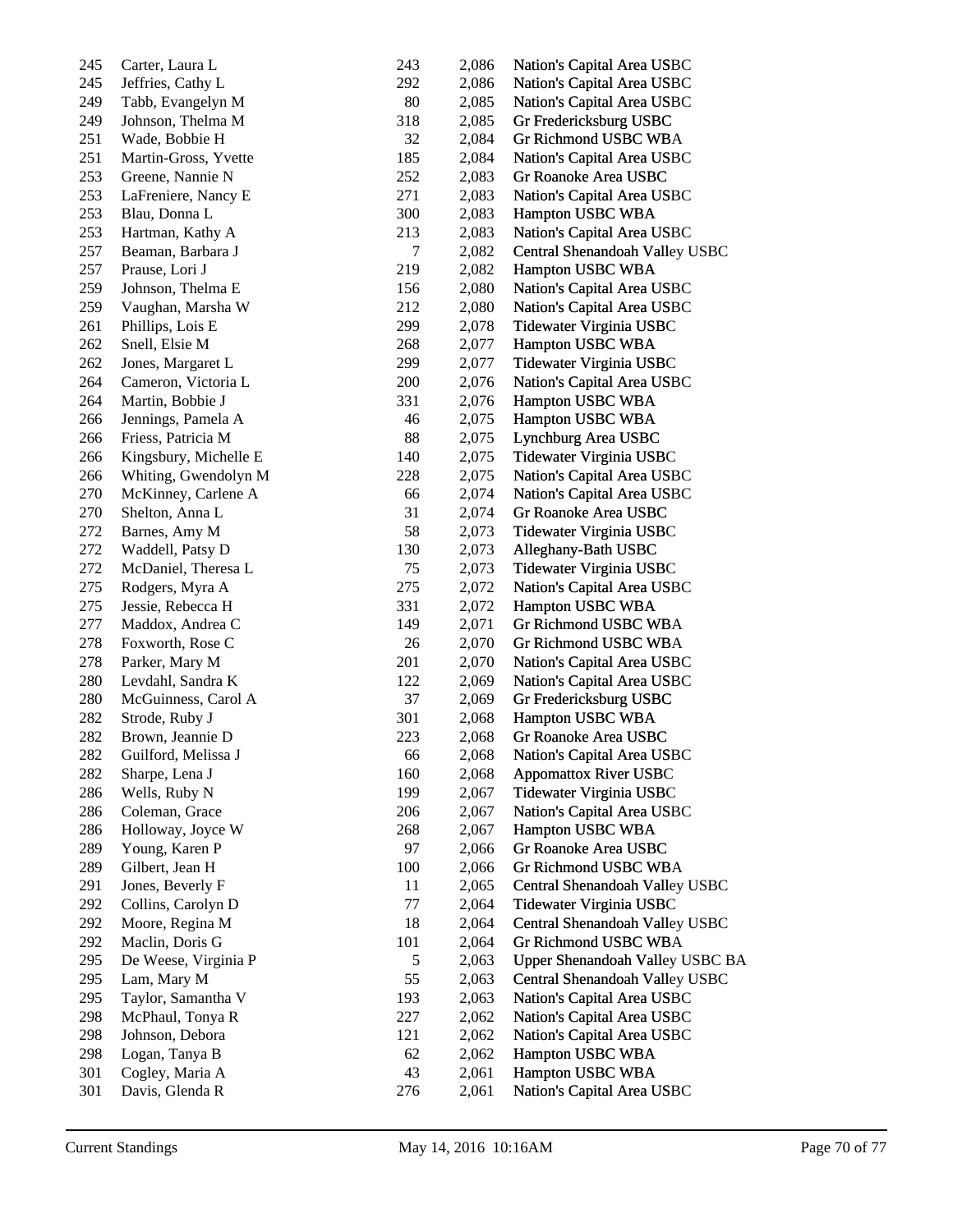| 301 | Johnson, Jamie R          | 61  | 2,061 | Hampton USBC WBA                   |
|-----|---------------------------|-----|-------|------------------------------------|
| 304 | Ashmore, Renee            | 44  | 2,060 | Hampton USBC WBA                   |
| 305 | Markel, Estelle "Jodie" L | 198 | 2,059 | Tidewater Virginia USBC            |
| 306 | Little, Tracey C          | 226 | 2,058 | Nation's Capital Area USBC         |
| 306 | Blake, Carolyn W          | 223 | 2,058 | Gr Roanoke Area USBC               |
| 306 | Lloyd, Patricia A         | 188 | 2,058 | Nation's Capital Area USBC         |
| 306 | Kienast, Lisa A           | 121 | 2,058 | Nation's Capital Area USBC         |
| 310 | Brown, Stephanie C        | 221 | 2,057 | South Boston USBC                  |
| 310 | Stultz, Gayle J           | 326 | 2,057 | Henry County USBC WBA              |
| 312 | Clingenpeel, Debra D      | 224 | 2,056 | Gr Roanoke Area USBC               |
| 312 | Cason, Claudia G          | 248 | 2,056 | Nation's Capital Area USBC         |
| 312 | Sprouse, Gloria           | 8   | 2,056 | Central Shenandoah Valley USBC     |
| 312 | Chase, Nancy D            | 155 |       | Nation's Capital Area USBC         |
|     |                           |     | 2,056 |                                    |
| 316 | Faulknier, Donna M        | 72  | 2,054 | Charlottesville-Albemarle USBC WBA |
| 317 | Lawhorne, Belva M         | 21  | 2,053 | Central Shenandoah Valley USBC     |
| 317 | Howell, Rose M            | 84  | 2,053 | Nation's Capital Area USBC         |
| 317 | Seitz, Judy D             | 36  | 2,053 | Gr Fredericksburg USBC             |
| 320 | Belfield, Listrice R      | 82  | 2,052 | Nation's Capital Area USBC         |
| 320 | Eastwood, April A         | 269 | 2,052 | Hampton USBC WBA                   |
| 320 | Holt, Tia M               | 250 | 2,052 | Nation's Capital Area USBC         |
| 320 | Scott, Karen G            | 224 | 2,052 | Gr Roanoke Area USBC               |
| 324 | Green, Eula W             | 83  | 2,051 | Nation's Capital Area USBC         |
| 325 | O'Shea, Jeannie           | 216 | 2,050 | Nation's Capital Area USBC         |
| 325 | Miller, Jill S            | 104 | 2,050 | Charlottesville-Albemarle USBC WBA |
| 325 | Armentrout, Barbara T     | 162 | 2,050 | Alleghany-Bath USBC                |
| 325 | Walls, Deborah C          | 65  | 2,050 | Nation's Capital Area USBC         |
| 329 | Huszar, Kimberly S        | 37  | 2,049 | Gr Fredericksburg USBC             |
| 329 | Reynolds, Judy            | 290 | 2,049 | Lynchburg Area USBC                |
| 331 | Dixon, Donna M            | 18  | 2,048 | Central Shenandoah Valley USBC     |
| 332 | Tarr, Michelle            | 114 | 2,047 | Nation's Capital Area USBC         |
| 332 | Breckinridge, Jennifer B  | 27  | 2,047 | Gr Roanoke Area USBC               |
| 334 | Jones, Joan S             | 28  | 2,046 | Gr Roanoke Area USBC               |
| 334 | Fuller, Sherry L          | 238 | 2,046 | Gr Richmond USBC WBA               |
| 334 | Alsop, Carrie M           | 341 | 2,046 | Nation's Capital Area USBC         |
| 337 | Naguski, Mary F           | 312 | 2,045 | Gr Richmond USBC WBA               |
| 337 | Clark, Tawana L           | 127 | 2,045 | Nation's Capital Area USBC         |
| 337 | Howard, Lori N            | 188 | 2,045 | Nation's Capital Area USBC         |
| 337 | Quinn, Mildred A          | 238 | 2,045 | Gr Richmond USBC WBA               |
| 337 | Picariello, Shelleyann    | 261 | 2,045 | Tidewater Virginia USBC            |
| 342 | Jones, Carolyn            | 348 | 2,044 | Gr Richmond USBC WBA               |
| 342 |                           |     |       | Lynchburg Area USBC                |
|     | Scott, Kimberly W         | 290 | 2,044 |                                    |
| 342 | Boykins, Ethel D          | 76  | 2,044 | Tidewater Virginia USBC            |
| 342 | Creek, Freda D            | 283 | 2,044 | Nation's Capital Area USBC         |
| 346 | Funderburk, Linda A       | 80  | 2,043 | Nation's Capital Area USBC         |
| 346 | Bell, Bonita L            | 275 | 2,043 | Nation's Capital Area USBC         |
| 348 | Duttine, C.Sue            | 248 | 2,042 | Nation's Capital Area USBC         |
| 349 | Schmidt, Vicky L          | 43  | 2,041 | Hampton USBC WBA                   |
| 349 | Richardson, Lisa A        | 78  | 2,041 |                                    |
| 351 | Perry, Marion             | 213 | 2,040 | Nation's Capital Area USBC         |
| 351 | Ashton, Carolyn E         | 228 | 2,040 | Nation's Capital Area USBC         |
| 353 | Dey, Terry J              | 232 | 2,039 | Nation's Capital Area USBC         |
| 353 | Smith, Dorothy E          | 319 | 2,039 | Gr Fredericksburg USBC             |
| 353 | Chatman, Lorraine B       | 157 | 2,039 | Nation's Capital Area USBC         |
| 356 | Greenfield, Daisy V       | 126 | 2,038 | Nation's Capital Area USBC         |
| 357 | Coger, Beverly A          | 153 | 2,037 | Nation's Capital Area USBC         |
| 357 | Haley, Jearlean           | 241 | 2,037 | South Boston USBC                  |
|     |                           |     |       |                                    |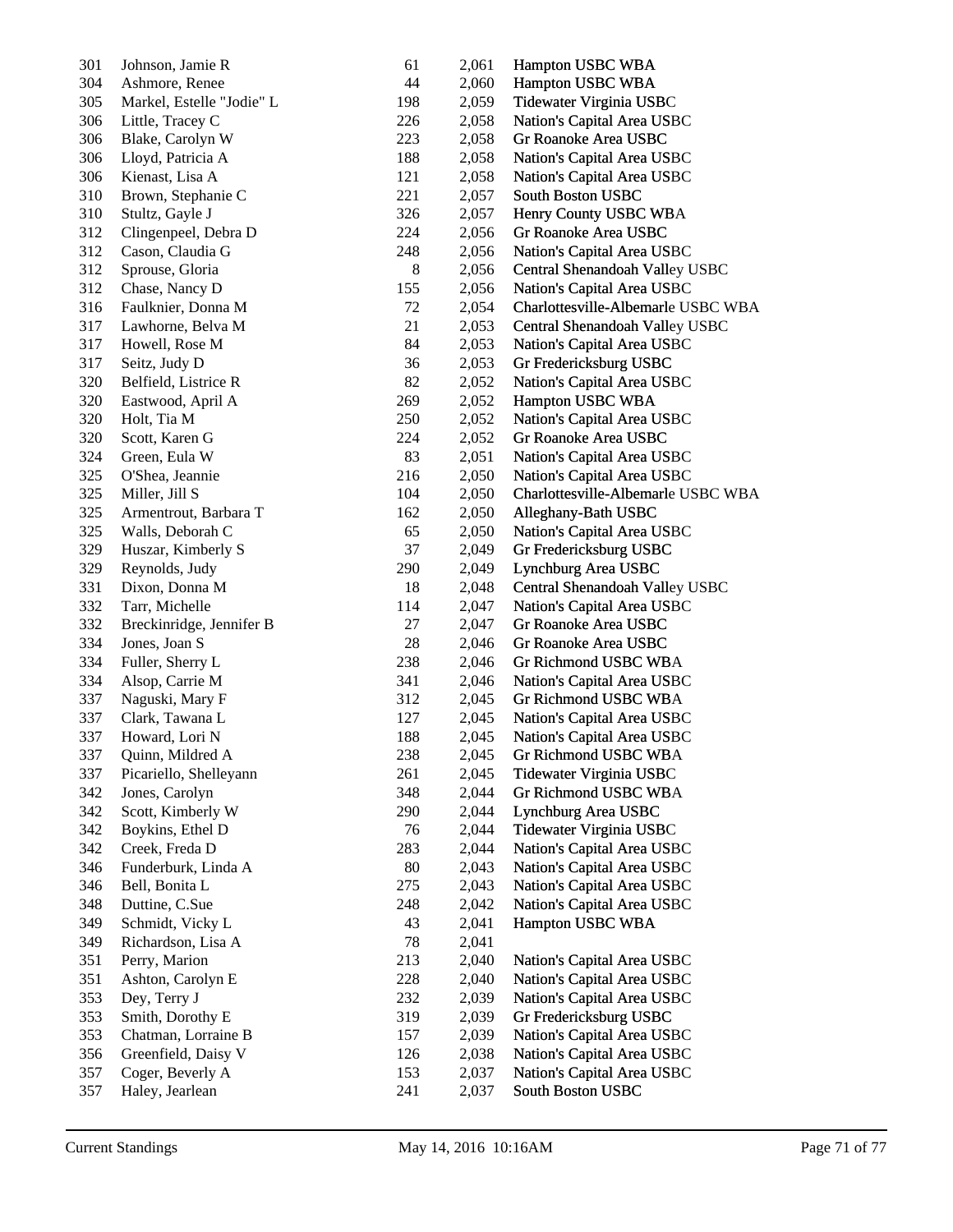| 359 | Proctor, Joyce M      | 94  | 2,036 | Nation's Capital Area USBC         |
|-----|-----------------------|-----|-------|------------------------------------|
| 359 | Blackwell, Betty J    | 207 | 2,036 | Nation's Capital Area USBC         |
| 361 | Green, Sandra L       | 73  | 2,034 | Gr Fredericksburg USBC             |
| 361 | Gronlund, Cheryl D    | 289 | 2,034 | Gr Richmond USBC WBA               |
| 361 | James, Bethany K      | 205 | 2,034 | Nation's Capital Area USBC         |
| 361 | Tsengas, Kelly        | 103 | 2,034 | Gr Richmond USBC WBA               |
| 361 | Pratt, Jacqueline S   | 109 | 2,034 | Nation's Capital Area USBC         |
| 366 | Crespo, Antoinette    | 315 | 2,033 | Hampton USBC WBA                   |
| 367 | Spradlin, Teresa      | 41  | 2,032 | Lynchburg Area USBC                |
| 367 | Wharton, Daphne D     | 165 | 2,032 | Nation's Capital Area USBC         |
| 367 | Tolley, Andrea B      | 197 | 2,032 | Alleghany-Bath USBC                |
| 370 | Green, Marcia M       | 6   | 2,031 | Nation's Capital Area USBC         |
| 371 |                       | 124 | 2,030 |                                    |
| 371 | Huber, Tamera M       |     |       | Nation's Capital Area USBC         |
|     | Heath, Barbara E      | 245 | 2,030 | Hampton USBC WBA                   |
| 371 | Mason, Jean N         | 102 | 2,030 | Gr Richmond USBC WBA               |
| 374 | Bacon, Paula A        | 140 | 2,028 | Tidewater Virginia USBC            |
| 375 | Robbins, Patricia A   | 202 | 2,027 | Hampton USBC WBA                   |
| 376 | Fritts, Terry R       | 198 | 2,026 | Tidewater Virginia USBC            |
| 376 | Mills, Bettie V       | 143 | 2,026 | Gr Richmond USBC WBA               |
| 376 | Stephan, Virginia A   | 39  | 2,026 | Gr Fredericksburg USBC             |
| 376 | Gray, Lita F          | 113 | 2,026 | Nation's Capital Area USBC         |
| 376 | Hash, Peggy M         | 78  | 2,026 |                                    |
| 381 | Jeffreys, Andrea L    | 45  | 2,025 | Hampton USBC WBA                   |
| 381 | Gilabert, Regina Y    | 29  | 2,025 | Gr Roanoke Area USBC               |
| 381 | Sweeny, Doreen M      | 216 | 2,025 | Nation's Capital Area USBC         |
| 381 | Crawford, Elaine I    | 202 | 2,025 | Hampton USBC WBA                   |
| 385 | Ford, Frances A       | 91  | 2,024 | Gr Richmond USBC WBA               |
| 385 | Daniel, Rebecca P     | 10  | 2,024 | Gr Fredericksburg USBC             |
| 385 | Holland, Jessica N    | 222 | 2,024 | Gr Roanoke Area USBC               |
| 385 | Knupp, Debbie K       | 104 | 2,024 | Charlottesville-Albemarle USBC WBA |
| 389 | Carwile, Brenda B     | 128 | 2,023 | Lynchburg Area USBC                |
| 389 | Paige, Geraldine M    | 85  | 2,023 | Nation's Capital Area USBC         |
| 391 | LaPlante, Ellen S     | 3   | 2,021 | Nation's Capital Area USBC         |
| 391 | Morris, Angela R      | 105 | 2,021 | Gr Fredericksburg USBC             |
| 393 | Pinkard, Patricia A   | 270 | 2,020 | Nation's Capital Area USBC         |
| 393 | Hitaffer, Michaelene  | 218 | 2,020 | Nation's Capital Area USBC         |
| 393 | Nolte, Jane H         | 139 | 2,020 | Gr Richmond USBC WBA               |
| 393 | Bumgardner, Joan M    | 19  | 2,020 | Central Shenandoah Valley USBC     |
| 393 | Thomas, Robbie K      | 130 | 2,020 | Alleghany-Bath USBC                |
| 398 | Howard, Heather M     | 197 | 2,019 | Alleghany-Bath USBC                |
| 398 |                       | 351 |       | Gr Richmond USBC WBA               |
|     | Goode, Mary L         |     | 2,019 |                                    |
| 398 | Weaver, Joan E        | 239 | 2,019 | Nation's Capital Area USBC         |
| 401 | Crews, Anne E         | 277 | 2,018 | Nation's Capital Area USBC         |
| 401 | Smith, Shirley A      | 165 | 2,018 | Nation's Capital Area USBC         |
| 403 | Strickland, Carolyn P | 189 | 2,017 | Nation's Capital Area USBC         |
| 403 | VanLiere, Marie       | 44  | 2,017 | Hampton USBC WBA                   |
| 403 | Williams, Toni C      | 66  | 2,017 | Nation's Capital Area USBC         |
| 403 | Norton, Mary R        | 81  | 2,017 | Nation's Capital Area USBC         |
| 403 | Wood, Sahon G         | 83  | 2,017 | Nation's Capital Area USBC         |
| 403 | Barron, Kathleen V    | 123 | 2,017 | Nation's Capital Area USBC         |
| 403 | Orfield, Patricia D   | 334 | 2,017 | Gr Richmond USBC WBA               |
| 410 | Caldwell, Alisa M     | 186 | 2,016 | Nation's Capital Area USBC         |
| 410 | Scearce, Janis C      | 120 | 2,016 | Henry County USBC WBA              |
| 412 | Arrington, Francine W | 222 | 2,015 | Gr Roanoke Area USBC               |
| 412 | Evans, Angelia        | 132 | 2,015 | Nation's Capital Area USBC         |
| 414 | Werner, Hilde J       | 12  | 2,014 | Central Shenandoah Valley USBC     |
|     |                       |     |       |                                    |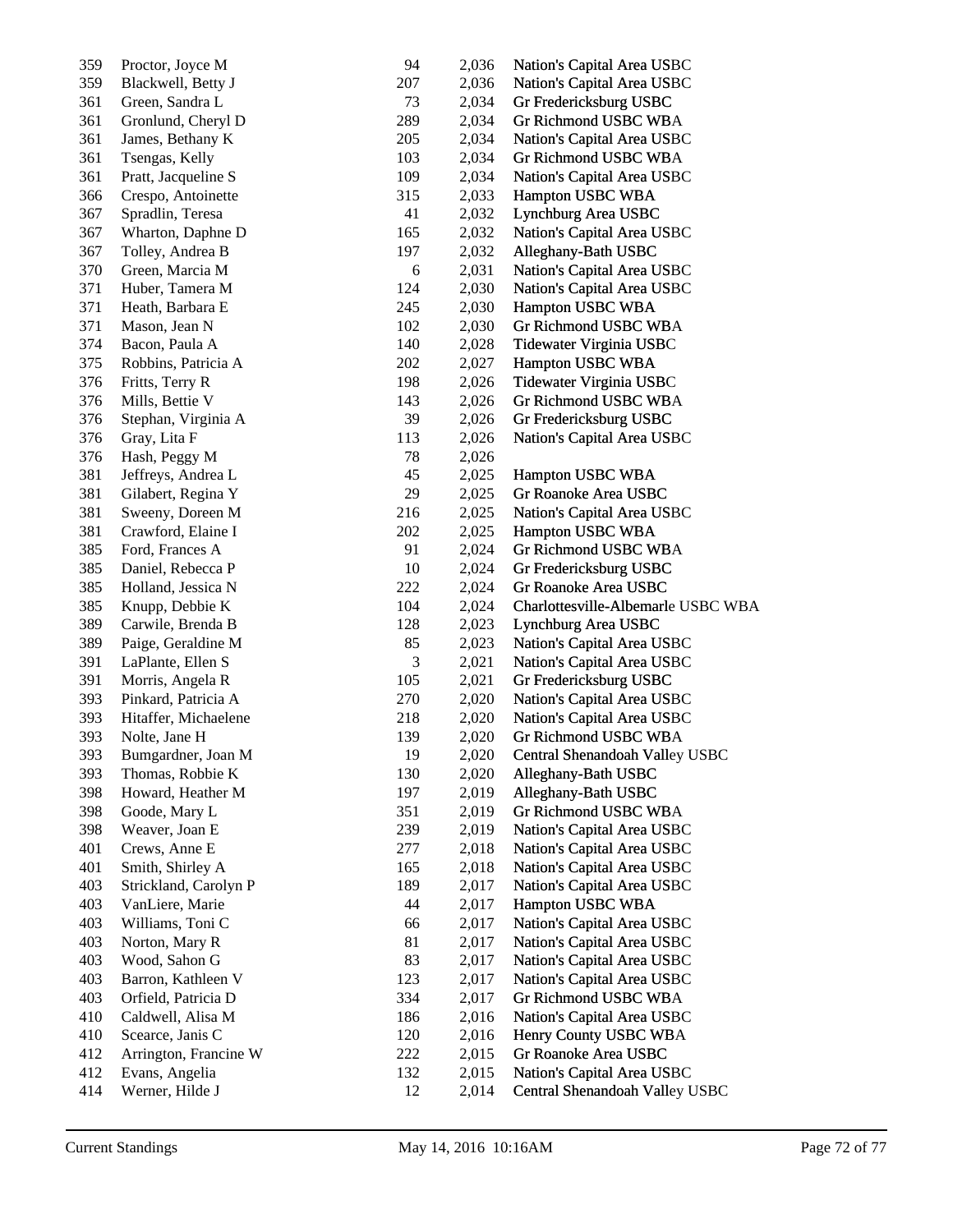| 414 | Shelton, Gloria J           | 53  | 2,014 | <b>Appomattox River USBC</b>       |
|-----|-----------------------------|-----|-------|------------------------------------|
| 416 | Lewis, Ruth                 | 29  | 2,013 | Gr Roanoke Area USBC               |
| 417 | Setliff, Teresa C           | 326 | 2,011 | Henry County USBC WBA              |
| 418 | Metzger, Kimberly A         | 345 | 2,010 | Gr Fredericksburg USBC             |
| 418 | Inskeep, Debra J            | 342 | 2,010 | Charlottesville-Albemarle USBC WBA |
| 418 | Connor, Gloria H            | 203 | 2,010 | Tidewater Virginia USBC            |
| 418 | Russell, Ladonna A          | 201 | 2,010 | Nation's Capital Area USBC         |
| 418 | Prantl, Margaret E          | 133 | 2,010 | Hampton USBC WBA                   |
| 418 | Golson, Lorraine A          | 94  | 2,010 | Nation's Capital Area USBC         |
| 424 | Caldwell, Jayne A           | 28  | 2,009 | Gr Roanoke Area USBC               |
| 424 | Levitsky, Jill M            | 19  | 2,009 | Central Shenandoah Valley USBC     |
| 426 | McKusker, Kelley D          | 342 | 2,008 | Charlottesville-Albemarle USBC WBA |
| 426 | Allen, Roberta              | 273 | 2,008 | Charlottesville-Albemarle USBC WBA |
| 428 | Hoggard, Barbara D          | 59  | 2,007 | Tidewater Virginia USBC            |
| 428 | Uhrin, Marlene A            | 257 | 2,007 | Apple Valley USBC WBA              |
| 428 | Smith, Mary S               | 162 | 2,007 | Alleghany-Bath USBC                |
| 431 | Jenkins, Alice G            | 190 | 2,006 | Nation's Capital Area USBC         |
| 431 | Walker, Wanda D             | 134 | 2,006 | Nation's Capital Area USBC         |
| 431 | Burgwyn, Joyce W            | 107 | 2,006 | Nation's Capital Area USBC         |
| 431 | James, Shirley Y            | 86  | 2,006 | Nation's Capital Area USBC         |
| 431 | Grooms, Anna M              | 21  | 2,006 | Central Shenandoah Valley USBC     |
| 436 | Jeffers, Berlinda L         | 350 | 2,005 | Gr Richmond USBC WBA               |
| 436 | Cromartie-Holton, Melissa A | 278 | 2,005 | Nation's Capital Area USBC         |
| 438 | Woodfolk, Julia K           | 87  | 2,004 | Nation's Capital Area USBC         |
| 438 | Kindred, Patricia A         | 182 | 2,004 | Hampton USBC WBA                   |
| 440 | Garnett, Vickie N           | 321 | 2,003 | Gr Fredericksburg USBC             |
| 441 | McMickle, Valerie A         | 103 | 2,002 | Gr Richmond USBC WBA               |
| 441 | Mitchell, Thelma B          | 224 | 2,002 | Gr Roanoke Area USBC               |
| 443 | Kreiser, Joanne S           | 270 | 2,001 | Nation's Capital Area USBC         |
| 443 | Woodland, Joan C            | 154 | 2,001 | Nation's Capital Area USBC         |
| 445 | Taylor, Diane W             | 21  | 2,000 | Central Shenandoah Valley USBC     |
| 445 | Pearsall, Helen F           | 279 | 2,000 | Nation's Capital Area USBC         |
| 447 | Butler, Barbara I           | 59  | 1,999 | Tidewater Virginia USBC            |
| 448 | Blackwell, Sharon T         | 16  | 1,998 | Central Shenandoah Valley USBC     |
| 448 | Corbett, Joan J             | 260 | 1,998 | Gr Richmond USBC WBA               |
| 448 | Sandlin, Jennifer M         | 41  | 1,998 | Lynchburg Area USBC                |
| 451 | Smith, Donna M              | 189 | 1,997 | Nation's Capital Area USBC         |
| 451 | Place, Betty A              | 186 | 1,997 | Nation's Capital Area USBC         |
| 453 | Marshall, Elnora H          | 321 | 1,996 | Gr Fredericksburg USBC             |
| 453 | Short, Wilma A              | 38  | 1,996 | Gr Fredericksburg USBC             |
| 453 | Crenshaw, Jerry C           | 104 | 1,996 | Charlottesville-Albemarle USBC WBA |
| 453 | Knox, Carol J               | 235 | 1,996 | Nation's Capital Area USBC         |
| 457 | Hazelgrove, Sheila M        | 267 | 1,995 | Hampton USBC WBA                   |
| 457 | Kelley, Grace C             | 91  | 1,995 | Gr Richmond USBC WBA               |
| 459 | Brown, Eileen B             | 125 | 1,994 | Nation's Capital Area USBC         |
| 459 | Watson, Regina L            | 138 | 1,994 | Nation's Capital Area USBC         |
| 459 | Smith, Lawanda M            | 254 | 1,994 | Tidewater Virginia USBC            |
| 459 | Williams, Sallie G          | 65  | 1,994 | Nation's Capital Area USBC         |
| 463 | Johnson, Sara               | 78  | 1,993 |                                    |
| 463 | Hamilton, Doreen C          | 87  | 1,993 | Nation's Capital Area USBC         |
| 465 | Jenifer, Judy A             | 154 | 1,992 | Nation's Capital Area USBC         |
| 465 | Fagan, Horatia D            | 141 | 1,992 | Nation's Capital Area USBC         |
| 467 | Burton, Judette O           | 271 | 1,991 | Nation's Capital Area USBC         |
| 467 | Alexander, Janet R          | 39  | 1,991 | Gr Fredericksburg USBC             |
| 469 | Bateman, Debbie M           | 183 | 1,989 | Hampton USBC WBA                   |
| 469 | Webster, Traci D            | 237 | 1,989 | Nation's Capital Area USBC         |
|     |                             |     |       |                                    |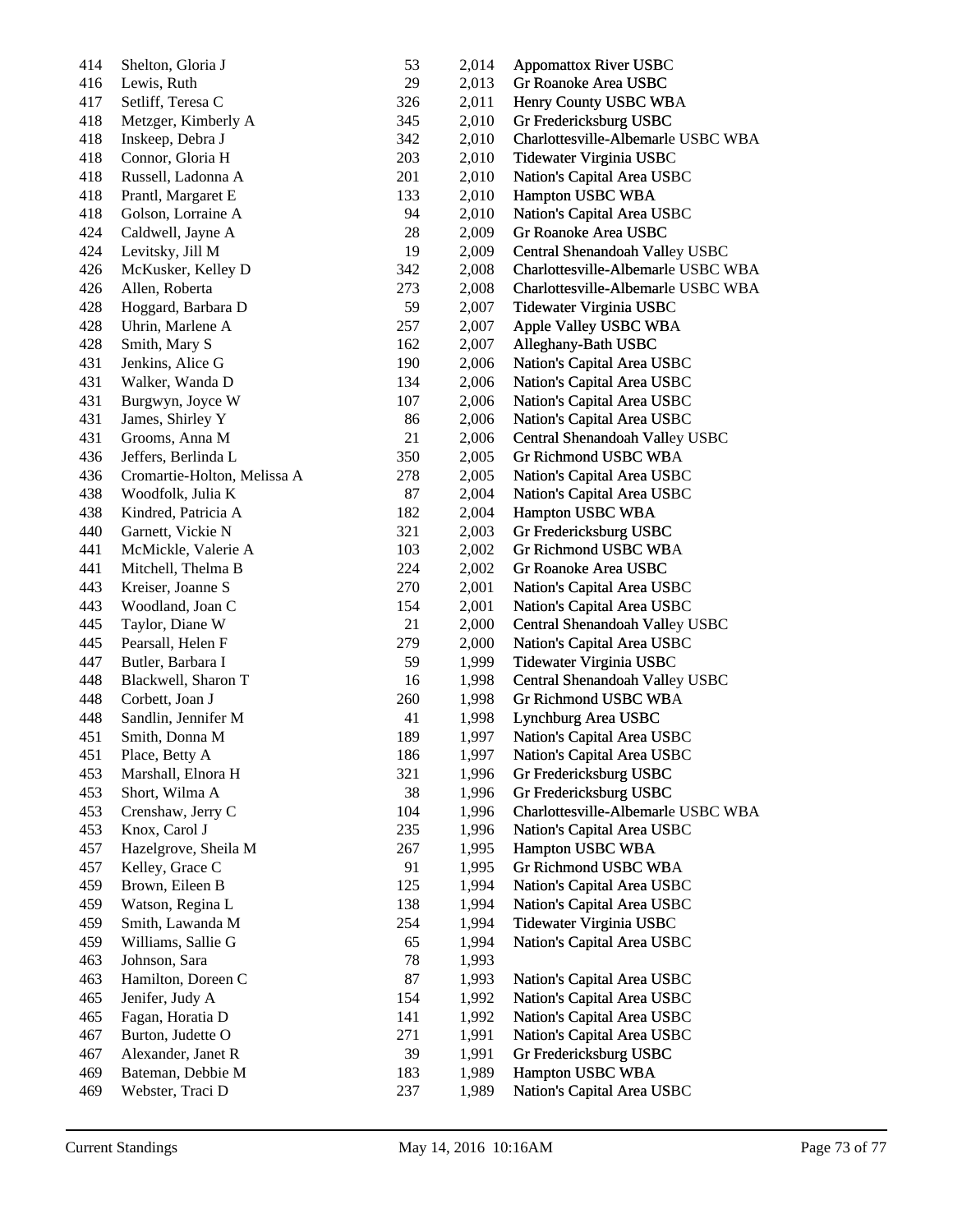| 469 | Bland, Laurie J           | 52     | 1,989 | Gr Fredericksburg USBC         |
|-----|---------------------------|--------|-------|--------------------------------|
| 472 | Tunstall, Jo A            | 91     | 1,987 | Gr Richmond USBC WBA           |
| 473 | Jackson, Deborah C        | 191    | 1,986 | Nation's Capital Area USBC     |
| 474 | Warlitner, Tiana N        | 197    | 1,985 | Alleghany-Bath USBC            |
| 475 | Gunn, Taylre A            | 345    | 1,984 | Gr Fredericksburg USBC         |
| 475 | Gaddis, Donna L           | 264    | 1,984 | Hampton USBC WBA               |
| 475 | Schofield, Lynne A        | 302    | 1,984 | Hampton USBC WBA               |
| 475 | Cooke, Rachel L           | 215    | 1,984 | Nation's Capital Area USBC     |
| 475 | Quillin, Mary E           | 245    | 1,984 | Hampton USBC WBA               |
| 480 | Foote, Faustina A         | 43     | 1,983 | Hampton USBC WBA               |
| 481 | Ray, Anne S               | 301    | 1,981 | Hampton USBC WBA               |
| 482 | Morabito, Renee L         | 262    | 1,980 | Tidewater Virginia USBC        |
| 483 | Forrest, Donna M          | 67     | 1,979 | Nation's Capital Area USBC     |
| 483 | Ramseur, Connie L         | 17     | 1,979 | Central Shenandoah Valley USBC |
| 485 | Somerville, Debra L       | $20\,$ | 1,978 | Central Shenandoah Valley USBC |
| 485 | McCall, Valerie J         | 143    | 1,978 | Gr Richmond USBC WBA           |
| 487 | Ellis, Sandra S           | 32     | 1,975 | Gr Richmond USBC WBA           |
| 487 | Brawner, Mary R           | 153    | 1,975 | Nation's Capital Area USBC     |
| 489 | Lord, Kori S              | 125    | 1,972 | Nation's Capital Area USBC     |
| 489 | Goodloe, Nancy S          | 199    | 1,972 | Tidewater Virginia USBC        |
| 489 | Myers, Joyce A            | 52     | 1,972 | Gr Fredericksburg USBC         |
| 492 | Hewins, Carolyn Y         | 106    | 1,971 | Nation's Capital Area USBC     |
| 492 | Roberts, Brenda L         | 136    | 1,971 | Nation's Capital Area USBC     |
| 492 | Joyner, Cynthia M         | 76     | 1,971 | Tidewater Virginia USBC        |
| 492 | Proctor, Martina B        | 116    | 1,971 | Nation's Capital Area USBC     |
| 492 | Hart, Diane L             | 302    | 1,971 | Hampton USBC WBA               |
| 497 | Rogers, Rita R            | 282    | 1,969 | Nation's Capital Area USBC     |
| 498 | Crossland, L. Irene       | 116    | 1,968 | Nation's Capital Area USBC     |
| 499 | Jordan, Everdene J        | 155    | 1,966 | Nation's Capital Area USBC     |
| 499 | Johnson, Virginia H       | 31     | 1,966 | Gr Roanoke Area USBC           |
| 501 | Powell, Dorothy B         | 106    | 1,964 | Nation's Capital Area USBC     |
| 501 | Barnes, Yvette V          | 185    | 1,964 | Nation's Capital Area USBC     |
| 503 | Scartz, Rita A            | 40     | 1,963 | Gr Fredericksburg USBC         |
| 504 | Weldon, Dotty L           | 322    | 1,961 | Gr Fredericksburg USBC         |
| 504 | Gray, Tina M              | $20\,$ | 1,961 | Central Shenandoah Valley USBC |
| 506 | Drobney, Barbara R        | 239    | 1,960 | Nation's Capital Area USBC     |
| 506 | Montgomery, Julia A       | 131    | 1,960 | Nation's Capital Area USBC     |
| 506 | Rogers, Connie B          | 97     | 1,960 | Gr Roanoke Area USBC           |
| 509 | Carswell, Tammy L         | 238    | 1,959 | Gr Richmond USBC WBA           |
| 510 | Kepple, Jacqueline F      | 322    | 1,958 | Gr Fredericksburg USBC         |
| 511 | Connelly, Anita           | 277    | 1,955 | Nation's Capital Area USBC     |
| 512 | Weeks, Janet A            | 248    | 1,952 | Nation's Capital Area USBC     |
| 512 | Christian, Wilhelma L     | 191    | 1,952 | Nation's Capital Area USBC     |
| 514 | Mc Dowell, Linda V        | 77     | 1,951 | Tidewater Virginia USBC        |
| 515 | Hansborough, Alvertenia A | 65     | 1,950 | Nation's Capital Area USBC     |
| 515 | Rigney, Thelma E          | 120    | 1,950 | Henry County USBC WBA          |
| 515 | Arcipowski, Virginia M    | 317    | 1,950 | Tidewater Virginia USBC        |
| 518 | Johnson, Rhonda M         | 157    | 1,949 | Nation's Capital Area USBC     |
| 519 | Bellinger, Laurie M       | 215    | 1,948 | Nation's Capital Area USBC     |
| 519 | Jennings, Barbara A       | 209    | 1,948 | Nation's Capital Area USBC     |
| 521 | Gathers, Ruth E           | 112    | 1,947 | Nation's Capital Area USBC     |
| 521 | McManus, Maureen O        | 16     | 1,947 | Central Shenandoah Valley USBC |
| 523 | Cole, Juanita A           | 136    | 1,943 | Nation's Capital Area USBC     |
| 524 | McQueen, Carole A         | 98     | 1,942 | Tidewater Virginia USBC        |
| 525 | Devaux, Margaret E        | 37     | 1,940 | Gr Fredericksburg USBC         |
| 526 | Schneider, Sherry L       | 204    | 1,939 | Nation's Capital Area USBC     |
|     |                           |        |       |                                |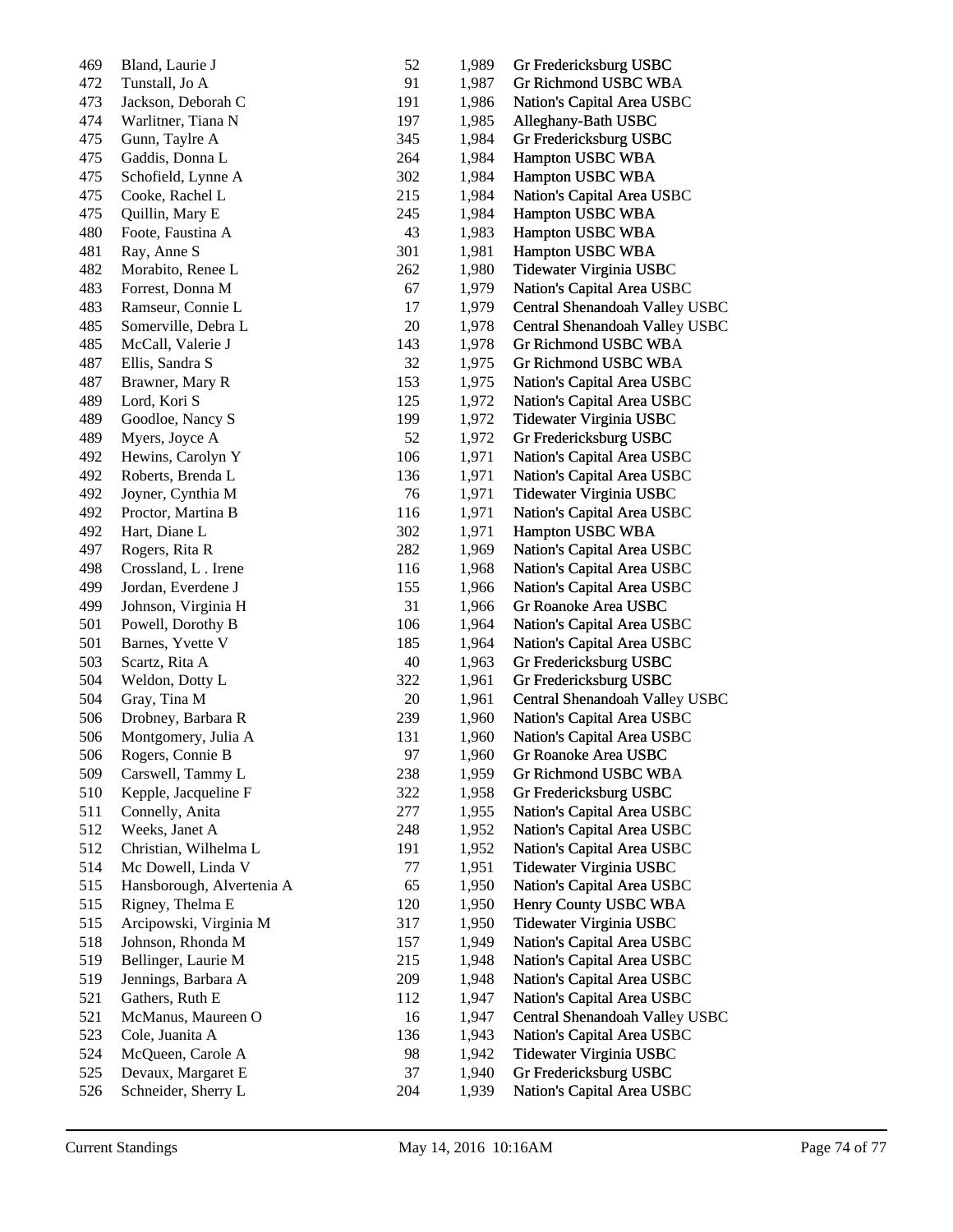| 527 | Alverson, Rozlyn E    | 206          | 1,937 | Nation's Capital Area USBC         |
|-----|-----------------------|--------------|-------|------------------------------------|
| 527 | Massie, Barbara T     | 263          | 1,937 | Hampton USBC WBA                   |
| 527 | Kanode, Doris D       | 28           | 1,937 | Gr Roanoke Area USBC               |
| 530 | Moxley, Sherri T      | 127          | 1,936 | Nation's Capital Area USBC         |
| 530 | Blalock, Judy E       | 202          | 1,936 | Hampton USBC WBA                   |
| 532 | Wallace, Lisa F       | 145          | 1,935 | South Boston USBC                  |
| 532 | Evans, Berdie F       | 21           | 1,935 | Central Shenandoah Valley USBC     |
| 532 | Souza, Rena R         | 60           | 1,935 | Hampton USBC WBA                   |
| 532 | Stone, Vicky B        | 120          | 1,935 | Henry County USBC WBA              |
| 536 | Sizemore, Carol J     | 27           | 1,934 | Gr Roanoke Area USBC               |
| 537 | Andrews, Raven E      | 138          | 1,933 | Nation's Capital Area USBC         |
| 537 | Thompson, Sherri M    | 250          | 1,933 | Nation's Capital Area USBC         |
| 539 | Sorensen, Eva L       | 247          | 1,931 | Nation's Capital Area USBC         |
| 540 | Brodowicz, Audra B    | $\mathbf{1}$ | 1,929 | Central Shenandoah Valley USBC     |
| 541 | Gray, Angie R         | 49           | 1,928 | Apple Valley USBC WBA              |
| 542 | Fosmire, Linda L      | 151          | 1,925 | Nation's Capital Area USBC         |
| 543 | Crawford, Donna M     | 33           | 1,924 | Tidewater Virginia USBC            |
| 543 | Rossi, Sarah K        | 342          | 1,924 | Charlottesville-Albemarle USBC WBA |
| 545 | Colburn, Mary J       | 57           | 1,922 | Nation's Capital Area USBC         |
| 546 | Keary, Amy            | 3            | 1,920 | Nation's Capital Area USBC         |
| 546 | Bryant, Teresa A      | 137          | 1,920 | Nation's Capital Area USBC         |
| 548 | Frank, Audrey J       | 331          | 1,918 | Hampton USBC WBA                   |
| 549 | Staton, Betty M       | 191          | 1,917 | Nation's Capital Area USBC         |
| 549 | Martin, Susan S       | 120          | 1,917 | Henry County USBC WBA              |
| 551 | Ware, Estelle A       | 171          | 1,910 | Nation's Capital Area USBC         |
| 552 | Rishel, Sheila A      | 18           | 1,909 | Central Shenandoah Valley USBC     |
| 553 | Cook, Norma L         | 129          | 1,907 | Gr Fredericksburg USBC             |
| 554 | Fields, Jeanette P    | 85           | 1,906 | Nation's Capital Area USBC         |
| 555 | Hamsher, Patricia M   | 6            | 1,901 | Nation's Capital Area USBC         |
| 556 | Thomas, Brenda S      | 112          | 1,900 | Nation's Capital Area USBC         |
| 556 | Scott, Angela C       | 221          | 1,900 | South Boston USBC                  |
| 556 | Jones, Eldeana M      | 76           | 1,900 | Tidewater Virginia USBC            |
| 559 | Dale, Anne B          | $\mathbf{1}$ | 1,898 | Central Shenandoah Valley USBC     |
| 560 | Jimenez, Helen        | $\sqrt{2}$   | 1,896 | Nation's Capital Area USBC         |
| 561 | Anderson, Laura V     | 245          | 1,893 | Hampton USBC WBA                   |
| 562 | Minock, Jo Ann        | 312          | 1,892 | Gr Richmond USBC WBA               |
| 563 | Barlow, Bennie M      | 14           | 1,890 | Central Shenandoah Valley USBC     |
| 564 | Epps, Barbara H       | 14           | 1,889 | Central Shenandoah Valley USBC     |
| 565 | Caudle, Kim V         | 352          | 1,887 | Tidewater Virginia USBC            |
| 565 | Poore, Angelique P    | 256          | 1,887 | Nation's Capital Area USBC         |
| 565 | Lambeck, Carol M      | 20           | 1,887 | Central Shenandoah Valley USBC     |
| 565 | Owens, Viola E        | 212          | 1,887 | Nation's Capital Area USBC         |
| 569 | Smith, Donna M        | 40           | 1,883 | Gr Fredericksburg USBC             |
| 570 | Owen, Susan I         | 15           | 1,880 | Central Shenandoah Valley USBC     |
| 571 | Kitts, Mary B         | 88           | 1,879 | Lynchburg Area USBC                |
| 572 | Brown, Annie W        | 107          | 1,876 | Nation's Capital Area USBC         |
| 573 | Myers, Debbie H       | 42           | 1,872 | Hampton USBC WBA                   |
| 573 | Himelright, Darlene L | 26           | 1,872 | <b>Gr Richmond USBC WBA</b>        |
| 573 | Preston, Sheree D     | 223          | 1,872 | Gr Roanoke Area USBC               |
| 576 | Middleton, Tonya D    | 237          | 1,870 | Nation's Capital Area USBC         |
| 577 | Buckingham, Carol L   | 204          | 1,862 | Nation's Capital Area USBC         |
| 578 | Ricks, M Rosalyn      | 84           | 1,856 | Nation's Capital Area USBC         |
| 579 | Bibb, Sandra C        | 85           | 1,854 | Nation's Capital Area USBC         |
| 580 | Amburn, Vikki K       | 333          | 1,849 | Tidewater Virginia USBC            |
| 581 | O'Shea, Patricia J    | 216          | 1,847 | Nation's Capital Area USBC         |
| 582 | Gorham, Vera C        | 211          | 1,846 | Nation's Capital Area USBC         |
|     |                       |              |       |                                    |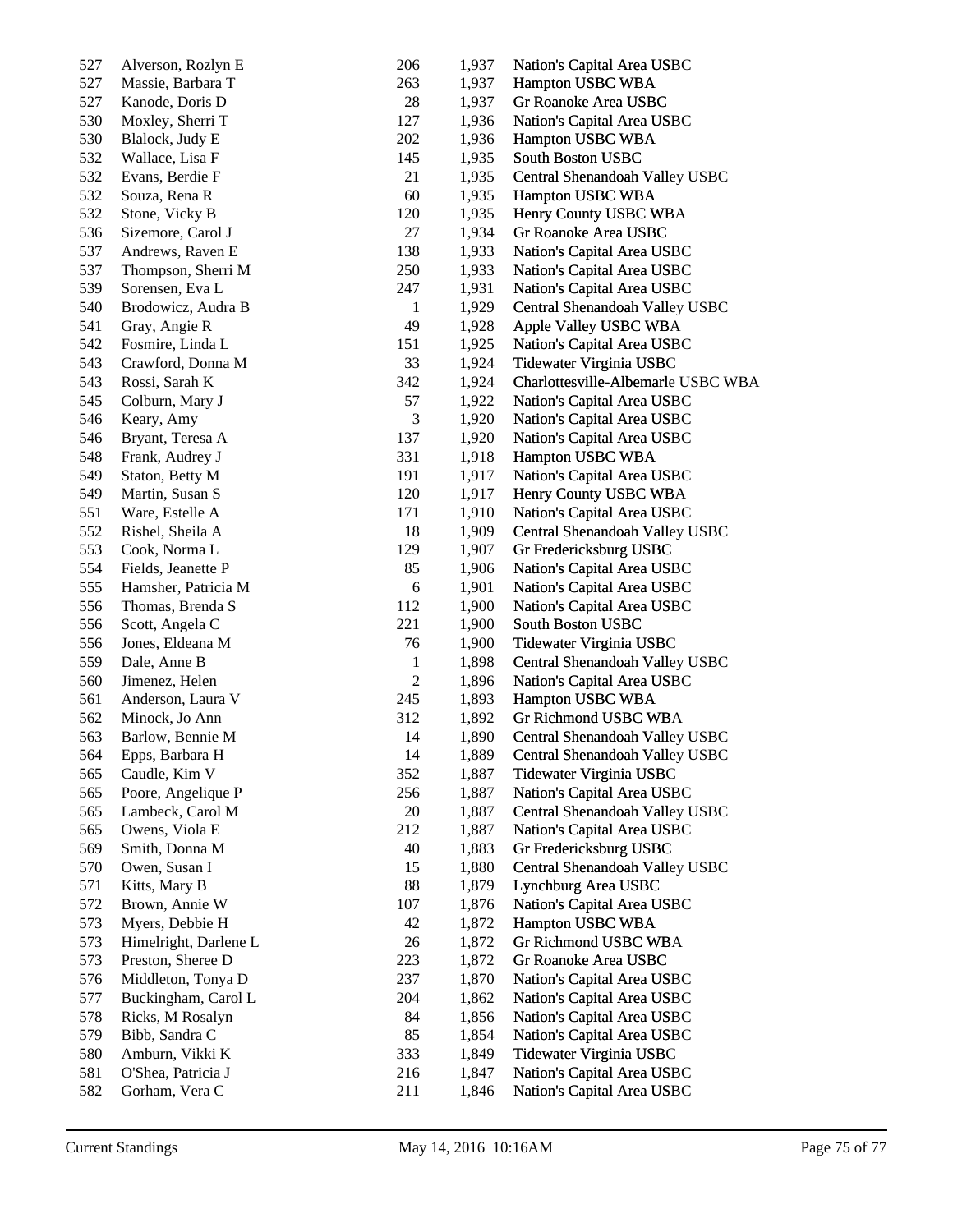| 583 | Campbell, Patricia T  | 9   | 1,845 | Central Shenandoah Valley USBC  |
|-----|-----------------------|-----|-------|---------------------------------|
| 583 | Pangle, Zadiee H      | 5   | 1,845 | Upper Shenandoah Valley USBC BA |
| 585 | McLarn, Violet M      | 91  | 1,832 | Gr Richmond USBC WBA            |
| 586 | Korchak, Janet L      | 333 | 1,814 | Tidewater Virginia USBC         |
| 587 | Johnson, Mary J       | 256 | 1,797 | Nation's Capital Area USBC      |
| 588 | Szahowski, Margaret M | 48  | 1,682 | Hampton USBC WBA                |
| 589 | Richmond, Kate M      | 259 | 1,567 | Gr Richmond USBC WBA            |
| 590 | Short, Ponjola V      | 106 | 1,505 | Nation's Capital Area USBC      |
| 591 | Givler, Barbara A     | 30  | 1,418 | Gr Roanoke Area USBC            |
| 592 | Owen, Ann             | 54  | 1,415 | Appomattox River USBC           |
| 593 | Louden, Jennifer D    | 94  | 1,410 | Nation's Capital Area USBC      |
| 594 | Wright, Hilda A       | 44  | 1,376 | Hampton USBC WBA                |
| 595 | Procise, Gweneth T    | 54  | 1,331 | <b>Appomattox River USBC</b>    |
| 596 | Wells, Theda V        | 54  | 1,328 | <b>Appomattox River USBC</b>    |
| 597 | Pennington, Lisa T    | 11  | 1,315 | Central Shenandoah Valley USBC  |
| 598 | Henderson, Shirley A  | 67  | 1,285 | Nation's Capital Area USBC      |
| 599 | Wood, Lillian E       | 19  | 1,283 | Central Shenandoah Valley USBC  |
| 600 | Friedel, Millie L     | 183 | 1,264 | Hampton USBC WBA                |
| 601 | Gomola, Ynez          | 285 | 672   | <b>Hampton USBC WBA</b>         |
|     |                       |     |       |                                 |

The lowest score to cash is 2,209.

## **All Events, Scratch, Scratch**

| Place          | <b>Team name</b>      | <b>Entry</b> | <b>Score</b> | From                        |
|----------------|-----------------------|--------------|--------------|-----------------------------|
| 1              | Schaden, Samantha A   | 176          | 2,099        | Nation's Capital Area USBC  |
| $\overline{2}$ | Jefferson, Quintina R | 176          | 2,050        | Nation's Capital Area USBC  |
| 3              | Shaw-Wesby, Crystal J | 176          | 2,026        | Nation's Capital Area USBC  |
| 4              | Brooks, Tammy L       | 293          | 2,024        | <b>Gr Richmond USBC WBA</b> |
| 5              | Bell, Tiffany A       | 175          | 1,985        | Nation's Capital Area USBC  |
| 6              | Morton, Ollie K       | 346          | 1,943        | Gr Richmond USBC WBA        |
| 7              | Shuler, Karen E       | 303          | 1,942        | Hampton USBC WBA            |
| 8              | Snowden, Catrina T    | 71           | 1,940        | Nation's Capital Area USBC  |
| 9              | Bull, Clarissa A      | 149          | 1,936        | Gr Richmond USBC WBA        |
| 10             | Milam, Kristina       | 176          | 1,935        | Nation's Capital Area USBC  |
| 11             | Gentry, Crystal M     | 119          | 1,914        | Gr Richmond USBC WBA        |
| 12             | Duda, Lauren A        | 92           | 1,890        | Nation's Capital Area USBC  |
| 13             | Graupmann, Lauren E   | 298          | 1,878        | Tidewater Virginia USBC     |
| 14             | Jefferson, Alfreda Y  | 177          | 1,864        | Nation's Capital Area USBC  |
| 15             | Franklin, Terri A     | 175          | 1,860        | Nation's Capital Area USBC  |
| 16             | New, Jessica          | 293          | 1,858        | Gr Richmond USBC WBA        |
| 17             | Sulin, Jennifer M     | 298          | 1,839        | Tidewater Virginia USBC     |
| 17             | Zirkle, Laurie T      | 64           | 1,839        | Gr Roanoke Area USBC        |
| 19             | Rast, Teresa A        | 293          | 1,836        | Gr Richmond USBC WBA        |
| 20             | Boughman, Leslie D    | 293          | 1,835        | Gr Richmond USBC WBA        |
| 21             | Hatfield, Tammy L     | 34           | 1,814        | Gr Fredericksburg USBC      |
| 21             | McConnell, Nichele M  | 175          | 1,814        | Nation's Capital Area USBC  |
| 23             | Hyre, Amanda N        | 333          | 1,813        | Tidewater Virginia USBC     |
| 24             | Ferguson, Kimberly A  | 340          | 1,790        | Gr Fredericksburg USBC      |
| 25             | Kirkland, Latoya C    | 231          | 1,783        | Nation's Capital Area USBC  |
| 26             | Rengers, Vickie B     | 328          | 1,766        | <b>Gr Richmond USBC WBA</b> |
| 27             | Francis, Carolyn M    | 328          | 1,763        | Gr Richmond USBC WBA        |
| 28             | Randolph, Denise L    | 177          | 1,762        | Nation's Capital Area USBC  |
| 29             | Smith, Cathy L        | 119          | 1,759        | Gr Richmond USBC WBA        |
| 30             | Key, Lutricia B       | 108          | 1,754        | Nation's Capital Area USBC  |
| 31             | Brubaker, Renee L     | 303          | 1,753        | <b>Hampton USBC WBA</b>     |